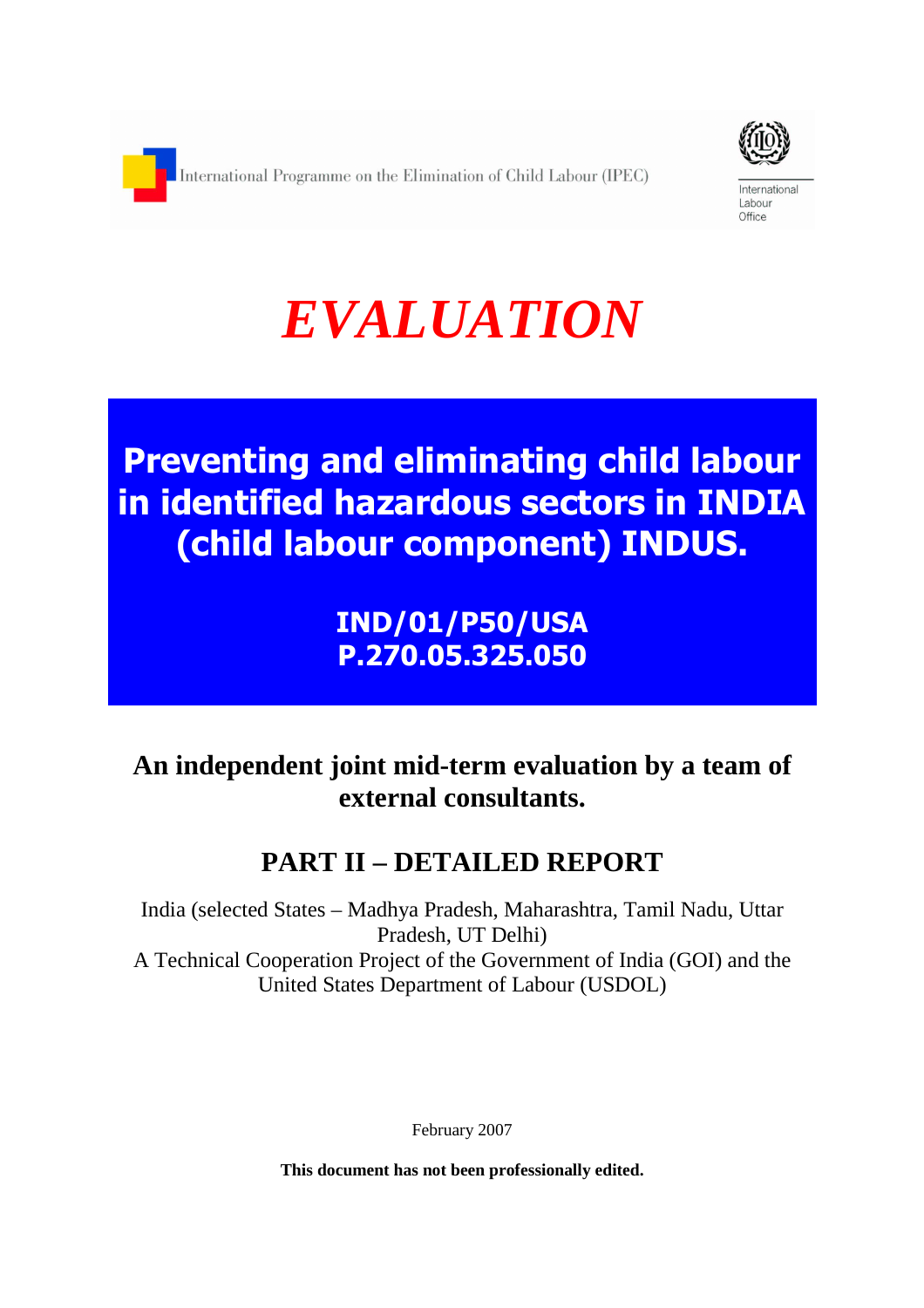#### **NOTE ON THE EVALUATION PROCESS AND REPORT**

This independent evaluation was managed by ILO-IPEC's Design, Evaluation and Documentation Section (DED) following a consultative and participatory approach. DED has ensured that all major stakeholders were consulted and informed throughout the evaluation and that the evaluation was carried out to highest degree of credibility and independence and in line with established evaluation standards.

The evaluation was carried out a team of external consultants<sup>1</sup>. The field mission took place in February 2007. The opinions and recommendations included in this report are those of the authors and as such serve as an important contribution to learning and planning without necessarily constituting the perspective of the ILO or any other organization involved in the project.

The report is provided as an independent perspective. The assessment is based on the information that the evaluation team could obtain in the period of the evaluation and under the parameters given by the evaluation. Factual information has to the extent possible been verified, although complete information has not always been available. Extensive feedback was received from stakeholders to the first draft and incorporated to the extent the evaluation team considered to be appropriate.

*Funding for this project evaluation was provided by the Government of India and the United States Department of Labor. This report does not necessarily reflect the views or policies of neither the Government of India nor the United States Department of Labor, nor does mention of trade names, commercial products, or organizations imply endorsement by the mentioned Governments.*

1 **Zenda Ofir (Team Leader) Chaman Lal Shamshad Khan John Vijghen**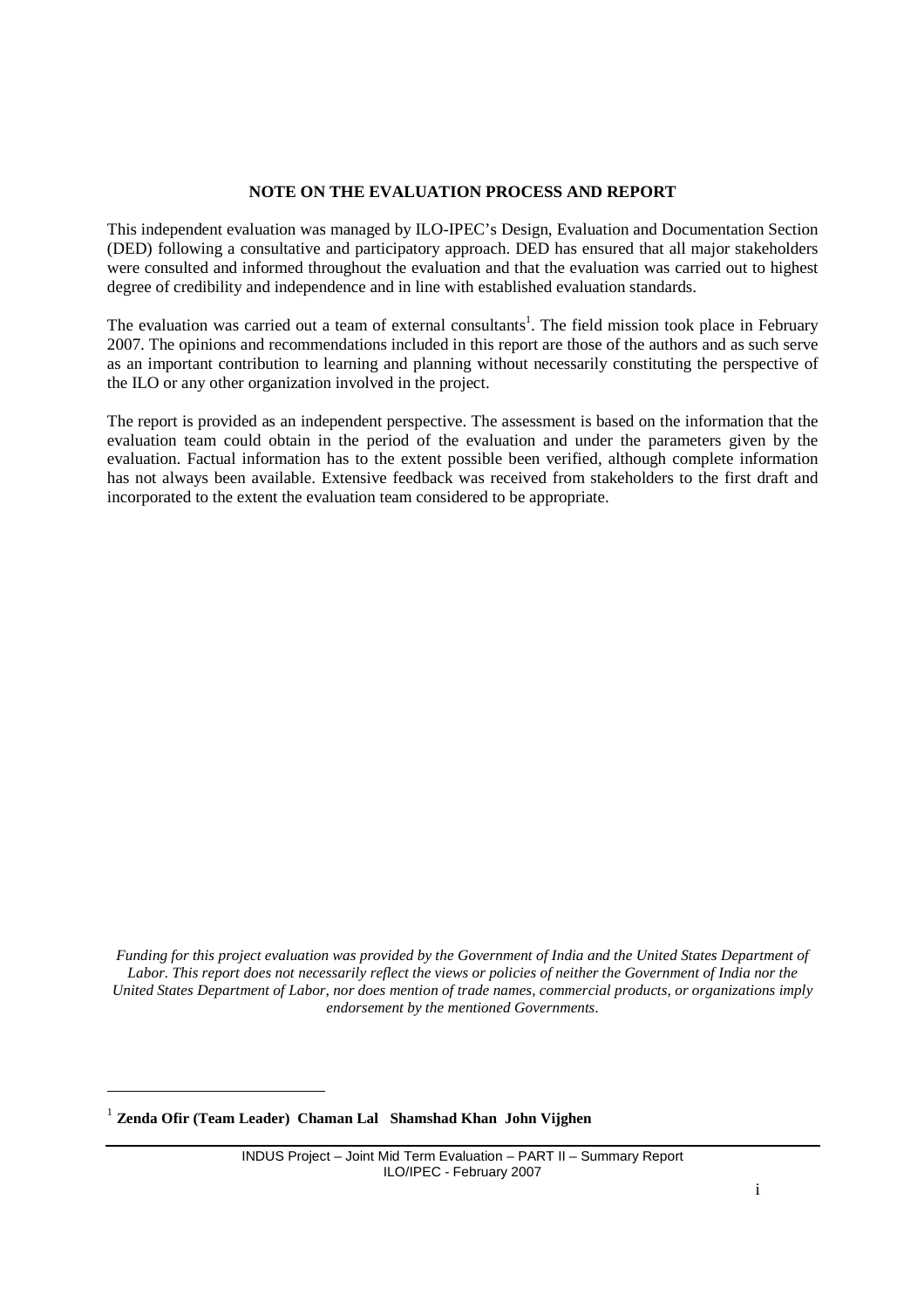### **TABLE OF CONTENTS PART II**

| 1.               |  |
|------------------|--|
| 1.1.             |  |
| 1.2.             |  |
| 1.3.             |  |
| 1.4.             |  |
| 1.5.             |  |
| 2.               |  |
| 2.1.             |  |
| 2.2.             |  |
| 2.3.             |  |
| 2.4.             |  |
| 3.               |  |
| 3.1.             |  |
| 3.2.             |  |
| 3.3.<br>4.       |  |
|                  |  |
| $\overline{4}$ . |  |
| 4.1.             |  |
| 4.2.             |  |
| 4.3.             |  |
| 4.4.<br>4.5.     |  |
| 4.6.             |  |
| 4.7.             |  |
| 5.               |  |
| 5.1.             |  |
| 5.2.             |  |
| 6.               |  |
| 6.               |  |
| 6.1.             |  |
| 6.2.             |  |
| 6.3.             |  |
| 6.4.             |  |
| 7.               |  |
| 7.1.             |  |
| 7.2.             |  |
| 7.3.             |  |
| 8.               |  |
| 8.1.             |  |
| 8.2.             |  |
| 8.3.             |  |
| 9.               |  |
| 9.1.             |  |
| 9.2.             |  |
| 9.3.             |  |
| 10.              |  |
| 10.1.            |  |
| 10.2.            |  |
|                  |  |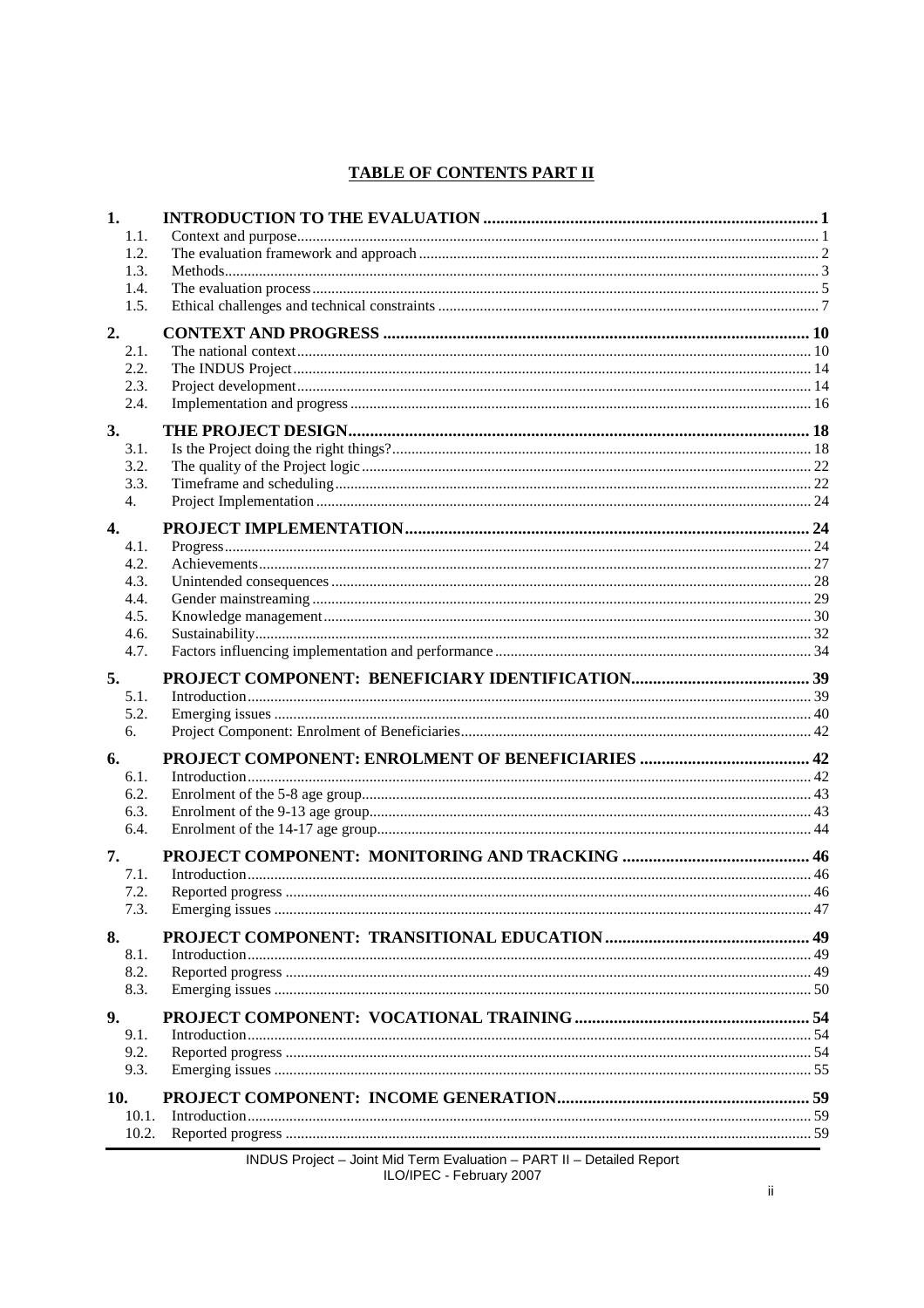| 11.             | PROJECT COMPONENT: STRENGTHENING PUBLIC EDUCATION  61 |  |
|-----------------|-------------------------------------------------------|--|
|                 |                                                       |  |
|                 |                                                       |  |
|                 |                                                       |  |
| 12 <sub>1</sub> |                                                       |  |
|                 |                                                       |  |
|                 |                                                       |  |
|                 |                                                       |  |
|                 |                                                       |  |

#### **ANNEXES**

#### **TABLES**

### **BOXES**

#### NOTE THAT THIS DETAILED REPORT IS SUPPLEMENT TO PART I: SUMMARY REPORT - EVALUATION FINDINGS, LESSONS AND RECOMMENDATIONS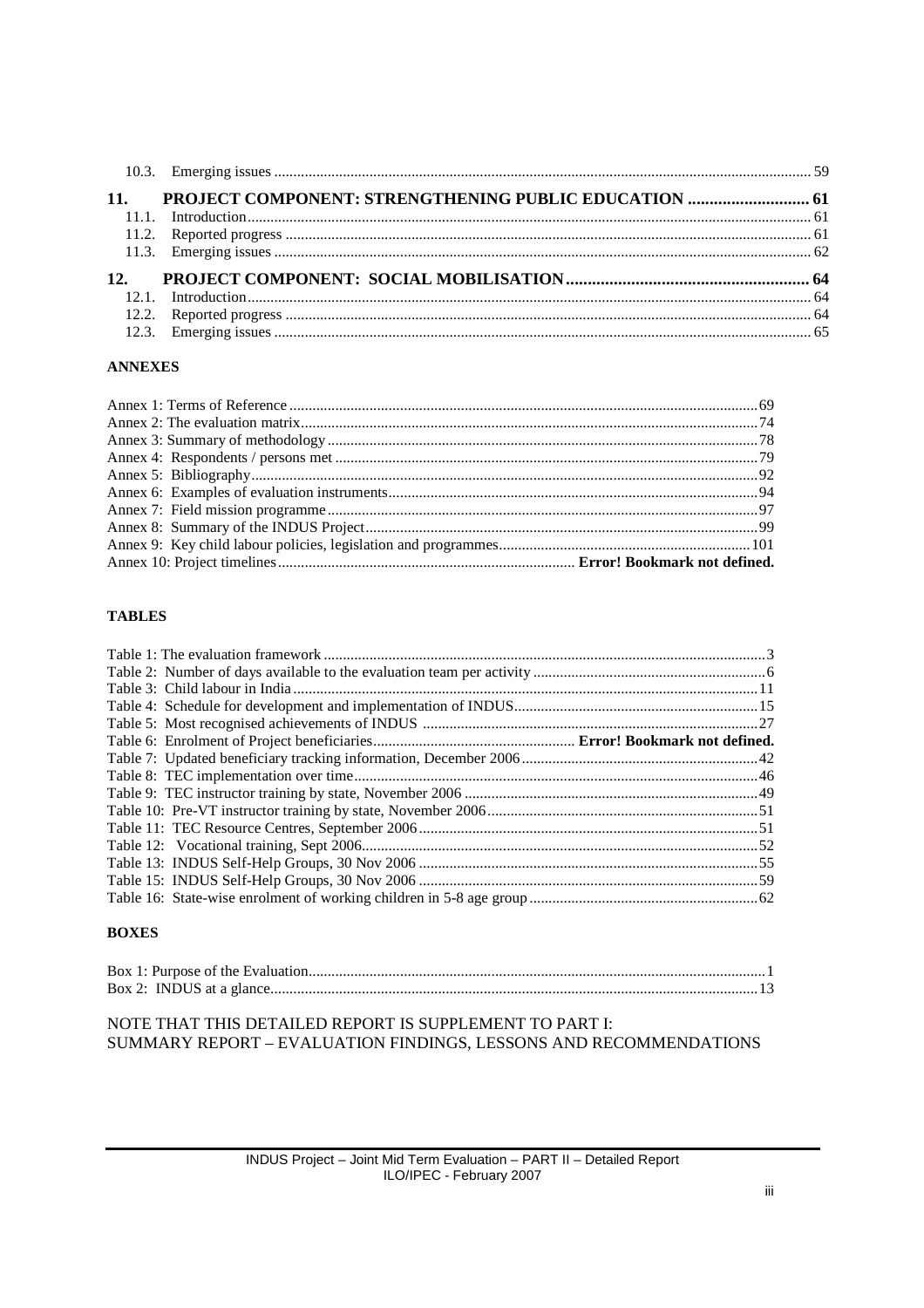## **1. Introduction to the Evaluation**

## **1.1. Context and purpose**

 $\overline{a}$ 

Over the past two decades the Government of India (GOI) and its local social partners have been actively combating child labour across the country. Building on the principles enshrined in the Constitution of India<sup>2</sup>, major legislation against child labour was introduced in 1986. The cornerstones of the resultant *National Child Labour Policy* (1987) were stricter enforcement of relevant legislation, the integration of child labour issues into the development strategies of different ministries and departments and project based action plans in areas with high concentrations of hazardous occupations.

GOI subsequently launched a number of notable interventions, in particular the National Child Labour Project (NCLP) and several programmes and schemes aimed at strengthening the education system, alleviating poverty and redressing inequalities that victimise vulnerable groups. International funding strengthened these national initiatives. India was the first country to sign in 1992 a cooperative agreement with ILO-IPEC with the joint aim of promoting conditions to progressively prohibit, restrict and regulate child labour towards its ultimate elimination. Several IPEC supported interventions followed. The largest of these, with a budget exceeding the total of all previous IPEC efforts in India, is the **INDUS Project<sup>3</sup>** , a GOI and US Department of Labour (USDOL) technical cooperation project approved in 2003 and coordinated by ILO-IPEC in partnership with the state governments, the state-based *Sarva Shiksha Abhiyab* (SSA) Societies and the district-based NCLP Societies.

#### **Box 1: Purpose of the Evaluation**

- i. To assess the design, approach, achievements and progress to date as well as the plans for long-term sustainability of Project benefits;
- ii. To identify strategic lessons and formulate recommendations to strengthen Project implementation and inform relevant local and international stakeholder initiatives;
- iii. To be forward-looking and provide useful information on those elements that can be considered for large-scale implementation or integration with existing initiatives;
- iv. To determine the extent to which INDUS approaches and experiences can inform models for interventions in other countries (requested by ILO-IPEC and USDOL).

#### **Box 2: Purpose of the Evaluation**

- v. To assess the design, approach, achievements and progress to date as well as the plans for long-term sustainability of Project benefits;
- vi. To identify strategic lessons and formulate recommendations to strengthen Project implementation and inform relevant local and international stakeholder initiatives;
- vii. To be forward-looking and provide useful information on those elements that can be considered for large-scale implementation or integration with existing initiatives;
- viii. To determine the extent to which INDUS approaches and experiences can inform models for interventions in other countries (requested by ILO-IPEC and USDOL).

<sup>2</sup> Including protecting children below the age of 14 from hazardous employment, abuse and inadequate opportunities for a healthy life lived with freedom and dignity.

<sup>3</sup> The structure of the INDUS intervention is such that it qualifies as a 'programme' rather than 'project', encompassing ten major components or across five states and 20 districts. For the sake of consistency we will refer to the 'INDUS Project' throughout this report.

INDUS Project – Joint Mid Term Evaluation – PART II – Detailed Report ILO/IPEC - February 2007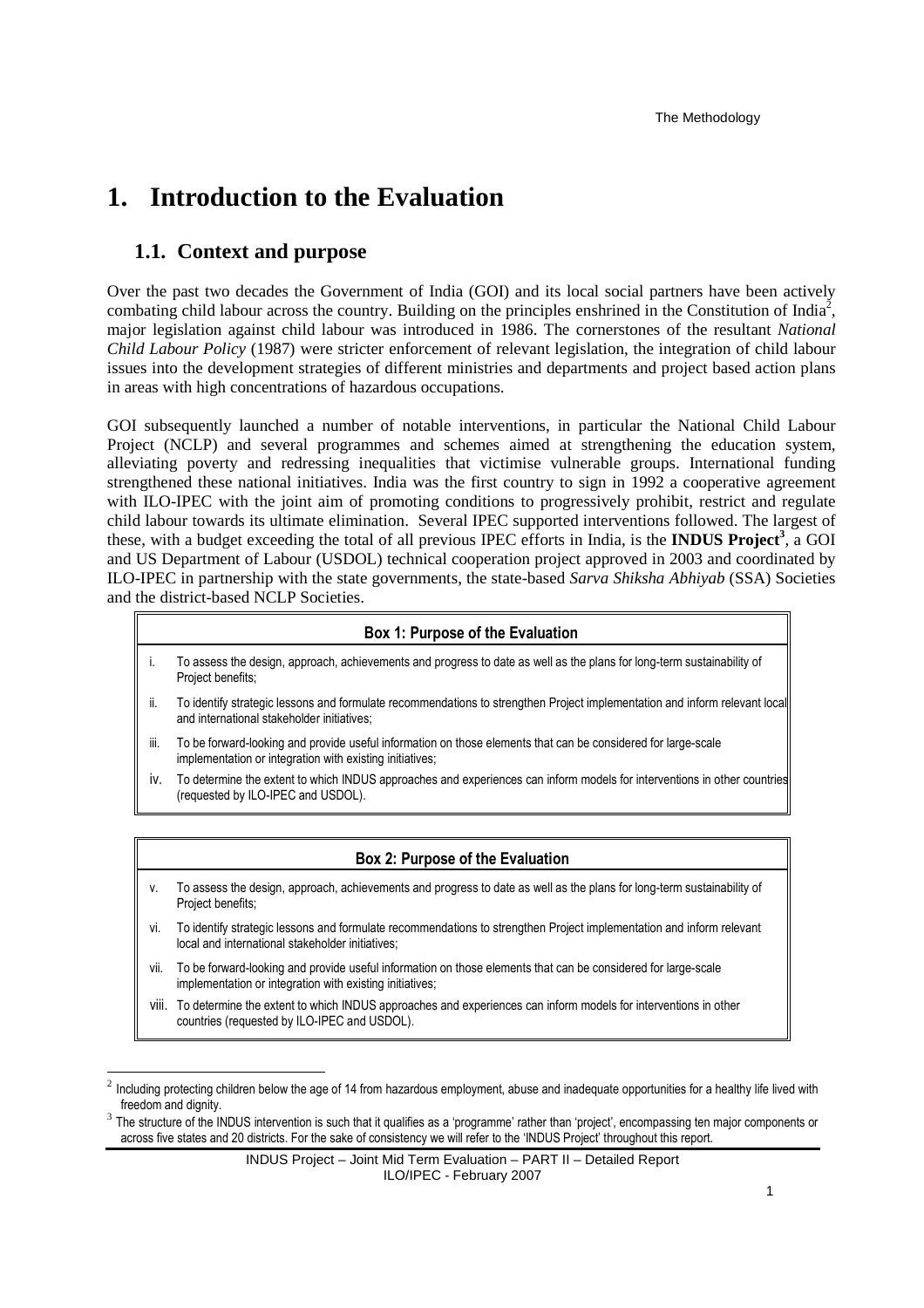#### The Methodology

The INDUS Project targets ten hazardous sectors for the elimination of child labour using a comprehensive and holistic approach that encompasses existing elements of the NCLP and SSA as well as additional, complementary elements referred to as 'NCLP Plus' and 'SSA Plus'. It is an explicit role of INDUS to pilottest these 'Plus' elements as models for possible scaling up and replication, or integration into the NCLPs and SSA throughout the country.

The Project context, key components and progress to date are summarised in Chapter 2. The evaluation Terms of Reference (TORs) can be found in *Annex 1.* 

## **1.2. The evaluation framework and approach**

The Mid-Term Evaluation (MTE) was commissioned as a joint evaluation in response to a requirement in the Project Document. It took place after an extensive consultative process on the Terms of Reference and selection of evaluation team members between the major stakeholders, the GOI Ministry of Labour and Employment (MOLE) and the Department of Education of the Ministry of Human Resources Development (MHRD DoE), USDOL and ILO-IPEC.

For maximum credibility of its findings among all stakeholders it was commissioned as an external independent evaluation. It was coordinated by the Design, Evaluation and Documentation (DED) section, an ILO-IPEC unit without any formal connection to the programming division. The Evaluation Team consisted of two Indian nationals, a South African (the team leader) and a Dutch evaluator. None of the Team Members had any previous involvement with the INDUS Project, nor was any one member in permanent employment by any of the stakeholders. The formal independence of the Evaluation Team members is thus present.

The following approach and critical assumptions underpinned the Mid-Term Evaluation:

- The Evaluation Team was tasked to consider all elements of the INDUS Project that is, NCLP, SSA and the 'Plus' elements – implemented since the start of the Project in 2003. A special emphasis had to be given to the 'Plus' elements. The analysis focussed therefore essentially on the individual components even though the report was to address the whole Project. The timeframe was not adequate for to evaluate the Project from a geography-focused or from a holistic, systems perspective, but an attempt was made to understand the influence of its context and whether the Project as a whole is more than a sum of its parts.
- The formative nature of the MTE implied assessing the project implementation as well as a focus on the Project design, rather than an assessment of outcomes, impact or the need for a second phase. However, in the view of the Evaluation Team developmental applications<sup>4</sup> should have had a higher profile in the Terms of Reference because of the experimental nature of the Project.
- The Evaluation Team had to use the three major stakeholders' original vision and approach as basis for its work. This focuses the evaluation on the enabling environment and approach to the elimination of child labour established by the Government of India.
- The evaluation was framed by a set of questions in the Terms of Reference. These questions were developed in discussion between the three major stakeholders.<sup>5</sup> Given the Terms of Reference, a theory-based approach (using the Project logic as point of departure to frame the evaluation) was considered to be the most appropriate. However in line with the nature of formative evaluations the

l

 $<sup>4</sup>$  Such as action research, action learning, reflective practice and building learning organisations</sup>

<sup>5</sup> These questions were to be enhanced through a "consultative process with stakeholders in the initial stages of the evaluation", but due to severe time constraints this could not be done.

INDUS Project – Joint Mid Term Evaluation – PART II – Detailed Report ILO/IPEC - February 2007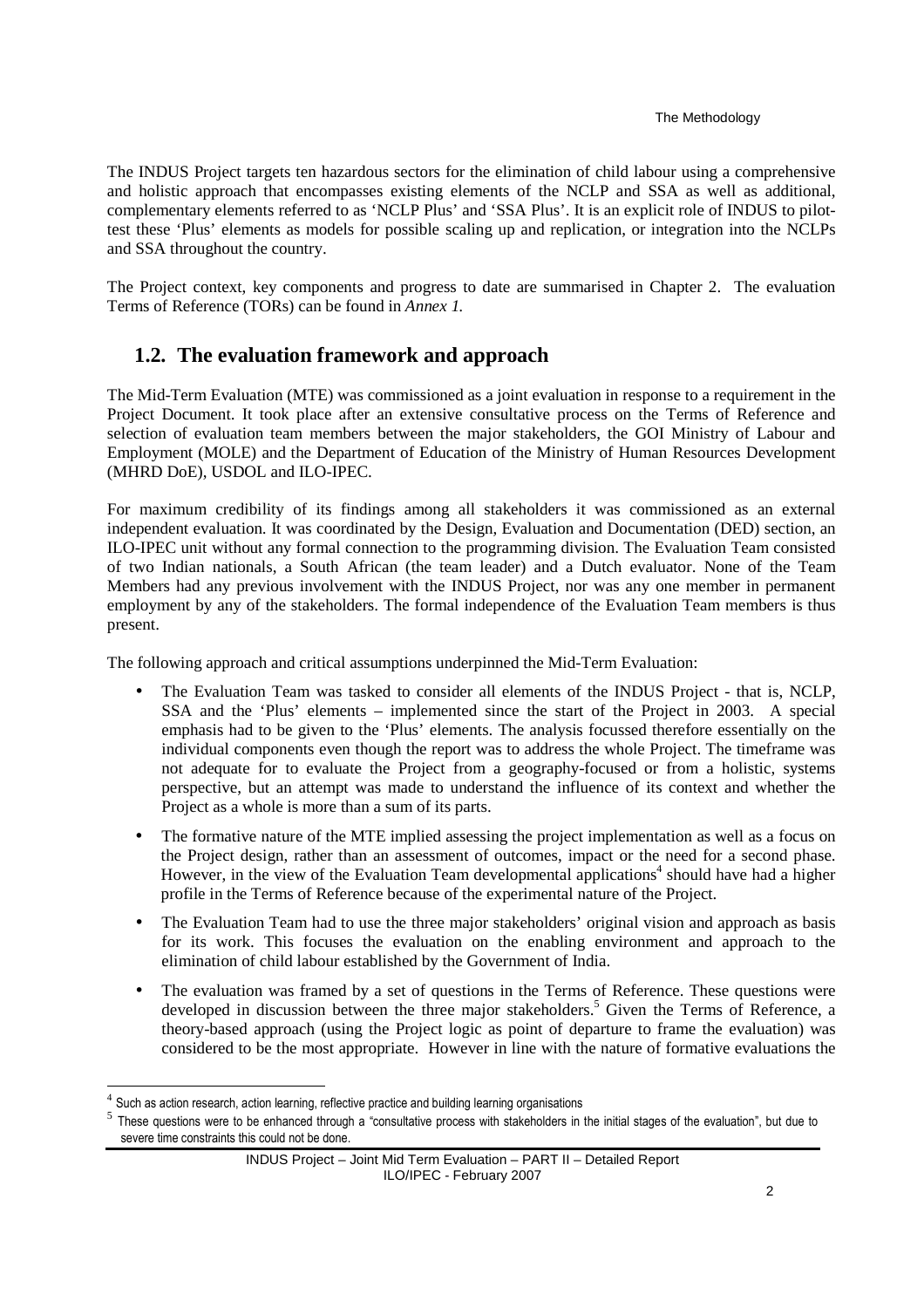Evaluation Team allowed issues to emerge and in part followed an inductive approach to understand the difference the Project was making.

- The tasks flowing from these questions were substantive given the short available time, forcing the Evaluation Team to sacrifice depth for breadth if most of the questions had to be addressed.
- At the start of the MTE a detailed set of evaluation questions was developed by the Evaluation Team as part of an evaluation matrix<sup>6</sup> (Annex 2). However, built into the evaluation approach was a certain level of flexibility to allow important design and implementation issues to emerge, especially focusing on questions of what worked and what did not during implementation. In hindsight the evaluation was too ambitious, with too much effort given to answering all the questions posed in the TORs, and hence too unfocused for the available time and expertise.

| Project design                                                                                       | <b>Project implementation</b>                                                                                                                                      | <b>Towards the future</b>                                              |  |
|------------------------------------------------------------------------------------------------------|--------------------------------------------------------------------------------------------------------------------------------------------------------------------|------------------------------------------------------------------------|--|
| Guiding question: Is the Project design<br>leading to the right type and quality of<br>intervention? | Guiding question: What works, what does not<br>towards a successful, high quality and<br>appropriate intervention? – per component and<br>for the Project overall. | Guiding question: What can be learnt that<br>should inform the future? |  |
| • Relevance                                                                                          | • Progress, achievements, unexpected effects                                                                                                                       | • Sustainability of Project benefits                                   |  |
| • Validity                                                                                           | • Factors influencing implementation                                                                                                                               | Sustainability of successful components<br>٠                           |  |
| • Quality of Project logic                                                                           | Relevance and responsiveness<br>$\bullet$                                                                                                                          | Improvements to current intervention<br>$\bullet$                      |  |
| • Institutional arrangements                                                                         | • Institutional arrangements                                                                                                                                       | Integration with other interventions<br>٠                              |  |
| • Risk and quality management                                                                        | Risk and quality management<br>$\bullet$                                                                                                                           | Replicability, scaling up<br>٠                                         |  |
| • Convergence and partnerships                                                                       | Convergence and partnerships<br>٠                                                                                                                                  |                                                                        |  |
| • Linkages with NCLP, SSA                                                                            | Value addition to NCLP and SSA<br>$\bullet$                                                                                                                        |                                                                        |  |
| • Cultural and gender considerations                                                                 | Cultural and gender considerations<br>$\bullet$                                                                                                                    |                                                                        |  |
| • Accountability and knowledge management                                                            | • Accountability and knowledge management                                                                                                                          |                                                                        |  |

#### **Table 1: The evaluation framework<sup>7</sup>**

## **1.3. Methods**

 $\overline{a}$ 

Various methods were used for data collection, with an emphasis on qualitative methods due to the formative nature of the evaluation. The evaluation Terms of Reference dictated the timeframe and data collection methods<sup>8</sup>. Since the TOR was agreed upon between the major stakeholders after lengthy negotiations and the visit itinerary was fixed prior to the MTE, the Evaluation Team was not able to define its own visit schedule and could only make minor adjustments to the existing schedule<sup>9</sup>.

INDUS Project – Joint Mid Term Evaluation – PART II – Detailed Report ILO/IPEC - February 2007

 $^6$  An evaluation matrix is used to help focus and guide the evaluation. It usually consists of the main evaluation questions that need to be answered, more detailed sub-questions to be used for accurate data gathering and analysis, and details of the sources of data and information to be used to answer each question. Although it is also an "evaluation instrument", it differs from the instruments in Annex 6 in that the latter are examples of the specific questionnaires and guidance used for surveys and interviews.

<sup>7</sup> Refer to *Annex 2* for the complete evaluation matrix accompanying this framework

<sup>&</sup>lt;sup>8</sup> Given as a series of in-country meetings; desk review; interviews with key stakeholders at national, state level and district level; and a final stakeholder workshop.

 $9$  For example sites could not be changed, and meeting audiences and formats only with great difficulty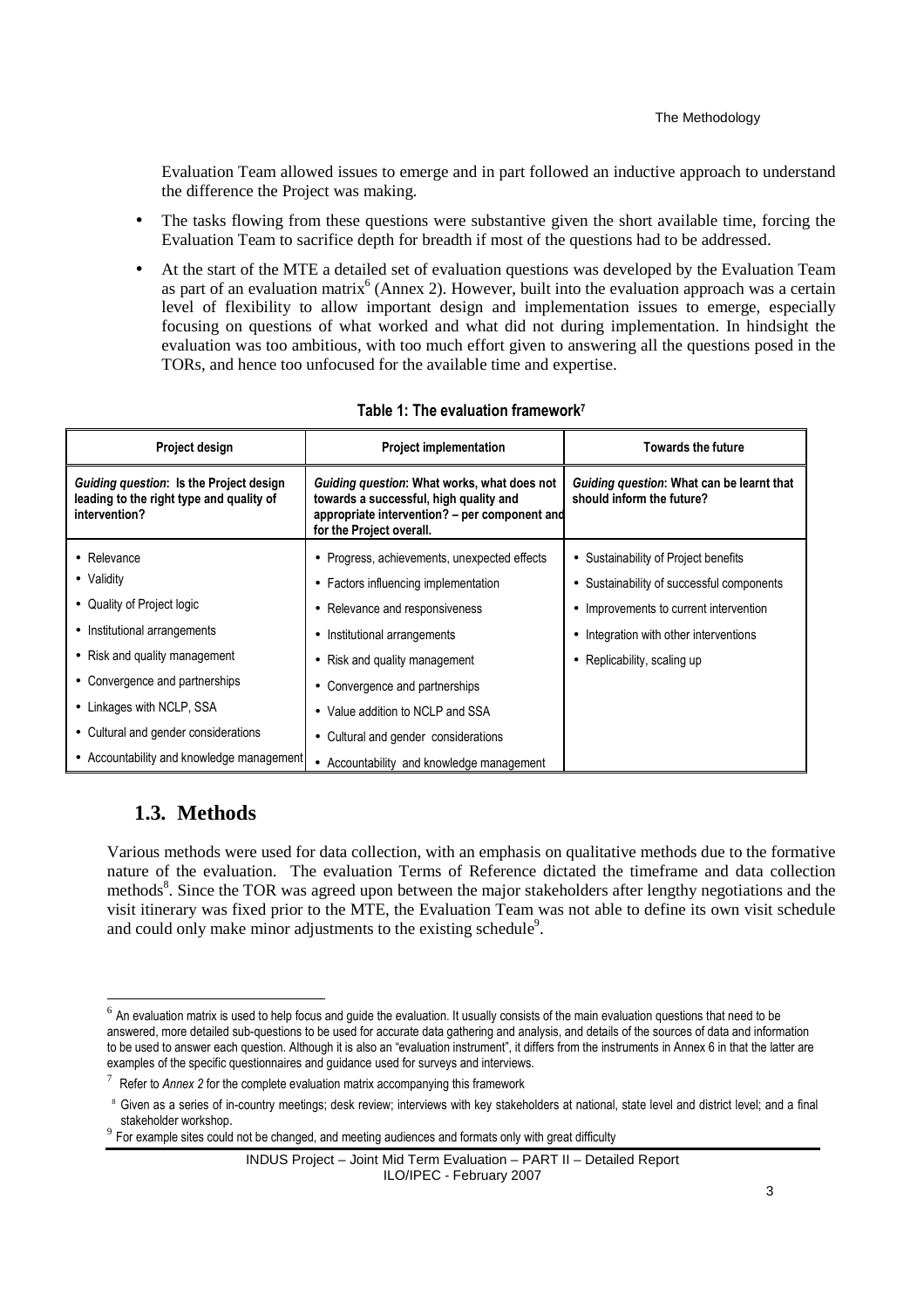The methods applied, although restricted by the limited time available in the field, generally provided scope for credible triangulation:

- i. A study of key documents was used to inform the evaluation team before, during and after the field mission. Documents were obtained from the Project Team as well as from each of the sites.
- ii. Open-ended face-to-face group meetings<sup>10</sup> were held in each site visited during the field mission. The Evaluation Team tried to use a stratified and maximum variation sampling technique within the given group of Project stakeholders, based on a rudimentary stakeholder map developed by the Team at the beginning of the field mission. The participants in the group meetings were invited by the local organisers, in most cases through open but also in some cases through selected invitations. The groups were stratified according to institution or committee types, per site or per state, to facilitate comparison between their insights and experiences. Interview guides, checklists or a list of topics based on the evaluation framework guided the meetings. Each Evaluation Team member was responsible for obtaining answers to a specific set of evaluation questions. A complete record of the total number of persons met in this manner is not available, but in this manner the Team was able to get the input of more than 500 stakeholders from different interest groups.
- iii. The group meeting results were further enhanced by face-to-face, telephonic and email interactions, mainly by the team leader, with a total of 21 key individuals to clarify and obtain additional information during and after the field mission.
- iv. Limited field observation was done in each of the sites visited during the field mission. As the Evaluation Team was expected in each site and preparations made for their visits, it was impossible to make observations under natural circumstances. However, the visits facilitated a check on the credibility of some of the monitoring data collected as part of the Project activities. Checklists were used for this purpose.
- v. Four state level stakeholder workshops, one per participating state (with the exception of Delhi), were held after each observation visit to the districts in order to collect further information at state level. In total there were 161 stakeholder representatives at the workshops. The workshops consisted of formal presentations by officials and local stakeholders with limited time for discussion. A national stakeholder workshop with 85 representatives from most stakeholder groups was held at the end of the mission to help validate preliminary observations and in particular those that were the most problematic for the Team at that stage $11$ . Here, less time was reserved for formal presentations and participants made good use of the opportunity to challenge the Evaluation Team.

Although the TORs referred to the possibility to have a number of **sub-studies** carried out by individual Evaluation Team members or commissioned local organisations, the lack of initial preparation time, the tough field work schedule and the deadline initially set for the delivery of the draft report did not allow adequate consideration and commissioning of such studies. This is unfortunate as in-depth studies on some key themes not only would have provided valuable factual information but would have allowed the Evaluation Team to get a deeper insight in many aspects of the Project.

<sup>&</sup>lt;sup>10</sup> In this report we use the terms 'conversations' or 'meetings' rather than the conventional 'interviews', and 'respondents' rather than the conventional 'informants'.

 $11$  The timing of the national stakeholders' workshop was unfortunate given that this was not an "expert opinion review" but an evaluation with substantive data collection and triangulation that required a significant period of analysis before arriving at findings and conclusions. The workshop was therefore used to challenge stakeholders on key issues. It did not allow for adequate consolidation or validation of findings that could be presented with confidence at the time,.

INDUS Project – Joint Mid Term Evaluation – PART II – Detailed Report ILO/IPEC - February 2007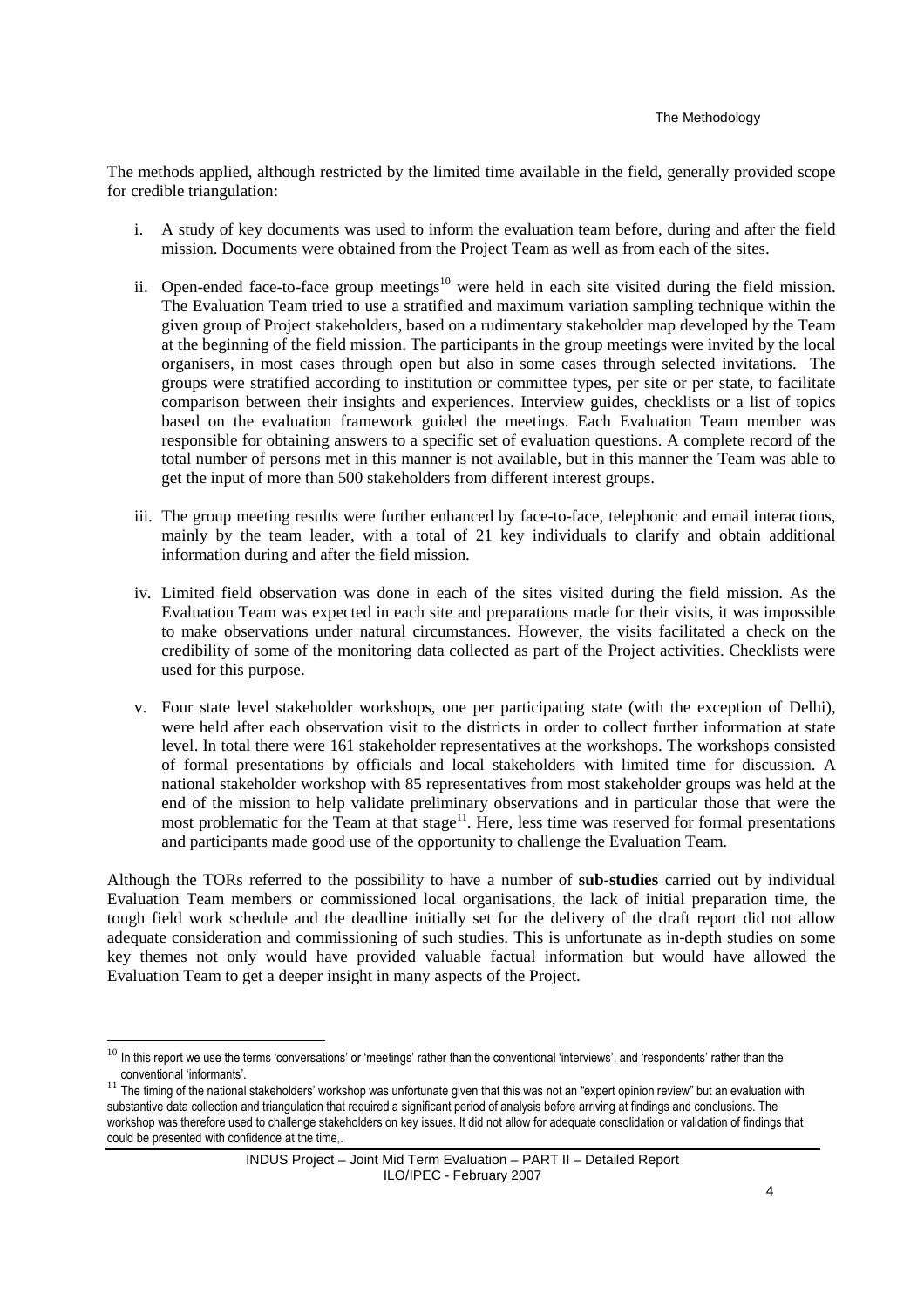For data analysis a combination of deductive and inductive<sup>12</sup> approaches was used to uncover emerging patterns and themes while being guided by the evaluation framework (Table 1). A major constraint was that the Evaluation Team members had only one day to work together on the analysis after completion of the field visits. Furthermore, much of the data of the state and national stakeholder workshops or specific data requested from the Project Team was not yet available at the end of the field visits. The Team members therefore had to analyse the findings in isolation from one another, focussing on the subjects and topics previously assigned to each person. As principal author of the report the team leader had to consolidate the results of each analysis.

The validation strategy for the findings was based on

- Triangulation using (i) different methods and (ii) different sources;
- ii. A national stakeholder workshop held to report on and test preliminary observations, including a short survey for early verification of a few key observations;
- iii. A commitment to obtain stakeholder input on the draft report before its finalisation.

Details on each of the methods are provided in Annex 3. The list of persons met is given in Annex 4, the list of documents studied in Annex 5, and evaluation instruments used in Annex 6.

## **1.4. The evaluation process**

The Mid-Term Evaluation was commissioned more than two years after the Project was formally launched, with more than two thirds of the Project period already completed. Furthermore, the MTE Field Mission was to be conducted within the very limited period of three weeks (Figure 1), starting without the benefit of a scoping mission to independently select sites and respondents.

The consultation process prior to the evaluation defined the role of Evaluation Team members. While normally team leaders are assigned prior to the evaluation, the basis for agreement to the evaluation was that the team would select the team leader. The lack of leadership prior to the commencement of the evaluation inevitably affected the evaluation process. There was far too little time to develop a rapport, establish a common understanding and way of working, and develop the methodology according to accepted evaluation norms.





Inductive analysis involves discovering patterns, themes and categories in data. Findings emerge through the analyst's interaction with the data. Deductive analysis involves analysing data according to an existing framework, for example a programme logic model.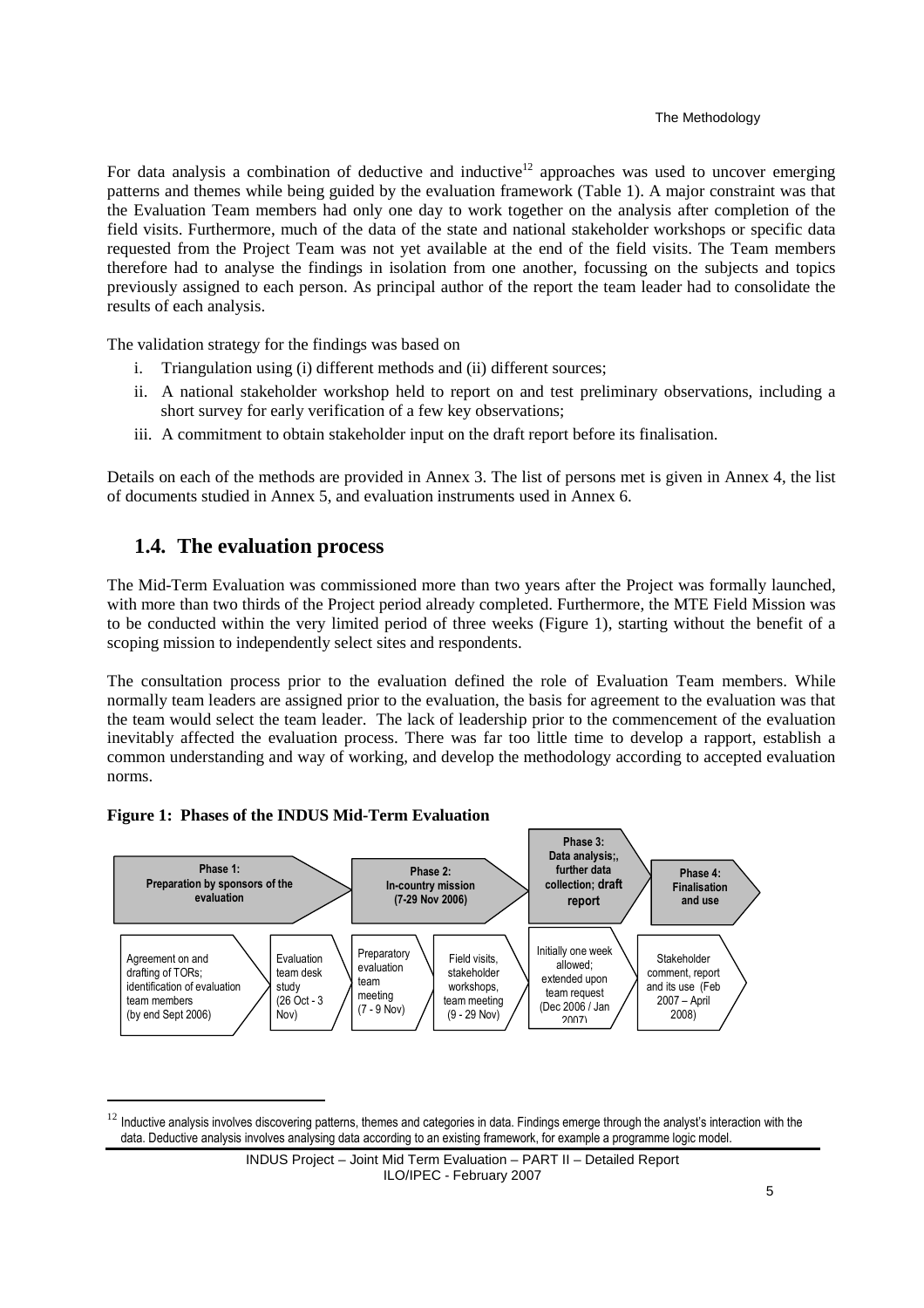The time constraint significantly hampered the in-country mission and forced the team to work less systematically and cohesively than was desirable. Fewer than three days of preparation were available to the team to develop a common understanding of the evaluation, appoint a team leader, plan the methodology, make some changes to the pre-arranged schedule and logistical arrangements and interact with the Project Team and key national government officials.

The lack of engagement in planning prior to the evaluation made it virtual impossible for the MTE Team to change anything in the site visit and respondent meeting plans. Visits to specific sites had been organised with numerous very short meetings and exposure visits per day. The MTE Team was put under strong pressure not to make changes for reasons of protocol. Changes could be made only to ensure that the most basic requirements for an independent evaluation were met, such as the need for meetings with a variety of selected stakeholder groupings, and meetings with respondents without the presence of an official entourage.

Eight days of the mission were devoted to district visits<sup>13</sup> in four states (Table 2; Annex 7), during which the MTE Team split into units of two persons (one international, one national person) to optimise the time for data collection. Each visit was organised in a similar manner, allowing very brief observation visits to Lead Schools, TECs and Vocational Training centres, and 30-60 minute meetings with key stakeholder groups or individuals. In a few cases where circumstances did not allow effective meetings on-site they were (re)scheduled at a more appropriate time or venue. Each state visit was concluded with a stakeholder workshop.

| <b>Activity</b>               | <b>Days</b> | <b>Remarks</b>                                 |
|-------------------------------|-------------|------------------------------------------------|
| In Delhi                      | 4           | Preparation; Project Team, GOI discussions     |
| Travel to/from Project areas  |             | Most travel was actually on field visit days   |
| Field visits                  | 8           | Including discussions with key individuals     |
| State level workshops         |             | Including preparation                          |
| Data analysis / free time     | 4           | Instead often used for team meetings or travel |
| National Stakeholder Workshop | 2           | Including time for preparation                 |
| <b>Total</b>                  | 24          |                                                |

#### **Table 2: Number of days available to the evaluation team per activity**

One scheduled visit to a remote district (Amravati in Maharashtra) was replaced at short notice with a site visit to a sub-urban Project area in Mumbai. This provided the team with their only insight into work of the Project in high density metropolitan areas. The mission ended with two days of preparation in Delhi for the National Stakeholder Workshop, followed by a period of analysis, follow-up discussions with key stakeholders and report writing of selected chapters by each member on his/her own, before consolidation and synthesis by the team leader into draft and final reports.

Only one week time for analysis and report writing was initially designated immediately after the end of the field mission. However, upon request by the Evaluation Team this period was significantly extended to allow for follow-up telephonic and email discussions, additional monitoring data collection, systematic analysis of information from a variety of sources, and consolidation of findings. This was important for the validation and triangulation and consolidation of the report and the review of the draft report will complete this.

l

The team decided during the Mission not to visit any Delhi project areas due to time constraints, but instead to rely on documents and presentations by Project staff.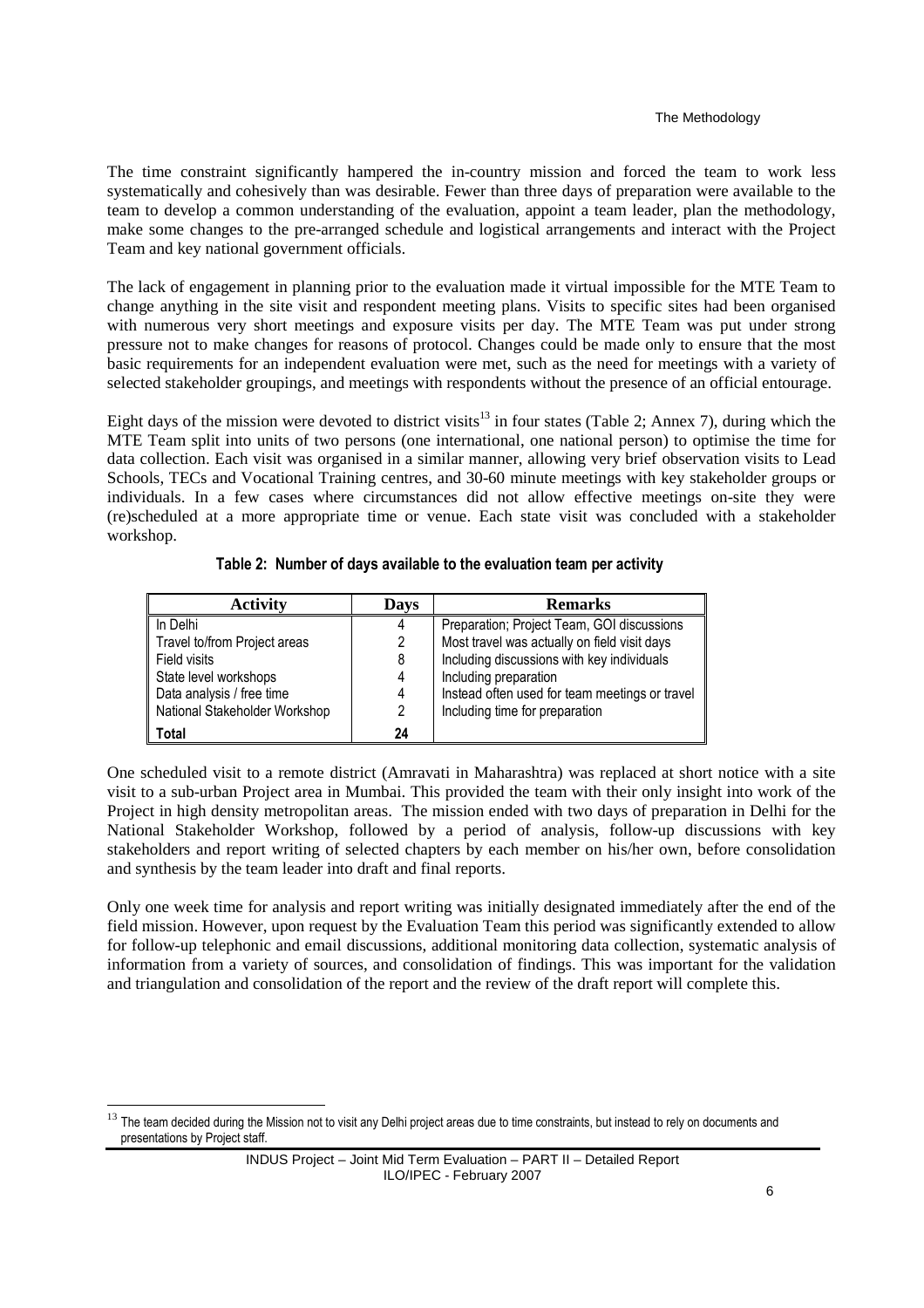The Methodology

## **1.5. Ethical challenges and technical constraints**

The MTE was guided by the *Qualitative Evaluation Checklist*<sup>14</sup>, the *Norms and Standards for Evaluation in the UN System*<sup>15</sup> and the *Guidelines for the Preparation of Independent Evaluations of ILO Programmes and*  Projects<sup>16</sup>.

In spite of adhering to these various standards and codes the Evaluation Team experienced several situations which presented significant challenges to the ethical and technical standards of the evaluation. For example, it was almost impossible to meet respondents at neutral locations – many meetings with non-governmental respondents were arranged in government buildings, often with government officials moving in and out. On occasions an individual Evaluation Team member met some respondents individually and outside the prearranged schedule, but shared the results of these meetings with the other Team members.

#### **Ethical challenges**

- i. Partly due to the rushed nature of the engagements but also due to different styles of interaction of Evaluation Team members, the actual purpose of the meetings was often not explained to the audience or the intended confidential nature of the meetings could not be assured, nor was a relaxed atmosphere created. This sometimes resulted in situations where participants did not really understand why they were being questioned. It was therefore difficult to establish a good rapport and level of trust between the evaluators and respondents. Several respondents confirmed to individual Evaluation Team members that they did not have the confidence to speak up at such meetings.
- ii. The Team also realised only at the start of the field mission that many of the key stakeholders were not aware of the need for confidentiality in meetings; previous experiences with internal evaluations have led them to believe that the presence of members of the Project management team during meetings was normal practice.
- iii. **Data collection was not pushed beyond certain boundaries** when stakeholders showed discomfort with further probing of issues they had mentioned (usually in private with only one or two evaluation team members). This was mostly apparent when issues of systemic inefficiencies or governance were brought to the fore.

#### **Technical constraints**

- i. The evaluation team noted in documents that several time periods for the in-country mission from 30 to 90 days - were discussed between the major stakeholders. In the end the period was limited to 24 days. With visits scheduled to five states across an extensive geographical area and each with a large number of observation activities and meetings, the time for data collection and consolidation of findings among team members was extremely limited. The length of the in-country mission was not negotiable once the mission had started and this led to significant methodological shortcomings which the Evaluation Team did their best to overcome as the mission unfolded.
- ii. Due to the fact that a team leader / coordinator was not appointed prior to the mission<sup>17</sup>, a common vision and approach for the evaluation among the team members and with local stakeholders could not

<sup>&</sup>lt;sup>14</sup> Retrieved on 14 April 2006 from www.wmich.edu/evalctr/checklists. Published by the Evaluation Centre, University of Western Michigan. September 2003

<sup>15</sup> Published 29 April 2005

<sup>&</sup>lt;sup>16</sup> Published November 1997

 $17$  The team leader was elected by the evaluation team members on the day the team met for the first time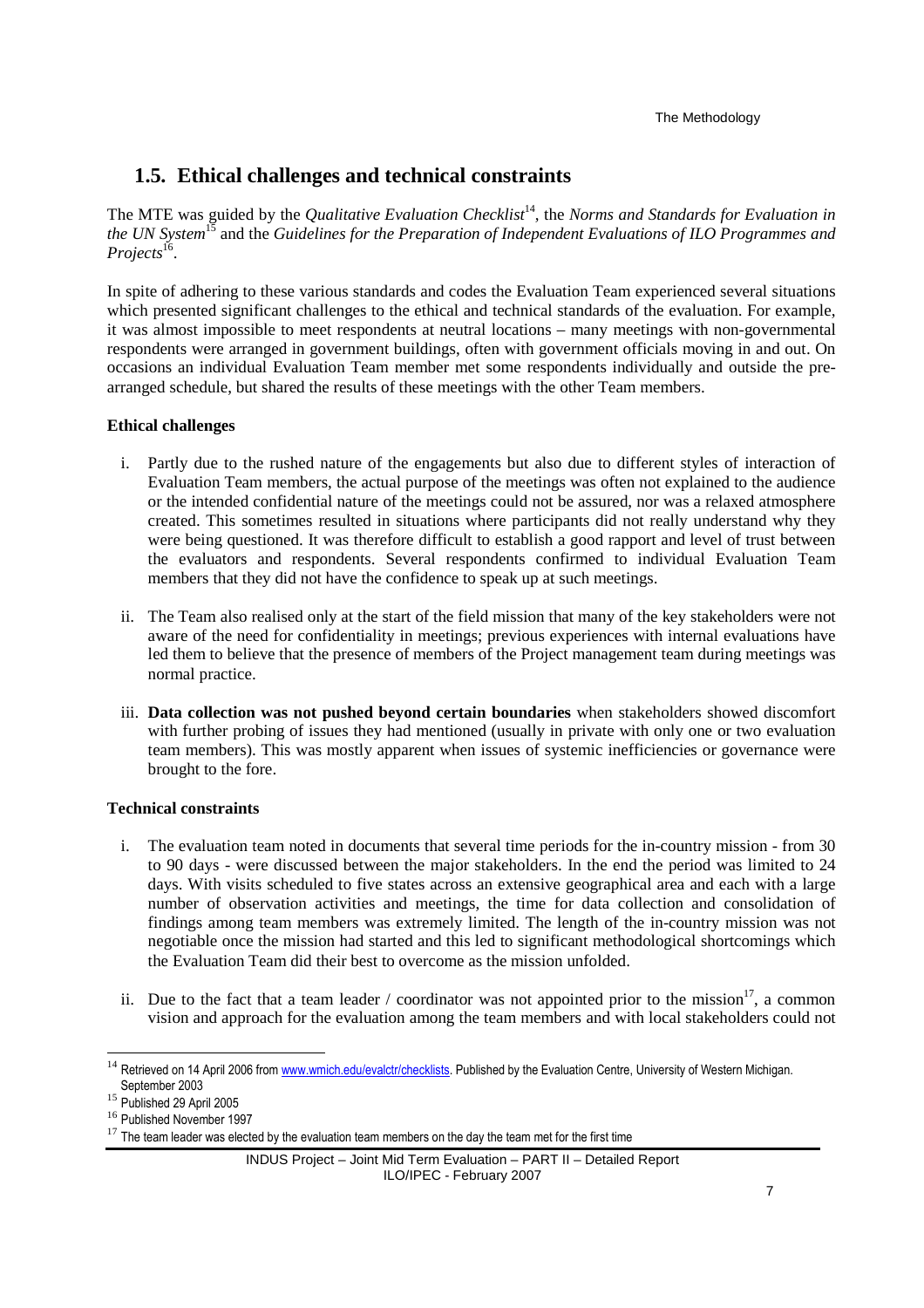be developed in full. There were clearly varied expectations on the purpose, meaning and method of evaluation among state governments, field implementing partners and Evaluation Team members. The concept and methodology of an 'independent' evaluation compared to an 'internal' evaluation had not been clarified beforehand. An evaluation plan could also not be designed prior to the field mission. The mission programme and methodology were thus determined without any input from the Evaluation Team, and in spite of minor changes remained fairly inflexible throughout the mission.

- iii. Some Evaluation Team members were not available during parts of the field mission due to prior commitments.<sup>18</sup> This hindered the development of a common understanding within the Team of the methodology and style of engagement by each Team member, and made information sharing and alignment of team member findings difficult. The commitment of each Team member to achieve a useful evaluation alleviated this situation, but nevertheless reduced the available time for data collection and analysis during the field mission.
- iv. Meetings were generally conducted in English and most participants were articulate in their participation. In a few cases translators were used where the Team was advised that this would be appropriate.

These three factors had the following effects on the quality of the evaluation:

- There was no time to manage the evaluation process or interactions in a manner that could enhance understanding of its nature and approach among stakeholders, and to make it more utilisation-focused. This led to several misunderstandings of the methods and ethical considerations required for sound methodology. It placed extraordinary pressure on the evaluation team and disregarded the interests of some of the most important stakeholders, including the Project Team who felt at times that their voice had not been adequately heard.
- Certain areas requiring emphasis during the evaluation for a project of this nature<sup>19</sup> had to be neglected. For example, capacity building and developmental applications<sup>20</sup> should have been a higher priority for the evaluation, but require significant time and specific expertise for in-depth data gathering which was not available or shared by all Evaluation Team members.
- In view of the negotiated parameters of the evaluation, the TORs determined the data collection methods<sup>21</sup> with little room for change. Site selection and programming was done with little strategic input by the evaluation team. The sampling strategy had to be adapted with the time constraints and lack of a prioritised stakeholder map. As a result, time was in some cases severely limited for substantive interaction with important stakeholder groups including SRCs, SPSCs, national training organisations and NCLP Societies, or with district project directors, key GOI officials and international partner representatives. Perspectives external to the Project were also not obtained.
- As a result of protocol, local hospitality and logistical challenges, the visits to sites were generally carefully managed by the hosts. While their efficiency and warmth were much appreciated by the evaluation team, meetings and opportunities for observation were short and the team was often accompanied by an entourage of officials and staff. It was thus almost impossible to observe the

<sup>&</sup>lt;sup>18</sup> One member was hired for six days per week and in line with his contract conditions should have taken leave during Sundays, but did so only on one Sunday. Another member could not join the team during certain planning and consolidation days.

On one sumary, Another member come nor part was come served as a strong for the strong focus on upstream work and sustainability

<sup>&</sup>lt;sup>20</sup> Such as action research, action learning, reflective practice and building learning organisations

 $21$  Given in the ToRs as a series of in-country meetings; desk review; interviews with key stakeholders at national, state level and district level; and a final stakeholder workshop

INDUS Project – Joint Mid Term Evaluation – PART II – Detailed Report ILO/IPEC - February 2007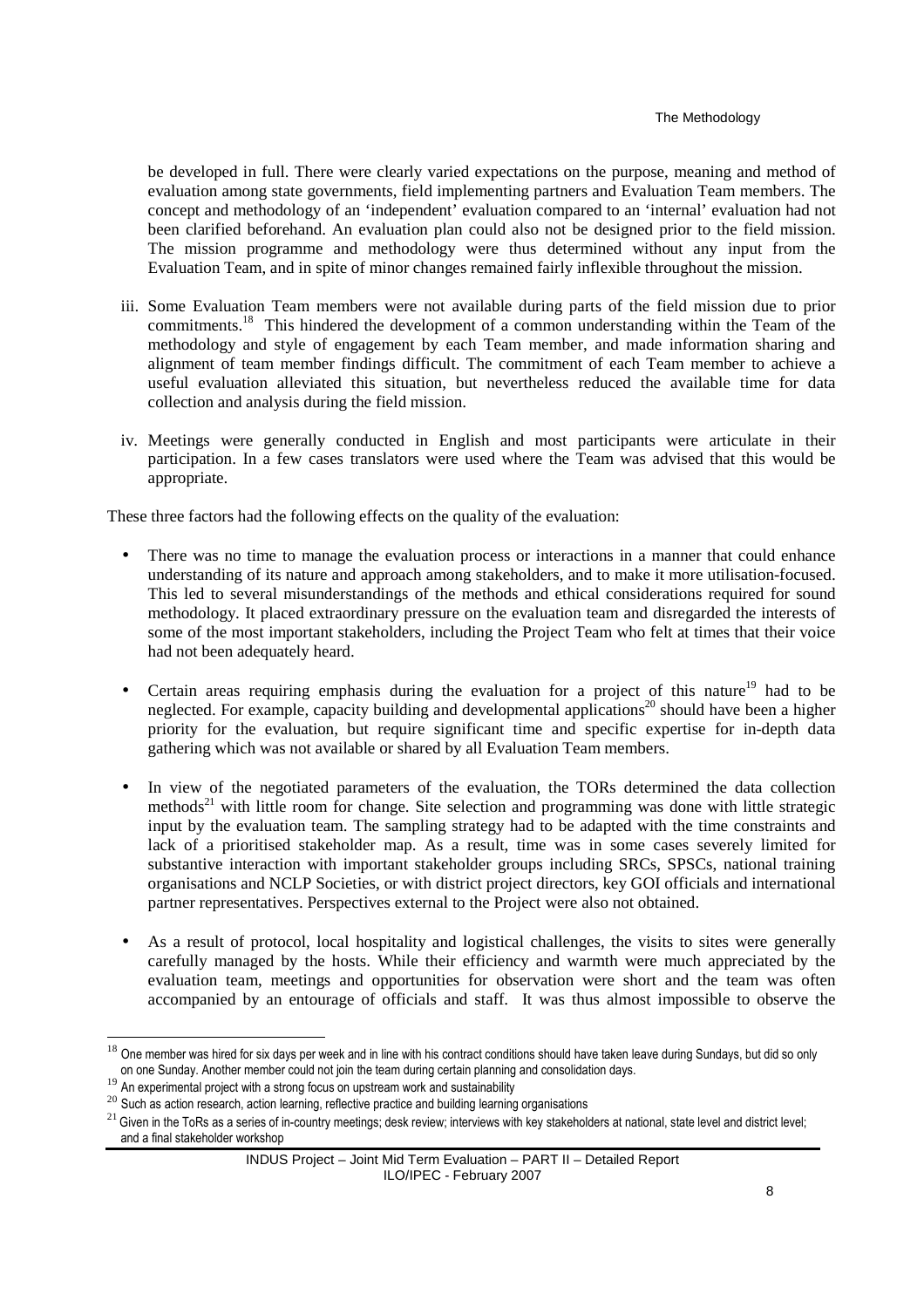#### The Methodology

Project and conduct discussions under natural circumstances. New leads obtained during the mission could also generally not be pursued; snowball sampling<sup>22</sup>, often useful under these circumstances, was impossible.

- The evaluation team made heavy demands for the collection of additional data at short notice that are not normally part of the Project Monitoring Plan (PMP). This placed a significant burden on the national and local project teams. With more focused methodology and interaction this stressful situation could have been alleviated.
- Four stakeholder workshops were held to mobilise inputs at state level. They consisted predominantly of a series of formal presentations even though the programme tried to emphasise plenary and group interaction. Although useful, the presentations limited opportunities to obtain in-depth information at state level.
- The National Stakeholder Workshop was held too early after the field mission to serve the intended purpose in full. The evaluation team did not have enough time to do systematic data analysis or consolidation into preliminary findings. However, the workshop proved to be very useful for bringing together the local stakeholders from five states who could inform the Evaluation Team about their views regarding the project implementation and future improvements.
- The stakeholder workshops would have provided an ideal opportunity for closed question surveys in order to verify and obtain a quantitative analysis of stakeholder views and experiences thereby enriching the qualitative findings. For various reasons this was not possible.

Although some of these constraints may seem severe, the evaluation team used their combined and varied expertise and strong commitment to a good quality evaluation to find appropriate tactics that could ensure the credibility of the evaluation. These included negotiating certain reasonable adjustments to the initial schedule and methods with the assistance of the Project Director; frequent information transfer from the Indian to the international team members on local contexts; an extended desk study to include many documents accessed during and after the mission for additional triangulation; testing controversial observations with stakeholders; hard work to consolidate main findings before the end of the mission; follow-up discussions with key individuals after the field mission for further triangulation; and a division of work during data collection and report writing that made use of the strengths and interests of each team member.

In spite of the challenges, the Evaluation Team focused on conducting the work with commitment and the best use of their expertise for the benefit of the children and young people of India. Rather than provide final answers, the evaluation team believes that a formative evaluation should first and foremost be aimed at creating new insights and debate, and highlighting issues for the stakeholders to study, address and use as they see fit. The Evaluation Team trusts that this report will achieve this goal.

.

Where a discussion or new information lead to the names of other appropriate persons to meet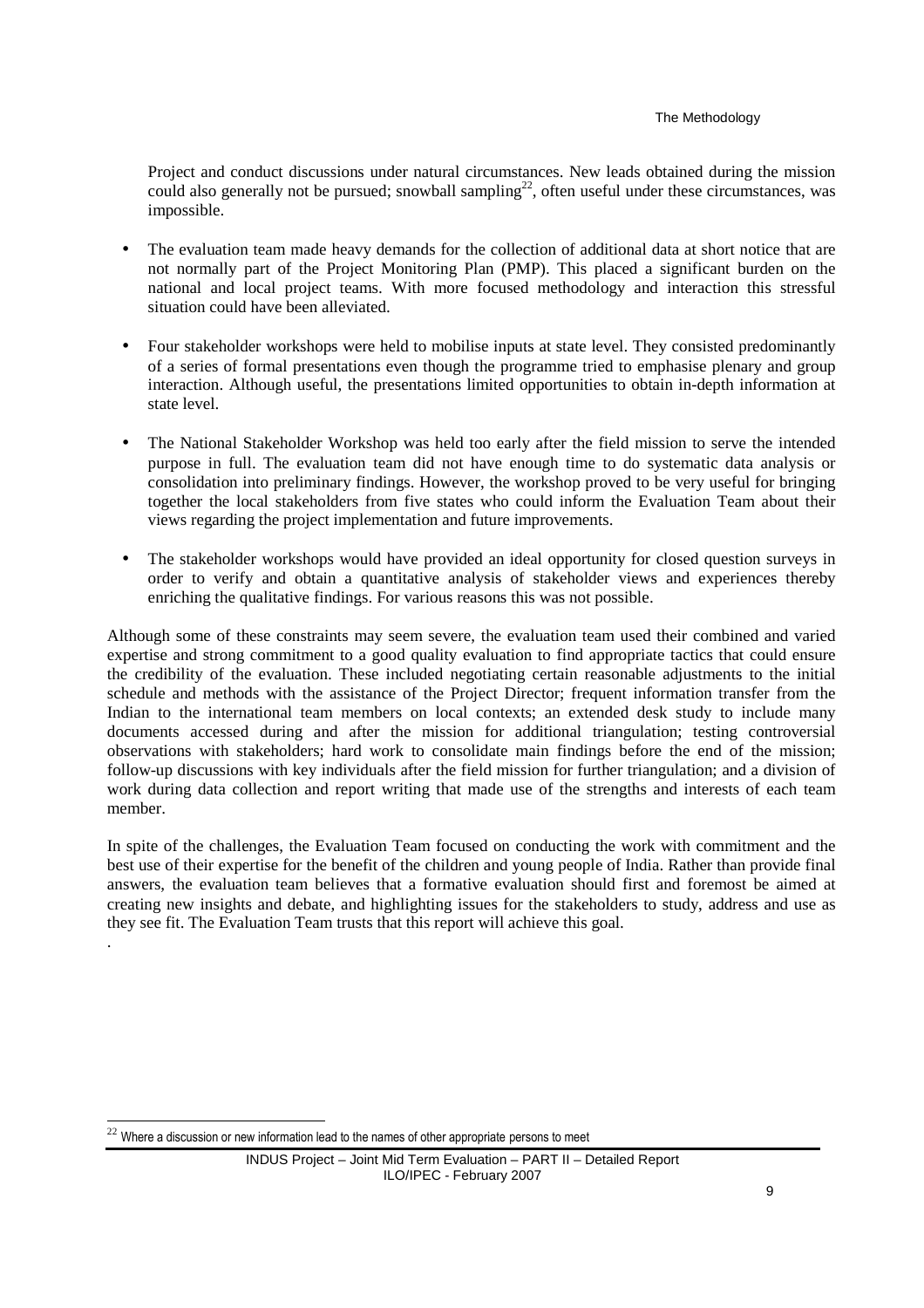# **2. Context and Progress**

## **2.1. The national context**

Spurred on by effective economic reforms during the 1990s, India is fast becoming a notable economic and political power in the world. Strong economic growth and an enabling policy and political environment are leading to the emergence of a thriving middle class, globally competitive companies and significant international investment. Unfortunately the benefits of this unfolding success have been slow to reach the poor and prosperity continues to exist side by side with abject poverty. Studies predict that India will not achieve several Millennium Development Goals aimed at social development before the 2015 target date.<sup>23 24</sup> Twenty-six percent of the population (more than 260 million people; 75% of these in rural areas) continue to live below the poverty line<sup>25</sup>. Although the number is decreasing, the trend is slower than expected, in part due to uneven performance in some of the most populous states.

Key stakeholders interviewed during the evaluation agree that this situation poses a severe challenge to the thrust to eradicate child labour. The connections between child labour and human deprivation and social vulnerabilities such as food insecurity, distress displacements, gender inequity, social and human underdevelopment, illiteracy, conflict situations and poor governance<sup>26</sup> are well known. These cause or exacerbate poverty, and poverty remains acknowledged as the single greatest force that generates the flow of children into the workplace<sup>27 28</sup>. This is supported by the situation in India, where those states with the highest incidence of poverty also have the highest proportion of out-of-school children and child labour<sup>29</sup>. Poverty is also a consequence of social vulnerabilities and of child labour; the latter contributing to the unemployment of adults and causing wage depression.

In any national effort to eliminate child labour<sup>30</sup> this classical "chicken and egg" relationship between poverty, illiteracy, social exclusion and child labour demands coherence, coordination and convergence between policies and interventions. The Government of India together with international organisations and local partners has been working for many years towards this ideal. This was again confirmed during the recent tabling of the Private Member's Bill in Parliament, when it was unanimously recognised that the problem of child labour cannot be solved by legislation alone and that only a holistic, multi-pronged and concerted effort to tackle the problem will bring the desired results.

Child labour is a matter on which both the central and state governments can legislate. A number of national policies and legislative arrangements at both levels (refer to Annex 9 for a summary of key national policies, legislation and programmes*)* have provided the backdrop for several high profile national programmes in

<sup>23</sup> The *Millennium Development Goal Report 2005*, United Nations, New York. 2005.

<sup>24</sup> *Attaining MDGs in India. Role of Public Policy and Service Delivery*, Human Development Unit, South Asia Region, The World Bank. June 2004.

<sup>25</sup> *Tenth Five Year Plan (2002-2007)*, as approved by the National Development Council, 21 December 2002.

<sup>26</sup> In *Review of Child Labour, Education and Poverty Agenda*. *India Country Report 2006.* Global March against Child Labour. 2006, p 1.

<sup>&</sup>lt;sup>27</sup> A Decade of ILO-India Partnerships. Towards a Future without Child Labour. 1992-2002. ILO Subregional Office for South Asia, New Delhi. 2004

<sup>28</sup> *The End of Child Labour: Within Reach*. Global Report, ILO. 2006

<sup>29</sup> The States are Andhra Pradesh, Assam, Bihar, Madhya Pradesh, Orissa, Rajasthan, Uttar Pradesh and West Bengal. In *Review of Child Labour, Education and Poverty Agenda*. *India Country Report 2006.* Global March against Child Labour. 2006, p 20.

 $30$  India has not ratified the 1973 Minimum Age Convention (No 132) and treats 14 years as the minimum legal age of entry to the world of work. In India a 'child' is defined as a person who has not completed his/her fourteenth year of age; an 'adolescent' as a person who has completed his/her fourteenth year of age but not yet his/her eighteenth year of age; and an 'adult' as a person who has completed his/her eighteenth year of age.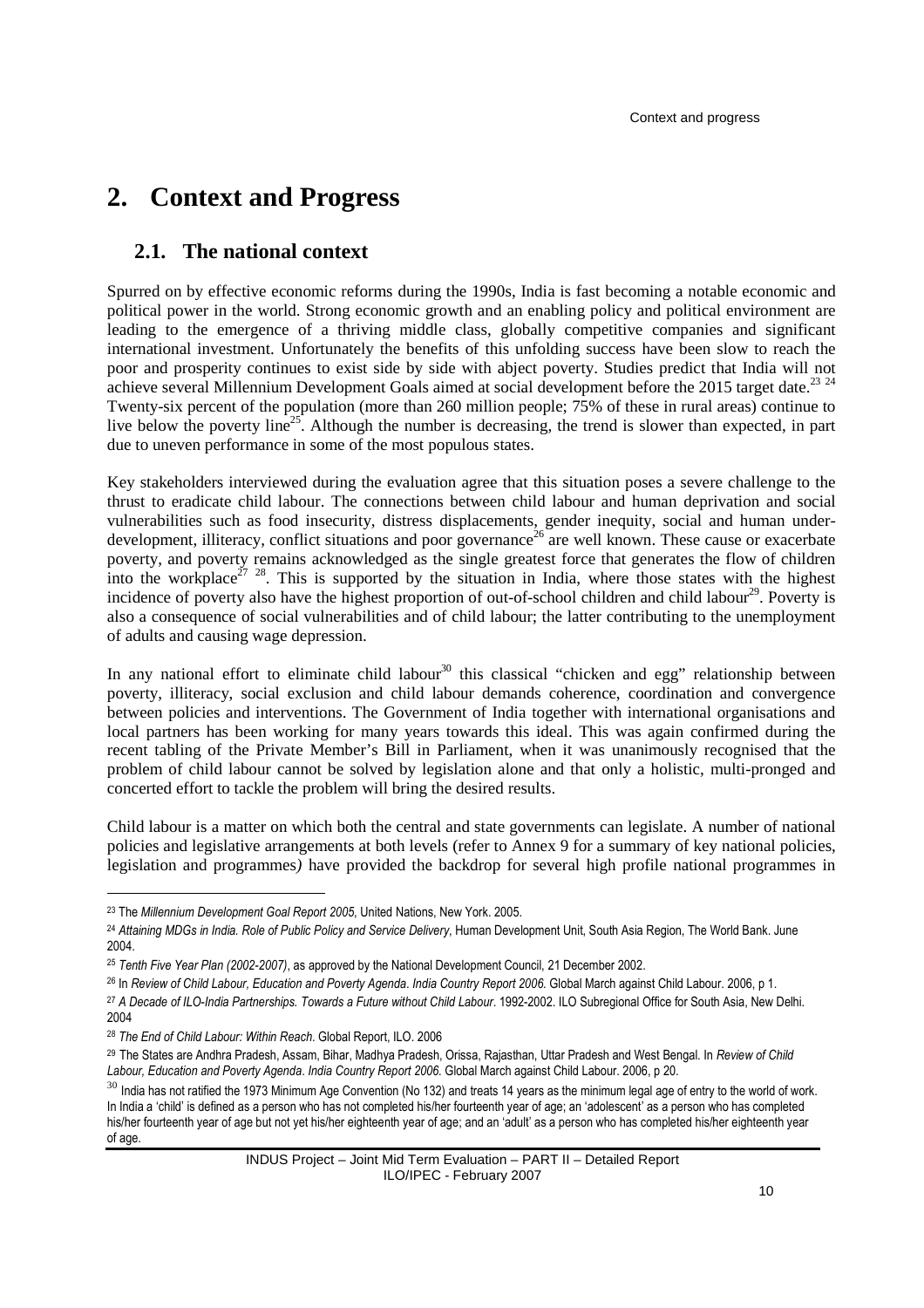support of the eradication of child labour, including the pivotal *National Child Labour Project* (NCLP) Scheme (Annex 9) led by the Ministry of Labour, and the *Sarva Shisksha Abhiyan* (SSA) led by the Department of Education in the Ministry of Human Resource Development in an effort to provide and improve education for all.

The Tenth Five Year Plan  $(2002-2007)^{36}$  had a stronger focus than its predecessors on 'children in difficult circumstances', aiming to "have all children in school by 2003, and all children completing five years of schooling by 2007". Drawing from an evaluation of the NCLP Scheme in 2001, an ambitious target was set to eliminate child labour in hazardous occupations by the end of the Plan period. It proposed expanding the NCLP to an additional 150 districts, linking CLE efforts with the  $SSA^{37}$ , and achieving convergence with other Schemes of the Departments of Education, Rural Development, Health and Women and Child Development for the ultimate attainment of the ECL in a time-bound manner. The NCLP Scheme was thus revised and improved<sup>38</sup>. The financial allocation for the

| Table 3: Child labour in India                                                                                      |                |
|---------------------------------------------------------------------------------------------------------------------|----------------|
| Number of working children (Census data) <sup>31</sup>                                                              |                |
| 1981                                                                                                                | 13.60 million  |
| 1991                                                                                                                | 11.28 million  |
| 2001                                                                                                                | 12.56 million  |
| Number of working children (NGO estimates) <sup>32</sup><br>33 34                                                   | 25-115 million |
| Decline in proportion of working children to chil<br>population 5-14 years, 1991 to 2001 <sup>35</sup>              | 5.4% to 5.0%   |
| Percentage of working children estimated to<br>come from rural areas (mainly agriculture and<br>related activities) | 90%            |
| Number of children officially reported to be in<br>hazardous occupations                                            | 1.2 million    |

NCLP by MOLE nearly tripled to Rs  $602$  crores<sup>39 40</sup> during the 10th Plan period and now accounts for around 50 percent of its total annual budget. ECL is currently the single largest programme in the activities of the Ministry.

The unprecedented focus by the Government of India on achieving both Universal Elementary Education (UEE) and the Elimination of Child Labour (ECL) provided an opportunity to develop integrated initiatives that could demonstrate how one could reinforce the other. A critical point of convergence was thus forged between the NCLP and SSA. Child workers in the age group 5-8 years would be directly mainstreamed through formal schools, while working children in the age group 9-14 years would be mainstreamed into the formal education system through the NCLP special schools. At the same time the formal school mechanism was to be strengthened in terms of quality and numbers. Convergence was to be further enhanced by linking up with the ongoing schemes of the Ministries of Health, of Rural Development and of Social Justice and others at the State, district and micro level.

Yet in spite of the enabling policy and legal environment and significantly improved and coordinated national interventions, the problem of child labour persists. Documents and discussions with government and non-government representatives revealed that there is as yet no reliable assessment of its magnitude, and estimates of the number of working children vary greatly (Table 3). The number of children officially reported as working in hazardous occupations is relatively low, in part due to the listing of "hazardous"

<sup>31</sup> Government of India: Census of India 1981, 1991, 2001.

<sup>32</sup> Human Rights Watch Report 2003. From http://www/hrw.org/reports/2003/india/India0103.htm; extracted 23 November 2006.

<sup>33</sup> In *Review of Child Labour, Education and Poverty Agenda*. *India Country Report 2006*. Global March against Child Labour. 2006.

<sup>34</sup> *Literature Review: Safety and Health Problems of Child Labour engaged in Hazardous Occupations and Processes in India*. Government of India, Ministry of Labour and Employment. 2005.

<sup>35</sup> Ibid p 12

<sup>36</sup> Tenth Five Year Plan (2002-2007) as approved by the National Development Council, 21 December 2002. Chapter 2.11.

<sup>&</sup>lt;sup>37</sup> Among others ensuring that children in the age group of 5-8 years get directly admitted to regular schools and that the older working children are mainstreamed to the formal education system through special schools

<sup>&</sup>lt;sup>38</sup> Also using inputs from the Regional Level Conferences of District Collectors held in Hyderabad, Pune, Mussoorie and Kolkata, where districtwide reviews of the NCLP were conducted at the level of Secretary.<br><sup>39</sup> One state a wide with the level of Secretary.

One crore equals ten million (rupees)

<sup>40</sup> One US Dollar equals Rs 40.

INDUS Project – Joint Mid Term Evaluation – PART II – Detailed Report ILO/IPEC - February 2007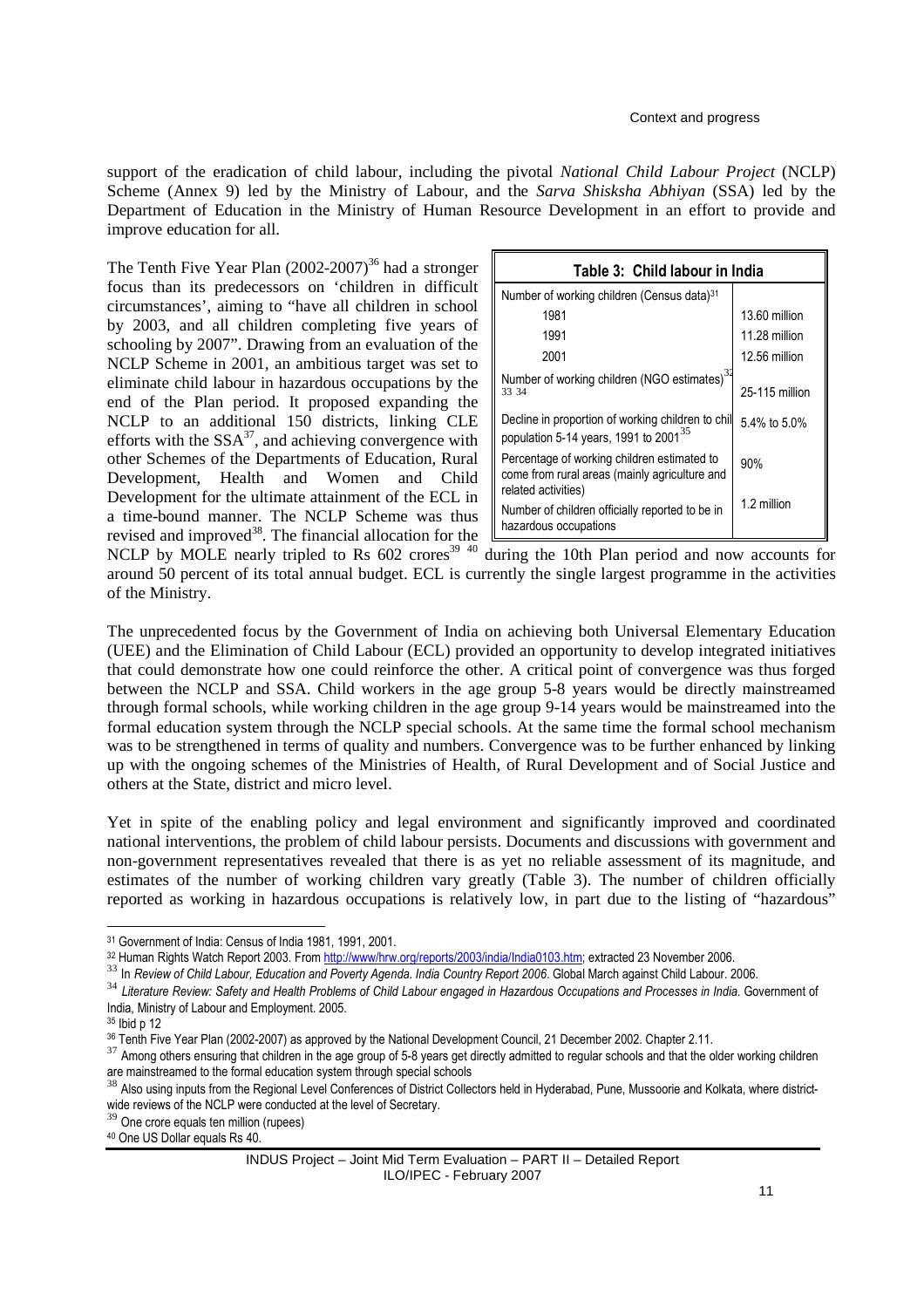occupations which only recently included work in residences and the hospitality sector, and still excludes the agriculture sector where most working children are known to be employed.

Perspectives and analyses by child rights organisations and activists in India recognise the complexity of the required actions as well as the increasing efforts by the central and State governments and partners. They also identified the following as critical obstacles to the success of ongoing efforts to eliminate child labour: $^{41}$ 42 43 44

- Lack of effective enforcement of existing legislation, believed to be a result of inadequate capacities, insufficient commitment and/or corruption;
- An inadequate or ineffective focus on employers, exacerbated by low conviction rates that do not act as deterrent;
- Gaps in action and legal provisions against child labour, which include a lack of focus on the household manufacturing sector where large numbers of children are often employed in harsh working conditions;
- Failure to address effectively the underlying social causes of human deprivation related to gender, caste, ethnicity, religion and class;
- Major problems remaining in the quality of education and educational infrastructure, exacerbated by the slow implementation of SSA as driver for ensuring the constitutionally guaranteed fundamental right to education for all children between 6-14;
- High drop-out rates, after enrolment in earlier years, among the age group 10-14 years due to poor quality education or pressure to work and sustain family livelihoods;
- Inadequate community engagement in, and ownership of plan formulation and supervision;
- Inadequate synergies and coordination at grassroots level between child labour policies and interventions, and other welfare and poverty alleviation programmes.

Several of these factors were repeatedly noted in discussion between the evaluation team members and key stakeholders. This **evaluation thus has to be considered against the systemic nature of child labour, the complex set of factors needed for real long-term success, the intentionally phased, evolving approach by the central government and the objectives of the intervention within the larger system.** 

Any intervention that does not effectively help to address the immediate, underlying and root causes<sup>45</sup> of this complex problem is bound to be of limited value in the long term *unless* – in the case of India - *effective* convergence with, and execution of, the myriad government schemes aimed at reducing poverty and empowering socially disadvantaged groups<sup>46</sup> have the desired effect.

 $\ddot{ }$ 

<sup>41</sup> *Human Rights Watch Report 2003*. Extracted 23 November 2006, http://www.hrw.org/reports/2003/india/India0103.htm

<sup>42</sup> *Child labour ban not good enough*. Quoted Child Rights and You (CRY). India Together, 26 August 2006. Extracted 27 November 2006, http://www.indiatogether.org/2006/aug/hrt-notify06.htm

<sup>43</sup> *A bridge it is, but to where?* India Together, 26 May 2006 and *Eyewitness: Neglect of rural schools*. India Together, October 2006. Extracted 27 November 2006, http://www.indiatogether.org

<sup>44</sup> *Review of Child Labour, Education and Poverty Agenda*. *India Country Report 2006*. Global March against Child Labour. 2006.

<sup>45</sup> *Immediate causes* – household income at poverty level; cash-flow crises; changes in family size and structure. *Underlying causes* - values and situations that predispose a family or community to accept / encourage child labour. These include traditions and cultural expectations, commercial employer interests, traditional gender roles and social exclusion. *Root / structural causes* – at the level of the larger economy and society which influences the enabling environment in which child labour can either flourish or be eliminated; 'national poverty'.

<sup>&</sup>lt;sup>46</sup> Tenth Five Year Plan. Tenth Five Year Plan (2002-2007) as approved by the National Development Council, 21 December 2002. Chapter 4.1.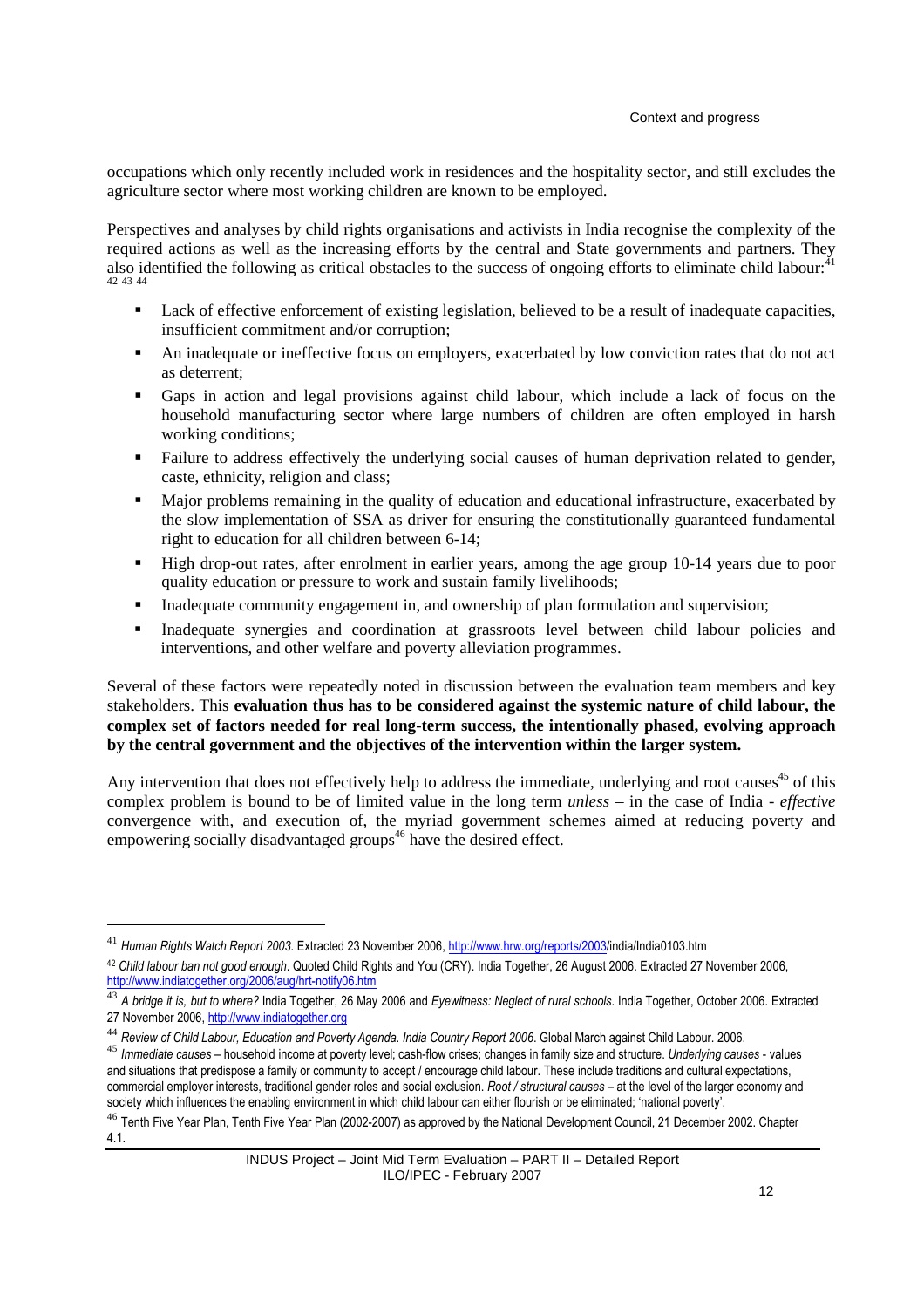#### **Box 3**: **INDUS at a glance**

#### **Developmental Objective**

Contribute to the prevention and elimination of hazardous child labour by enhancing the human, social and physical capacity of target communities and improving compliance with child labour policy and legislation in the target districts

#### **Immediate Objectives**

- Children working in selected hazardous occupations in the target districts are identified, in collaboration with communities and other partners
- Children withdrawn from hazardous work are provided with transitional and pre-vocational education, and social support to prevent relapse
- Provide adolescents withdrawn from hazardous work with vocational training and alternatives for income generation
- Increased economic security of families who withdraw their children from hazardous work by encouraging savings and development of alternative livelihoods
- Access provided for children to quality education to prevent children from entering or re-entering hazardous work
- Monitoring and tracking takes place of children released from hazardous work to ensure that their situation has improved
- Public support and momentum created against child labour in the target districts and in favour or educational opportunities
- Strengthen capacity if national, state, district and local institutions so that they can function as ongoing support for eliminating hazardous child labour
- Interest in other areas in adopting measures to prevent, remove and provide alternatives for children in hazardous sectors

| <b>Hazardous Occupations incorporated</b> |                          |  |
|-------------------------------------------|--------------------------|--|
| Bidi manufacturing                        | Glassware production     |  |
| Brassware production                      | Lock making              |  |
| Brick manufacturing                       | Manufacturing of matches |  |
| Fireworks manufacturing                   | Stone quarrying          |  |
| Footwear manufacturing                    | Silk manufacturing       |  |
|                                           |                          |  |

#### **States and Districts**

| <b>Components</b>                                      | <b>Key Additions</b> (after finalisation of Project document)      |
|--------------------------------------------------------|--------------------------------------------------------------------|
| Government of NCT Delhi (added in March 2006)          | Aligarh, Allahabad, Ferozabad, Kanpur Nagar, Moradabad             |
| Amaravati, Aurangabad, Gondia, Jalna, Mumbai Suburban  | Uttar Pradesh                                                      |
| Maharashtra                                            | Virudhunagar                                                       |
| Madhya Pradesh<br>Damoh, Sagar, Jabalpur, Satna, Katni | Tamil Nadu<br>Kanchipuram, Namakkal, Tiruvallur, Thiruvannamallai, |

| ii.  | Survey<br>Direct enrolment of young children (5-8)      | Greater and direct focus on social mobilisation and awareness<br>raising activities |
|------|---------------------------------------------------------|-------------------------------------------------------------------------------------|
| iii. | Withdrawal / provision of transitional education (9-13) | Comprehensive State-wide capacity building plans                                    |
| İV.  | Vocational training for adolescents (14-17)             | Focussed work with employers and workers organisations                              |
| V.   | Income generating alternatives for families             | Mainstreaming child labour issues into workers' education                           |
| vi.  | Strengthening the public education system               | programmes                                                                          |
| vii. | Capacity building of key government agencies            | Action research on occupational safety and health (OSH) and                         |
|      | viii. Social mobilisation                               | child labour                                                                        |

|  | viii. Social mobilisation                              |
|--|--------------------------------------------------------|
|  | Beneficiary tracking / child labour monitoring systems |
|  | Knowledge management                                   |

| "NCLP Plus" Elements                                                                                                                                                                                                                                                                                                                                                                                   | "SSA Plus" Elements                                                                                                                                                    |
|--------------------------------------------------------------------------------------------------------------------------------------------------------------------------------------------------------------------------------------------------------------------------------------------------------------------------------------------------------------------------------------------------------|------------------------------------------------------------------------------------------------------------------------------------------------------------------------|
| • Social mobilisation through awareness raising and<br>involvement of the community in monitoring and striving for<br>ECL<br>• Beneficiary tracking and monitoring<br>• Capacity building of all government departments as well as<br>key civil society partners<br>• Income generation activities for affected families<br>• Resource centres and tuition support to TEC and<br>mainstreamed children | • Structured convergence between TECs and the formal<br>schools under SSA in the Project area.<br>• The concept of Lead Schools.<br>Strengthening of public education. |

INDUS Project – Joint Mid Term Evaluation – PART II – Detailed Report ILO/IPEC - February 2007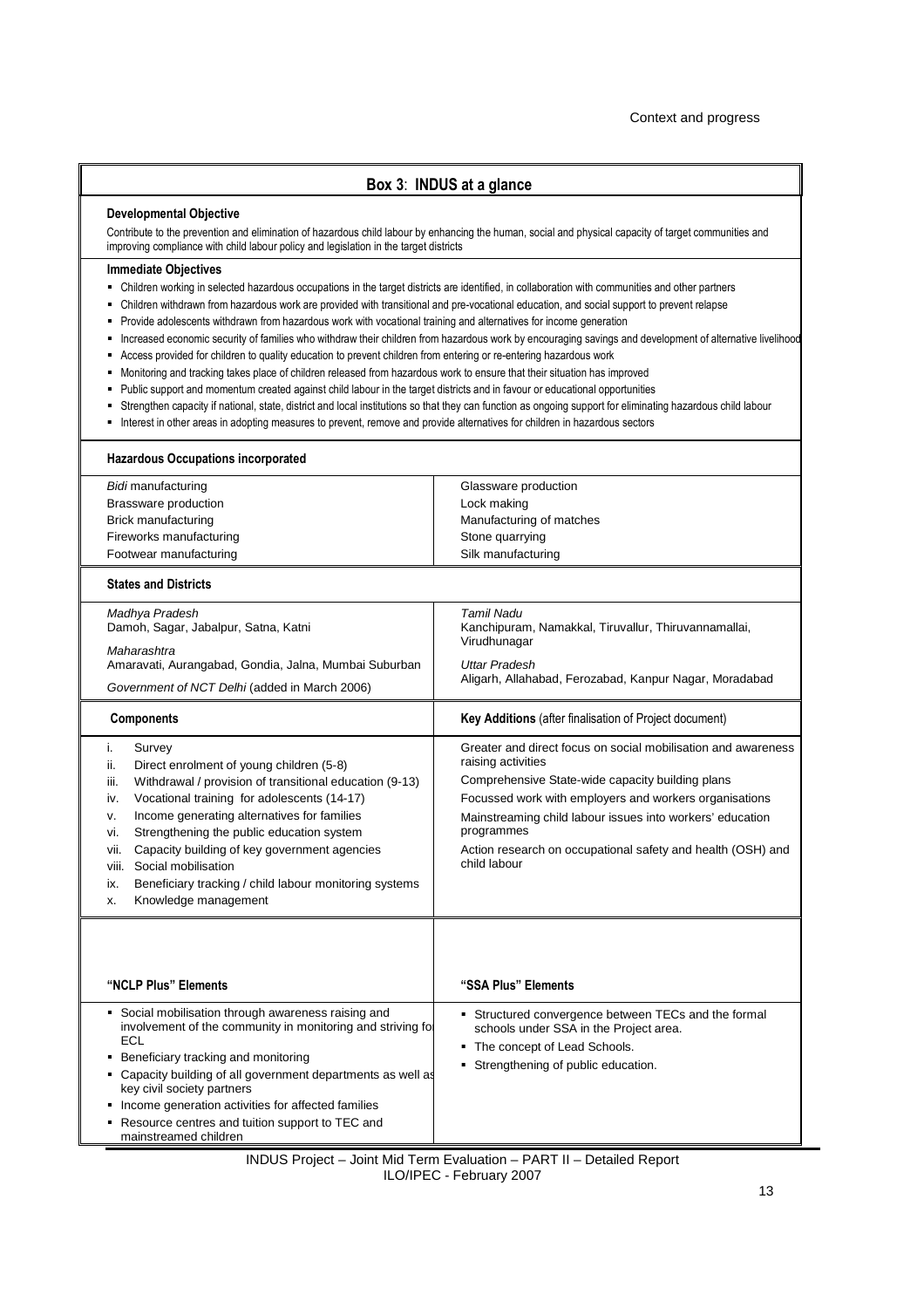| • State level structures for planning, coordination, monitoring<br>and capacity building – the State Project Steering |
|-----------------------------------------------------------------------------------------------------------------------|
|-----------------------------------------------------------------------------------------------------------------------|

## **2.2. The INDUS Project**

Against this backdrop the US Department of Labour of the United States (USDOL) and the Ministry of Labour and Employment (MOLE) of the Government of India signed on 31 August 2000 the Joint Statement on Enhanced Indo-US Co-operation on Elimination of Child Labour, committing both governments to a joint programme of work and technical assistance in the area of child labour. The Joint Statement reiterated the common concern of the two Governments over the problem of the worst forms of child labour and expressed their commitment to combat it through the (then) newly established 'Comprehensive Projects' of ILO IPEC.

The INDUS Child Labour Project (Box 2, Annex 9) was developed within the framework of the Joint Statement as a sustainable model to complement and build upon existing child labour projects, in particular the NCLP and SSA. While continuing with the existing components of NCLP and SSA, the Project was designed to address some of the critical gaps and challenges in these major national initiatives through additional components referred to as "NCLP Plus" and "SSA Plus".

The design and implementation of INDUS were therefore aimed very specifically at pilot-testing these additional initiatives in order to determine their usefulness for replication in all NCLPs and SSAs in the country.

## **2.3. Project development**

The process of reaching the unique joint agreement leading to the INDUS Project included identification of gaps in existing elimination of child labour (ECL) programmes, the development of a framework for implementation in consultation between both signatories and with ILO as the implementing partner, and selection of Project areas based upon the high proportions of child and adolescent workers identified in the hazardous child labour sectors. A series of rapid assessments and visits to potential field sites were conducted in four targeted States.

Realising the complexities of implementing the Project in a federal environment, provision was made in the Project document for instituting both State Project Steering Committees (SPSCs) and INDUS Project (or NCLP) Societies at district level. In view of the importance of these bodies for effective Project implementation, special care was taken to ensure that their composition reflected representation by relevant all line departments and social partners. Each of the SPSCs was supported by a State Resource Cell  $(SRC)^{47}$ , in three states located in the Office of the Labour Commissioner and in the fourth in the Administrative and Training Institute.

Extensive consultations and negotiations at national and State level led to several revisions of the Project document before its finalisation towards the end of 2001. The National Steering Committee gave approval for Project implementation nearly a year later. An ILO Project Team was in place only by 1 May 2003. The Project start date, initially scheduled for September 2001; was first postponed to October 2002 and finally

These are government institutions

INDUS Project – Joint Mid Term Evaluation – PART II – Detailed Report ILO/IPEC - February 2007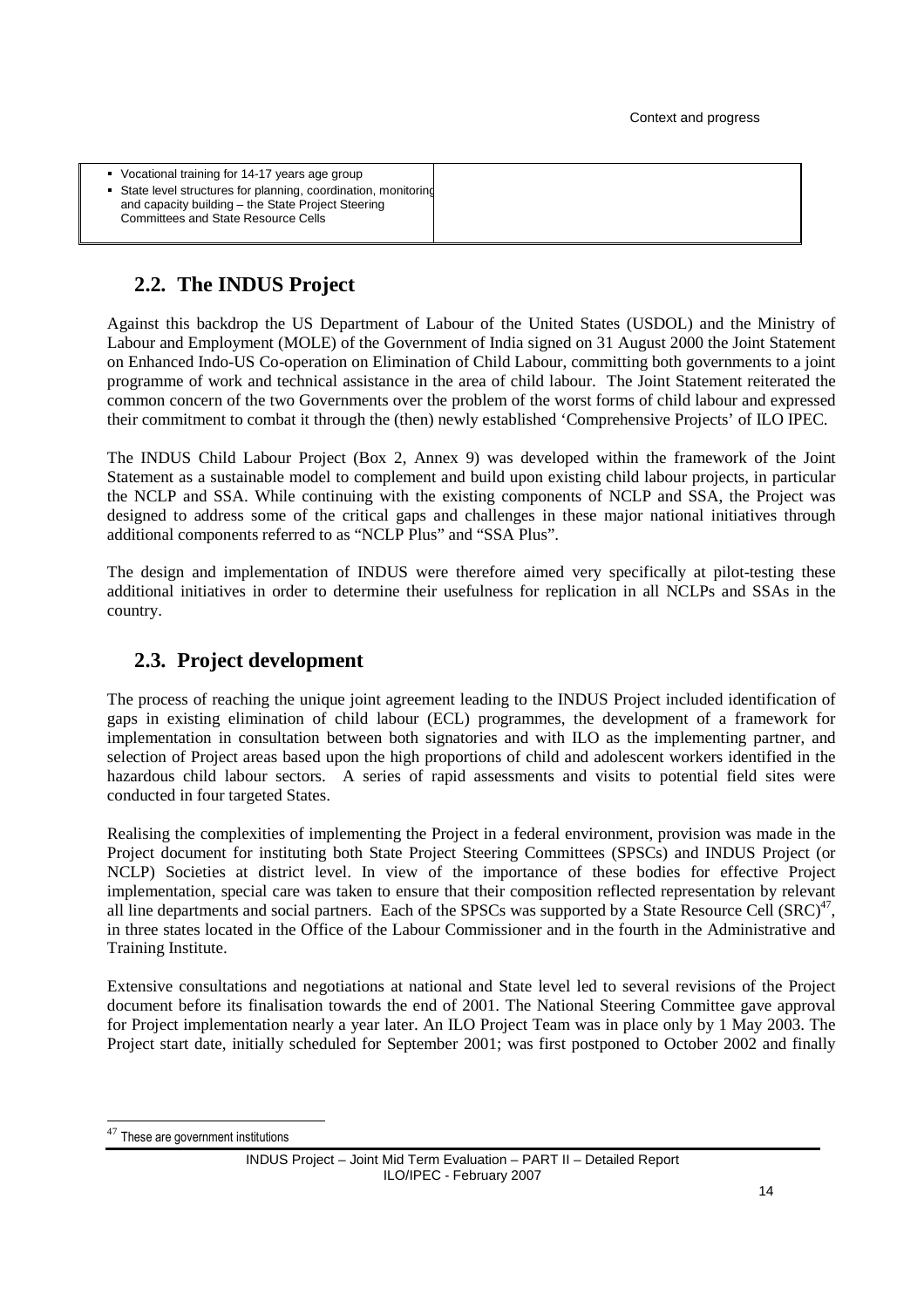noted as 24 April 2003. It was officially launched on 16 February 2004. The Project is scheduled to end on 31 August 2007.<sup>48</sup>

The main steps taken to develop the Project before implementation are summarised in Table 4.

| Table 4: Schedule for development and implementation of INDUS                |                                                     |                                                                                                                                                                                                                                                                                                                                                                                                                          |  |
|------------------------------------------------------------------------------|-----------------------------------------------------|--------------------------------------------------------------------------------------------------------------------------------------------------------------------------------------------------------------------------------------------------------------------------------------------------------------------------------------------------------------------------------------------------------------------------|--|
| Period                                                                       | Phase                                               | <b>Main activities</b>                                                                                                                                                                                                                                                                                                                                                                                                   |  |
| 31 August 2000                                                               | Agreement                                           | Joint Agreement signed by USDOL and GOI                                                                                                                                                                                                                                                                                                                                                                                  |  |
| Nov 2000 - Mar 2001                                                          | Exploration                                         | Rapid Assessments and visits to field sites in four target states                                                                                                                                                                                                                                                                                                                                                        |  |
| Apr - Dec 2001                                                               | Project design                                      | Preparation of Project document; formation of State Project Steering<br>Committees; consultation with states; negotiations and several revisions of the<br>Project document                                                                                                                                                                                                                                              |  |
| Aug 2001                                                                     | <b>Budget negotiation</b>                           | Negotiation of Project framework and budgetary allocation at ILO headquarter<br>involving USDOL, MoL of GOI and ILO IPEC                                                                                                                                                                                                                                                                                                 |  |
| Aug 2002                                                                     | Project approval                                    | Clearance from National Steering Committee for ILO to commence Project<br>activities                                                                                                                                                                                                                                                                                                                                     |  |
| Aug 2002 - Apr 2003                                                          | Recruitment                                         | Project Team in place by 24 April 2003                                                                                                                                                                                                                                                                                                                                                                                   |  |
| May 2003 - Feb 2004                                                          | Preparation towards<br>implementation <sup>49</sup> | Consultation at national and state levels<br>Recruitment of project teams<br>Establishment of SRCs -<br>Maharashtra: Institute of Labour Studies, Mumbai on 15 October 2003<br>(shifted to YASHADA, Pune, April 2006)<br>Uttar Pradesh: Labour Commissioner's Office, 1 November 2003<br>Tamil Nadu: State Labour Commissioner's Office, 1 March 2004<br>Madhya Pradesh: State Labour Commissioner's Office, 1 July 2004 |  |
| 16 Feb 2004                                                                  | Project launch                                      | Official launch of Project upon receipt of GOI clearance                                                                                                                                                                                                                                                                                                                                                                 |  |
| 16 Feb 2004 - 30 April<br>2006 (approx. three year<br>implementation period) | Implementation                                      | NSC clearance for the Operational Guidelines in July 2004<br>First implementation steps: Finalisation of APSOs of major Project<br>components, and state level stakeholders' workshops<br>Tamil Nadu: 18 Feb 2004<br>Madhya Pradesh: Aug 2004<br>Uttar Pradesh: 25 Sept 2004<br>Maharashtra: 30 Sept 2004                                                                                                                |  |
| Feb 2005                                                                     | Internal review of the<br>Project                   | Conducted by stakeholders                                                                                                                                                                                                                                                                                                                                                                                                |  |
| Mar 2006                                                                     | Expansion                                           | Union Territory of Delhi incorporated                                                                                                                                                                                                                                                                                                                                                                                    |  |
| 1 May 2006 - 31 August<br>2007                                               | Extension                                           | No financial implications<br>Project period since its launch now 3 years, 6 months                                                                                                                                                                                                                                                                                                                                       |  |

 $^{48}$  Originally conceived as a three year programme for commencement on 1 September 2001, the most recent Project Document (5th revision) shifted this date to 1 October 2002. In TPRs the official Project period is now given as 24 April 2003 - 31 August 2007 with the exception of one financial year 2001 funded portion (IND/01/P50/USA) which terminated on 31 August 2006. <sup>49</sup> Reflects the process at MOLE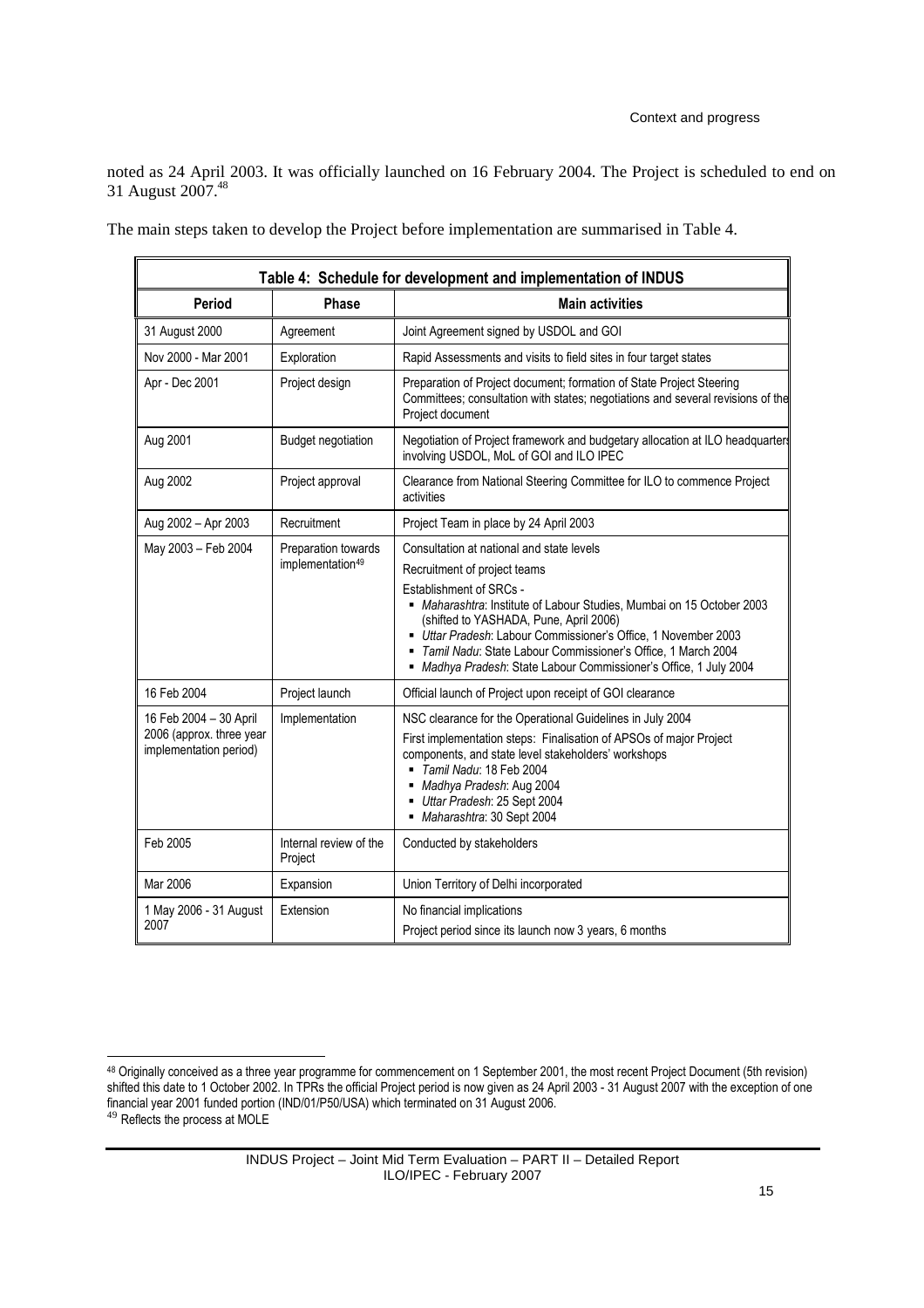## **2.4. Implementation and progress<sup>50</sup>**

The successive delays during the Project development phase held back implementation until the appointment of the Project Team. Although the pace started accelerating once the Team was in place, the preparatory phase also took considerable time due to the establishment of infrastructure and staff, and a series of further consultations about implementation details. The latter took place at national level with relevant ministries and key national level policy advisory organisations, and at state level with the SPSCs. The State Resource Cells started functioning and supporting implementation in each state during late  $2003$ /early  $2004$ .<sup>51</sup> They collate information, ensure inter-departmental coordination and facilitate problem-solving by identifying and resolving policy and implementation gaps. They are also active in attempts to mainstream the ECL agenda in other departments' development schemes and socio-economic policies.

The Project Team initially devoted considerable time to conceptualising and structuring each intervention component in detail, mobilising a broad alliance of partners to recognise child labour and take action, and beginning the process of influencing state and district players to mainstream child labour into policies, programmes and budgets. From the start they had to implement three distinct overarching strategies strengthening the enabling environment for the elimination of child labour at national, state and district levels, ensuring concrete action to meet set targets, and building relevant institutional and social awareness and capacities.

As could be expected, working towards smooth coordination and convergence at all three levels in both policy decisions and grassroots action is time-consuming. At national level the Project Team has been working closely with the Ministry of Labour and the Department of Education to monitor progress through monthly reports and coordination meetings. They continue to collaborate with key national level policy advisory bodies<sup>52</sup> on action research as well as the development of guidelines, modules and products for better implementation of individual Project components. They have also started to engage major NGOs and civil society bodies in identifying successful models and sharing their knowledge with other implementing partners.

Interventions have to be customised per state and at times even per district. The Project Team has therefore devoted considerable energy to engaging states in targeted policy dialogue with a view to creating state level ownership and convergence, and influencing policy decisions that can complement downstream activities.

Fifty-five workshops and training programmes have been conducted to date aimed at capacity building and consultation. State level stakeholders have been encouraged to conduct periodic review and organise meetings to share experiences between government and NGO role players, and between different districts and states.

By September 2006 several SPSC and NSC meetings had been held, UT Delhi was starting Project activities, the Trade Unions through the Central Board of Workers Education (CBWE) increased their active engagement with INDUS and the SSA related activities commenced in earnest.

Most of the APSOs of major Project components were finalised early on, with the exception of those for Public Education completed only in July 2005. State level stakeholder workshops assisted in formulating approaches and specific action steps. By December 2004 the Project was fully operational at field level. Meetings with community-based interest groups had been held, SRCs and NCLP Societies were actively

 $50$  Refer to table 5, section 4.2 for perceived achievements of the Project to date.

<sup>51</sup> In Maharashtra progress was slow until the SRC shifted to the Yashwantrao Chavan Academy of Development and Administration (YASHADA) in April 2006.

Such as CBWE, NCERT, NIEPA, NIC, DGFASLI, NIOH, NISTAADS and NIRD

INDUS Project – Joint Mid Term Evaluation – PART II – Detailed Report ILO/IPEC - February 2007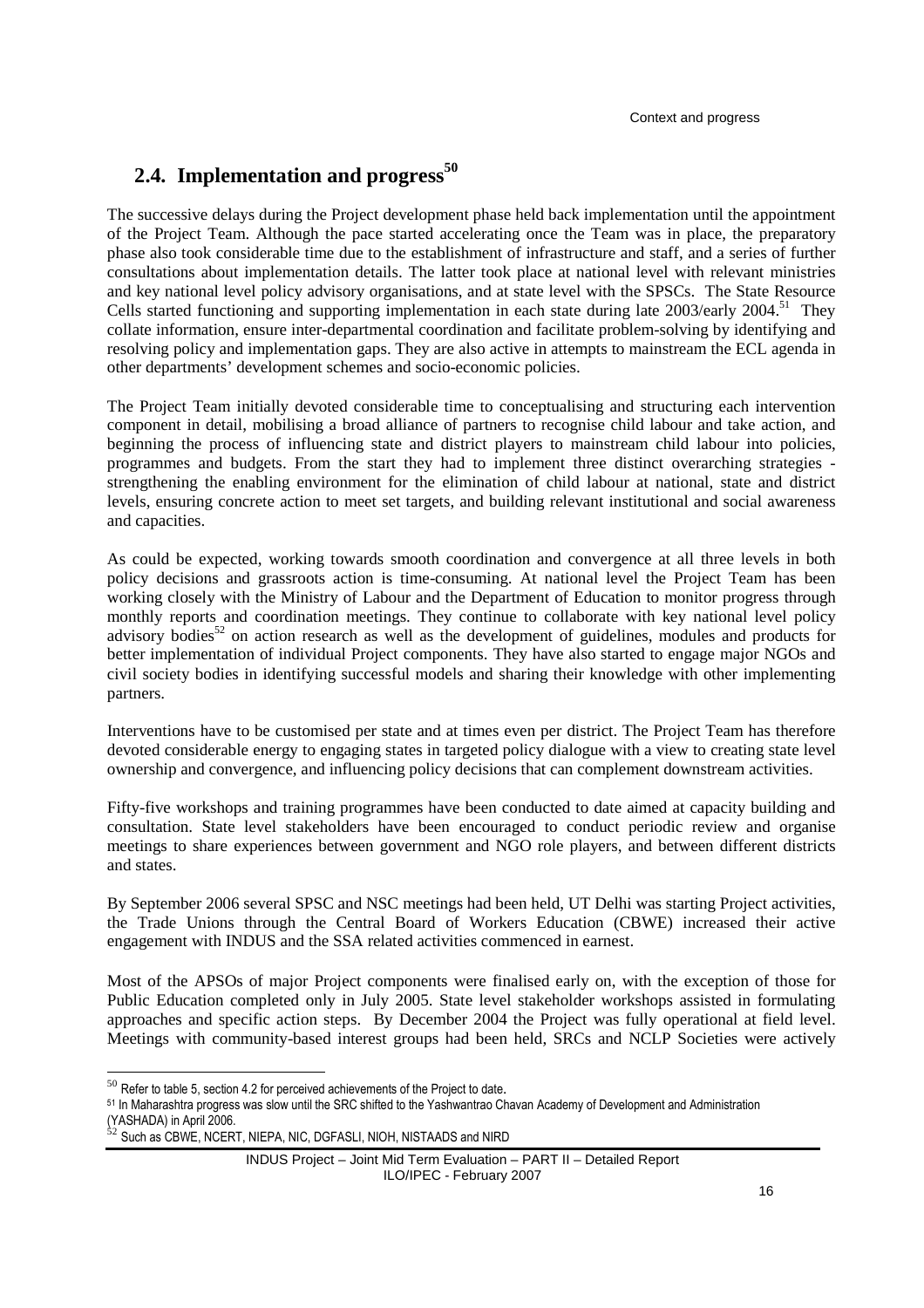#### Context and progress

engaging around INDUS and the processes of withdrawing and rehabilitating children, and providing vocational training for adolescents were gathering momentum. By August 2005 the consultations and interactions with state level authorities were starting to yield results at policy level and social mobilisation activities gained momentum. A year later a total of 156 contracts are being implemented including 67 large action programmes.

Details on progress and achievements per component and for the Project overall are given in the chapters following in this report.

INDUS has also expanded in various ways from its original intent. Its official time span has been increased from April 2006 to August 2007. It has added a stronger emphasis on state-wise capacity building as well as social mobilisation and awareness raising after recognition of the need for a sector-area based approach and hence a stronger focus on upstream work. It is conducting focused work with employers and mainstreaming child labour issues into worker education programmes. It has also added an action research component on occupational safety and health and child labour. It was furthermore originally conceived for 20 Districts in four States. The realisation that ECL activities in the Union Territory of Delhi (UT Delhi) had been smallscale, sporadic and mired in implementation problems resulted in its inclusion as a fifth Project state. The Project modified its survey methodology for Delhi based on lessons learnt. Implementation has only started recently as a result of long delays in the appointment of NGO partners and project staff. At present 1 008 child workers are attending TECs in Delhi, while 123 adolescents are engaged in vocational training.

INDUS has also contributed to another sector through a study commissioned in March 2003 as part of an undertaking in the Joint Agreement. The final report for the study titled 'Child Labour Elimination in the Carpet Sector: A Review of Interventions<sup>'53</sup> was submitted to the GOI in February 2004. It is currently under consideration in MOLE in consultation with several stakeholders.

 $53$  The final report revealed that the ECL initiatives had caused a decline in hired child labour because of many development efforts, sensitisation of enforcement agencies and awareness amongst exporters. Its findings mention a general perception amongst weavers, exporters, NCLP staff and other development programme workers that there is a decline in the overall revenue produced in the carpet sector, with a consequent reduction in the incidence of child labour. It also highlights a negative impact on weavers' families who are shifting their household labour to other non-targeted sectors such as bidi-rolling or construction.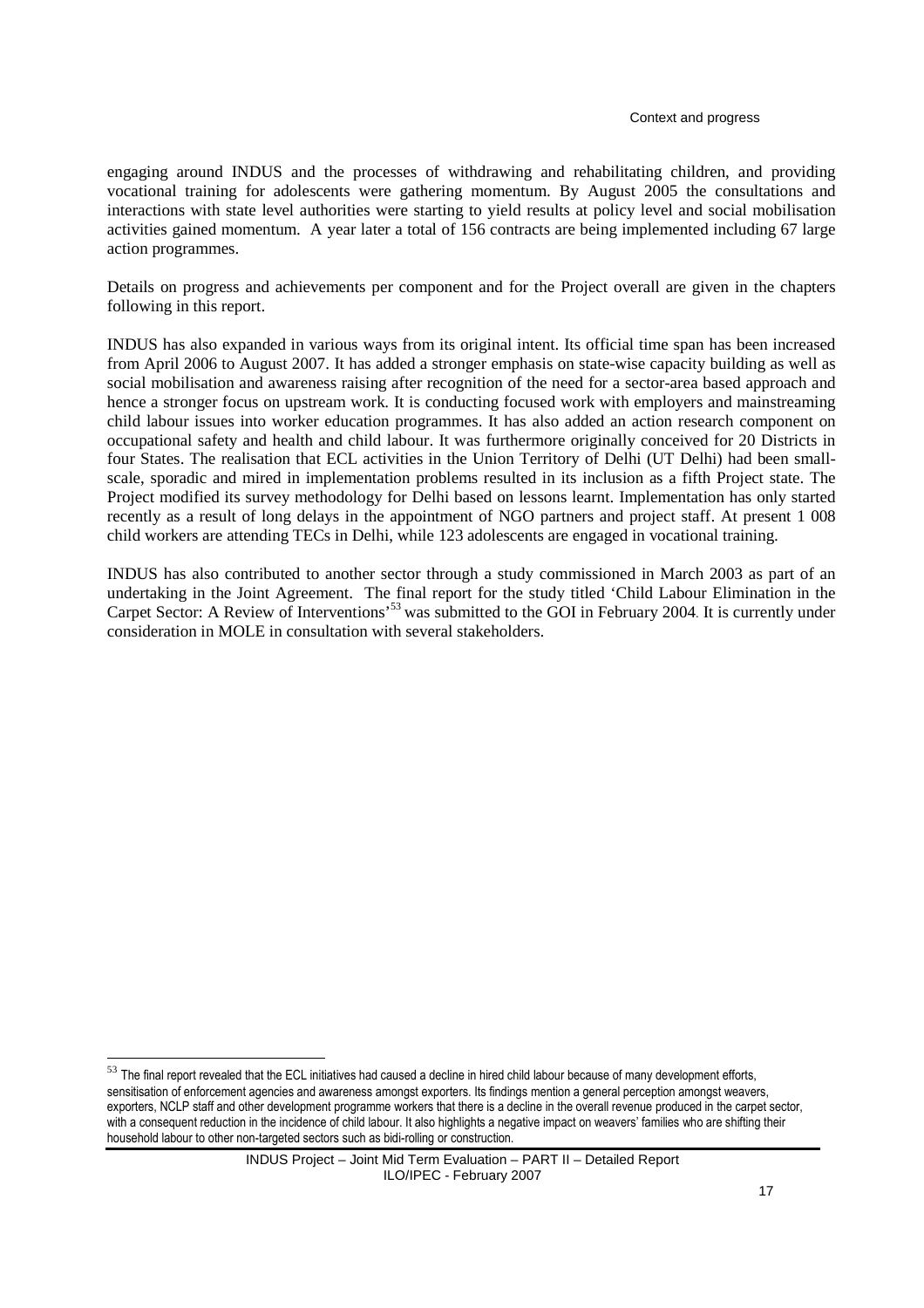# **3. The Project Design**

## **3.1. Is the Project doing the right things?**

INDUS was conceptualised as a comprehensive pilot project that operates through convergence and linkages with appropriate bodies, and builds upon the NCLP and SSA by identifying gaps, reinforcing or expanding existing initiatives, learning appropriate lessons and innovating in the process. As it was limited in scope to only 21 districts, its implementers had to have the freedom to experiment in order to develop a model that could be scaled up across all NCLP districts.

The Evaluation Team assessed the strengths and shortcomings of the Project design<sup>54</sup> using this notion of its place in the enabling policy environment and its role among other ongoing child labour related interventions (Chapter 2; *Annex 8*).

One of the most fundamental questions is whether the INDUS Project is doing what is needed at this stage given the history, context and vision within which it is taking place. The MTE Team is the opinion that the Project conceptualisation was appropriate and remains so until today:

 The underpinning philosophy of the GOI with respect to child labour is in line with the conventional wisdom that the elimination of child labour requires a multi-pronged, integrated and holistic approach. Their approach emphasises effective convergence between role players as well as a gradual, sequential approach to the withdrawal and rehabilitation of their target audience<sup>55</sup> against a well established enabling environment at national (*Annex 5*) and state levels. The decision to follow a systematic, phased approach starting with children and adolescents in hazardous occupations and processes stems from important realities in the country - its complex socio-economic situation; limitations in the capacities of the administrative system at national, state and district levels; and the need to find cost-effective solutions for interventions that are to be effective on a country-wide scale.<sup>56</sup>

*The INDUS design is thus based on the strategies, tactics and priorities of GOI as part of this larger integrated and phased approach to ECL*. This comes as no surprise given that the Project was the result of two decades of ECL engagement by GOI as well as the Joint Statement between their Ministry of Labour and the US Department of Labour (Chapter 2). In the Joint Statement both parties undertook to initiate interventions in collaboration with ILO-IPEC that "build on and complement existing efforts, embrace innovative strategies, and ensure that all efforts are integrated and coordinated…", and that will "expand access to basic education in the affected areas…" Eight key elements stipulating intervention priorities include several INDUS components.

 T*he Project design was informed by available data and information in India as well as ILO-IPEC global and local experiences.* Challenges and gaps were identified and geographic areas and components selected using the global and local expertise of the individuals who drafted the framework, statistical data (albeit incomplete and disputed in part), the formal evaluations of ILO-IPEC and NCLP interventions and intensive consultations which took place at various stages during the development and

l 54 For its assessment the evaluation team used the most recent available copy of the Project Document (labelled India-USDOL 5h revision 1; 18 Oct 06) as the Project framework. They were further informed by the *Operational Guidelines for the INDUS Child Labour Project*, 2006.

<sup>55</sup> The Government publishes a list of hazardous occupations in a schedule to the Child Labour (Prohibition and Regulation) Act 1986. This is updated from time to time on advice of a statutory expert committee, the Child Labour Technical Advisory Committee.

<sup>56</sup> Verbal communication by the Joint Secretary, Ministry of Labour and Employment, INDUS MTR National Stakeholders Workshop, Delhi. 29 November 2006.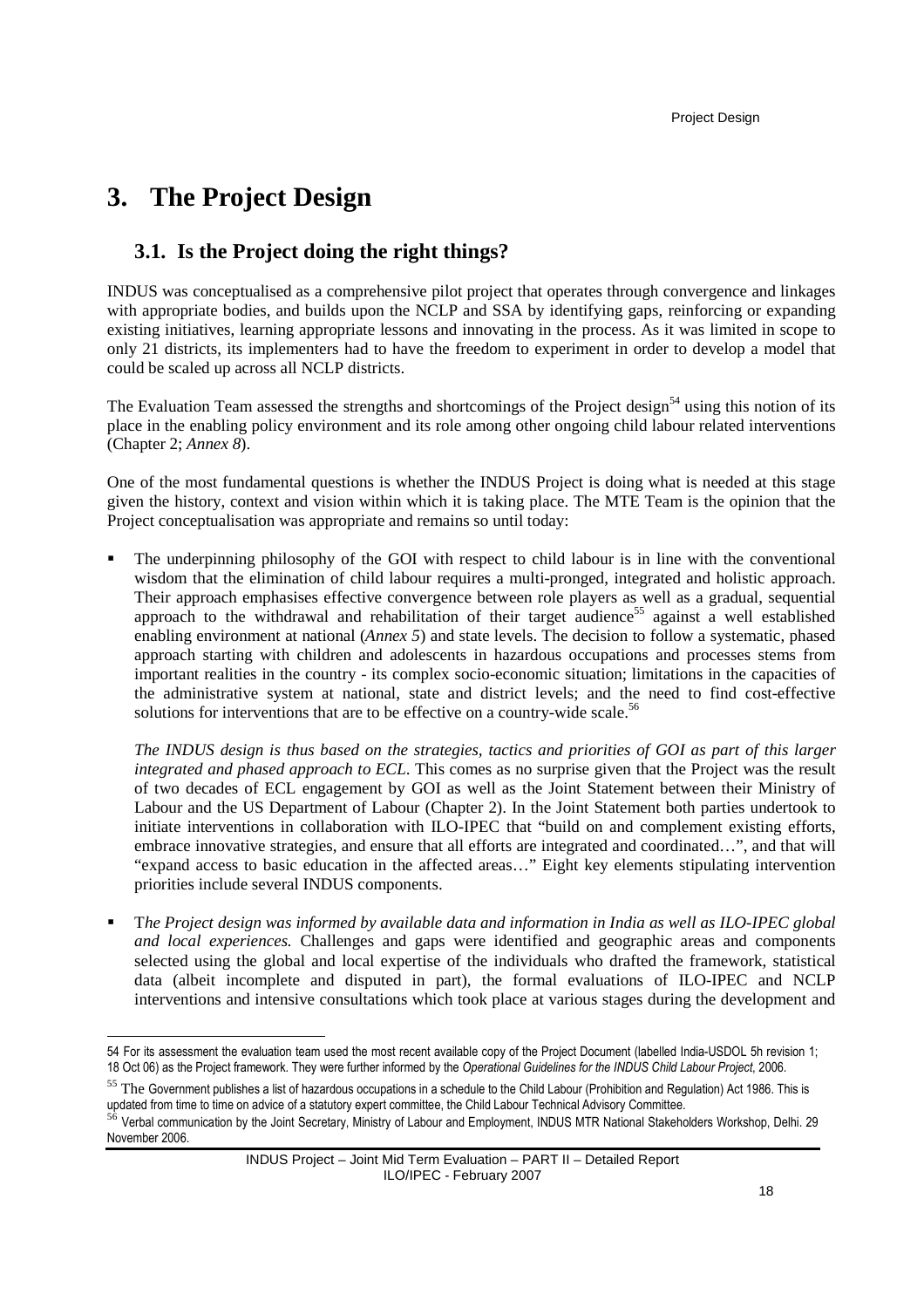preparatory phases of the Project (Chapter  $2^{57}$ . The detailed Operational Guidelines were also modified over time based on field experiences. There are clear signs that inputs were taken on board and influenced the Project framework and operationalisation. A major modification was the focus on (sector)-area based rather than sector-based interventions as espoused in the Joint Statement.

In addition to deepening understanding of what works and what does not, the extensive consultations also helped to create buy-in and ownership among key stakeholders. The negative effect of the delay caused by the lengthy consultation processes during the preparatory phase was to some extent offset by the enhancement and ownership achieved among the institutional structures and stakeholders at national and state levels. The extent to which interventions are owned by local stakeholders has proven worldwide to be one of the most critical success factors in development interventions.

- *The Project components reflect a holistic and integrated approach, a focus on innovation and a balance between upstream and downstream work*. The INDUS Project design was based on perceptions of lessons from effective interventions as well as an analysis of gaps and challenges facing current efforts to eliminate child labour from hazardous occupations. The combination of Project strategies and components and inclusion of several novel components <sup>58</sup> reflect the recognition that the problem and solutions are systemic, with critical areas of engagement such as improved education and family income; that activities aimed at the family is needed to complement the child-centred approach of the design; and that long-term gain requires upstream work in addition to field level interventions. Although the design did not immediately reflect this priority, the Project Team quickly realised its importance and increased their focus on state level customisation, capacity building and social awareness activities. This extra burden in terms of time and expertise may thus not have been adequately provided for in the Project resourcing and staffing.
- The Project was not designed as the *only* approach to eliminating child labour in hazardous occupations. Instead, i*nstitutional arrangements and partnerships were emphasised to encourage linkages and convergence* that could compound interventions that meaningfully address root causes (e.g. poverty) and the most serious obstacles to success (e.g. lack of effective enforcement). The institutional arrangements and partnerships also encourage stakeholder participation and coordination at national, state and district (local) level. Stakeholders are generally of the opinion that this participatory, three tier approach is leading to better results compared to interventions without this emphasis.
- Within the pre-determined structure of the Project logic and the requirement to achieve the stated outputs, the Project Team has been keen to be *responsive to contextual changes, stakeholder concerns, proposals for improvement and opportunities*. Modifications included the survey methodology, a stronger focus on capacity building and social mobilisation, a new emphasis on occupational health and safety, minor changes to indicators, state level customisation of strategies, and a shift to a sector-area approach. Changes in context since the Project was conceptualised do not seem to require significant Project revision before the end of the support period except to account for the migrant child labour category. Learning from experience should continue and increase in intensity if good models for scaling up interventions are to be developed. Any future design team should also take note of the emerging

 $^{57}$  For example, an evaluation of the IPEC-ILO programme in early 1997 highlighted that education was among the areas where IPEC had made successful interventions. Provision of non-formal education (NFE) through NGOs covered 80,000 working children. The approach was flexible allowing for the adoption of different strategies to cater to the particular needs of each area. The new programme design is based on the GOI and ILO experiences that integrated and comprehensive projects which simultaneously address several key aspects of the child labour problem, such as educational and training opportunities, reliable and decent incomes for adults and adolescents in the family, and awareness creation have the best chances of success.

<sup>58</sup> Improved public education aimed at children at risk, monitoring and tracking of beneficiaries, capacity building of government and civil society partners, vocational training of adolescents and income generation initiatives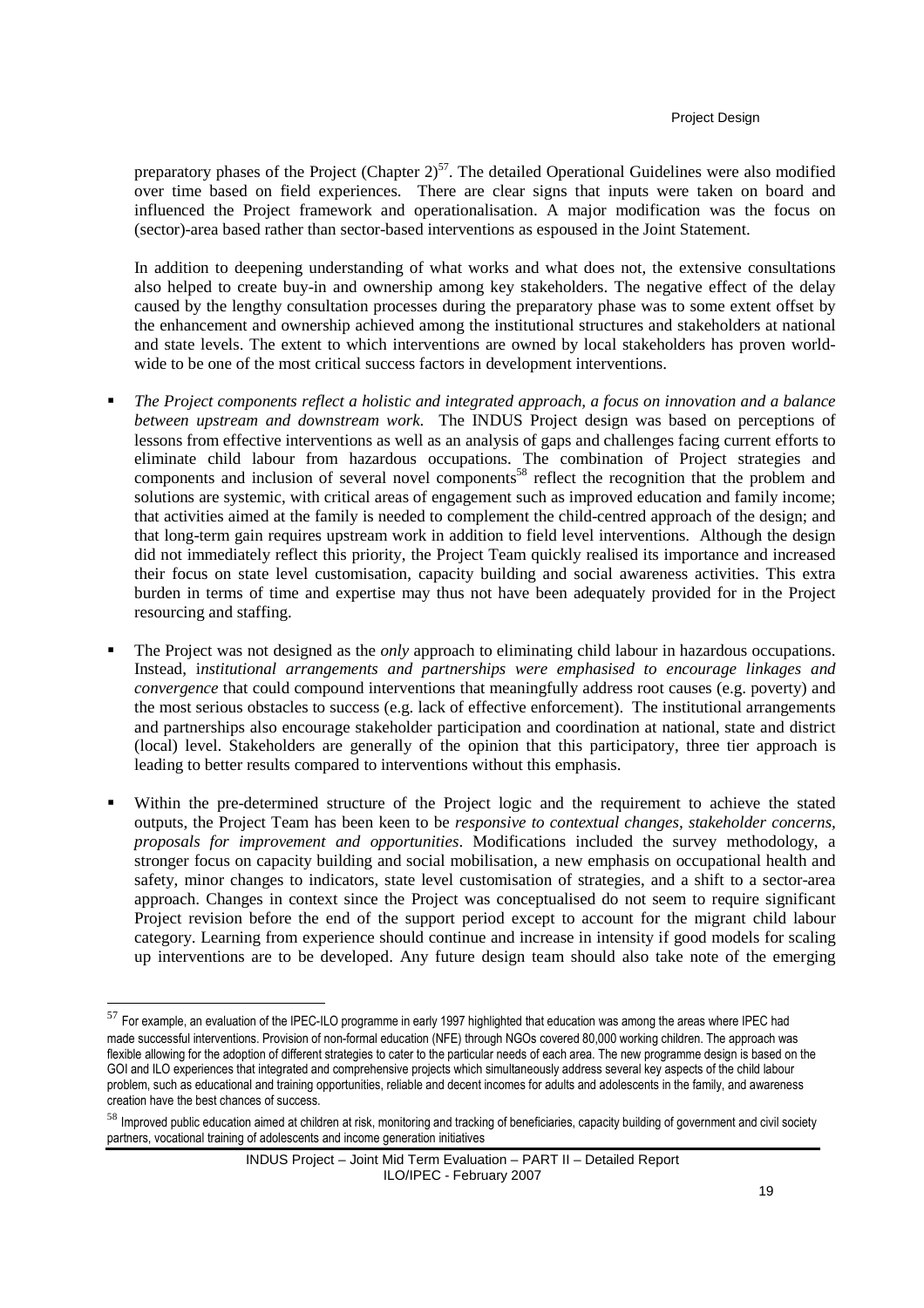emphasis on interventions and evaluations based on dynamic systems approaches rather than rigid theories of change.

- The *focus on sustainability* in the Project Document highlights the intent to continue action after INDUS ends to ensure that the benefits are not lost even when external support is withdrawn. The stated strategy for sustainability shows commitment in principle to the effort by the GOI. It consists of several elements:
	- o Incorporate and scale up successful INDUS components into the SSA and NCLP programmes;
	- o Delegate most of the implementation responsibilities to district level so that if INDUS comes to an end, the local infrastructure and remains and work could simply continue given another source of funding;
	- o Continue the SRCs as strong backstopping agencies for field project implementation as very important element for the effective monitoring of the performance of delegated responsibilities to the field;
	- o Intensely engage communities and civil society partners in awareness raising, capacity building and monitoring so that it becomes a grassroots as well as government driven movement;
	- o Develop and link the Project components so that they reinforce one another and use convergence with external initiatives to help address the root causes of child labour.

Some opposing views exist among stakeholders on the merit of certain components. For example, should adolescents be encouraged to embark on vocational training in the absence of a certain basic level of education? Does this mean that they will always be at a disadvantage, relegated to a specific place in society? Or is the intent to give them the bare minimum of skills to enable them to find work outside hazardous sectors? The Evaluation Team did not feel equipped to express firm views on such issues in the absence of a clearly articulated philosophy and set of principles and assumptions underlying the Project design.

The Evaluation Team agree that the following omissions weakened the initial Project design and execution, although some of these were addressed subsequently:

- *A nuanced understanding of the implications of work in rural, urban and metropolitan contexts.* The selection of districts was done based upon areas of high concentration of target groups with little emphasis on a balance between rural and urban (metropolitan) areas. Few of the selected districts are in major industrial areas. Stakeholders are aware that the challenges are quite different<sup>59</sup>, requiring contextualised strategies, yet this matter received no attention in the Project Document or work plan.
- *Special strategies for migrant child labourers and adolescents*. Large numbers of children migrate regularly either with their families or come unaccompanied to (mostly) urban areas to work. Very often their work is exploitative and hazardous, with low remuneration. Access to schooling is limited due to their migrant lifestyle. Existing rehabilitation packages do not sufficiently address this problem as they presuppose a family support structure. The Child Migrant Addendum (later added to the Project) stipulates a focus on developing a strategy and model for both accompanied and unaccompanied migrant child and adolescent workers, but it is unlikely that the allocated period until June 2007 is enough to achieve the intended objectives. The Evaluation Team therefore recommends that the lifetime of the Addendum be extended with at least 12 months.

<sup>&</sup>lt;sup>59</sup> For example, once convinced of the merit those in smaller rural districts are seen to be more committed to vigorous and sustained efforts to combat child labour than in the more competitive and dangerous environments posed by large urban populations and industrial mega projects. Yet changing mindsets in rural areas is often more difficult due to lack of exposure and education among parents. Longer distances, scattered populations, remote areas and inadequate skills further complicate operations. Raising awareness, social mobilisation and enforcement in highly industrialised environments also require strategies different from those in small rural family units in rural areas.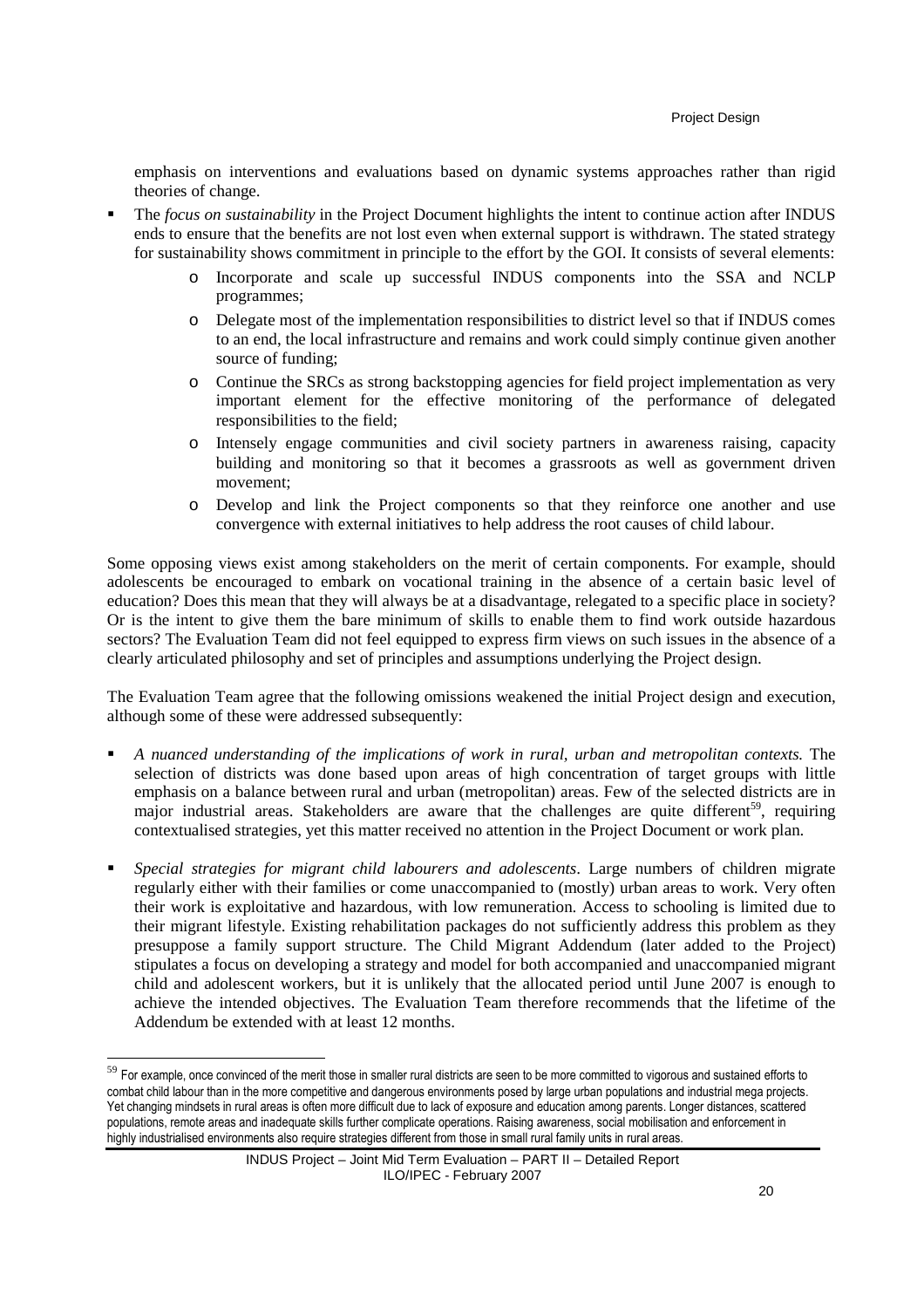- *Gender and cultural considerations*. Dealing with cultural and social traditions as well as gender considerations are known to be important in the design of ECL strategies in India, yet the Project Document touches on these aspects only in the context of one of the components.<sup>60</sup> No such considerations are emphasised in the Project Monitoring Plan. Although the Operational Guidelines show some sensitivity to gender considerations<sup>61</sup>, mainly in terms of the need for disaggregated data, there has been a surprising lack of strategic and explicit emphasis on these aspects in the Project design.
- *Knowledge management.* Although this is one of the Project components, its initial conceptualisation and positioning within the Project's stated aim to develop a model for scaling up successful elements of the intervention is rather weak. While the Project Team has been active in giving this component more profile, the lack of focus on the diverse aspects of knowledge management in the design may have contributed to the lack of strategic focus during the initial stages on knowledge sharing across Project boundaries and promoting the actual use of the information and knowledge produced. However the team did commission a number of useful studies throughout the Project lifetime, synchronising the timing of studies with the relevant phases of the project lifecycle<sup>62</sup>. The Evaluation Team proposes that the Project Team continue to carry out or commission specific studies to be able to leave a body of new knowledge after completion of the Project.
- *Enforcement.* INDUS cannot play a direct role in the enforcement of child labour legislation and regulations, yet constraints in law enforcement remain a significant weakness in the systems established to combat child labour in India. The Project Document called for the exploration of "innovative approaches to labour inspection appropriate to the Indian context".
- *Recognition of the need for state level customisation.* The four participating states have different issues related to child labour as well as different levels of maturity in establishing their enabling environment and child labour interventions. They also have significant autonomy. The need for customisation of INDUS strategies per state would have highlighted the need for time to develop ownership, capacity and upstream work in each of the states. The Project Team quickly identified this as a need and worked accordingly, but it placed an additional burden on their already large portfolio.
- Finally, it is often the *smaller practical design details rather than the overall design or intent* that define the success of the intervention. This should be carefully considered in future models. For example, "piggy-backing" the Plus components on existing programmes is in principle a good design idea, yet during execution serious practical problems appear, such as the ramifications of paying the same low salaries to staff with a larger workload than in NCLP, or expecting to attract good teachers with special skills to deal with the needs of the target group when they are not paid accordingly.

 $^{60}$  Strengthening Public Education: Providing access to quality elementary education by promoting girls' education - female teachers, girl sensitive curricula, transport.

 $61$  The Guidelines stipulate that at least 50% of the girls identified by the surveys should be enrolled in TECs; that special attention should be given to their retention and mainstreaming into the public education system; that a minimum of 500 girls per district should be provided with vocational training; and that stereotyping of skills should be avoided. A number of other listed measures assure equal treatment for girls.

<sup>62</sup> Initially the Project conducted workshops to gather inputs for APSOs and gather information on local issues, concerns etc. As soon as this phase was over, a Process Documentation Study was instituted. Some of the studies/workshops were planned to advise key component programming: the Carpet Sector Study was one of the first activities under the Project. The studies already instituted/conducted include: Study on OSH Issues, Promising Practices in Public Education for Children at Risk, Labour Market Survey Methodology Study, Time Use Pattern of Children enrolled in TECs, Monitoring Studies for Children Rehabilitated after VT training.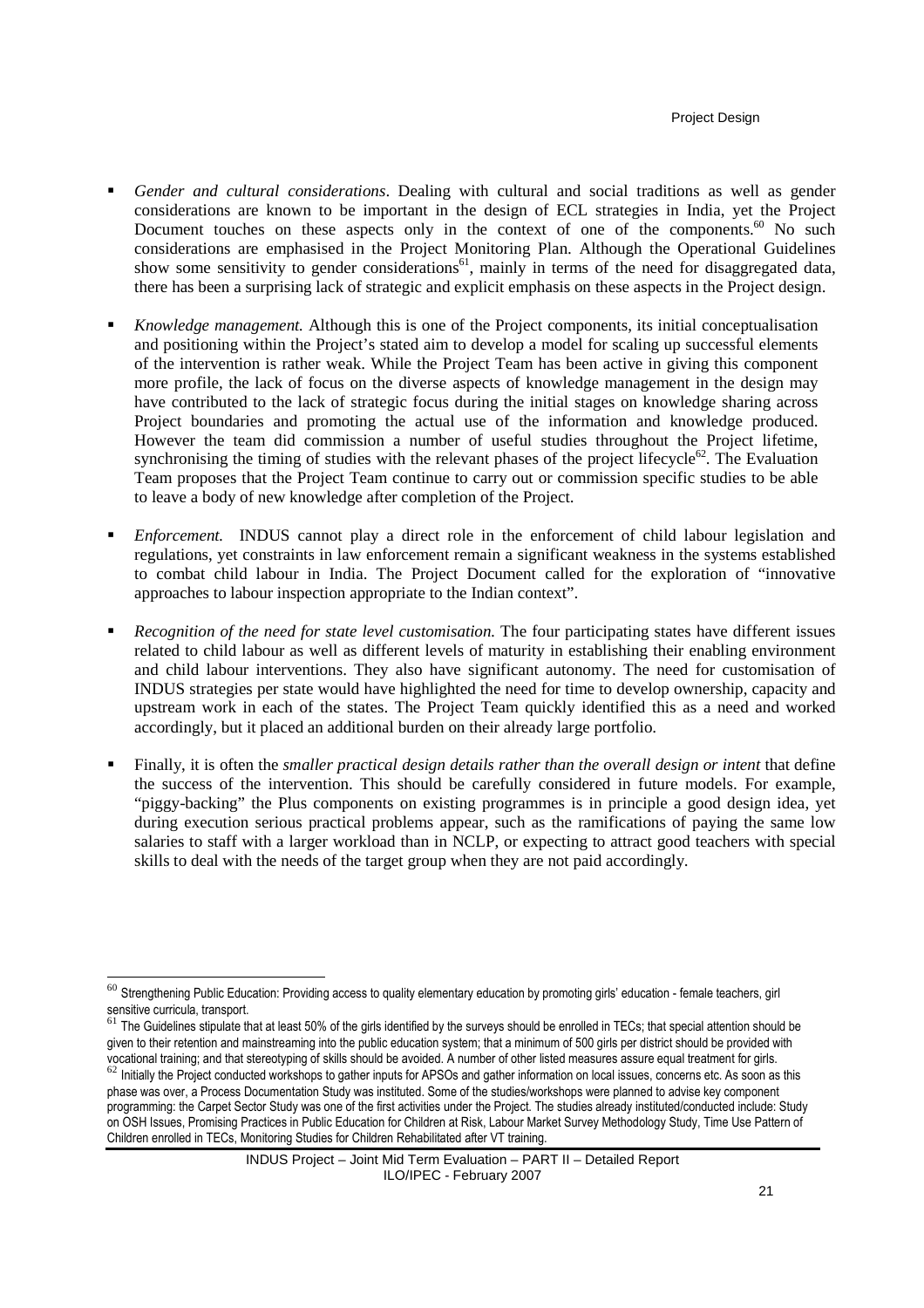## **3.2. The quality of the Project logic**

An analysis of the Project theory of change<sup>63</sup> (or 'theory of action') shows that it was well conceptualised, with logical linkages between the strategies, objectives, inputs, component activities and 'outputs' (which are in fact often formulated as 'outcomes'). Although it has not always retained the sequential logic during the implementation (see below), the design remains serving as a useful roadmap for implementation and is a determining factor in the Project Team's ability to keep the Project moving forward in line with the original vision.

The indicators listed in the Project Document and later improved in the TPRs are generally well conceived and 'SMART'<sup>64</sup>, but rely too heavily on numbers without due cognisance of important qualitative aspects that may be essential for successful implementation<sup>65</sup>. In other words, progress towards targets is being monitored, but not the extent to which critical implementation issues are successful<sup>66</sup>. At least one serious omission has been identified – the focus on mainstreaming indicators rather than on retention indicators. Furthermore, other indicators often lack standards or definitions to interpret the numbers<sup>67</sup>. Indicators related to the public education component may need further strengthening. Several indicators, though useful, are difficult to be measured reliably without placing a major burden on information gathering systems for which adequate capacity may not exist<sup>68</sup>.

Finally, the critical Project assumptions which underpin the approach and logic were well conceived and articulated. One omission, and one that has already proven to be an obstacle, was the reliance on adequate implementation and field monitoring capacities among implementing partners.

## **3.3. Timeframe and scheduling**

The proposed timeframe for the INDUS Project was challenging due to the short support period of three years and the need for implementation of so many activities in parallel or in a specific sequence in order to get the required results. Any delay in critical activities would have a knock-on effect on others. This was particularly pertinent in the uncomfortable overlap between preparatory and implementation phases, where inadequate time for the preparation of infrastructure and staff before the launch of important activities led to delays with a negative impact on Project implementation. The design should have included measures to deal with such problems if they would occur. In future a provision should also be made for a well designed preparatory phase preceding Project implementation to be able to operationalise strategies better.

The 'ideal' implementation schedule that would have facilitated smooth Project execution would be quite demanding for a small Project Team, but proper sequencing and timely implementation is important for success. A tight schedule was bound to affect implementation. For example, the initial identification of beneficiaries did not lead seamlessly to their selection because the time lapse between the two activities

 $63$  A theory of change is defined as the process(es) through which specified social change is expected to occur. It explains how a group of early and intermediate accomplishments (outputs and outcomes) sets the stage for producing long-term results or impacts. It articulates the assumptions about the process(es) through which change will occur and specifies the ways in which all the required outputs and outcomes will be brought about. It is often depicted in graphic form - showing the connections between programme inputs, activities, outputs, early and intermediate outcomes and long-term impact.

<sup>64</sup> Systematic, measurable, appropriate, realistic and time-bound.

<sup>&</sup>lt;sup>65</sup> For example "percentage of identified adolescents in the 14-17 years age group obtaining work after graduating from VTs" does not specify that this should be outside hazardous sectors, or that for sustainability they should be better off financially than what they earned in hazardous occupations.

 $^{66}$  For example, good knowledge management for the development of a scaled up model is essential in this Project, yet there is no indicator that will track progress towards this important implementation objective.

<sup>&</sup>lt;sup>67</sup> For example, is "withdrawal from hazardous work" being defined according to ILO-IPEC standards?

 $68$  For example, "percentage of families having changed attitude and behaviour with respect to child labour".

INDUS Project – Joint Mid Term Evaluation – PART II – Detailed Report ILO/IPEC - February 2007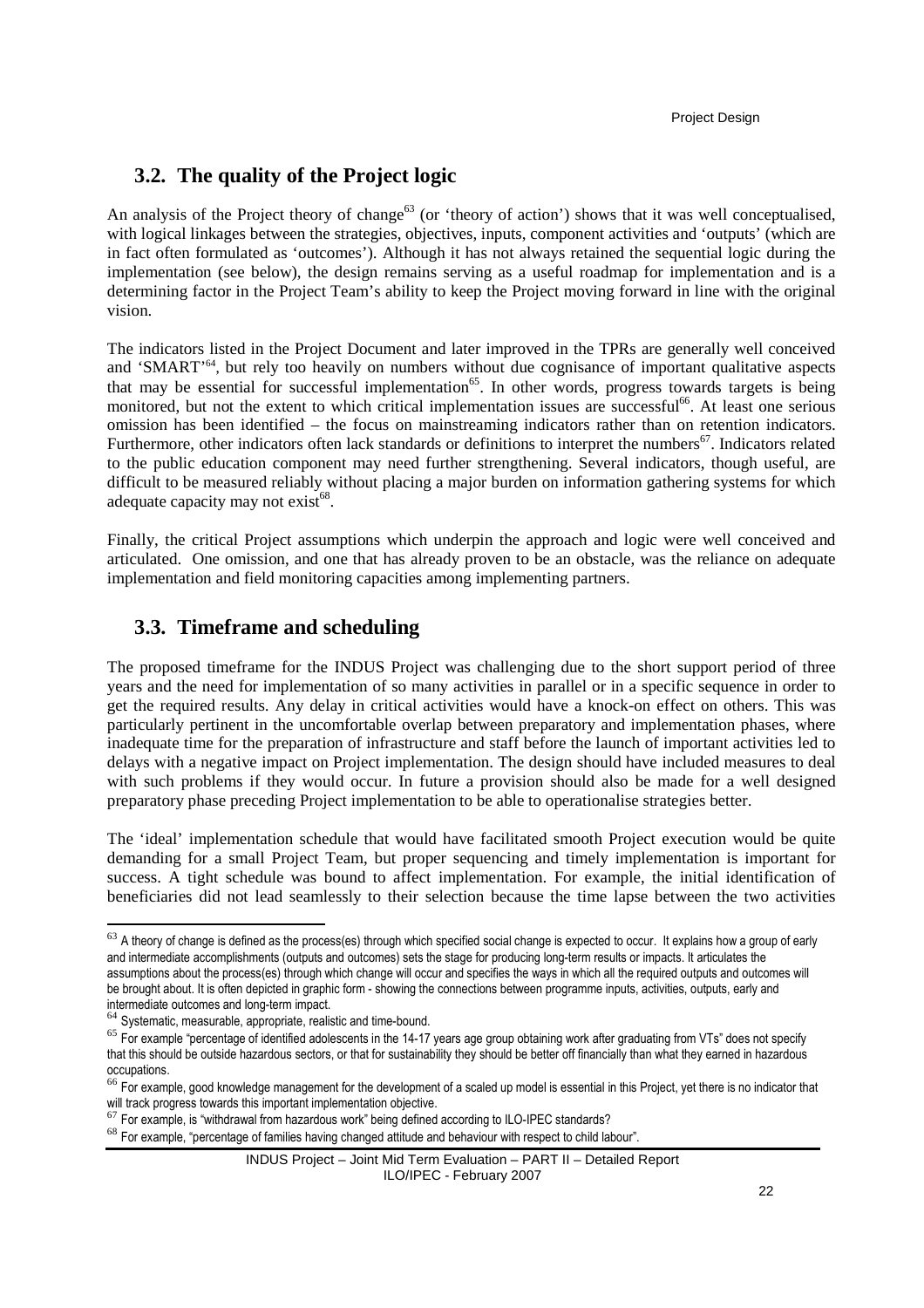caused changes in the target group. According to anecdote, enrolment in schools or vocational training programmes was often constrained by uncomprehending or uncaring officials, parents or others.

A formal exit phase during the last six months of the Project lifetime would help highlight the need for systematic, phased withdrawal, transfer of information and knowledge to others within the system and preparing documentation to meet Project requirements for lessons and a model for the future.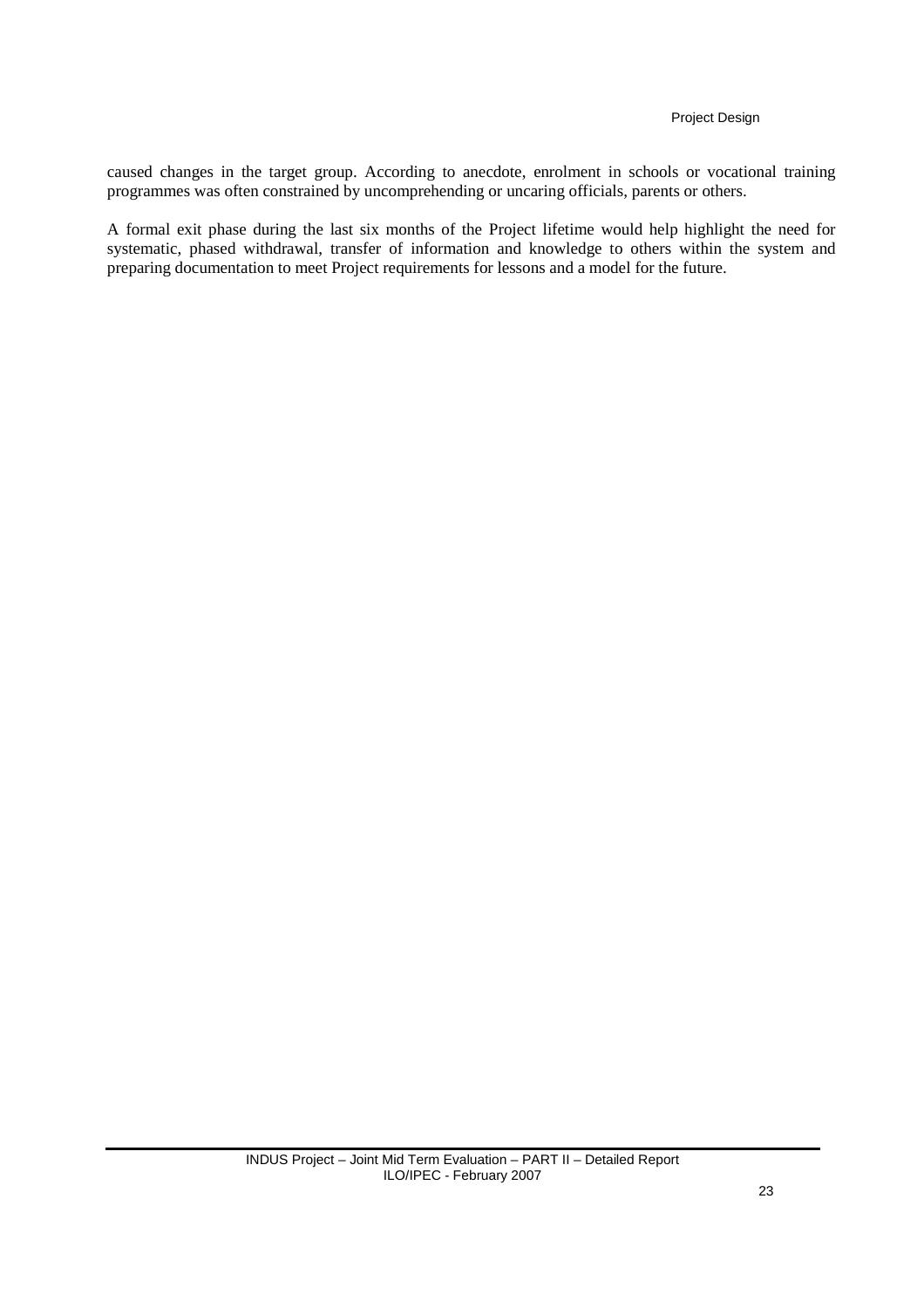# **4. Project Implementation**

## **4.1. Progress**

After analysis the overarching impression of the Evaluation Team is that a remarkable amount of work has been done in implementing the INDUS Project within a challenging implementation environment. In spite of a number of challenges, the national Project Team as well as the coordinating and implementation bodies and project teams at state and national levels have overall made very good progress towards achieving the Project targets. However, the progress towards achieving the Project objectives which are not linked to child labourer targets is in many instances less remarkable. Examples are in the area of innovation, capacity building or program convergence.

If objectives or targets have not been achieved as originally conceived, the analysis should explore the context within which this took place:

- The Project has a demanding set of strategies and components, diverse in nature (for example upstream and downstream work; action on the ground as well as policy mainstreaming; changing mindsets; creating awareness and ownership among many stakeholders, as well as capacity building) and hence requiring a broad range of skills as well as an excellent understanding of the different approaches needed to make them work. This is particularly demanding on the Project Team who had to set in motion a cascading system of persons and committees, launch a number of parallel and sequential activities and maintain momentum.
- In spite of the extended Project lifetime, the timeframes remain short for a project of this magnitude and diversity in strategy.
- The success of INDUS is heavily dependent on the notion of horizontal and vertical coordination within government and across parts of civil society. This is even more so when working at national, state *and* district levels. This is extremely challenging and time-consuming to implement given the realities on the ground.
- Working with existing government systems and coordinating structures is a double-edged sword. It is helpful to have structures in place that can be mobilised at short notice for a new project, but at the same time some parts can be cumbersome and bureaucratic with a specific way of working that might not serve an intervention that aims to be fast-moving, innovative and responsive.
- The Evaluation Team was informed many times that the district INDUS project teams have more, and more diverse responsibilities than for example the NCLP teams, yet they are not larger or better paid. This might have caused demotivation which in turn can have led to inefficiencies in the implementation.
- Several additional elements were added to the Project during its execution a stronger focus on capacity building and social awareness, NT Delhi and others. In spite of Project Team assurances that these could be managed with existing human resources the Evaluation Team is the opinion that the current situation and workload are stretching their capacities to the extreme.

Under these circumstances delays should be expected and tolerated as long as solutions are also explored and corrections made as soon as it is feasible. Part of the purpose of INDUS is after all to allow lessons to be learnt about what works and what does not, and under what circumstances, and to test possible solutions.

The actual progress has been due to several key factors, in particular (i) the political support as well as a good enabling policy and legislative environment for ECL interventions; (ii) an experienced, knowledgeable, committed and hard working central Project Team and in the areas with significant progress similar hard-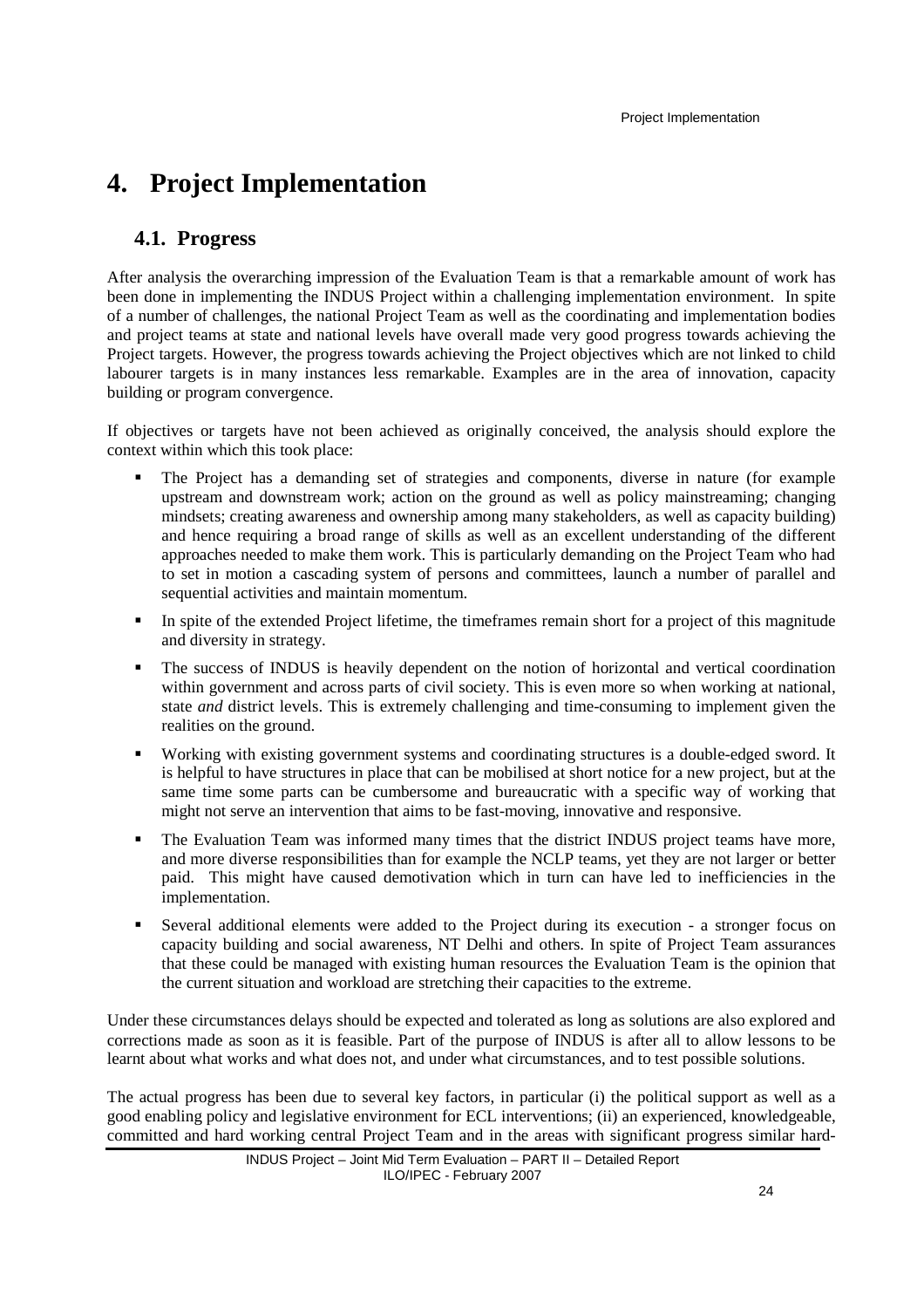working and innovative district Project units and local officials; (iii) committed state officials, implementing agencies and project staff at state and local levels; (iv) facilitating bodies such as the SRC and NCLP Societies under active leadership of the District Collectors; and (v) the mobilisation of partners and contributors from a variety of sectors and spheres of society.

As the analyses in the preceding and following chapters show, the established capacity and motivation does not mean that progress has been satisfactory across all components. Of particular concern are the public education and income generation components, appropriate indicators and tracking systems, and to a lesser extent quality of and income deriving from vocational training. Quantitative targets set are not unrealistic and should be achievable within a reasonable timeframe, if not within the current timeframe allocated to the Project. However, many qualitative issues require urgent attention.<sup>69</sup> Furthermore, a systematic exit strategy is paramount for retaining the current success; this has not yet received adequate attention.

An issue awaiting resolution is an official decision on whether the target indeed exceeded the intended withdrawal of 80 000 children and adolescents. Is the change in Project strategy that broadened the target group beyond hazardous sectors acceptable? The Evaluation Team suggest that, given the rationale for the decision which is based on both ethical and practical considerations, the decision should be positive. On the other hand, some 'withdrawn' children have continued working and this means that the actual number reported should be corrected to conform to internationally accepted definitions of 'withdrawn' or 'prevented'.

The larger than expected reached target of withdrawn or prevented child labourers was possible primarily due to the committed work and expertise of the Project management and implementers, and further facilitated by the experience presented through the NCLP, the use of existing (not newly established) expertise and bodies to facilitate the processes and the sheer size of interventions in India.

In the opinion of the Evaluation Team the reasons for delayed implementation were in general acceptable as part of the growing pains during the implementation of innovative projects. This is even more pronounced when having to engage social and governance systems across different levels, and dealing with timeconsuming activities such as capacity building and wide consultation. Indeed, the most significant causes of delays reported by the Project Team and other stakeholders indicate that many of these were beyond the control of the Project<sup>70</sup>:

- The need for the Project Team to work with the state authorities for a considerable period in the absence of clearance from the  $GOI<sup>71</sup>$ :
- The late and somewhat flawed process for the identification and withdrawal of beneficiaries<sup>72</sup>;
- The lengthy preparation period to get people and infrastructure in place, including for the NCLP Societies while Project activities were already scheduled to take place;
- The lengthy negotiations between the key Project and government role players to get the public education component off the ground;
- The conscious strategy by the Project Team first to get NCLP Societies in place, and identify and enrol beneficiaries in schools, TECs and vocational training programmes before embarking on income generation activities;

<sup>69</sup> As described in each chapter.

 $70$  Refer to the following component analysis sections  $5 - 12$  for further details eludicatingelucidating these statements.

 $71$  Issued in February 2004

<sup>&</sup>lt;sup>72</sup> The analysis in section 5, Part II of the report sheds light on the challenges experienced in this component. Some of the factors were beyond the direct control of the Project, such as the creation of a field implementation structure, selection of execution agencies and the recruitment of staff.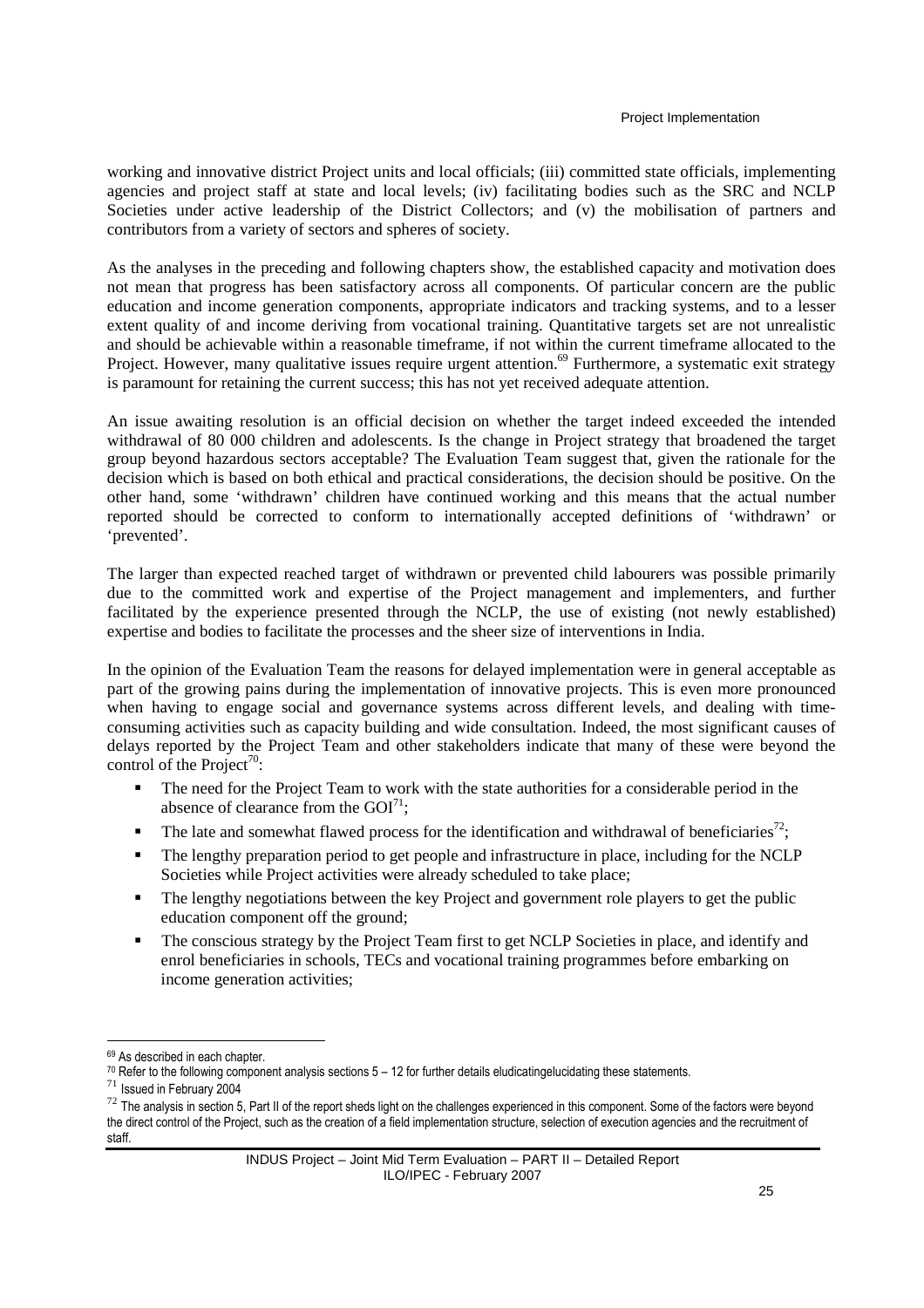- The need to mobilise government agencies (DRDA/DUDA, DICs, DWCD) to provide support to the NCLP Societies for the training of SHGs, and prioritising child labour families for coverage under their programmes.
- Capacities that had to be built among key participants responsible for activities in the monitoring and tracking, transitional education, income generation and vocational training components. This timeconsuming and resource-intensive element was expanded during the Project lifetime when it was realised how great the need is.
- Operationalising the BTS and software system, where the pace was reportedly slow due to resistance to a novel system. This was further compounded by the need to find solutions for computerisation in the face of limited power supplies and connection facilities in many of the Project districts. Delays also occurred first with state and local level permission needed and then limited capacities and competing priorities among staff to test and execute the system in the field.
- According to Project reports, the complex routing of the funds for the public education component to the NCLP Societies rather than the SSA Society as envisaged in the Project document. The State SSA Societies in turn enabled routing of funds from the NCLP Societies to the district SSA units to carry out their work. Districts also had to rework their budgets to match the resources available in the Project, which further delayed payments.
- A time-consuming process first to convince partners of the need for a concerted, holistic and structured social mobilisation campaign, and then to have a strategy developed for this purpose. This was not initially foreseen.
- Late inclusion of the capacity building component, and delayed responses from state governments (with the exception of Maharashtra). Insufficient budget meant that this component could not be launched in all four states.

However, the (potentially) serious effects of the delays should of course not be underestimated, and include<sup>73</sup>

causing the intended constitution of the beneficiary pool to change;

 $\overline{a}$ 

- increasing the chances that mainstreamed TEC children will drop out again as schooling is not improving in time;
- causing disillusionment among families of beneficiaries, losing the gains made when they were convinced of the evil of child labour;
- potentially exposing vocational training participants again to exploitation and disillusionment;
- endangering the achievement of several intended targets, thus casting (in our opinion unnecessary) doubt on the value and effectiveness of the Project.

But in line with the pilot nature of INDUS and for the sake of learning for the future the Project *has* to be given time to address these bottlenecks in a suitable manner, drawing on the extensive expertise of the Project Team, SRCs and other role players. It is therefore suggested to allow the Project more time than the current lifetime to complete the components which are behind schedule, but keeping the same budget<sup>74</sup>. According to the estimate of the Project Team - based on their experiences to date - they will need at least one more year to complete the public education and income generation components in a satisfactory manner, while achieving the intended target for vocational training (more than 5,000 adolescents) would require time at least up to December 2007. But other components could be completed within the scheduled period or with several more months only.

 $^{73}$  These statements point in some cases to potential problems that may not yet have surfaced to any significant extent, but may do so in future.  $74$  The Evaluation Team believes that budget should be sufficient to complete required activities even though it may be necessary to shift funds between components / budget lines. The Project has yield sufficient benefits for sponsors to consider adding marginal additional funding if this is well justified and agreed upon by stakeholders. This should not be necessary unless new activities are added (for example the conduct of new studies as proposed in the recommendations, that are regarded as necessary but not considered earlier).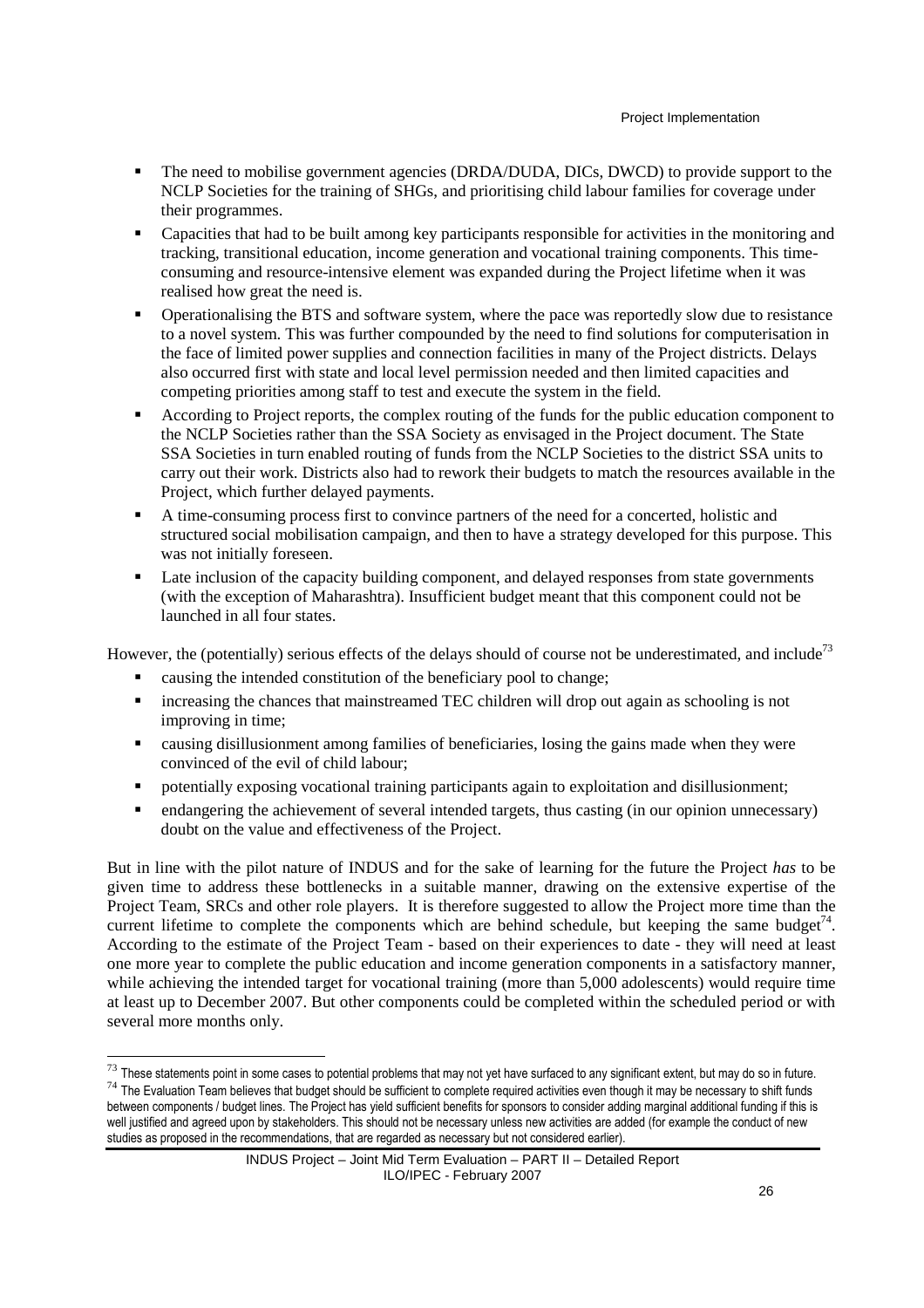That such time extension is feasible without adding budget is indicated by the actual financial status. Out of an allocation of US\$14.95 million of the USDOL amount earmarked for expenditure at field level, an amount of only US\$ 7.70 million was spent to date (December 2006), leaving an unspent balance of US\$7.22. This amount could be used in full during an extended Project period.

## **4.2. Achievements**

 $\overline{a}$ 

The Evaluation Team used all progress and review reports made available to determine INDUS's achievements. The four state stakeholder workshops provided an opportunity to get a very wide variety of stakeholders' perspectives on the INDUS achievements without relating these directly to the expected results. The workshop participants gave feedback after discussion in five interest groups<sup>75</sup>, noting five main areas of achievement.

There was a close correlation between the views most frequently mentioned during the Field Mission, the views developed by the Evaluation Team and the views expressed in discussions with key respondents. This should be considered with the caveat that people naturally are more likely to focus on the more visible results and on those they would value most. Therefore, this does not mean that these expressed views relate to the only (or even most important) achievements, but they *are* the most widely recognised among project stakeholders (Table 6).

The given time and methodology of the MTE restricted the involvement of the target group or obtaining their views. It is thus a basic weakness of this assessment that the views of the beneficiaries – the children, adolescents and their parents – are not included in this report. This omission should be addressed in a future evaluation.

| Table 5: Most recognised achievements of INDUS 76 |                                                                                                                                                                                                                                              |  |
|---------------------------------------------------|----------------------------------------------------------------------------------------------------------------------------------------------------------------------------------------------------------------------------------------------|--|
|                                                   | Accounting for majority of responses; in line with evaluation team's assessment of the most visible<br>achievements                                                                                                                          |  |
| Ι.                                                | Raising awareness of child labour across sectors and among communities                                                                                                                                                                       |  |
| ii.                                               | Providing meaningful vocational training and opportunities for employment                                                                                                                                                                    |  |
| iii.                                              | Providing 'appropriate education for downtrodden children' in a child-friendly environment, with personal<br>attention and strategies for retention that seem to work (follow-up, counselling, pre-vocational education; "fun<br>learning"). |  |
|                                                   | Noted with less frequency                                                                                                                                                                                                                    |  |
| iv.                                               | Identifying and withdrawing a large number of children from child labour                                                                                                                                                                     |  |
| V.                                                | Successful mainstreaming of children into the formal education system                                                                                                                                                                        |  |
| vi.                                               | Establishing significant convergence and coordination between important role players                                                                                                                                                         |  |
| vii.                                              | Including NGOs and other civil society bodies in planning and discussing the way forward                                                                                                                                                     |  |
| VIII.                                             | Establishing resource centres that provide children with interesting activities                                                                                                                                                              |  |
| ix.                                               | Support of income generating activities.                                                                                                                                                                                                     |  |
|                                                   | Noted only by one or two groups                                                                                                                                                                                                              |  |
| Х.                                                | Ensuring appropriate monitoring of progress and of target achievement                                                                                                                                                                        |  |
| Xİ.                                               | Bringing about a mindset change among parents                                                                                                                                                                                                |  |
|                                                   |                                                                                                                                                                                                                                              |  |

<sup>75</sup> Stratification based on roles in INDUS - Project/SSA directors; NGOs and trade unions; employers; government officials; District Collectors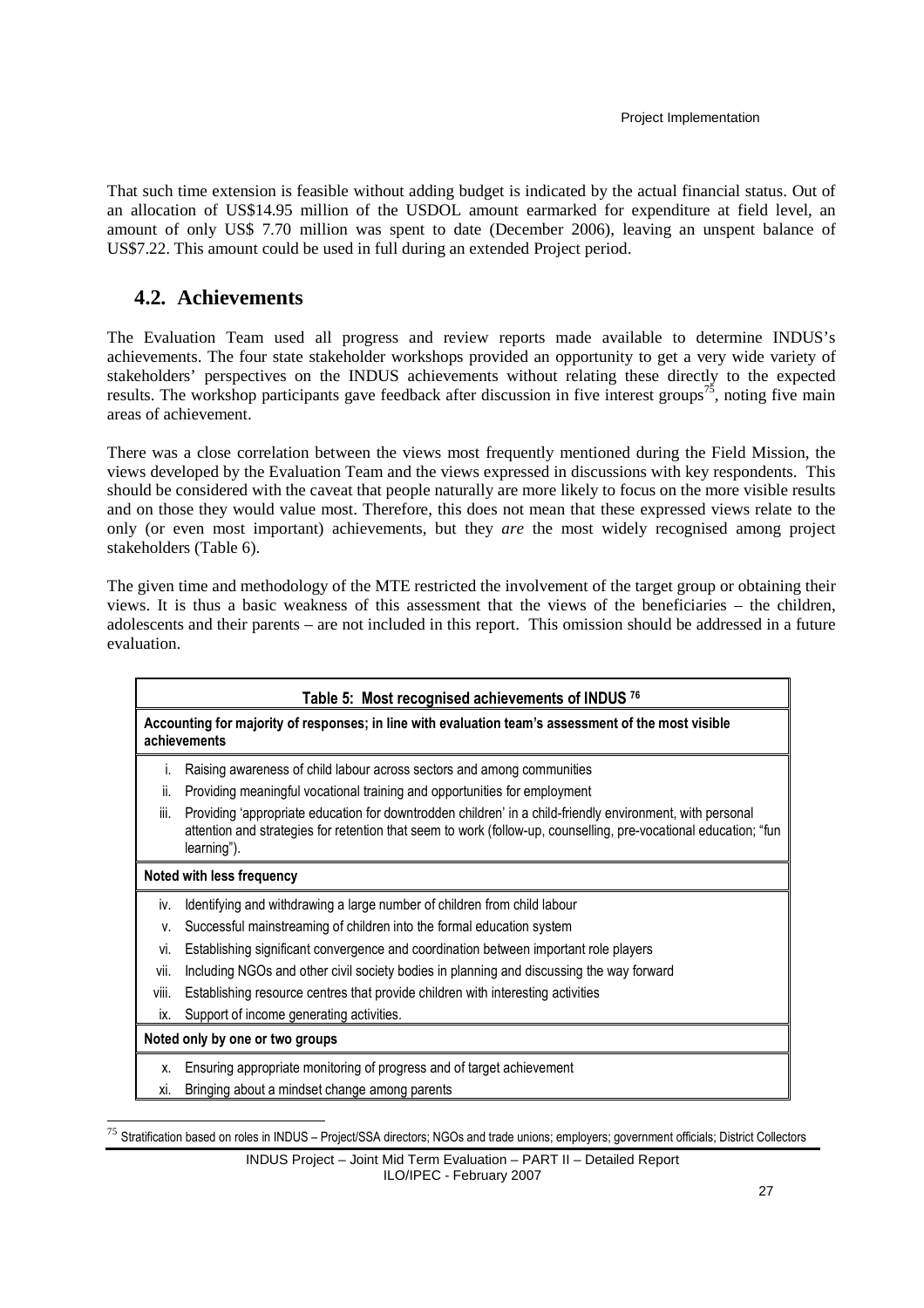| xii.         | Strengthening Lead Schools                                                                                                                                                                                                                                         |
|--------------|--------------------------------------------------------------------------------------------------------------------------------------------------------------------------------------------------------------------------------------------------------------------|
| xiii.        | Bringing flexibility and innovation to child labour interventions                                                                                                                                                                                                  |
| XIV.         | Provision of bridging materials; training modules; uniforms; stipends                                                                                                                                                                                              |
| XV.          | Paying attention to practical arrangements that work for the children, for example being flexible with TEC times                                                                                                                                                   |
|              | Additions by evaluation team                                                                                                                                                                                                                                       |
| $\mathbf{L}$ | A significant number of policies and action plans at national, state and district level informed by INDUS<br>experiences                                                                                                                                           |
| ii.          | Establishment of a cascading system of supervisory and implementation agencies and strategic partners that i<br>most cases facilitate coordination and convergence across three levels of governance and diverse sectors                                           |
| iii.         | Management of processes by the Project Team in a manner that creates enthusiasm for, and ownership of<br>interventions among key stakeholders, and establish trust between the government and the Project                                                          |
| İV.          | Establishment of a culture within the Project Team of critical assessment, reflected in regular review meetings,<br>monitoring systems, documentation of experiences and good practice, and sensitive and thoughtful responses<br>to emerging issues and obstacles |
| V.           | Mobilisation of a large number of strategic partners to assist with an impressive array of capacity building<br>initiatives for diverse target groups                                                                                                              |
|              | vi. Achievement of gender equality within target groups in most cases, and gender sensitive processes in some<br>cases                                                                                                                                             |

## **4.3. Unintended consequences**

Sensitivity to unintended consequences of an intervention is a critical exercise aimed at managing risk and ensuring that negative results are checked in time before they neutralise or overpower the desired benefits from an intervention. On the other hand it also helps identify additional positive consequences which though not so intended, enhance the impact of the intervention. Unintended consequences may in some cases reflect inattentive planning.

During this MTE too little attention could be paid to this important point. It might benefit the Project Team to launch a quick study among institutional and implementing partners to help identify and understand the implications of unintended consequences from the INDUS Project.

Stakeholders reported the following unintended consequences from INDUS. Several have also been noted by the Project Team. The Evaluation Team, unfortunately was not in a position to verify all these observations, but there is no reason to doubt their validity. Only two are negative and may need special management to prevent negative fallout. All the others are encouraging developments:

- Comparisons are being made between INDUS and the NCLP. Even though INDUS is complementary to NCLP with a clear mandate to test 'Plus' components for replication, both state and civil society representatives are found to be comparing the two. If not well managed, this can cause tensions and negatively affect GOI ownership of INDUS. A pilot project on a small scale cannot ever be directly compared to very large interventions.
- The development of several State Action Plans followed upstream work done mainly to facilitate implementation of INDUS in the districts. This raised the profile of child labour at state level, with the result that the states started to look at ECL in a time-bound manner<sup>77</sup>.

 $\overline{a}$ 

<sup>77</sup> Maharashtra is in an advanced stage of finalisation of a State Action Plan, with resource allocation of over US\$ 1 million; another is under development in Uttar Pradesh

 $^{76}$  From most to least frequently mentioned by stakeholder groups in the four stakeholder workshops.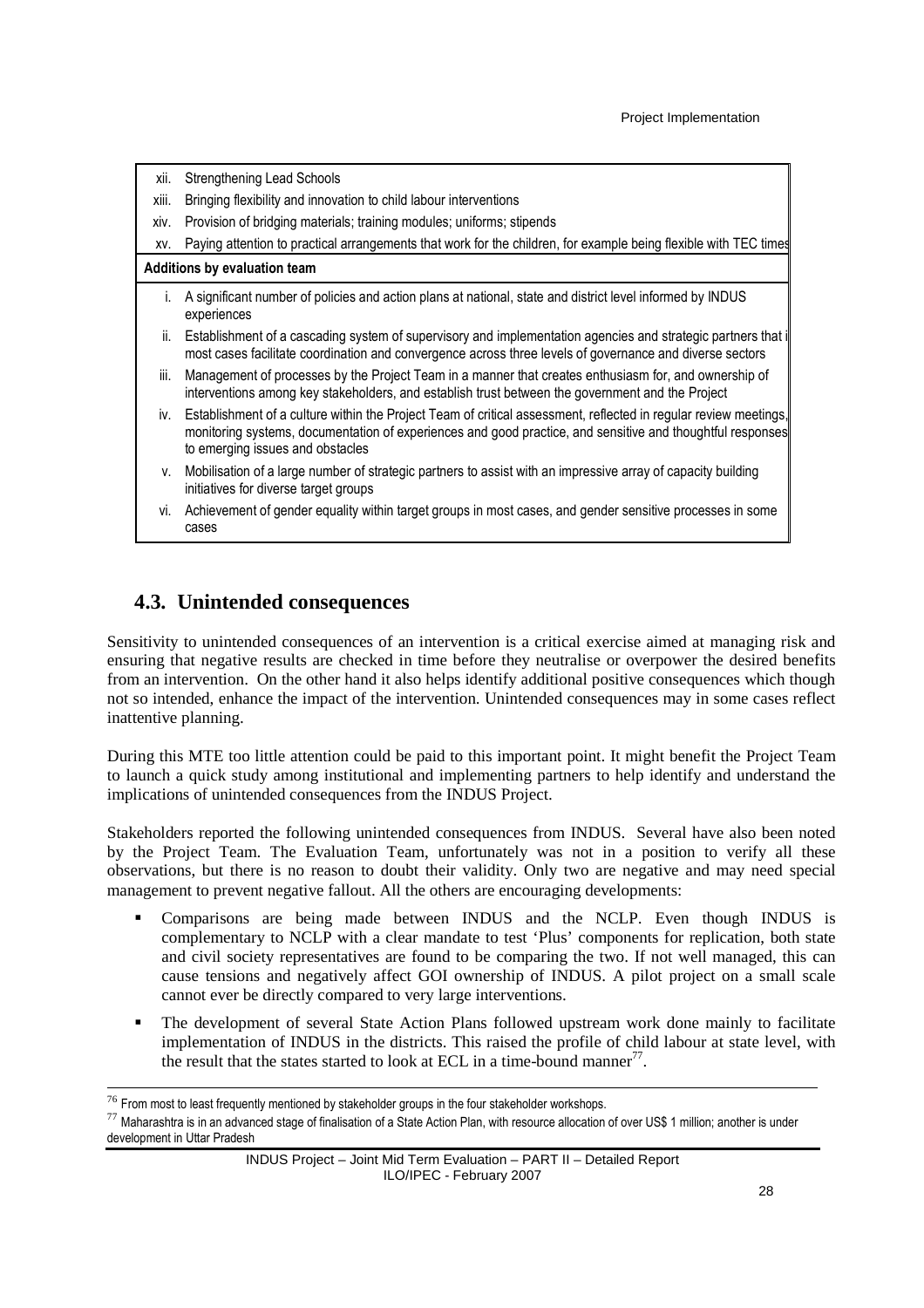- The structured training of TEC teachers with the help of DIETs, the supply of free textbooks by SSA and the provision of teacher and TLM grants to TECs were negotiated and pursued for INDUS districts. When the Project team finally succeeded, these benefits got extended to all NCLP districts in those states.
- The problem of inadequate educational infrastructure in urban areas, especially in the state of Uttar Pradesh was highlighted during the introduction of the Lead School concept. After this there was a major focus in UP and in SSA on the need for separate planning for urban areas.
- Lessons learnt through INDUS were transferred to other NCLP districts in the Project states. The states started holding combined meetings of the NCLP and INDUS districts and SRCs, although established for INDUS, are now performing a monitoring and coordinating role for all child labour Project districts.
- The delay in implementation of the public education and income generation components may be causing disillusionment among potential beneficiaries, which may lead to drop-outs from the school system and SHGs.
- Old yet influential members of the community have started taking an active interest in work opportunities presented by INDUS and have started asking if there is some work for them to do.
- Latent talents and abilities among the children have surfaced in arts, music, dance and other activities.
- TEC girls and mothers of TEC children have become more vocal and confident (this was also confirmed to evaluation team members by many of the mothers met during SHG meetings). This was unheard of before in certain communities.
- Children and parents have started to take an active interest in other livelihood options available to them. Earlier they were limited only to their family businesses, but have now started to explore other possibilities (this may have been an intended consequence even though not expressed as one of the Project objectives).

## **4.4. Gender mainstreaming**

The Project has performed well in this area, even though it can be improved in certain areas, and progress certainly should be more effectively monitored. In spite of the fact that gender issues have a surprisingly low profile in the Project Document and in the PMP (where in most cases disaggregated data are not even required), gender concerns already emerged during the survey phase. The lack of a gender focus during planning was subsequently rectified in APSOs and in the INDUS Operational Guidelines.

For TEC enrolment a target of 50.7% girls has reportedly been achieved, while in the VT component the percentage of trainees is 47.6% and the number of qualified adolescents is 49.3%. This is especially encouraging since there is socially still a strong emphasis on employment for boys/men. In line with Project Document instructions the gender representation among TEC instructors seems adequate. However, the gender representation among community workers does not yet seem adequate (fewer than 40.0% females in the visited sites) in spite of stakeholder views that women are more suited to this task. There are mitigating circumstances in the real conditions in the project areas, such as religious tradition and recruitment preference for male workers.

But gender-sensitive project implementation (or gender mainstreaming throughout Project components) is about much more than disaggregating data and meeting targets in equal numbers. It is therefore gratifying that gender sensitive implementation has also been reflected in other ways. Special bus services have been instituted for girls in TECs. Women are the primary audience for the income generation component and they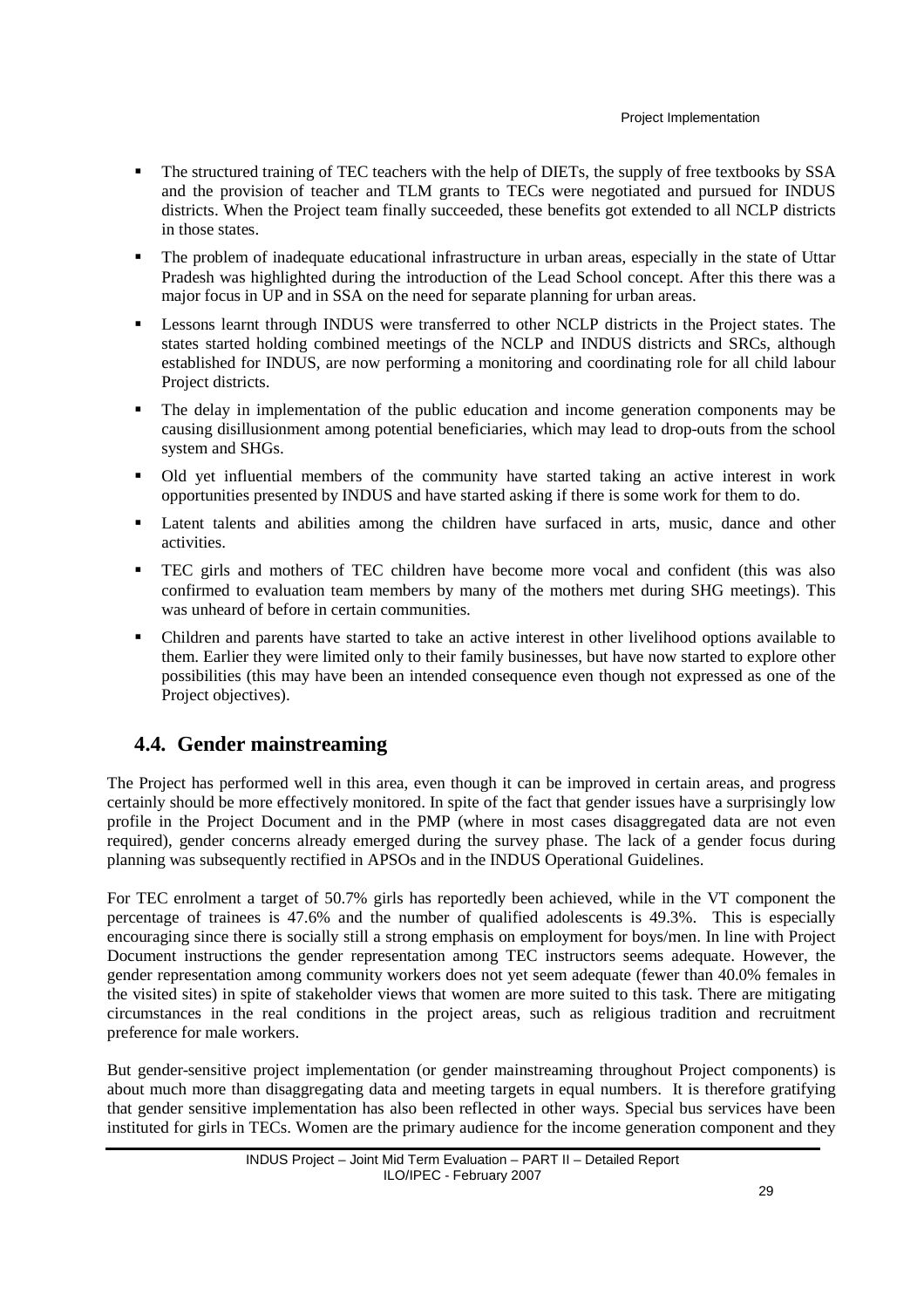report increased confidence and knowledge through opportunities to meet and act together. Gender-sensitive advocacy materials are being developed and training on gender integration is included in partner capacity building programmes. Very encouraging is the special focus of trade unions on mobilising a good number of female workers to support their activities in combating child labour.

An important area demanding gender justice is the ongoing stereotyping in the selection of trades and skills for vocational training. Unfortunately, this barrier has successfully been broken only in very few places, most prominently in Tamil Nadu where a small number of girls have been enrolled in trades generally viewed as the male domain, such as electricians and equipment repair technicians. However this achievement was highly unusual in most project areas. It was particularly disturbing to see how those skills outside the traditional norms that can give trainees a stronger foothold in modern life, for example in computers and video photography, were kept in the male domain. The example set in Tamil Nadu should therefore be emulated elsewhere.

This may still not be enough. For a truly effective gender-sensitive intervention and effective mainstreaming an emphasis on institutional change is essential (yet in this context particularly difficult to establish) as well as an in-depth understanding of how gender issues affect intervention results, and how girls' and boys' requirements can be met in equal measure while girls' special situation in the different classes of society is addressed in a non-provocative way. All these elements have not yet been thoroughly thought through in  $INDUS^{78}$ .

There are a few examples where these issues become important. During the field mission TEC instructors and community workers indicated that the gender of those meeting with parents sometimes determines whether they will send their children to school. In a group session with community workers both male and gender groups preferred a fifty-fifty composition. Another group were more straightforward in their opinion that female workers would be better at dealing with mothers and girls, while males could achieve better results dealing with fathers and men. Providing uniforms to girls only, for example, may cause tension in the family. Less problematic but still worth investigating is the transport provided for girls only.

The cultural dimensions are especially important. For example, would it be unfair to push girls into trades that would take them further away from home? Or where they may not feel comfortable in a traditionally male environment? Or should this be used to encourage new thinking? Systematic deliberations and strategies are needed that will sensitively yet firmly help address the underlying causes of child labour (which include traditional gender roles). INDUS may want to consider drawing together its experiences to determine to what extent child labour interventions can push the gender boundaries in society and how damages to beneficiaries can be avoided when doing this.

## **4.5. Knowledge management**

 $\overline{a}$ 

With the exception of a proposal to establish a national level institute to act as data bank and technical advisor in support of the National Steering Committee, knowledge management as a Project component was hardly addressed in the Project Document. This type of pilot project needs to monitor, document and share data, experiences and lessons within a coherent knowledge management strategy. The Project Team was mindful of this obligation, and put in place different activities based on stakeholder need and the aim of replication through larger programmes.

A critical step was to be the establishment of a National Resource Cell (NRC) through the Central Board for Workers Education (CBWE), tasked to support all Project partners in training, documentation and dissemination of case studies and lessons. It was also to coordinate review and experience sharing meetings.

 $78$  ILO-IPEC has useful checklists for mainstreaming gender in the design of action programmes or pilot interventions.

INDUS Project – Joint Mid Term Evaluation – PART II – Detailed Report ILO/IPEC - February 2007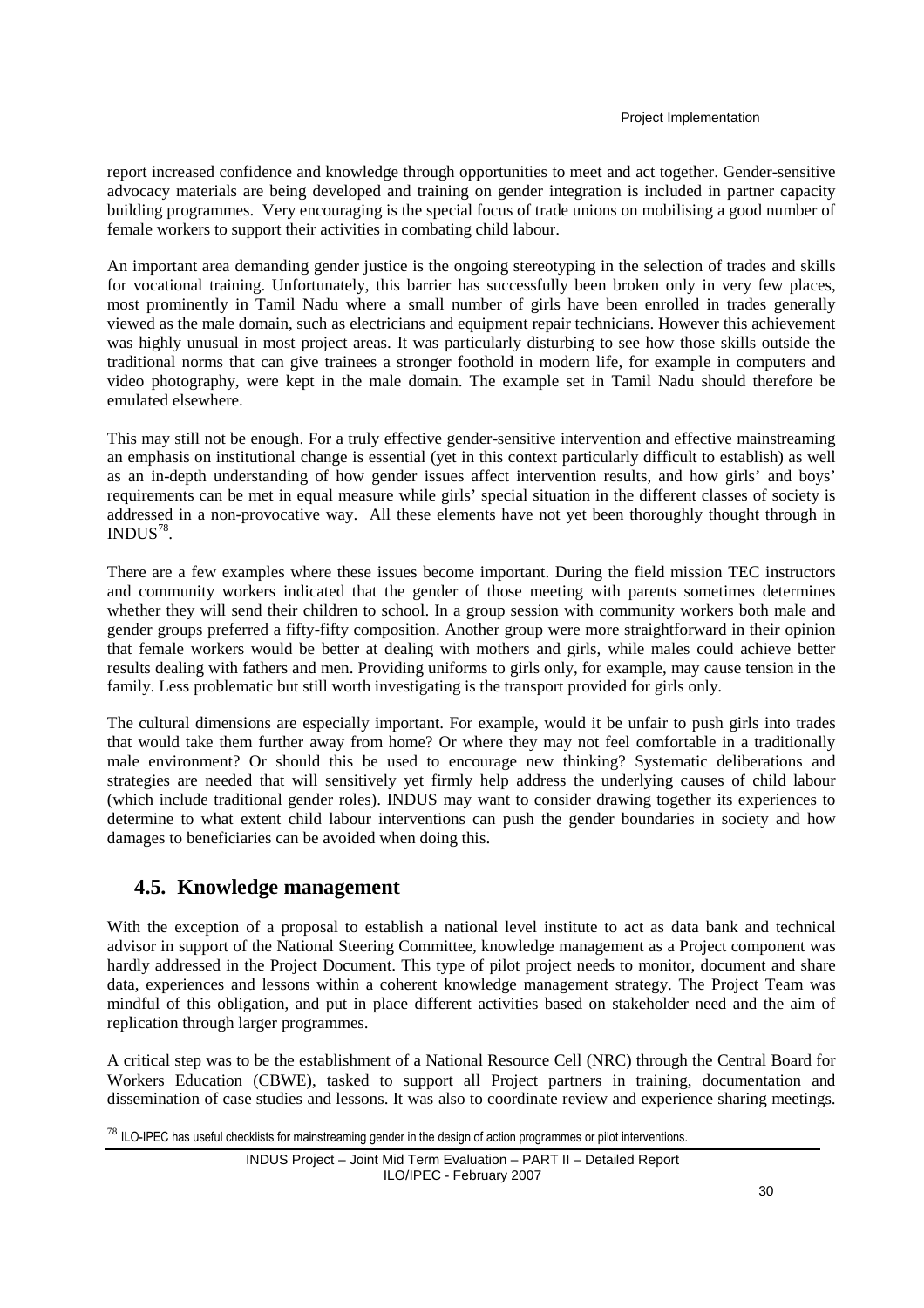The NRC has been mirrored through the SRC in each of the states. While the evaluation team did not have adequate opportunity to explore the effectiveness of these organisations, the move towards institutionalised, systematic knowledge management through these structures may prove to be a crucial step in mainstreaming ECL across national and state policies and programmes – if they remain operational after the termination of INDUS.

A good knowledge management strategy focuses on the quality, relevance and usefulness of the information and knowledge produced; its effective capture, dissemination and sharing, and on pursuing tactics that will increase the use of the information and knowledge. It entails cultivating a learning and sharing culture as well as people with the capacities and will to contribute effectively to this larger strategy. This comprehensive view of knowledge management is still emerging in the Project but its efforts have according to reports<sup>79</sup> started to yield some results. Information sharing opportunities have influenced the development action plans against child labour in several states.<sup>80</sup> Project review meetings facilitated by SRCs have been used to share challenges and find solutions to shared concerns. The governments of Uttar Pradesh, Maharashtra and Madhya Pradesh are adopting in other districts the survey strategy and tools developed during the preparatory phase. Madhya Pradesh is also proposing to disseminate the Project communication materials in NCLP districts. The government of Tamil Nadu has been using the INDUS strategy and communication materials during its observance of the World Day against Child Labour (WDACL).

A major Project contribution is the total of 34 publications, with 28 published documents and survey reports, all based on needs identified during Project execution. Some of these are essential in meeting the primary aim of a pilot project, in particular the recent publication *Good Practices and Lessons Learnt* - hopefully the first in a series of Project learning towards a model for successful ECL. More systematically documenting lessons at field level could enhance the knowledge flowing from the Project. At least one of the SRCs (in Maharashtra) is planning more process documentation and has appointed researchers to assist in this task.

In addition to action research an urgent need exists for systematic studies to inform a deeper understanding of critical yet neglected aspects. For example, little is known about the effect of all the interventions on the attitudes, prospects and lives of the child and families. How do they really experience the challenging move from TECs into mainstream schools, for example? What are the effects of cultural and traditional biases on experiences and decisions? Do these interventions really change the lives of the children and families in the long term? Case studies as well as longer-term tracer studies may be useful additions to the body of knowledge produced by the Project and could help improve a holistic approach to ECL by identifying hitherto unknown reasons for failure or success.

The *INDUS Project Operational Guidelines* serves as detailed roadmap, as do the various very useful handbooks and process documents produced on specific intervention components. The five central trade unions have for example participated in producing and distributing a handbook on child labour for trade unions. The other publications consist mainly of training modules and sensitisation materials.

Areas that need to be consistently attended to are the contextualisation and translation into local languages as well as effective dissemination strategies using the NRC and SRC facilities. The Evaluation Team was informed that all social mobilisation materials have been made available in local languages. Theatre, roleplay, audio and visual modes of transfer of information are being used for more effective transfer of information. Some stakeholders are critical of the fact that the publications are useful but sometimes not distributed in time and to the right people. Review meetings are acknowledged to be useful, but several stakeholders noted that meetings organised in a government context often have too little active interaction as participants are too aware of authority to speak their mind freely. Several stakeholders (including District

 $\overline{a}$ <sup>79</sup> Note on Project Progress, November 2006

<sup>80</sup> This is discussed elsewhere in the report

INDUS Project – Joint Mid Term Evaluation – PART II – Detailed Report ILO/IPEC - February 2007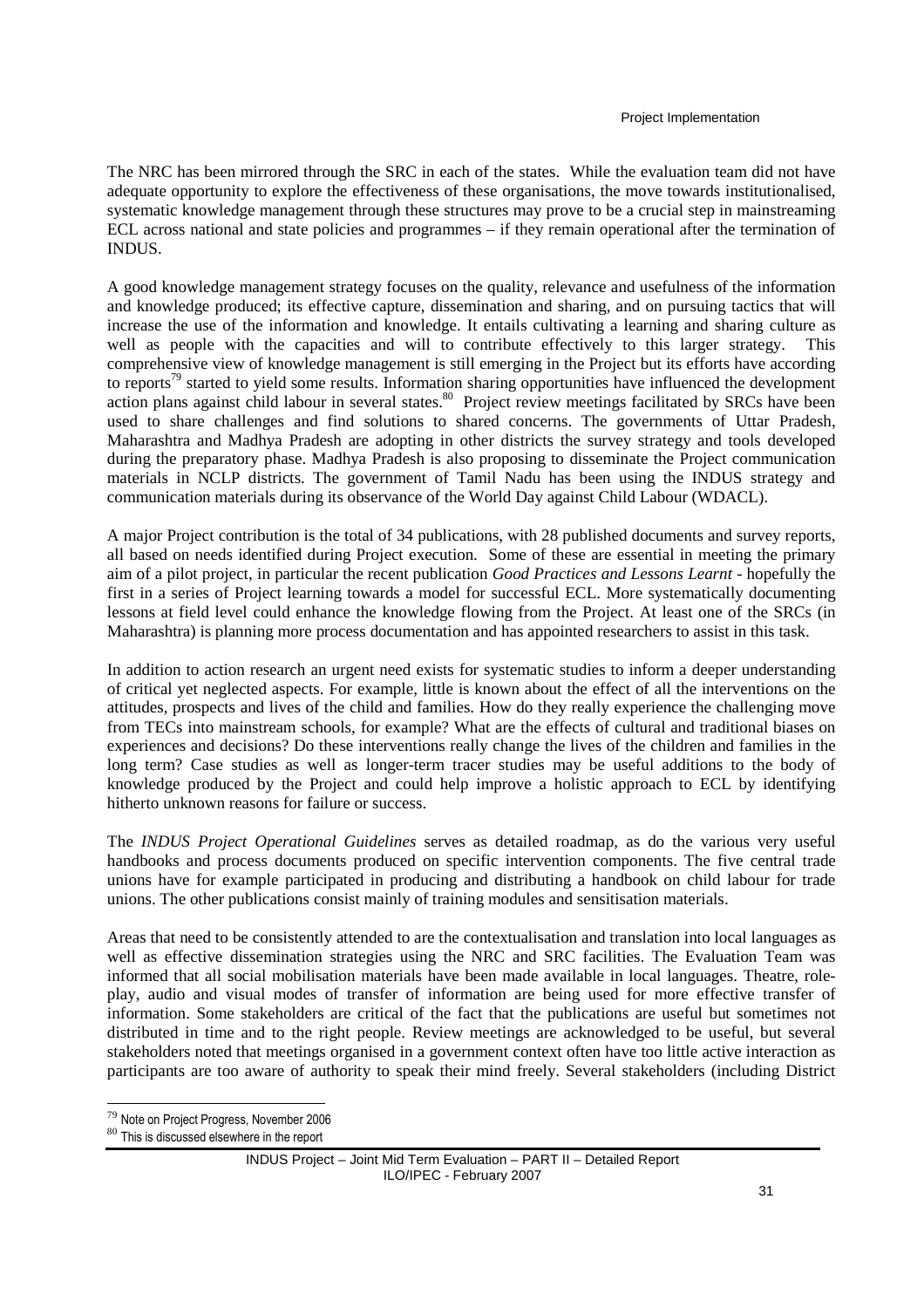Collectors, NGOs and SRCs) have also requested more exposure visits and informal opportunities to share experiences and case studies at different levels of engagement across district and state boundaries. Some even proposed international sharing so that experience from other countries can inform their work.

A focus on quality and credibility is an essential part of effective knowledge management. In INDUS the Project Team has taken pains to devolve the responsibility for monitoring to states through the SRCs. This has resulted in greater ownership, in particular through the involvement of the NCLP Societies. Ownership cultivates quality, but the evaluation team has observed (documented elsewhere in this report) that the capacities and processes for effective gathering and monitoring data are still not quite in place in spite of efforts to do so. Quantitative monitoring has to be supplemented with qualitative studies to verify the quality of outcomes and explain how and why things work (or do not). Indicators need to be adapted for this purpose while guarding against monitoring systems that are so heavy that they collapse under their own weight.

## **4.6. Sustainability**

The sustainability of the contributions INDUS has made to ECL depends on the level of ownership, institutionalisation, and mainstreaming, as well as the capacities at national, state and local level. External interventions will always be seen as transient and project-based when external support is involved. INDUS was from the beginning designed for sustainability – based on the notion that successful components can be owned and absorbed by existing local systems and interventions operating in a good enabling environment supported by appropriate policies, legal frameworks and anti-poverty schemes.

This approach is starting to bear fruit. During the national stakeholder workshop the MOLE Joint Secretary indicated that as the Project is terminated the GOI will be interested in internalising the lessons learnt for use in the NCLP<sup>81</sup>. Two models for vocational training have already been developed by the Project and reports indicate that the Government of Tamil Nadu has expressed interest in replicating the vocational training component in all child labour projects in the state. The Central Monitoring Committee (CMC) has in fact decided to scale up the INDUS vocational training model to all NCLP districts in the country. Private training providers in Tamil Nadu are also considered by the Project Team as likely to offer training courses based on that of the Project to similar target groups in the state.<sup>82</sup> Vocational training for the 14-17 age group also has the potential to be sustained as a separate scheme to tackle the problem of unemployment among youth. Currently programmes do not serve this age group.

If all this is done INDUS would have served its purpose well *but* it means that the reasons for success in INDUS should be understood in depth and appropriately applied. It thus places an important responsibility on the Project - to ensure that appropriate lessons are documented and learnt *with* scaling up in mind, since pilot interventions often fail when implemented on a larger scale. The Project has already started to review and document experiences and lessons. This needs to inform a workable up-scaling model. In order to adhere to the Project objective in this respect the intensity with which experiences are transferred and documented will need to increase. The up scaling conditions should be analysed and documented in detail and should include an assessment of the duration over which it can happen and the technical support which it may require.

The Project Team has been visionary in trying to "move the partners from a project implementation vision to a vision of child labour free areas".<sup>83</sup> INDUS has therefore tried to ensure that it is not seen as just another one of many interventions. This has been particularly challenging in Uttar Pradesh, where the size of the problem is much larger than the scope of the Project. The fact that it is now moving towards a state level

l

 $81$  The NCLP is reportedly to be extended country-wide.

<sup>82</sup> Note on Project Progress, November 2006

<sup>83</sup> Personal communication, INDUS Project Director

INDUS Project – Joint Mid Term Evaluation – PART II – Detailed Report ILO/IPEC - February 2007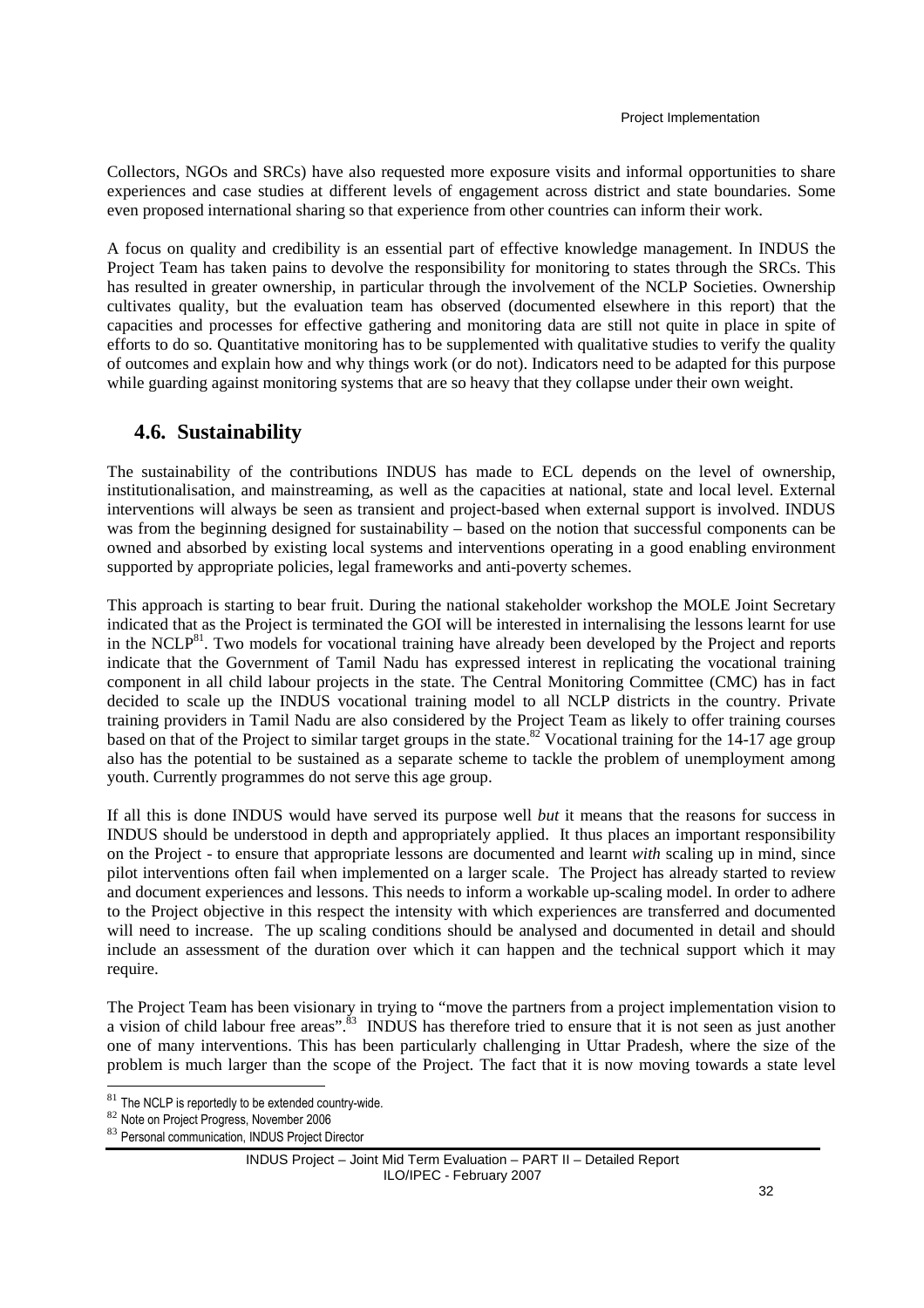coordinated effort where all government departments will be engaged with specific responsibilities indicates that institutionalisation is starting to take root. The other examples where states are moving towards timebound action plans (and engaging SRCs, the Project Team and others with INDUS experience in the process) further support the notion that this is an ideal way to ensure that INDUS' results inform future government interventions.

The strategy followed by the Project to root the intervention in government or government supported structures and multi-sector steering committees at state level, and devolve responsibilities to this level is pivotal to the success of this effort. In districts where there are clear signs that INDUS has strong support among NCLP Societies and District Collectors, ownership helps to ensure sustainability, reinforced by capacity building efforts. At national level the evolving enabling environment, the explicit inclusion of ECL in national Five Year Plans and the increasing budget for the NCLP indicates that the GOI has child labour as an explicit priority<sup>84</sup>. However in spite of the work of the NSC, INDUS ownership in government seems to reside mostly in two ministries. Other partners (such as DWCD) are much less visible in convergence attempts.

The SRCs are well positioned to continue playing a critical technical, advisory and training role; this will facilitate that these structures are institutionalised and will evolve as intended. The fact that the Project has conducted around 55 workshops on this issue, many of which served as forums for information and knowledge sharing, might likely have resulted in better conditions for such institutionalisation.

Awareness raising, social mobilisation and engaging community leaders and members in ECL activities are important in promoting ownership of ECL at district and community level. Without much more intense study it is difficult to assess to what extent community ownership actually exists, or even how to define and recognise it. Reports have been conflicting, for example about the extent to which the Panchayati Raj institutions and VECs / WECs are (or even should be) involved. We know that efforts at this level are ongoing and will be strengthened through the upcoming effort with the Ministry of Panchayti Raj to hold a workshop on mainstreaming child labour concerns into the agenda of Panchayati Raj Institutions.

The Project has also been designed in a manner that its components reinforce one another, based on a sectorarea approach and an extensive array of strategic partnerships. This more comprehensive, systems type approach coupled to strong capacity building of many different interest groups, and awareness raising / social mobilisation efforts are particularly powerful in promoting sustainability. Apart from the cascading system of committee and resource structures set in motion, the engagement of the trade unions, employers, NGOs and SHGs all contribute to the 'institutionalisation' of ECL in society.

Another strategy was to use reputable national and state level partners for important activities such as the design and delivery of innovative training courses and other capacity building efforts, although not always the capacity of these institutions was sufficient and needed to be reinforced through additional resource persons. Embedding courses and training in these institutions provides a greater chance that they will be replicated or used in other contexts in the long term. In particular, State Administrative Training Institutions (ATIs) are being used to strengthen the capacities of government departments and civil society partners 85 . They are the think-tanks of the state government who steer administrative reforms and train government officers and staff on development and governance issues. It is very likely that once they are involved they will continue training and doing research in this field even after the Project ends. One of these institutions functions as a State Resource Cell (YASHADA), therewith including an academic institute which will aim to innovate the strategies and procedures. The Project has until now only one study commissioned, but a benefit

 $84$  The evaluation did not adequately focus at national level and little can be said about the ownership and effectiveness of the NSC and NRC. 85 YASHADA, AIM, UPAAM, RCVP Naronhaa Academy of Development Administration.

INDUS Project – Joint Mid Term Evaluation – PART II – Detailed Report ILO/IPEC - February 2007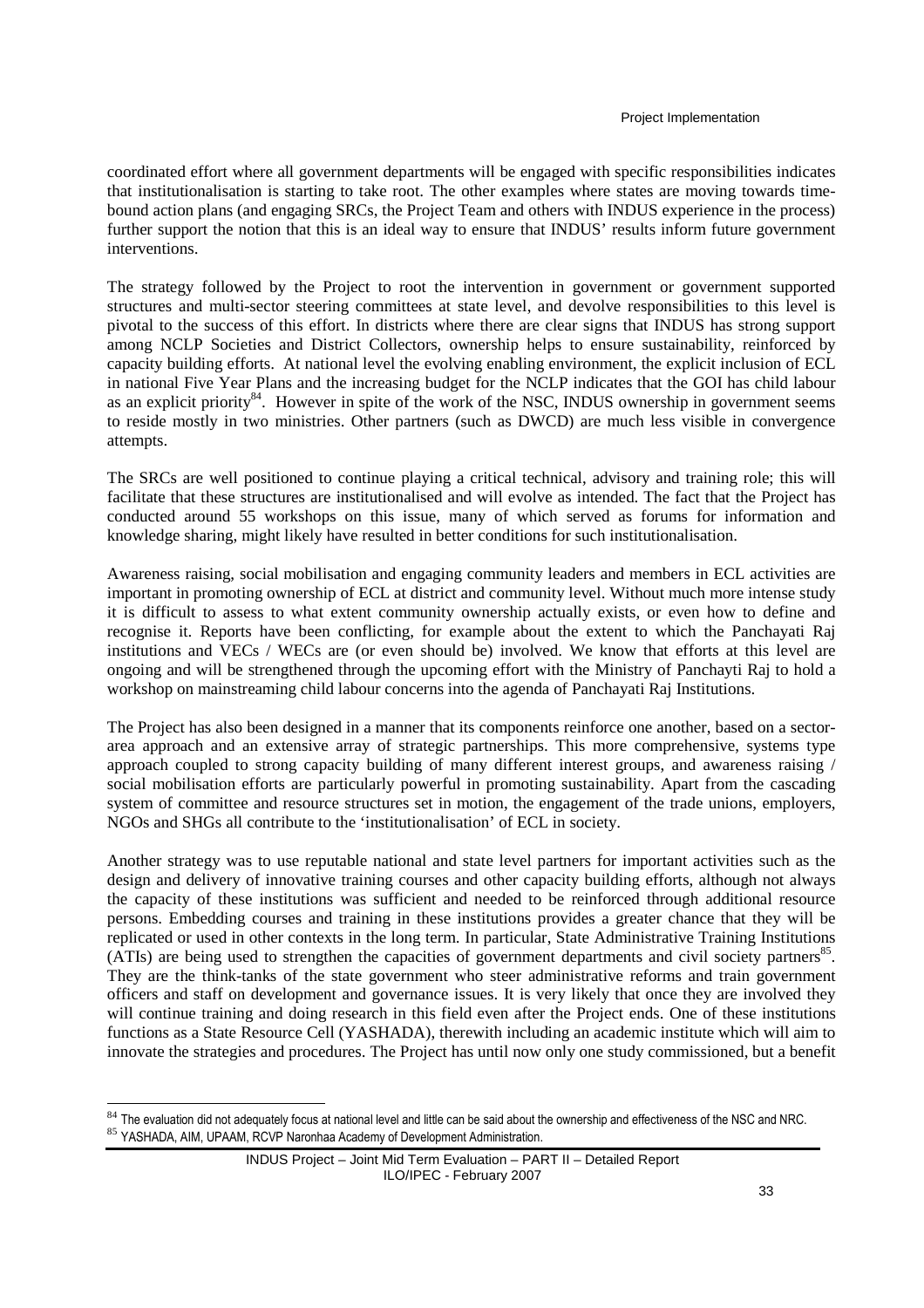from the Occupational Health and Safety study is that key national government research agencies are for the first time working on child labour issues. This could also have spin-offs in the long term.

Given all these factors, INDUS has been very well positioned to realise sustainability of the essential elements and components. But there are several threats. One is that ownership at national level might be diminished if INDUS is seen as opposition to NCLP, and this might demotivate implementing partners. The current political environment in India also includes frequent elections and transfer of officials – a major problem for ownership. And as for so many programmes, involving committed people is essential. But commitment needs nurturing and this may pose a problem if staff honoraria and NGO overhead costs are not increased or other incentives provided.

The most critical threat is if cost-effective approaches to implementation cannot be found. INDUS is much more expensive than the NCLP (in terms of management costs, salaries and incentives), and payment of such costs might not be feasible in a government national program ( even though much of the cost may be justified in terms of return on investment). Indeed, much of the value of INDUS has been derived from the intensive work done to create understanding and ownership, build capacities and relationships of trust, mainstream ECL into agendas and enable effective convergence. But these are all time- and expertiseconsuming activities which, while essential for long-term sustainability and some of the key reasons for the success of INDUS, may not be attractive or justified to government programme managers or politicians. Therefore, innovative approaches to implementation based on lessons learnt should be found to help bring costs down.

## **4.7. Factors influencing implementation and performance**

The following are some of the main factors that have influenced the implementation and performance of the INDUS Project:

### *i. The quality, commitment and management style of the Project leadership*

The Evaluation Team did not investigate this aspect in any detail. However, the Project Team was frequently praised in individual discussions for their commitment and hard work and the experience and technical expertise that have guided implementation. They were noted to be approachable, ready to provide assistance and open to stakeholder input. The fact that they are all citizens with a vast accumulated experience at various levels in ECL and/or in GOI has been crucial. The Team has also created within itself a culture of critical self-reflection and learning, and has aimed to establish a system imparting the same culture - albeit with varying levels of success. They have used the Project Document and workplan as roadmaps towards expected results, responsive to stakeholder concerns and with flexibility to implement the most suitable strategies using local innovation, yet hesitating to move away from the framework unless well justified.

Other key role players are also credited for their important role in successful implementation (in those areas where this is progressing well), in particular the technical and other support of the  $SRCs<sup>86</sup>$ , the Project Directors and District Collectors. The buy-in and level of expertise and enthusiasm of the District Collectors are especially acknowledged as critical to success. The Project has strived to make them the focal points in practice than rather just in principle. This has worked. Where they have been closely engaged and interested, they have mobilised other actors and interventions have worked much better – understandably so in view of the authority that they have in the district.

<sup>86</sup> The evaluation team did not have time to study or discuss the work of the NRC.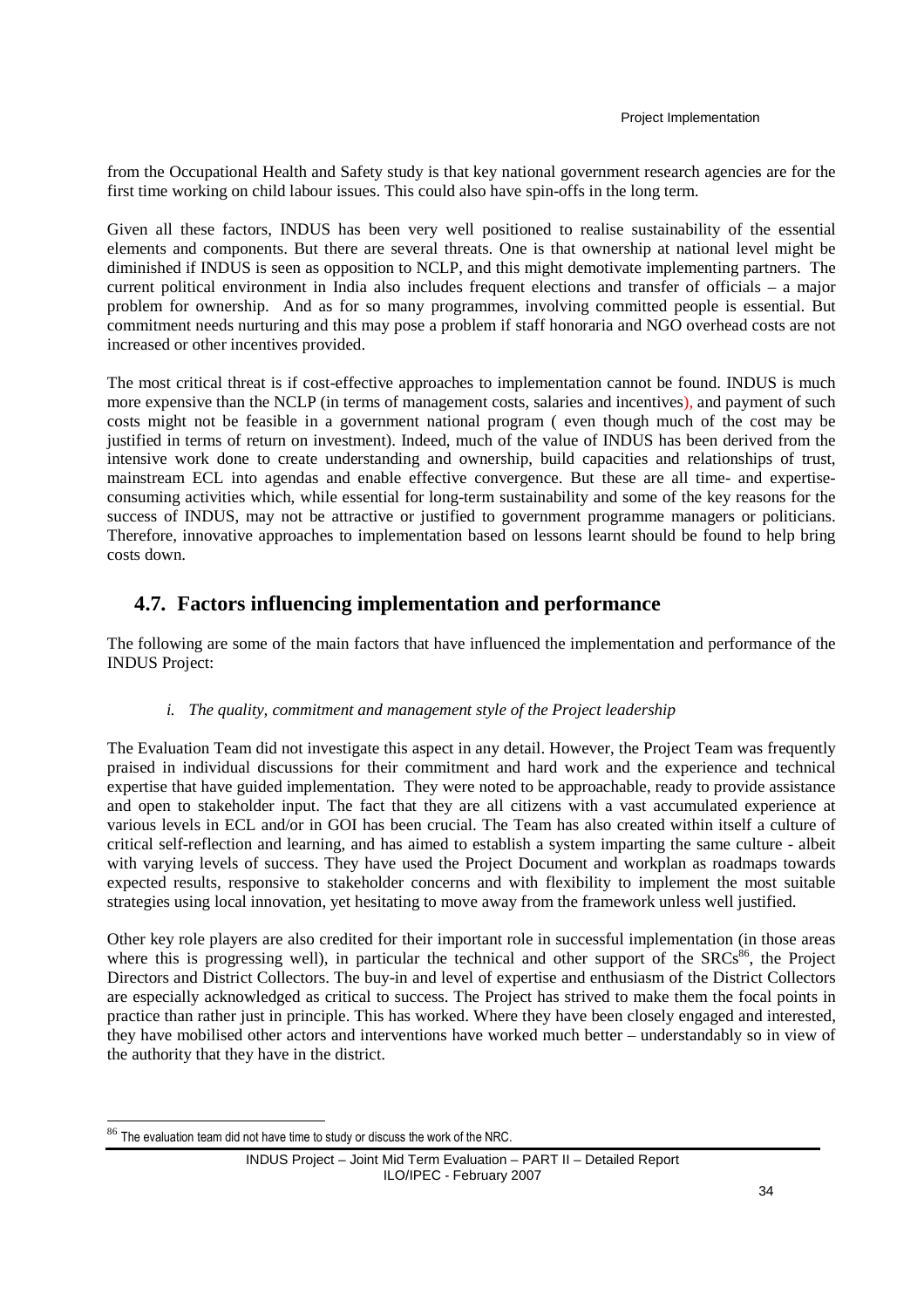#### *ii. The capacities, motivation and processes at field level*

In spite of a working system of accountability, coordination and guidance at the three governance levels of the Project, in the end success or failure is largely due to those implementing the Project in the field. A constraint in all these efforts is the reliance on individuals who sincerely want to make a difference and go beyond the call of duty. According to some, INDUS has been particularly effective at motivating and sparking interest in the field. It is clear that there is significant commitment among many of the role players operating in the districts, from officials to community workers to instructors. They speak about their work with passion and real interest, and many of the results display a strong commitment to the cause of ECL. There are also others for whom this is just another job. The balance between these two groups has a major influence on how the Project unfolds.

There are also other threats to success. The lack of NGO overheads and low honoraria of instructors, clerks / accountants and community and resource centre volunteers are demotivating and not helpful in attracting people of quality.<sup>87</sup> While compared to NCLP additional responsibilities with a stricter enforcement of accountability were given to the staff, their rates of honorarium were not allowed to be raised in just proportion to the extra burden on their time and energy. The project did not have the flexibility to arrange this within the existing budget.

Good guidance on how to manage and conduct processes in the field is also seen as critical. The INDUS Operational Guidelines have been found to be useful in this respect although produced somewhat late. Several stakeholders expressed concern about the way in which process quality in certain areas is affected through meddling by those in higher authority or lack of adequate monitoring, cross-checks and verification. There is a general perception that one of the key reasons for success in INDUS is the local ownership created through the engagement of state and district structures and the strong emphasis on monitoring and verification in the field. As the Evaluation Team has indicated these systems are not working equally well everywhere and certain indicators need to be better described to ensure that it is not just quantitative targets but also the quality of processes and services that matter<sup>88</sup>. Experience all over the world has shown that achieving quantitative targets in the short term without sufficient attention to qualitative aspects such as local buy-in and ownership and the quality of processes and service delivery will not yield appropriate capacity and systems development, or sustained results.

#### *iii. The enabling environment*

Certain INDUS stakeholders as well as civil society organisations in India have been questioning the political will of the government to enforce comprehensive legislation against child labour and fill certain gaps. Yet the national enabling environment has been recognised as progressive, consisting of a web of policies, legislation and a myriad of government schemes (Chapter 5; Annex 9) set in place as part of a systematic and phased approach to ECL. This has been further enhanced by media attention, awareness raising and social mobilisation campaigns at district level - and more recently at state level, movements towards state-wide action plans for ECL. Results have been encouraging although according to reports enforcement remains a somewhat weakly implemented area. The GOI has had to cope with unintended consequences resulting from intensified efforts, including employer resistance and the movement of labour into small family-based household units which are much more difficult to regulate.

 $87$  This has been mooted throughout the evaluation as a serious matter in need of urgent attention, especially in view of cost-escalations at all levels. Proposals were made that Project staff salaries should be enhanced to around Rs. 15 000; supervisors Rs.6 000 to 8 000; and teachers and community workers from Rs. 4 000 to 5 000

<sup>88</sup> Refer for details to the component sections (5-12; Part II of the report)

INDUS Project – Joint Mid Term Evaluation – PART II – Detailed Report ILO/IPEC - February 2007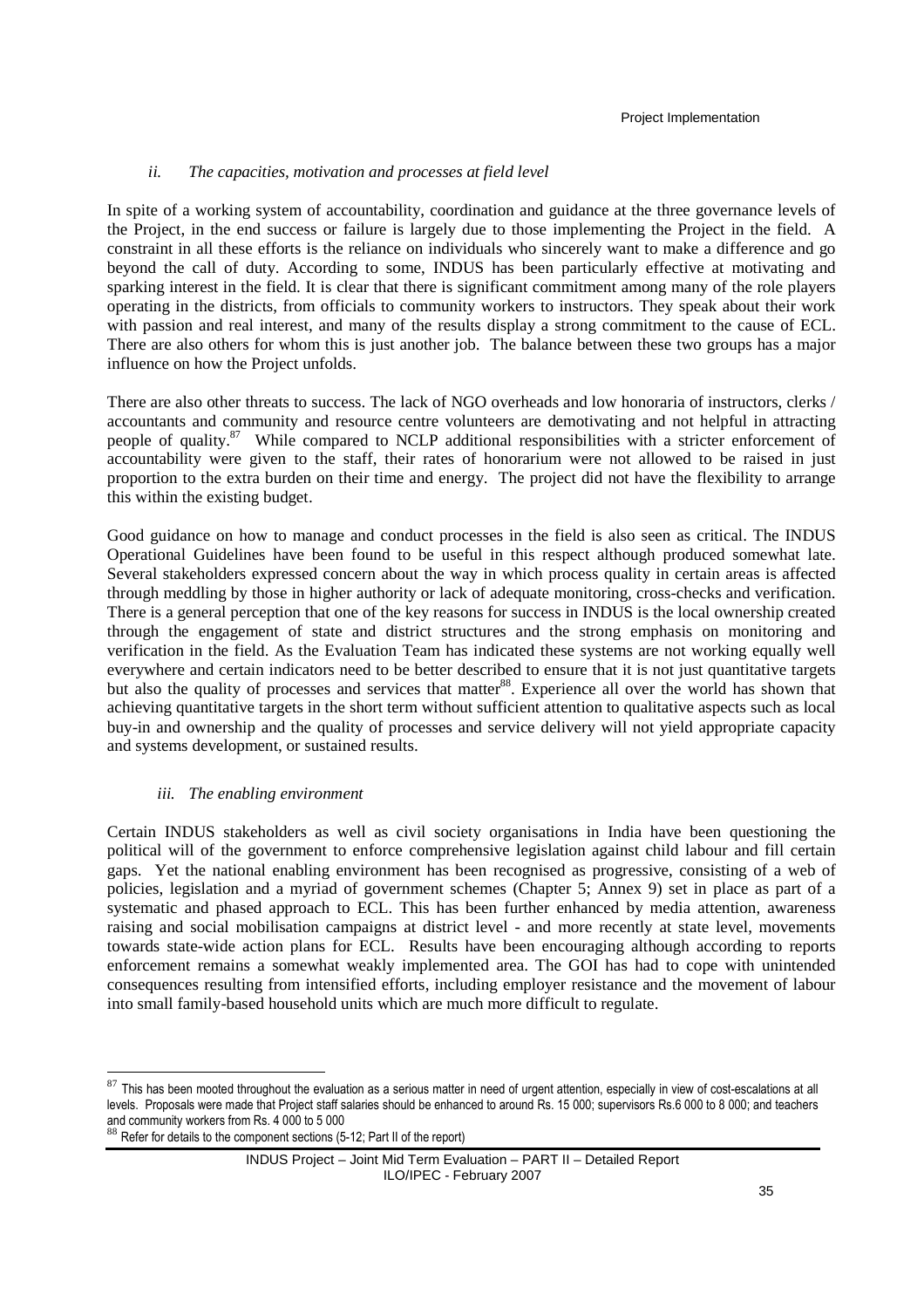#### Project Implementation

Systemic weaknesses may be reflected in implementation inefficiencies and the lack of intensive enforcement on the ground, but the generally favourable enabling environment for combating child labour has been serving INDUS well. It is still evolving as the central and state governments learn from experience and continue with their systematic approach.

#### *iv. An emphasis on convergence*

As noted before, the success of the whole Project is built on the notion of horizontal and vertical coordination within government and across parts of civil society – at national but even more so at state and district level. This is extremely challenging to implement given the realities on the ground.

Convergence has therefore from the beginning been an important cornerstone of INDUS given the need for a holistic and family-centred approach to ECL. The facilitation of convergence is one of the reasons for the strong emphasis on structures and teams that pull together government departments and other stakeholders for joint planning and monitoring. An impressive array of strategic partnerships has been formed to facilitate implementation. But this is dependent on the good and strategic functioning of committees as well as on effective coordination and implementation on the ground.

Many important schemes reside with other government agencies who are in principle represented on SRSCs and NCLP Societies. These also serve as the vehicles to monitor whether convergence has been taking place effectively. The three monthly meetings of the NCLP Societies have regularly taken place in some districts visited by the evaluation team, but in others the meetings were quite irregular. The SPSCs, with technical backing provided by the SRCs, are required to have regular review meetings every three months. Records show that after an initial round of meetings in four states between May and November 2003, SPSCs have been meeting regularly in two states since February 2005. In the other two the meetings continued much later, only in 2006.<sup>89</sup> The Evaluation Team did not study the minutes of meetings and could not verify the claims, but stakeholders in some areas report lively discussions and reviews of progress, while in others they are seen to be too formal for open interaction and effective review.

This may partly be why convergence at government level is taking place between the two main government role players, yet is seen by stakeholders to be lacking between others. Significant time has been spent on the relationship between the Project and MOLE and DOE. The latter for example instructed states to appoint a nodal officer to coordinate INDUS Project components, identify Lead schools and make available training infrastructure and resource persons to develop an innovative teacher training strategy.

It is not clear whether the same has been done at any level for other key players. The greatest weakness seems to lie in convergence that supports the notion that the *family rather than the child* has to be at the centre of child labour elimination strategies, and that immediate, underlying and root causes have to be addressed. According to recent Project reports<sup>90</sup> the NCLP Societies have only recently started working to establish ties with important local development agencies such as DRDA, DUDA, leading banks, entrepreneurship development agencies, training institutions and NGOs in order to provide training to the families of child labour on micro enterprise development and income generating activities.

More than this is required in view of the many appropriate schemes through which convergence can strengthen a family-centred approach. As most of the child labourers were found not to be from BPL families, the reasons and impact should be analysed. The Evaluation Team heard that District Collectors have in some cases found innovative ways to use such schemes in support of child labour families. Aware of

l

<sup>89</sup> This mav explain why deficiencies noticed by evaluation team in the functioning of the TECs in Madhya Pradesh and Maharashtra could not be detected and rectified earlier.

Note on Project Progress, November 2006

INDUS Project – Joint Mid Term Evaluation – PART II – Detailed Report ILO/IPEC - February 2007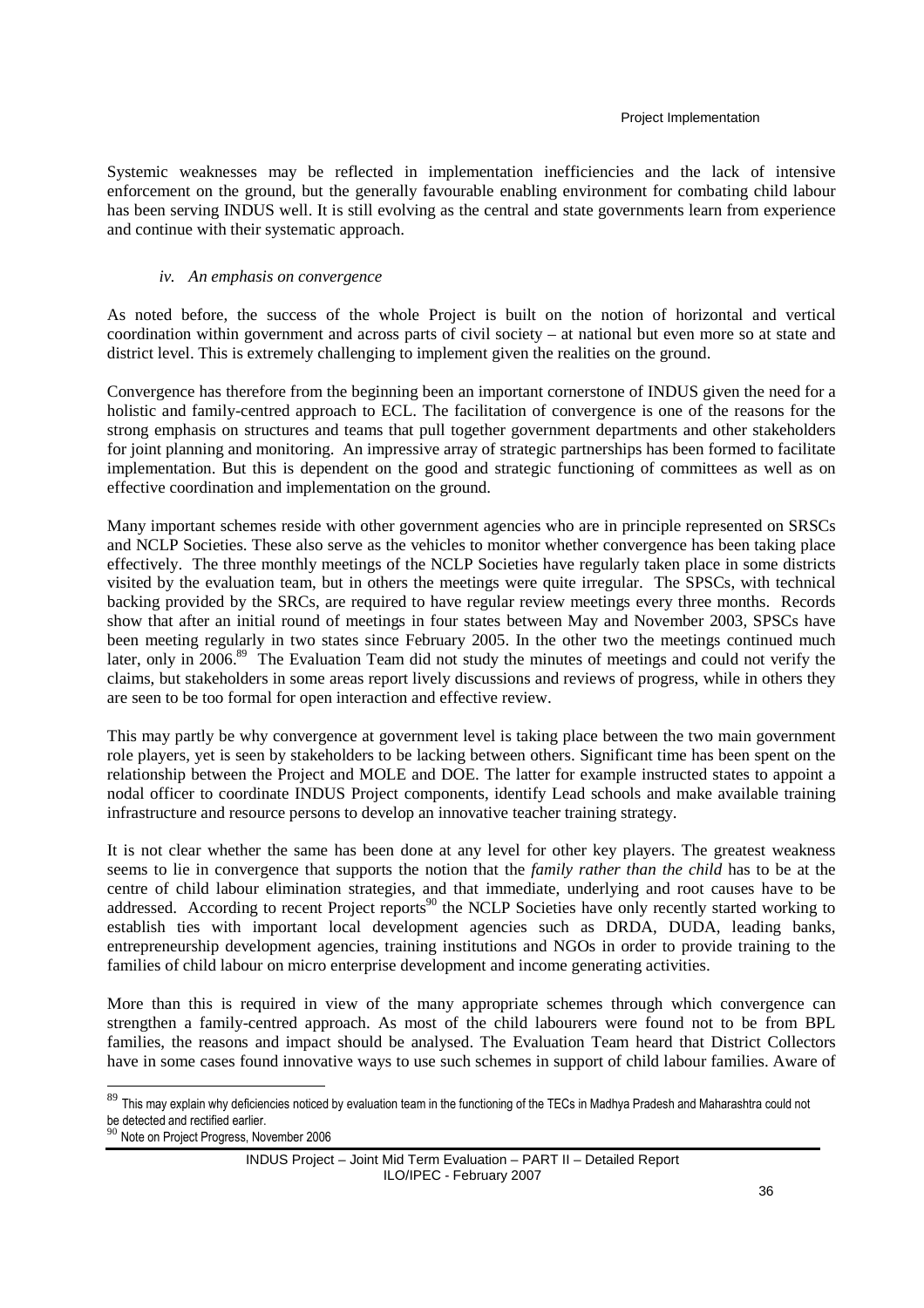this problem, the Project Team has been trying to find solutions and they are now making efforts to mainstream child labour concerns into the work of development programmes implemented by the Rural and Urban development departments in two states. These governments have been persuaded to prioritise child labour families for receiving assistance under the government development programmes. In Uttar Pradesh such guidelines have already been issued to all their district heads. The Project is now working to get such guidelines issued from the Ministries of Rural and Urban Development departments of GOI.

This is a very welcome development. Stakeholders in the field noted that consolidated information on opportunities for convergence would be very useful. It may be necessary to institute training on how to best make use of convergence opportunities in each of the states after negotiating such opportunities through the right channels. Better data and information on where convergence works and how (and where not), will be very useful to future interventions and consolidated approaches will help ensure that individuals do not need to find appropriate mechanisms. It also needs to be recognised that departments are not equal in terms of power or financial assets. Imbalances exist in the power relations between departments on the ground and the implications of this on Project execution need to be understood.

It has been shown that convergence becomes especially effective when the District Collector actively promotes it. But more is needed to help focus energies. The State Action Plans now under development will be a great help in bringing about convergence, although it depends on how they are executed on the ground. It has been suggested that an advisory or monitoring committee chaired by the Chief Secretary could be convened at state level for this purpose.

#### *v. Quality assurance*

 $\overline{a}$ 

In a previous section we highlighted the importance of the emphasis on quality through systematic building of capacities and processes to monitor and assess implementation of the Project. In spite of weaknesses and challenges in the field $91$  one of the aspects frequently mentioned by stakeholders in favour of the INDUS approach is the systems established for monitoring and assessing progress and effectiveness.

Quality assurance also needs to be reflected in other spheres. One relates to the need for credible processes in the appointment of staff, implementing agencies, providers of services such as mid-day meals and others in order to minimise the potential for political or administrative pressure. Anecdotes told of pressure applied in some areas in order to influence the outcome of these processes.

The second is the need to ensure that courses and training materials are appropriate and effective. The Project Team has been mindful of this. Quality measures include (i) peer and participatory reviews of training material, for example a peer review of the competency based curriculum developed for five vocational training courses; (ii) additional resource persons appointed to support two of the District Institutes for Education Training (DIETs) in their training of TEC instructors; (iii) the use of premier institutes such as the National Education Research and Training Institute (NCERT) to develop an innovative Life Skills Module for pre-vocational education in TECs<sup>92</sup>, and the Industrial Training Centres (ITCs) as well as state sponsored autonomous training institutes (e.g. CEDMAP and CRISP) for vocational training.

Evaluation by participants upon completion of a course may prove useful. One area where the Evaluation Team perceived weakness in implementation rather than concept could be in the area of vocational training,

 $91$  For example inadequate validation processes; anecdotes indicating that in some areas parallel monitoring by MOLE has resulted in parallel instructions that caused confusion among the field staff

 $92$  A new course with more soft skills was thought to be required when assessment of existing courses showed the health component as too extensive

INDUS Project – Joint Mid Term Evaluation – PART II – Detailed Report ILO/IPEC - February 2007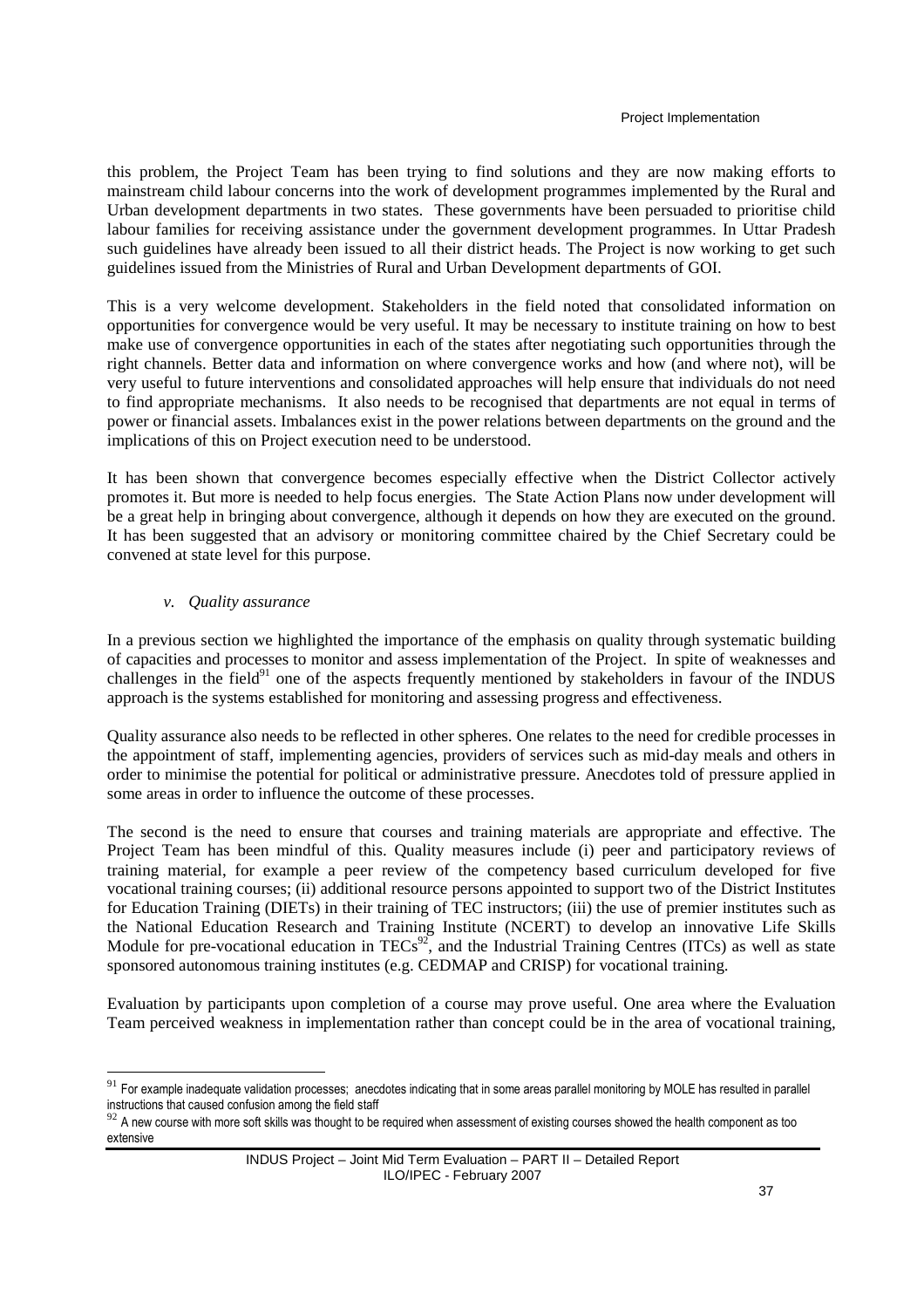where it is not clear that the use of vocational training coordinators and the assistance of a core advisory group has necessarily been the most effective.

Thirdly, at times a *qualitative* assessment of the quality and appropriateness of key Project elements and processes is needed. The need for capacity building as well as qualitative monitoring of key processes has been highlighted by several incidents that display how easy it is for things to go unchecked in the field even though reports and processes are in place. Members of the Evaluation Team were told in more than one place that uniforms and bags for TEC children were provided only a day before the team came to the site. In one interaction the two team members both had the clear impression that children were trained in their responses to questions. In two individual discussions problems with mid-day meal provision were explained, with allocations thought to be significantly more than the value of the food provided.

Finally, the Project has tried to be evidence-based when key directions needed to be determined – for example the baseline survey was one effort; another was the analysis of the strengths and weaknesses of the vocational training systems in each of the states before launching the vocational training component.

### *vi. The Project design*

Implementation was significantly affected by the holistic Project design that required implementation skills across a wide variety of diverse components; work upstream with government to mainstream ECL into policies; an impressive array of partners across three levels of governance for downstream implementation; and intensive campaigns to change the mindsets of people and institutions about child labour. This was required together with careful sequencing of events, with little time for things to go wrong – an unlikely scenario in a large and complex country.

Furthermore, the design was essentially child-centred, yet acknowledging the need to be family-centred by adding components aimed at generating some form of family income. This is different to starting with the family at the core, and then addressing the issue of child labour. Convergence was an underlying principle but not clearly spelt out. The implications first had to be understood and then addressed. Income generation (whether by adolescents or parents) is not an area that sits comfortably with government institutions or aid agencies; in complex arenas where culture and tradition are important factors understanding how this could best be implemented takes time. The efforts to support the families are ongoing, but have been tempered by delays and, in our view, perhaps not the best notions of how to go about it.

Finally, the adding-on of INDUS on top of NCLP and SSA has its strengths but this meant that INDUS was designed within a particular frame, not only in terms of components but also in operational terms such as levels of honoraria to instructors. We appreciate that INDUS had to inform rather than totally change the NCLP. But this meant that the Project lacked the freedom and flexibility to be creative from the start or innovative in dealing with target achievement.

### *vii. The strong focus on sustainability*

The Project efforts to ensure that the benefits from INDUS are sustainable have been discussed elsewhere in this chapter. This strong focus has had meant that significant time was spent on creating ownership - not of the Project as an entity in itself, but of ECL as a crucial development issue for which INDUS could be a roadmap - embedding capacities and approaches to ECL in existing structures and systems at state and local level, changing mindsets and encouraging mainstreaming of ECL in policies and programmes.

This contributed significantly to the time- and resource-intensive nature of the Project and can partly be seen as the reason for delayed implementation of certain components.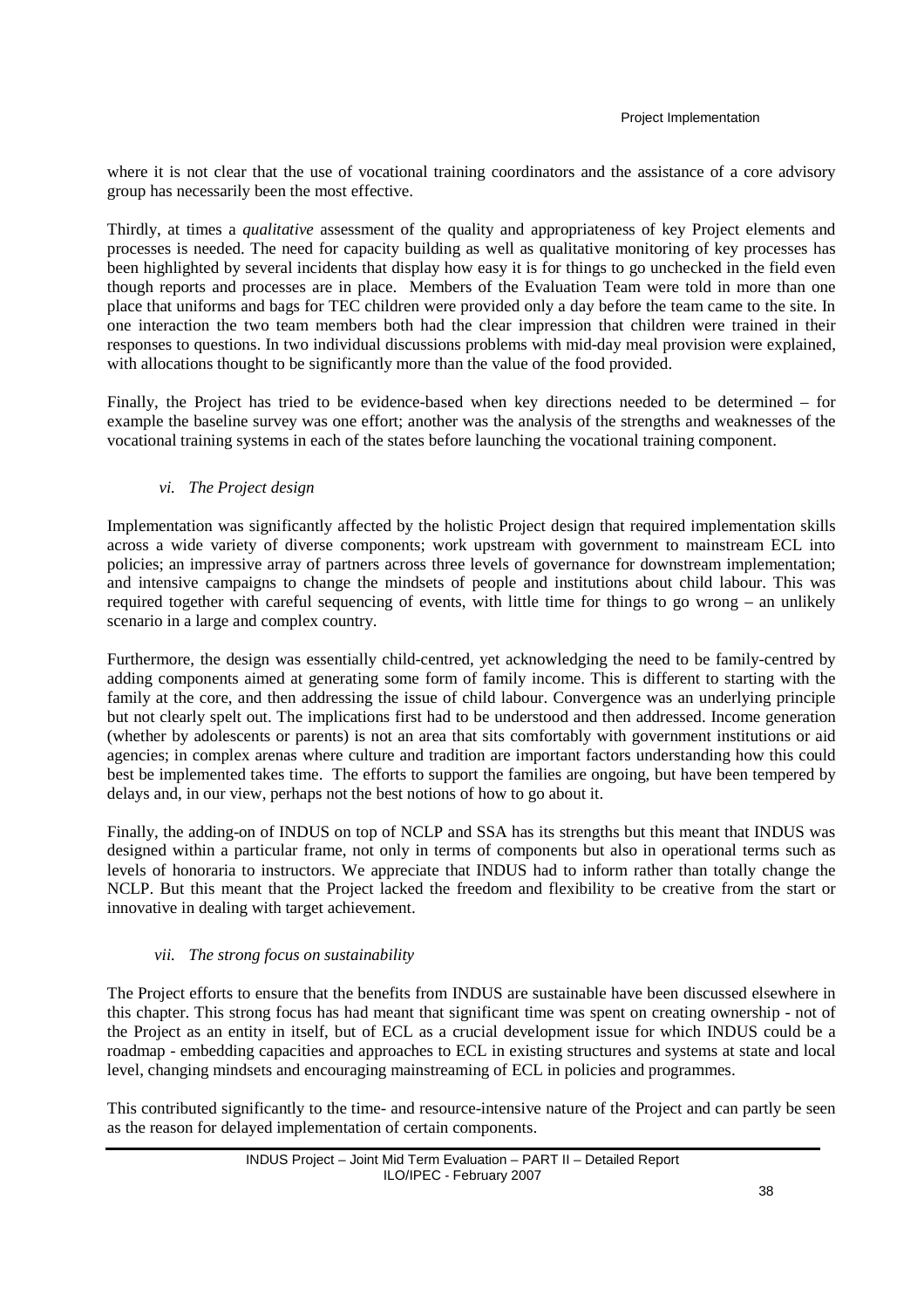# **5. Project Component: Beneficiary Identification**

## **5.1. Introduction**

 $\ddot{ }$ 

Accurate information is a first requirement for the development and evaluation of effective ECL interventions. The conduct of a baseline survey was thus a logical first step for the Project as no reliable sector or area-specific data were available to help determine the magnitude of the problem in specific areas, or identify potential beneficiaries.

As the survey data were to serve as the foundation for Project implementation, good methodology**,** accurate data collection and clarity on the purpose of the survey were paramount. Early **commitment to high quality processes as well as stakeholder participation** was displayed through the engagement of the ILO Regional Office baseline survey specialist and the inclusion of stakeholder concerns about the suitability of international methodologies to local circumstances and Project needs. This led to several important methodology **modifications** which affected implementation as well as some of the fundamental premises of the Project:

- The intended sector-specific approach targeting working children in the ten identified sectors of hazardous work was replaced by a **sector-area approach**. This was a significant change with important implications for the Project. It meant that while geographic areas for Project intervention ('pockets' in each of the 20 districts) were to be selected based on high concentrations of children working in hazardous sectors<sup>93</sup>, working children in *all sectors* in the given area would be targeted in order to prevent a sense of discrimination within families, to send a clear message that all children should go to school and to emphasise the need for the total elimination of child labour.
- The **primary objective** of the baseline survey was simplified to focus on the identification of child workers to enable their uptake and tracking in the Project rather than also focusing on estimating and documenting the magnitude and nature of child workers in a particular area or sector.
- As a result the Project adopted a **two-stage design.** Stage I was to list all potential beneficiaries (all child workers) and provide an overall assessment of child labour per ward or village in the selected geographical pockets<sup>94</sup>. A **District Survey Task Force** (DSTF) under chairpersonship of the District Collector was to monitor work in the field, assess survey results and establish criteria for beneficiary selection. Committees under the NCLP Society were to select the Project beneficiaries based on this information<sup>95</sup>. The Stage II survey would use child interview schedules, a community questionnaire and interviews with parents and/or employers to profile the identified beneficiaries and their circumstances in order to facilitate their monitoring throughout the Project lifetime. Stages I and II were both to be completed within three months.

<sup>93</sup> Criteria used to identify these pockets were (i) Number of out of school children more than 20 in SSA annual survey; (ii) villages or wards which have market areas or concentration of shops and commercial establishments; (iii) villages or wards that have a concentration of hazardous units according to GOI guidelines.

 $94$  The collected information was to be used to identify direct project beneficiaries in the three age groups  $-5-8$ , 9-13 and 14-17 years and later to fulfil Child Labour Monitoring (CLM) objectives. The one page questionnaire used in Stage I had columns for recording for all child workers' name, age, gender, school states (in or out of School), sector of work, number and households, number and type of establishment/site based industries.

<sup>&</sup>lt;sup>95</sup> The final selection of beneficiaries was to be made after obtaining additional inputs from the stakeholders and giving priority to vulnerable landless/female headed or handicapped parent families or orphaned children.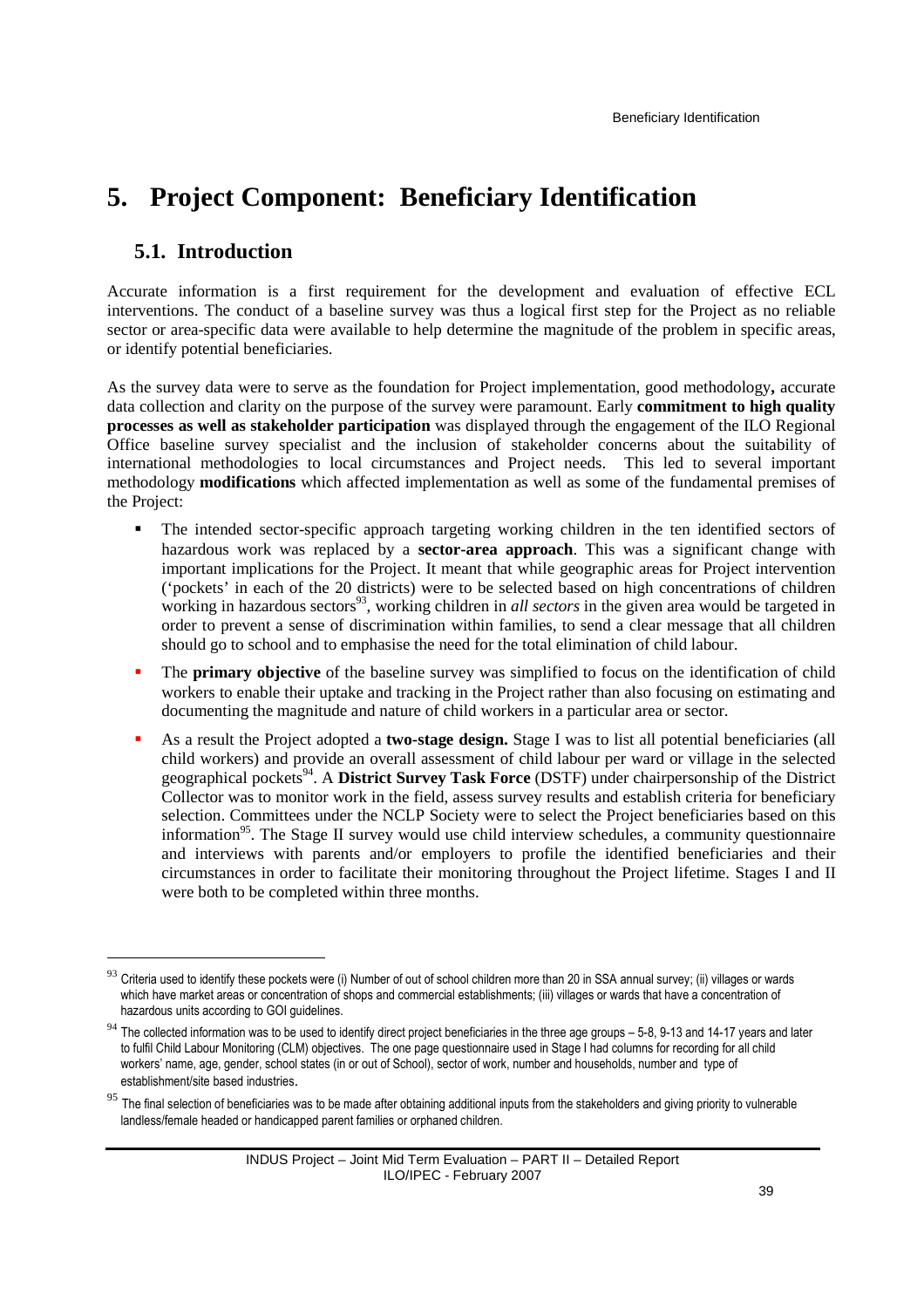### **5.2. Emerging issues**

l

Implementation provided important lessons that led to further modifications to the methodology for use in UT Delhi<sup>96</sup>. The selected survey results in Table 6 highlight several issues which affected Project execution<sup>97</sup>. Fewer than half of the child and adolescent workers were identified in the ten hazardous sectors targeted by INDUS. Only sixty percent of those identified in the 9-13 years category were eventually enrolled in TECs. In almost all districts additional non-formal surveys had to be conducted by TEC teachers, community workers and NGOs to identify beneficiaries to fill the TECs, primarily due to the time lag between completion of the survey and the start of the rehabilitation and also to the different agencies used for survey and rehabilitation, the effort of the executing agencies to reach the number of 50 in the same location, improper identification, or families reporting an a manner aimed at avoiding withdrawal from work . According to the Project team instructions were given to carry re-listing out in a structured manner using guidelines issued for this purpose, and in most cases the re-listing was done accordingly.

 $^{96}$  The proposed methodology has only one integrated questionnaire. A training manual based on the revised design and questionnaire was published by the Project.

<sup>97</sup> The selection of child and adolescent workers from non-hazardous sectors was a result of the sector-area approach followed by the Project and aimed to capture child workers from all sectors. According to the Project team even if the listing were done in respect of identified sectors only, the total number child workers in identified sectors from surveyed villages/wards would have remained more or less same as complete enumeration was done in Phase I.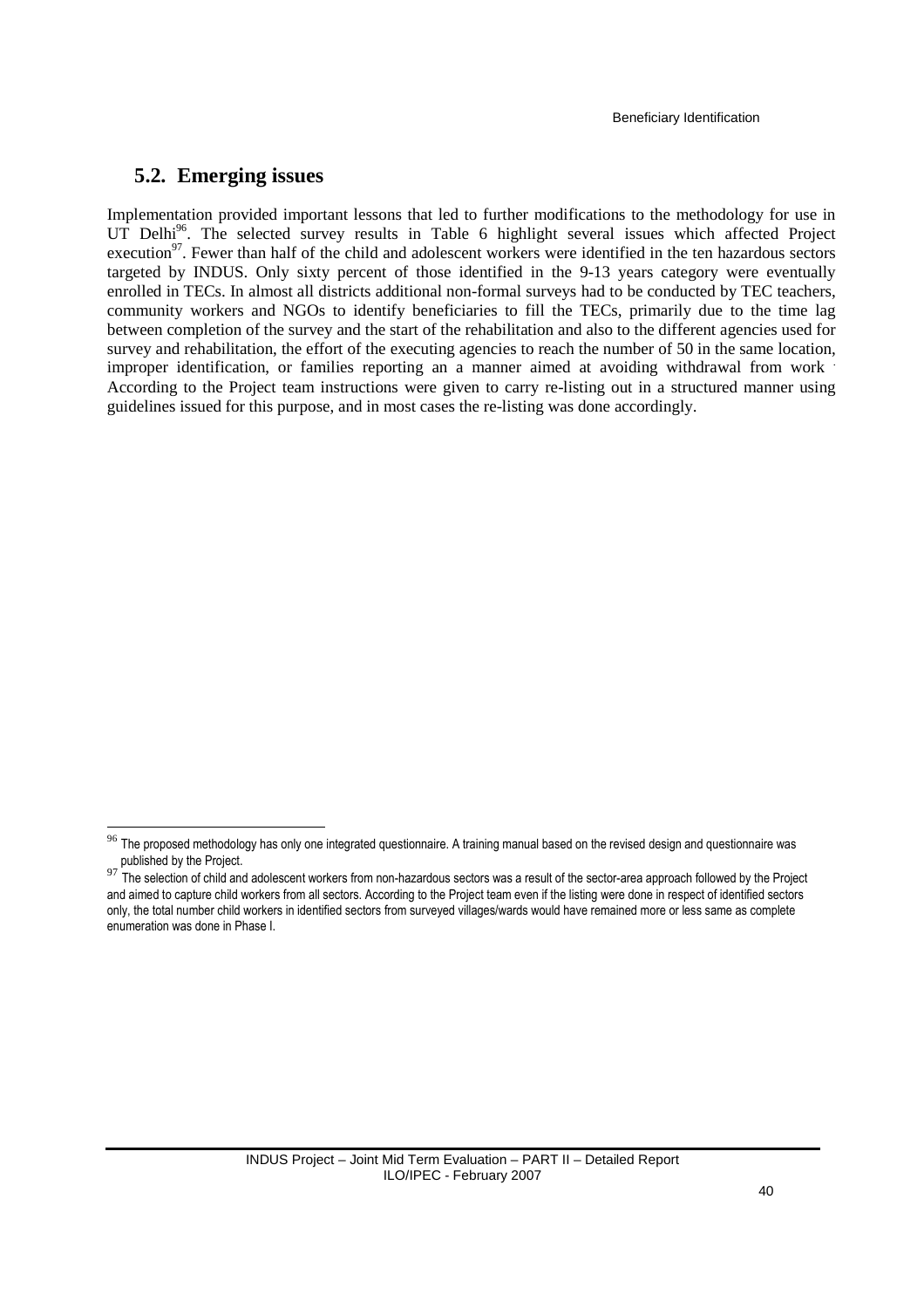A major cause of this situation was the **significant delays** experienced across the entire survey process.<sup>99</sup> It was initially envisaged to be completed in less than three months, but not one district followed the given schedule $100$ . The considerable time lapse between the finalisation of the survey lists and beneficiary selection meant that a **large number of potential beneficiaries were lost.** Reasons<sup>101</sup> include migration, in-city relocation of families from slum areas, parent disillusionment due to slow follow-up action, lack of identity proof and address, the absorption of children in the age group 5-8 in schools due to enrolment drives by the Department of Education, and slow follow-up due to the lack of ownership among implementing agencies of survey results produced by external agencies.

Those who could be reached were generally accommodated without further screening or prioritisation. The Stage II survey has thus included a substantial number of children who were not identified in the Stage I survey (a rough estimate is that the number includes only 40 percent of the total identified during Stage I). The Stage II exercise was therefore strictly speaking **not a continuation of Stage I.** Field feedback also

 $\overline{a}$ 

| Table 6: Baseline survey results                                                                               |                                                |
|----------------------------------------------------------------------------------------------------------------|------------------------------------------------|
| Total number of child and adolescent<br>workers                                                                | 272 465                                        |
| Percentage identified from 10 targeted<br>hazardous sectors                                                    | 45.5%                                          |
| Percentage from other sectors<br>(12 sectors; some non-hazardous)                                              | 54.5%                                          |
| Number qualifying as potential<br>beneficiaries ('full-time' or 'out-of-school'<br>child / adolescent workers) | 170 036                                        |
| Number of child and adolescent<br>questionnaires completed in Stage II                                         | 41 669                                         |
| Number of parent questionnaires<br>completed in Stage II                                                       | 29 319                                         |
| Number of potential beneficiaries<br>identified in 9-13 years category                                         | 51 252                                         |
| Number in 9-13 years category enrolled<br>TECs                                                                 | Est.<br>30 000 (60% c<br>target) <sup>98</sup> |

highlighted several practical problems with the Stage II questionnaires and process. The Stage II survey was eventually dropped in Gondia and Mumbai and corrective steps taken by the Project team, including efforts to re-identify potential beneficiaries more in line with the Project intent.

Number furnished by Project Team. Field visits indicated that the actual number of beneficiaries selected through the survey may have even been smaller in most districts.

<sup>99</sup> Including: The Stage I survey had to be conducted before operationalisation of the Project in the field; the absence of district-level implementing agencies and project staff led to severe delays. Criteria for identification of the geographical pockets had to be verified and the identification of appropriate areas took time. The establishment of the DSTFs took between 1-3 months. It was hard to find district level agencies with the capacity to conduct the surveys and continue interacting with potential beneficiaries; most of the specialised state level agencies were not interested and competitive bidding processes did not necessarily yield the desired results. Enumerators had to be trained. Questionnaires for Stage II were regarded as cumbersome and difficult to complete.

<sup>100</sup> Stage I was completed in a minimum of 3 and a maximum of 5 months; and Stage II in a minimum of 2 and maximum of 3 months. The gap between Stage I and II was a minimum of 6 months and a maximum of 1.5 years. According to the Project team the schedule was drawn up according to an ideal enabling environment and the eventual schedule was dictated by practical realities as well as the late approval and launch of the Project that meant that rehabilitation structures could be established much later than envisaged. 101 Summarised in Good Practices and Lessons Learnt. Published by the INDUS Project, ILO 2006. p 35.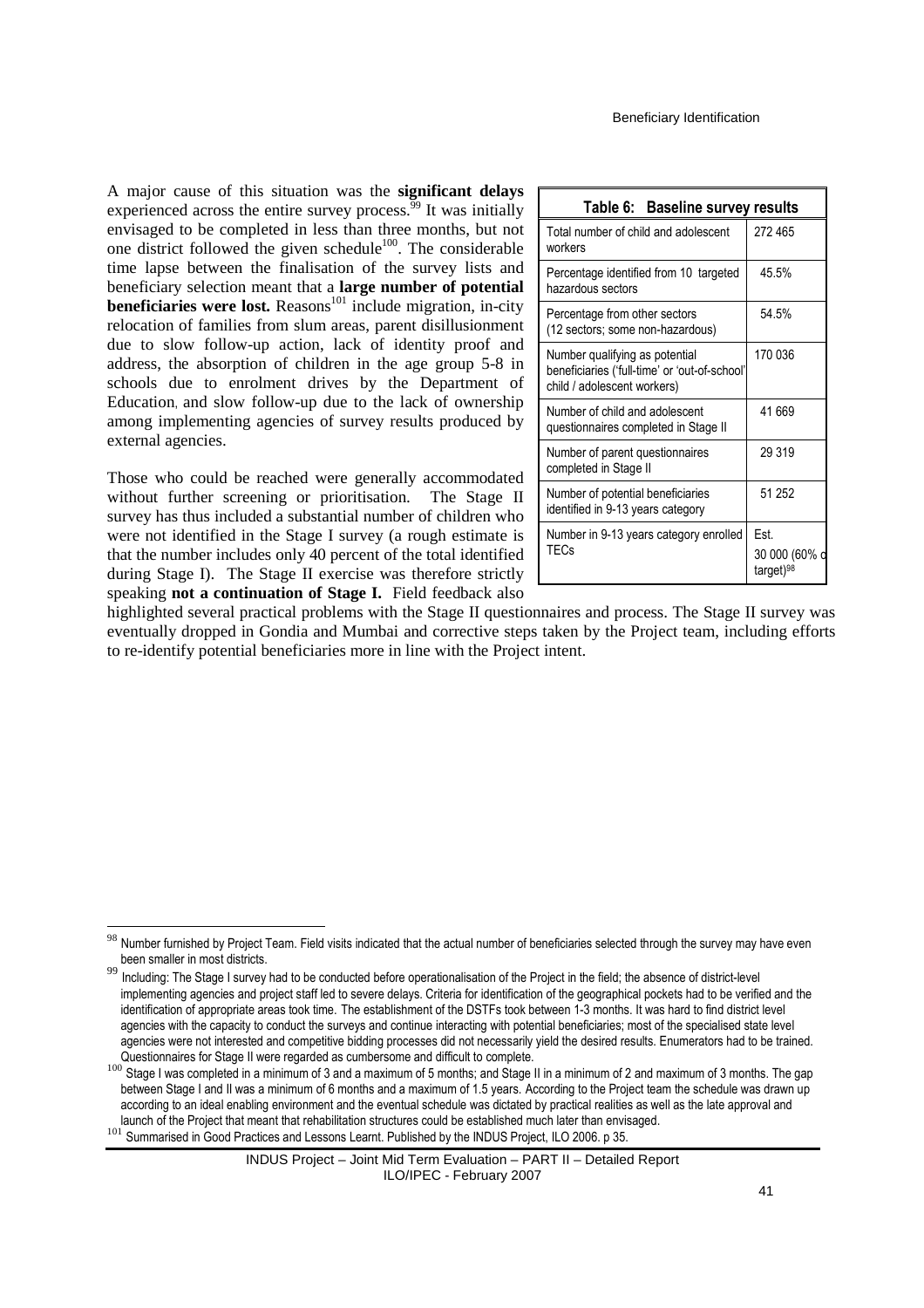# **6. Project Component: Enrolment of Beneficiaries**

## **6.1. Introduction**

 $\overline{a}$ 

According to TPRs an impressive total of 82 032 beneficiaries in the three relevant age groups have been withdrawn to date and are in the process of being rehabilitated. This has already exceeded the expected Project target of 80 000. The evaluation team believes that the statement is correct in the sense that it does not claim that all these children and adolescent workers were withdrawn from hazardous occupations, *but* it is very likely that a substantial number came from non-hazardous sectors.

| Table 7: Enrolment of Project beneficiaries <sup>102</sup>                            |                                |  |  |  |  |
|---------------------------------------------------------------------------------------|--------------------------------|--|--|--|--|
| Project target - all ages from 10 hazardous sectors                                   | 80 000                         |  |  |  |  |
| Total number of child and adolescent labourers withdrawn, all ages (TPR, Sept 2006)   | 82 032 (102.5% of target)      |  |  |  |  |
| 5-8 age group                                                                         |                                |  |  |  |  |
| Project target - from 10 hazardous sectors                                            | All identified 'out of school' |  |  |  |  |
| Number of children identified in baseline survey                                      | 40 472                         |  |  |  |  |
| Number of these children 'out of school'                                              | 19 4 9 2                       |  |  |  |  |
| Number enrolled in formal schools (TPR Sept 2006; target minimum of 1 000 / district) | 13 479 (69.2%)                 |  |  |  |  |
| Number accounted for in BTS Index Cards                                               | 6 740 (50.2%)                  |  |  |  |  |
| Number of these tracked up to second progress report (ending Jun 2006)                | 5 385 (79.9%)                  |  |  |  |  |
| 9-13 age group                                                                        |                                |  |  |  |  |
| Project target - from 10 hazardous sectors                                            | 40 000                         |  |  |  |  |
| Number of children enrolled in TECs (TPR Sept 2006)                                   | 42 888 (107.2% of target)      |  |  |  |  |
| Number accounted for in BTS Index Cards and tracked                                   | 35 597 (83.0%)                 |  |  |  |  |
| Number of children mainstreamed from TECs                                             | 13756                          |  |  |  |  |
| Number of mainstreamed children accounted for in BTS Index Cards                      | Not available                  |  |  |  |  |
| 14-17 age group                                                                       |                                |  |  |  |  |
| Project target - from 10 hazardous sectors                                            | 20 000                         |  |  |  |  |
| Number of adolescents identified for training                                         | 20 000                         |  |  |  |  |
| Number of adolescents enrolled over Project period                                    | 14 279 (71.0% of target)       |  |  |  |  |
| Number enrolled from hazardous sectors over Project period                            | 9486                           |  |  |  |  |
| Number enrolled from non-hazardous sectors over Project period                        | 4 7 9 3                        |  |  |  |  |
| Number who completed their training                                                   | 9 891 (49% of target)          |  |  |  |  |
| Number still enrolled, November 2006                                                  | 5721 (29.0% of target)         |  |  |  |  |

Enrolment activities should have started immediately after the baseline survey results were known. For the reasons explained in Chapter 5 this was not done and as a result the survey provided only 40% of the 80 000 beneficiaries targeted by the Project. Additional informal surveys conducted in all the districts could not be

 $^{102}$  The updated numbers at Dec 2006 reflect the same number of enrolments for age group 5-8; an increase to 56 380 for age group 9-13, and a slight decrease (?) in age group 14-17 to 14 156, to give a total of 84 015.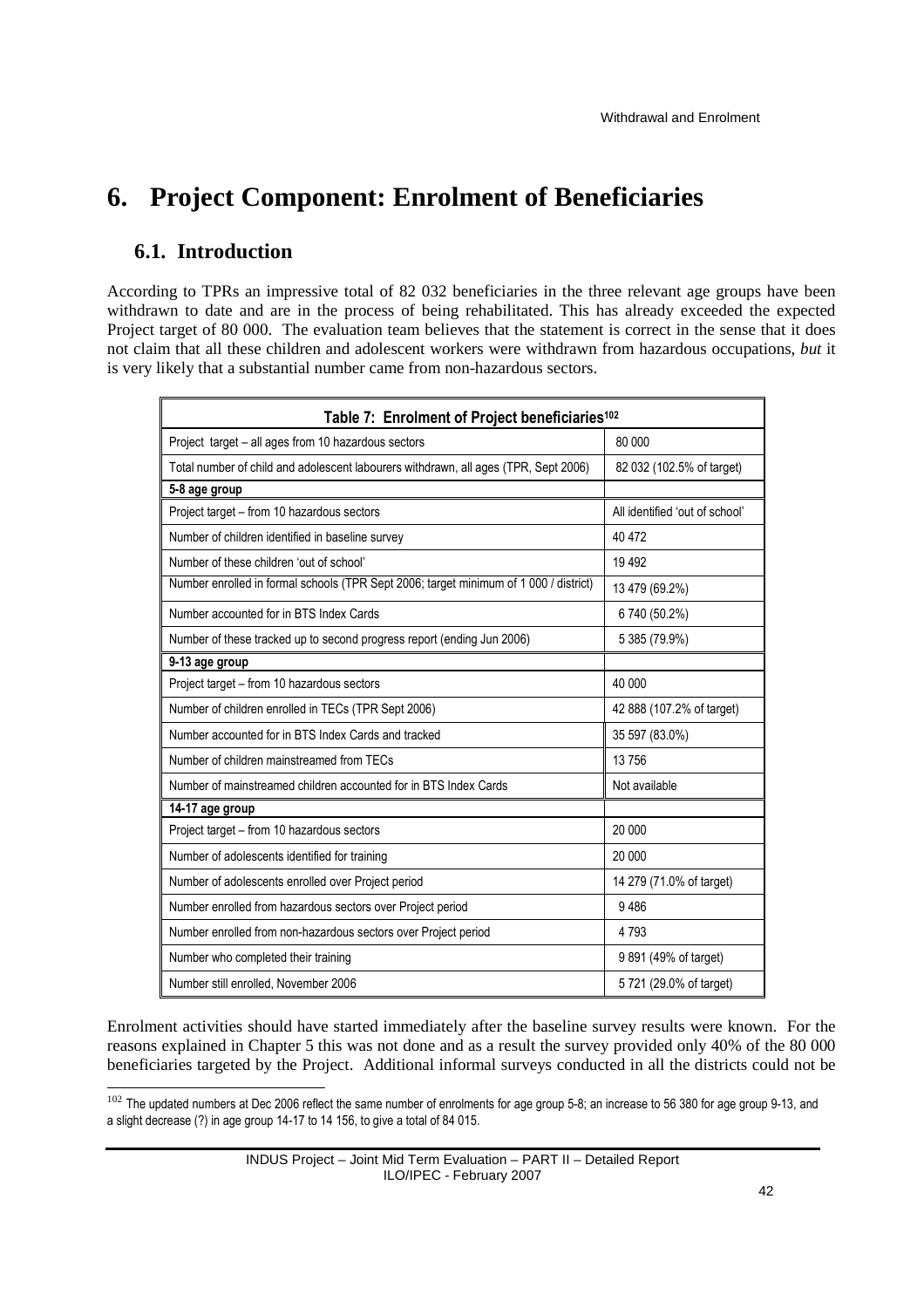expected to have met the thoughtfully fixed norms of selection laid down in the survey design. This is particularly questionable in the 14-17 age group, where around 50% of the selections appeared to have been made by implementing agencies with hardly any guidance or supervision.<sup>103</sup> This claim therefore needed made by implementing agencies with hardly any guidance or supervision.<sup>103</sup> closer scrutiny.

## **6.2. Enrolment of the 5-8 age group**

The figures in table 6 show that of the 13 479 'out of school' children (who may or may not have been working in the targeted hazardous sectors) enrolled in the 5-8 age group, only 50.0% were accounted for in the BTS Index Cards, and only 79.9% of these could be tracked in the June 2006 Progress Report. This could in part be explained by the late implementation of the BTS system, but by now the figures should be correct. A striking omission is any figure on the retention of these children over time.

It is therefore difficult to state categorically that 13 478 children aged 5-8 from the expected target group have been enrolled with success (which would imply that they continue with their schooling).

## **6.3. Enrolment of the 9-13 age group**

 $\overline{a}$ 

There was a progressive increase of TEC admissions from 35 507 in March 2005 to 42 888 in September 2006. The actual number is likely to be significantly higher, given the following examples:

- In *Aurangabad, Maharashtra,* the evaluation team was provided during the field visits with information that 3 452 children were admitted to TECs – initially 1 930 (2004-05) and subsequently 1 522 - to fill the vacancies caused by mainstreaming and drop-out of children. A total of 695 children were mainstreamed in this district until the date of the field visit, when the number of children in TECs was given as 2 000 (the figure given in the TPR of September 2006). The Project Director confirmed in a statement to the evaluation team that 757 children had dropped out since the TEC activity began in this district. The explanation for the high drop-out rate was migration, a peculiar feature of this district which receives labourers from all over Maharashtra for sugar farming for 4-5 months per year. Most workers move with their families, including their children, and a number of such children found working with their parents were identified for admission to TECs. They left at the end of their parents' seasonal occupation.
- In *Tiruvallur, Tamil Nadu*, a total of 1 135 children in this age group were identified in the baseline survey. Surprisingly none were admitted to TECs - a total of 515 were admitted directly in formal schools and 256 in alternative schools established under the Education Guarantee Scheme. The rest were reported as migrated, over-age, married or untraceable. A subsequent non-formal survey conducted by the NGOs and community workers led to the identification of 3 344 children in the 9- 13 age group. All of them were admitted at different times to TECs. A total of 63 TECs were initially established in the district, accommodating 1 735 boys and 1 609 girls. Ten TECs were closed in 2004-05 and 30 in 2005-06. Twenty-three TECs were functioning at the time of evaluation team's visit, accommodating 615 children – 284 boys and 371 girls. As many as 2 427 children – 1 308 boys and 1 119 girls were shown to have migrated and 302 children were reported mainstreamed.

<sup>&</sup>lt;sup>103</sup> In spite of Project claims that this was done with the proper supervision, the Evaluation Team found mixed signals during their study of the enrolment details during field visits. While in some cases proper supervision was found, in others this was not the case. In one example, the VT coordinator noted that he himself was doing the selection.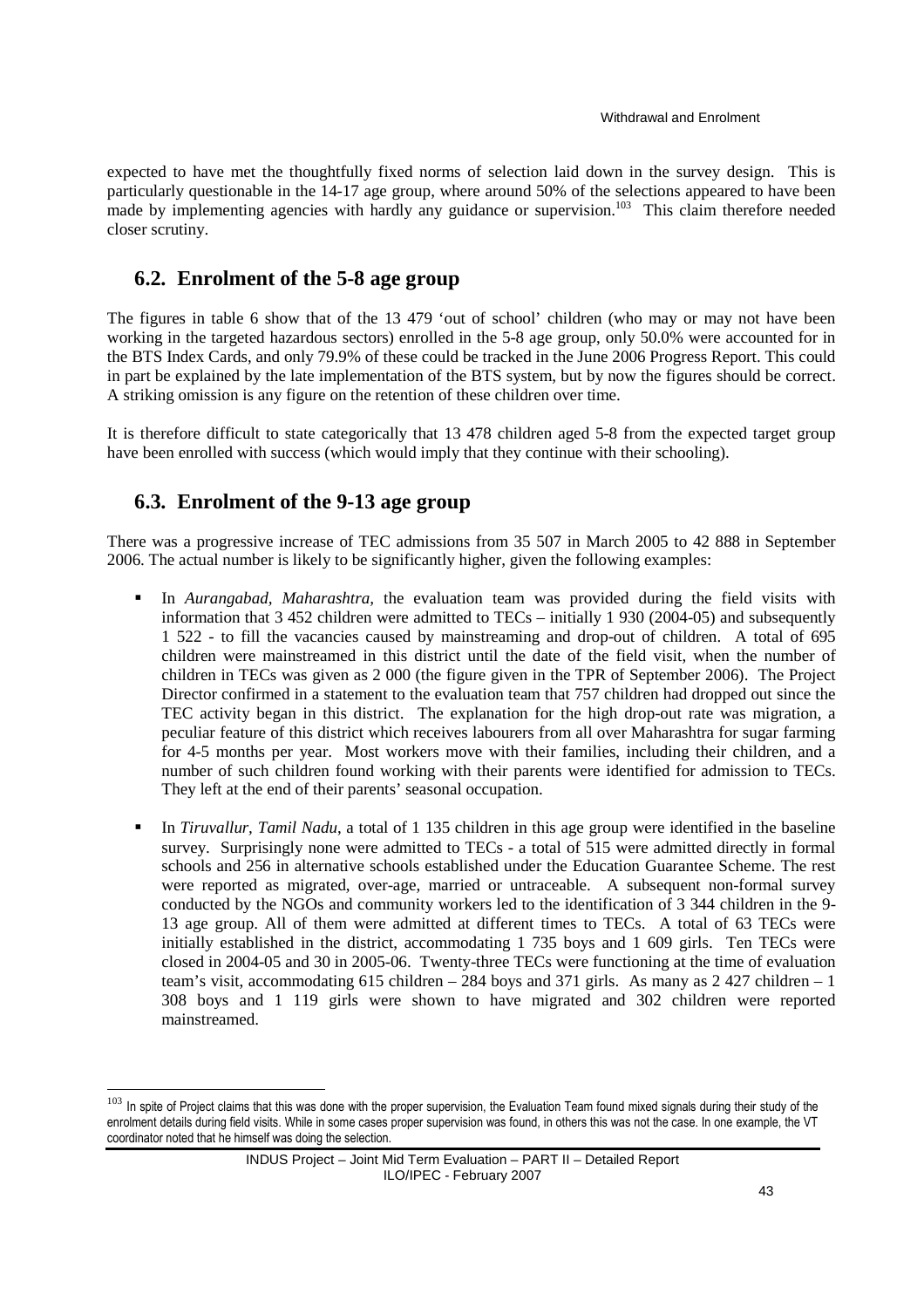In *Virudhunagar, Tamil Nadu*, 83 TECs accommodating 3 555 children were running in 2004-05. In 2005-06, there were 59 TECs with 1 948 children. In 2006 during the evaluation team's visit, there were 54 TECs with 1 609 children. Since the number of mainstreamed children was given as 2 299, in this district figures for migration are bound to be alarmingly high.

These figures point to a vital omission in the Project reporting system. No mention is made of the number of drop-out children. The latter is a common feature in any scheme of schooling for working children. This means that the TPRs do not reflect the correct number of children admitted to TECs, since no information is given about drop-out or mid-term migration.

Migrant children are a particular concern. The fact that they are not available for more than 4-5 months was known to the implementing authorities. Admitting them to TECs for such a short period was - besides being outside the clearly stated norms of the Project – an inefficient use of resources. The explanation provided was that all these children were being tracked in their native districts. Supplied with a transfer certificate, the children were then assisted to enrol in formal or non-formal schools in their parent districts. In one district an NGO study indicated that 83% had been admitted to schools. The evaluation team found this figure to be surprisingly high.

The evaluation appreciates the concern about these 'at risk' children, but the fact that INDUS was not designed or financed to deal with this problem should not be dismissed. A separate strategy needs to be developed for this category of child labour in the districts affected by migration.

A visit by the evaluation team to Mumbai revealed a serious irregularity. A substantial number of children who were identified from the hazardous occupation of 'zari' making returned to work after school. Their position is particularly precarious as most are migrants from Bihar and have no other place to stay except with the employers. Enrolling these children in the TECs allows a combination of work and education resulting in a double burden on the children in the name of freeing them from the misery of unsuitable work. Rough estimates by local implementers put the number of such children at 40% of the total in Mumbai Suburban District. In Aurangabad district a key stakeholder noted that approximately 30% of the TEC children work in household units after school.

All these observations put a question mark on the claim that all Project beneficiaries have been withdrawn from work although the complexities around the situation has to be taken into account.<sup>104 105</sup> The Project Team confirmed that this issue was brought on record and discussed in the February 2005 Project Review Meeting attended by representatives of USDOL and GOI.

## **6.4. Enrolment of the 14-17 age group**

The 20 initial INDUS districts (excluding Delhi) were each assigned 1 000 adolescent trainees, thus totalling 20 000. This equal number was assigned based on targets and provisions in the Project document, rather than on the total potential population. During the field visits several stakeholders expressed their desire and

 $104$  According to the ILO-IPEC definition which is used in this Project.

<sup>&</sup>lt;sup>105</sup> The Evaluation Team recognises that the Project succeeded in keeping a very large percentage of these child workers away from the work every day for 6-7 hours. It is also difficult to rule out that some of the child workers may be working in hazardous activities, especially in the context where the family of the child workers resides in the factory premises itself or the entire family is engaged in the same work (bidi). According to the Project team (and reportedly also by their counterparts in the States) there is a clear shift in the number of hours available for these children to work. As the Project does not offer full time residential rehabilitation centres there is a limit to which a child's time use can be monitored. The Project has tried to address this issue in a non-invasive manner, relying on social awareness, parental counselling and keeping the child in rehabilitation interventions for a longer duration (beyond this, monitoring of the homes would amount to disregarding the privacy rights of the child labour families). In order to take stock of the situation in an objective manner, a study has recently been undertaken by the Project in 8 project districts on time use patterns of withdrawn children.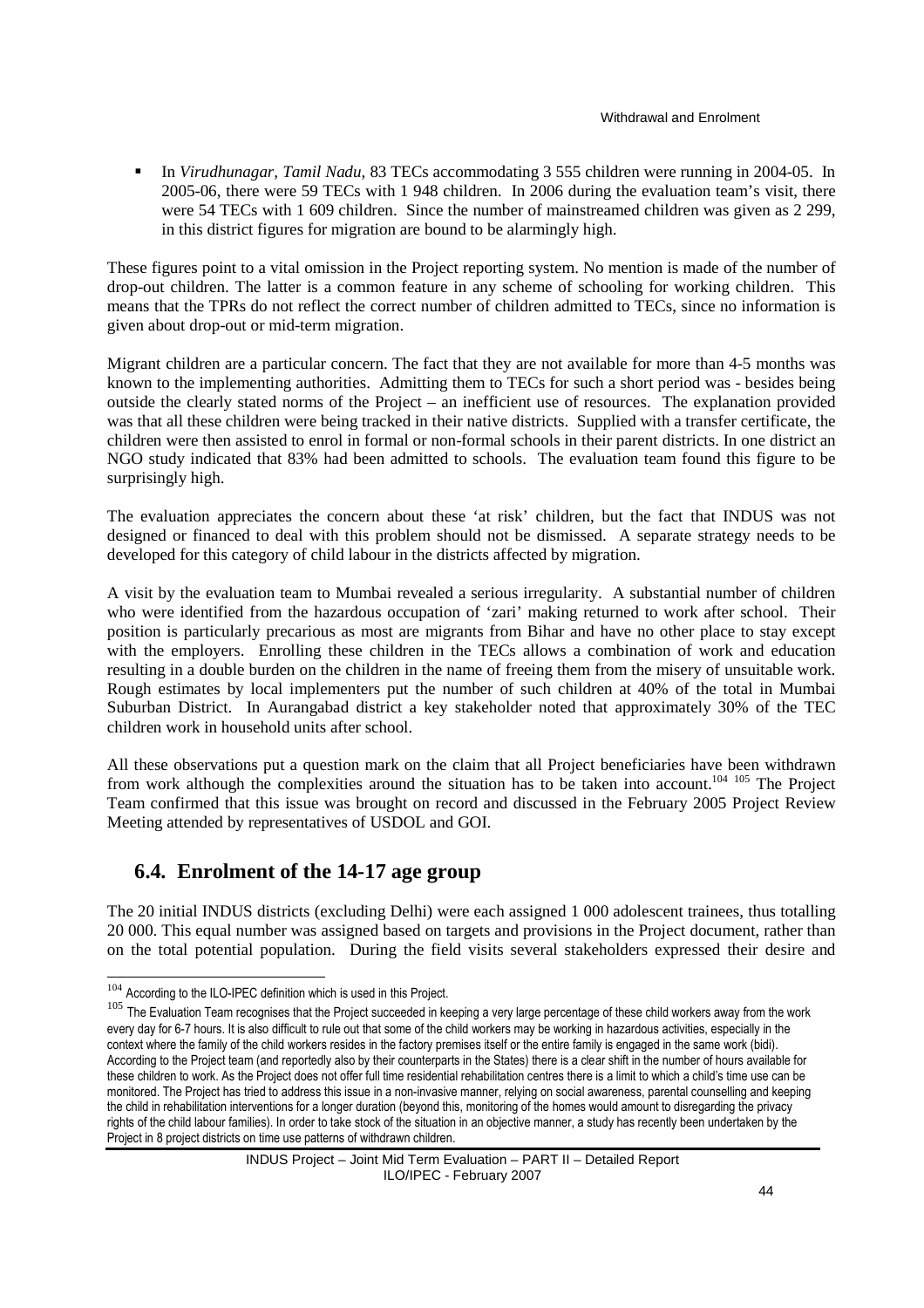capacity to accommodate larger numbers. Each of the baseline surveys had identified many more than a thousand potential beneficiaries – sometimes three or more fold<sup>106</sup> Only one district (Gondia) insisted on reducing the number of trainees to 250 due to insufficient numbers identified. With this one exception all Project officials and training agencies in the districts indicated that they could easily identify and train more.<sup>107</sup>

At time of the field mission 5 721 adolescents (29.0% of target group) were still enrolled in vocational training courses, with the time remaining less than nine months or only one training cycle. Four districts have not yet achieved 50.0% enrolment and another four not yet 70.0%. Eleven districts had more than 70.0% enrolment (including three districts reaching the full quota). In spite of this, the Mission could find no evidence that increasing the targets for well achieving districts with more capacity is being considered, nor that action has been taken to compensate for the probability of lower targets in underachieving districts. This throws some doubt about whether the initial target of 20 000 will indeed be achieved.

<sup>106</sup> The Note on Progress (p. 4) reports that during the second survey stage in 17 districts a total of 39 597 child workers were interviewed (these include under 14 year olds). No project-wide data about the total number of beneficiaries selected from the survey lists was available, but in district Kanchipuram in Tamil Nadu only 44% were enrolled from the survey list and in district Satna in Madhya Pradesh only 22%. <sup>107</sup> Despite the statement in the 'Note on Progress' that 'a large number of identified beneficiaries [had gone] 'missing'' due to the time lag

between the first and second surveys.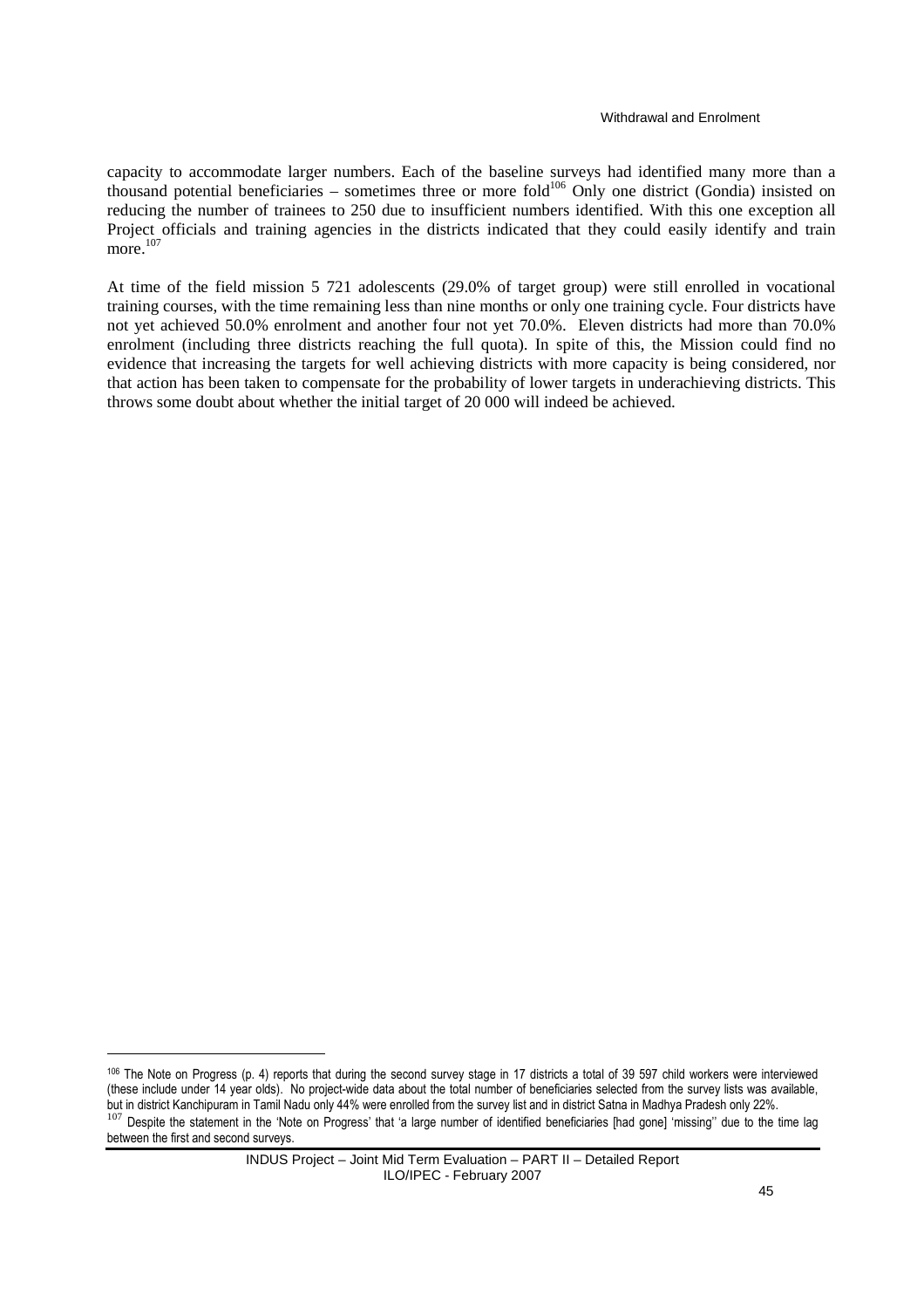# **7. Project Component: Monitoring and Tracking**

## **7.1. Introduction**

The Project document envisaged the development and implementation of a sustainable monitoring system to follow the progress of the targeted child workers, adolescents and their families and to help co-ordinate the efforts of all agencies and groups involved in Project implementation. The system was to be able to capture and maintain data and aid in decision-making. The stakeholder workshops held during the preparatory phase of the Project also convincingly argued the need for a rigorous monitoring system to track the individual child worker who is withdrawn and rehabilitated under the INDUS Project. Participants concurred that the usefulness of such a monitoring and tracking system was to be judged by its ability to provide an authentic assessment of the impact of the project on individual beneficiaries instead of confining itself to the presentation of a consolidated picture of implementation which only deals with numbers.

With this aim in mind an integrated Child Labour Management System (CLMS) was designed after discussion of existing models at a national brainstorming workshop attended by stakeholders and external experts. The system has two main components, viz. a Beneficiary Tracking System (BTS) and Integrated Financial Management System (Finance Manager).<sup>108</sup>

# **7.2. Reported progress**

The BTS was commissioned in January 2006 - a very significant delay in operationalisation considering the overall Project timeframe. The BTS is operated by community volunteers who are assigned responsibility for tracking the working children and adolescents in the geographical area of their jurisdiction. They have to get the Index Cards completed and update the Progress Report Cards every quarter.

|      | Table 8: Updated beneficiary tracking information, December 2006                                   |             |           |                     |                       |                        |  |  |  |
|------|----------------------------------------------------------------------------------------------------|-------------|-----------|---------------------|-----------------------|------------------------|--|--|--|
| S.no | No. of Second<br><b>Total enrolmen</b><br>No. of Index Cards<br>No. of First Progress<br>Age group |             |           |                     |                       |                        |  |  |  |
|      |                                                                                                    | of children | completed | <b>Report Cards</b> | <b>Progress Repol</b> | <b>Progress Report</b> |  |  |  |
|      |                                                                                                    |             |           | completed (Jan - Ma | Card complete         | <b>Cards completed</b> |  |  |  |
|      |                                                                                                    |             |           | (06)                | (Apr - Jun '06)       | (Jul - Sept '06)       |  |  |  |
| .,   | $5 - 8$                                                                                            | 13479       | 6762      | 6762                | 5403                  | 2995                   |  |  |  |
| 2.   | $9 - 13$                                                                                           | 56 380      | 46782     | 44 612              | 43 186                | 12748                  |  |  |  |
| 3.   | $14 - 17$                                                                                          | 14 156      | 9734      | 8 1 1 6             | 7 280                 | 2881                   |  |  |  |
|      | Total                                                                                              | 84 015      | 63 278    | 59 490              | 55 869                | 18 624                 |  |  |  |
|      |                                                                                                    |             |           |                     |                       |                        |  |  |  |

The Project Team presented the following data based on Index Cards and Progress Report Cards.

<sup>108</sup> The BTS is a computer-friendly card-based system for monitoring field level activities through an Index Card and a Progress Report Card. The software for the system was developed by the National Informatics Centre, a reputed institution of GOI involved in the computerisation of administration and governance in India. The BTS covers withdrawn child workers in all three age groups targeted by INDUS who have been admitted to formal schools, TECs or VTCs.

Each beneficiary is provided with a unique identification number for an Index Card and Progress Report Card. The Index Card (to be completed only once) is designed to record in 42 columns full particulars of the child or adolescent worker including his/her family background, health aspects and education status. The Progress Report Card has to be completed every three months and is designed to record all aspects of the child's progress as a Project beneficiary under as many as 42 headings.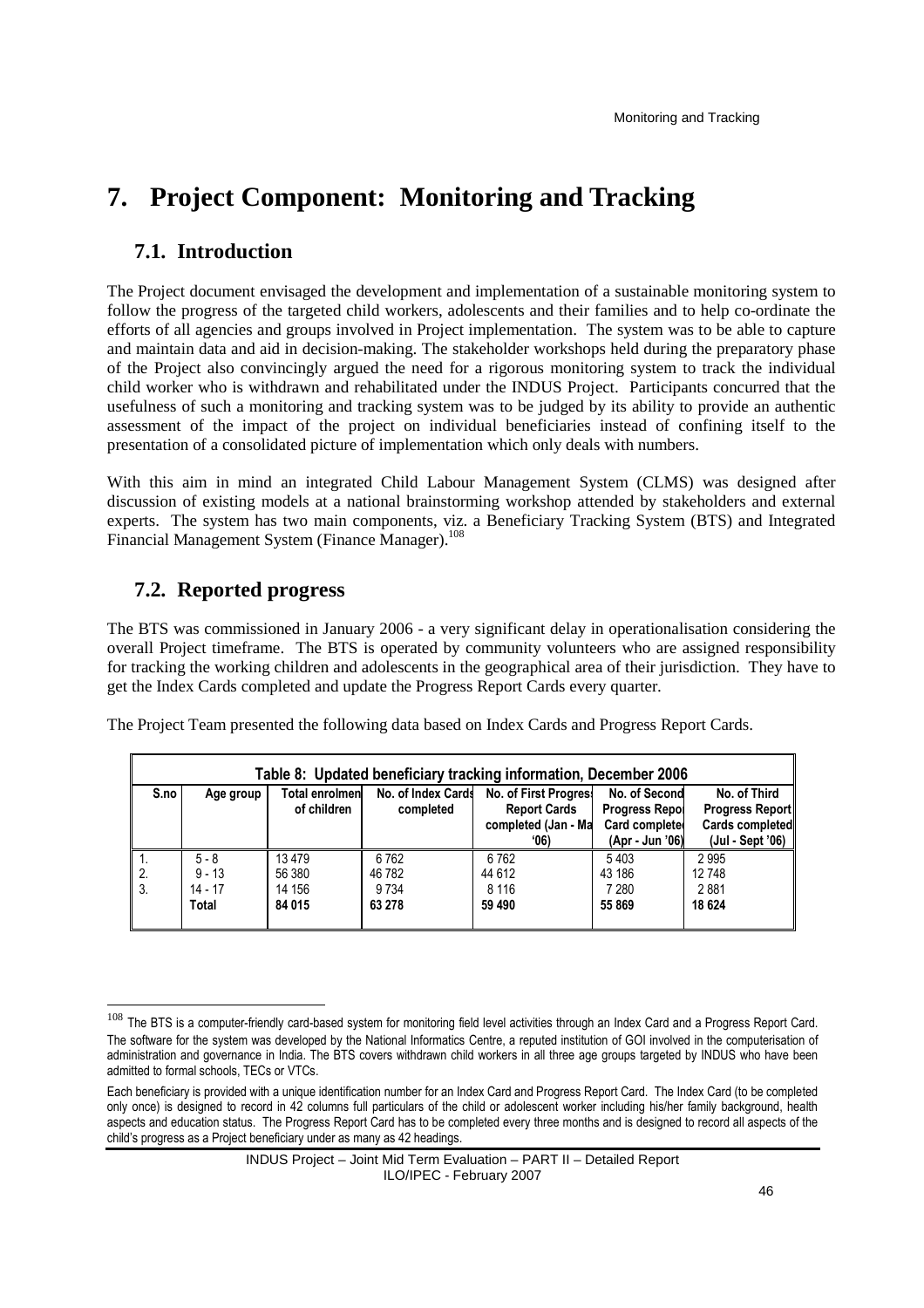The data show that in the 5-8 age group Index Cards have been completed for 50.2% of the total enrolled children. While the first Progress Report covered all the children whose Index Cards were completed, the second Progress Report covered 79.9%. The coverage of the third Progress Report which is still in process in Uttar Pradesh and Tamil Nadu is likely to be even lower. The low coverage is explained by the fact that these children had been withdrawn from work and admitted long before the BTS was launched in January 2006. The community workers are facing difficulties in the process; almost 50.0% of beneficiaries remain totally untracked. According to the Operational Guidelines, Index Cards have to be completed not only for the identified children enrolled in formal schools but for 'all ' out of school children in the 5-8 age group living in villages or wards allotted to the community volunteers identified by SSA during the enrolment drive (May, June 2006; and 2005, 2006 and 2007). This aspect seems to have been totally neglected and will further reduce the percentage of coverage.

In the 9-13 age group coverage is commendably high. The first Progress Report Cards cover 83.0% of the children whose Index Cards have been filled. In the second quarter it dropped to 79.1%. It is likely to fall further in the third quarter when information from Tamil Nadu and Uttar Pradesh is included. In the 14-17 age group the Index Cards have been completed for 68.8% of the enrolled children. The first progress report covers 83.4% of the beneficiaries whose Index Cards have been completed. The figure for the second quarter is 74.8%. It is likely to fall further when the information from Tamil Nadu and Uttar Pradesh is included. Achievement in this category cannot be considered satisfactory in view of the fact that task is relatively easier and tracking in this category is all the more important to see whether the Project has really helped the beneficiaries in finding suitable employment and gaining freedom from hazardous work.

The BTS has been computerised in all the INDUS districts but the process of stabilisation is reported to be slow for reasons connected with the professional competence and work attitude of the operating staff and infrastructural constrains such as frequent power cuts and difficulties in connectivity. With this in mind the uploading of 54 847 out of 64 358 manual cards (85.2%) can be considered a satisfactory achievement.

The Project document also envisaged a community-based Child Labour Monitoring System (CLMS). The objective of this system is to make the community assume responsibility for identifying and withdrawing working children and adolescents, ensure their enrolment and retention, continuously review the child labour situation in its area and strive for the total elimination of child labour. A broad CLMS profile developed by the Project has been discussed at state and district level and accepted in principle by all participating states. The Project has succeeded in motivating two states (Tamil Nadu and Maharashtra) to issue orders to all concerned to include child labour as an agenda in the meetings of local self government bodies and village/ward education committees. District authorities are being motivated to monitor and ensure that the child labour issue is discussed as an agenda point in village/ward education committee meetings. The Tamil Nadu Government has been persuaded to pilot-test the CLMS in Virudhunagar and Tiruvallur districts.

# **7.3. Emerging issues**

The TPR records the achievements of this component in terms of (i) number of children monitored through the tracking system and database; (ii) percentage of parents participating in community groups for promoting education of children; and (iii) percentage of community-based stakeholder groups taking interest in ensuring that children are in schools.

The number of children monitored through the BTS has been covered in detail in this report. However, the evaluation team believes that for (ii) and (iii) the situation is less encouraging than the September 2006 TPR indicates. PTAs have indeed been formed at all TECs and meetings are held regularly. However examination of relevant records showed that these meetings are in most cases a mere ritual observed routinely with no worthwhile agenda or discussion held about children's attendance and other day-to-day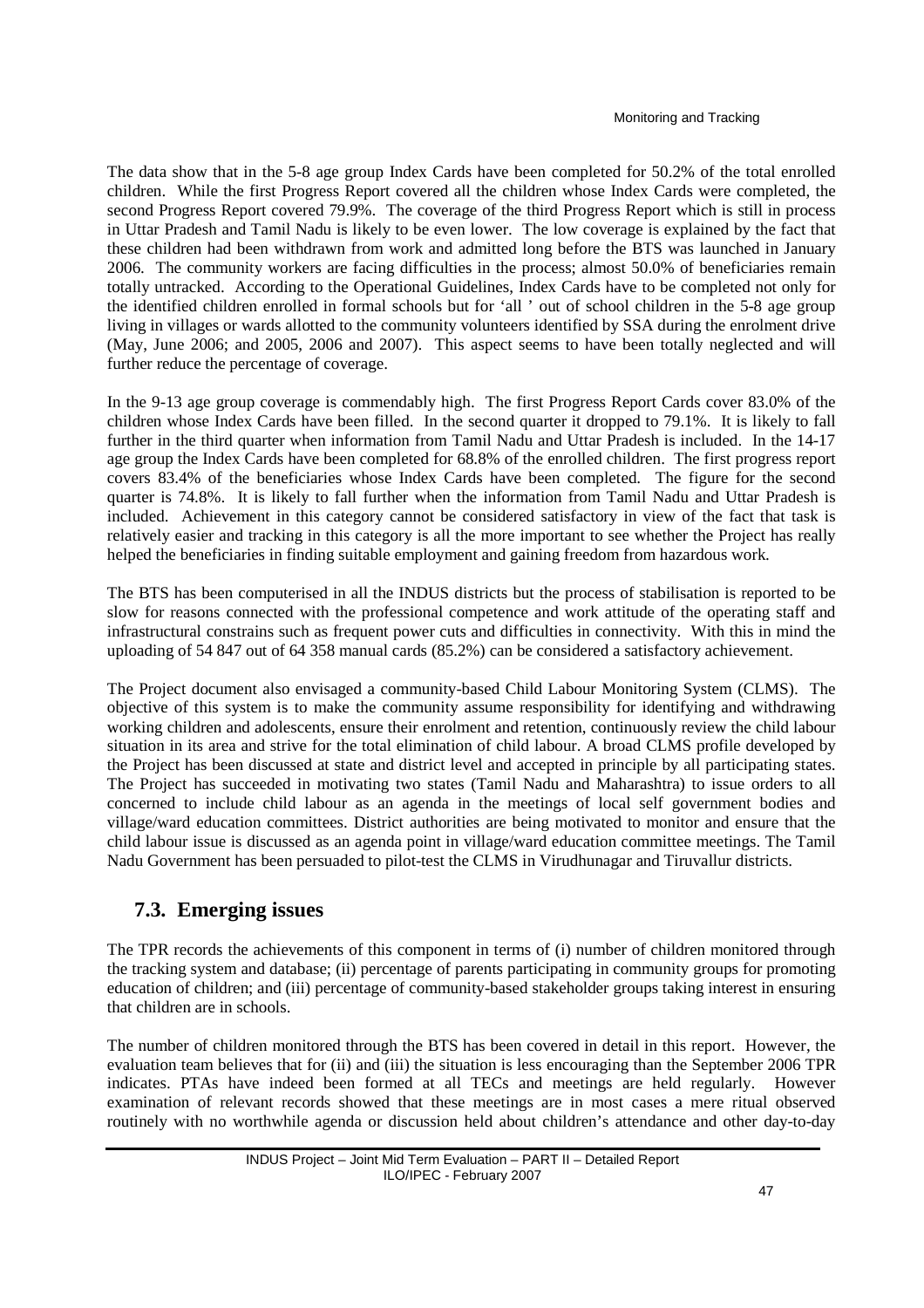issues, let alone child labour issues of the area. Our assessment of the achievements with respect to (iii) is based on the VEC meetings. Only in Tamil Nadu and Maharashtra have the VECs started including child labour issue as an agenda point. While this is a welcome development it is not sufficiently strong to conclude that community-based stakeholders and groups are taking an interest in ensuring that children are in schools.

The BTS and CLMS are being piloted to assess their worth and replicability. The BTS has made a promising start but requires close and constant monitoring from the Project team. There is need to simplify the Index Card which is too detailed and cumbersome to be owned by low-paid community volunteers. The Index Card can serve the intended purpose well with around 13 fields<sup>109</sup> instead of the current 42. The Progress Report Card can also be made more manageable by reducing the number of fields from 42 to six or seven. $^{110}$ 

No system of monitoring and tracking has so far been developed to follow the progress of child workers' families, although this has been contemplated in the Project document. This is no less important in ensuring the success of the Project than the monitoring of the child or adolescent's progress.

<sup>109</sup> These can include Photograph; Child/Adolescent's name; Parents' name – Father and Mother; Gender; Age; Residential address (place of stay); Employment status (P/F/N); Occupational Sector; Sector Activity; Previous Education Status; Employer's name; Employer's address; Special remarks about the child. Each child/adolescent will have a specific code.

 $1^{10}$  This could include relevant information about the child/adolescent worker's regularity in attending school/TEC education status; health matters; employment (whether still working full-time or part time); payment of stipend if applicable.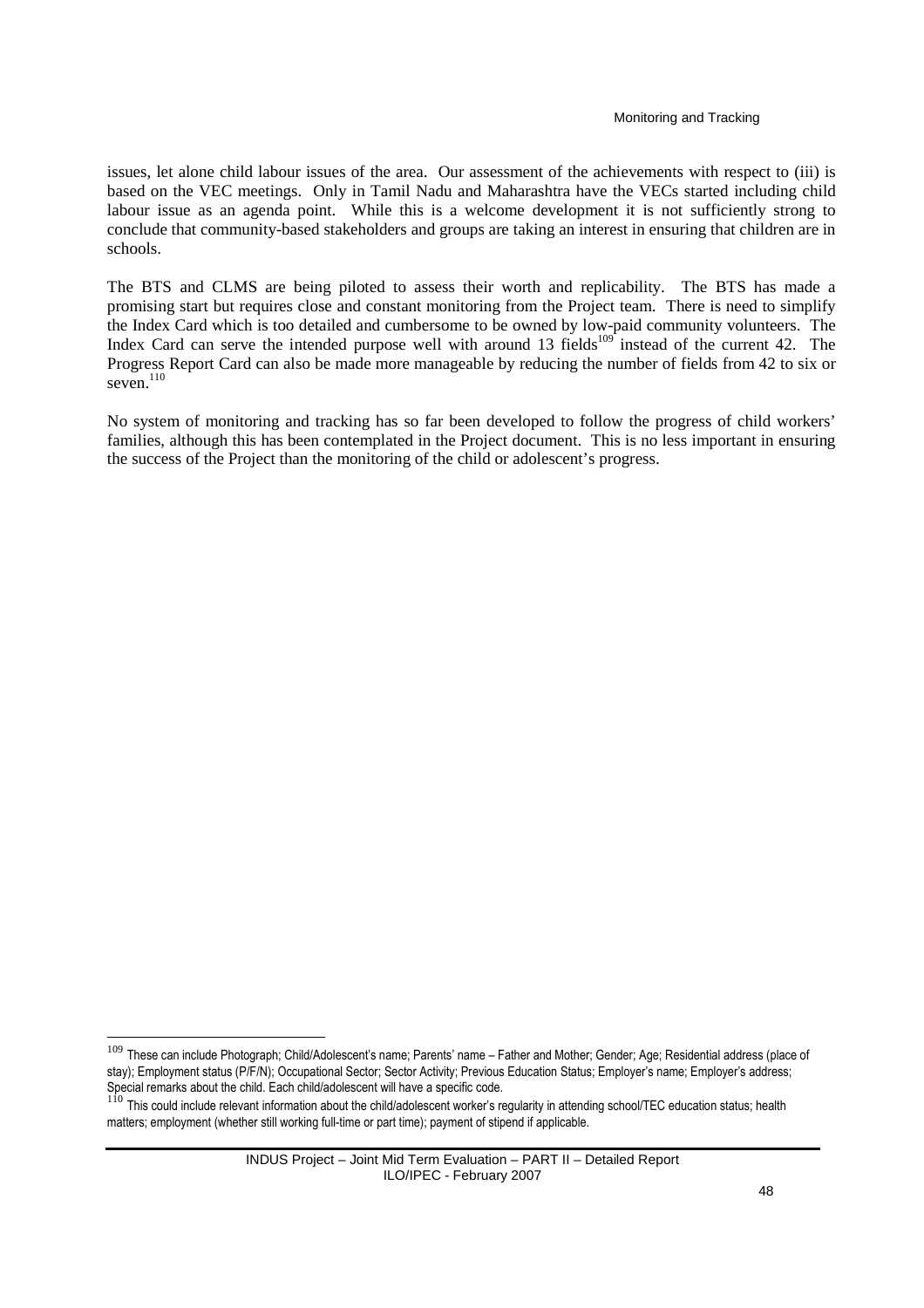# **8. Project Component: Transitional Education**

## **8.1. Introduction**

Transitional education is meant to serve as a bridge to formal schools or vocational training to meet the needs of the working children in the 9-13 year age group who otherwise would have had little or no education. The curriculum is based on the requirements of basic primary education with an addition of an appropriate module of pre-vocational programmes using appropriate teaching methodologies for multi-grade classrooms. Designing the INDUS Project as a complementary effort to the NCLP suggested very clearly that TECs were to be run broadly according to NCLP norms.<sup>111</sup> INDUS has adopted the NCLP model *with* budget support for the additional components that address gaps in the NCLP Scheme.

Transitional education targeted 40 000 withdrawn child workers in the 9-13 year age group, with a focus on providing basic primary education and pre-vocational training along with social support. Each Project district set up TECs on the basis of the baseline survey. The initial focus was on accommodating children withdrawn from the ten targeted Project sectors. Following detailed analysis of the survey results and in consultation with the stakeholders it was decided to include all working children in identified as well as nonidentified sectors (even non-hazardous) in order to send a strong message that child labour is totally unacceptable. This marked a shift from the original 'sector-specific' approach to an 'area-based' or 'sectorarea based' approach.<sup>112</sup>

## **8.2. Reported progress**

The following Table drawn on the basis of information contained in the TPRs since March 2005 show the progressive implementation of this component.

| Table 9: TEC implementation over time |               |                           |                         |                           |       |       |  |  |
|---------------------------------------|---------------|---------------------------|-------------------------|---------------------------|-------|-------|--|--|
| S.no                                  | TPR           | No. of TECs<br>sanctioned | No. of TECs in<br>place | <b>Number of Children</b> |       |       |  |  |
|                                       |               |                           |                         | <b>Boys</b>               | Girls | Total |  |  |
|                                       | March '05     | 917                       | 828                     | 17209                     | 18298 | 35707 |  |  |
| -2.                                   | September '05 | 997                       | 861                     | 18504                     | 17947 | 36451 |  |  |
| -3.                                   | March '06     | 1003                      | 893                     | 19153                     | 21800 | 40953 |  |  |
| 4.                                    | September '06 | 1003                      | 948                     | 21126                     | 21762 | 42888 |  |  |

The Project design provided for 40 TECs with a maximum of 50 children in each Project district. Flexibility to make modifications included splitting of schools within the existing infrastructure centre in order to meet local needs.

intervention targeted beneficiaries more broadly.

<sup>&</sup>lt;sup>111</sup> The NCLP provides for accelerated primary education to children in 8-14 age group withdrawn from hazardous work with a component of pre-vocational training. Supplementary nutrition, health care and stipend to children are essential ingredients. The guidelines issued by MOLE for the operation of the NCLP emphasise social mobilisation, awareness raising and financial assistance to the families of children withdrawn from work by convergence with the existing schemes and programmes, but make no separate budget provision for achieving these goals. <sup>112</sup> The geographic areas for intervention were initially identified as pockets of activity within the targeted sectors, but once identified, the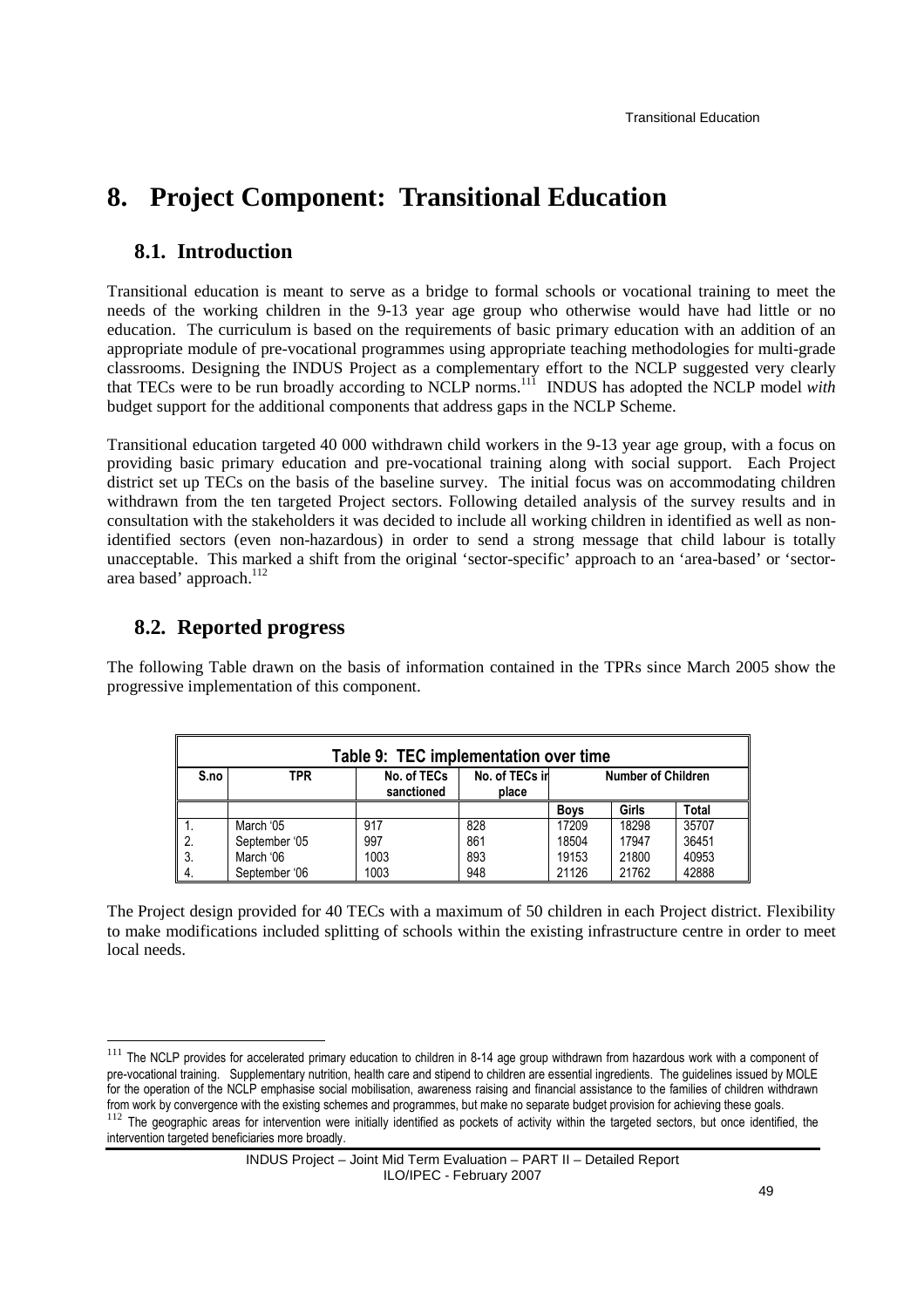## **8.3. Emerging issues**

#### *Mainstreaming*

Under the NCLP norms child workers admitted to special schools are imparted education up to Vth class for a maximum period of three years. The concept of mainstreaming in INDUS is different from that in NCLP. Children enrolled in the TECs are allowed to be mainstreamed to any class from I to VI (and even to VII in special cases) any time after six months when they are ready to take regular school entrance examinations $^{113}$ . In NCLP success is determined by the percentage of children who pass the Vth class examination and are mainstreamed into class VI. The implementing agency has to ensure that all the children achieve this standard within the project period.

By September 2006 a total 32.1% of the children enrolled in TECs had been mainstreamed.<sup>114</sup> This may be seen as relatively low for a Project period of nearly 24 months and may be further reduced when accounting for drop-out and migration<sup>115</sup>. A factor that seems to have influenced this situation is the substantial time gap between Project design and implementation of this component,<sup>116</sup> especially given the lengthy period for preparation to get the staff and infrastructure in place.

#### *Payment of monthly stipend*

The provision of a monthly stipend of Rs.100/- to all enrolled children (as in the NCLP) is a strong incentive which has a great bearing on the retention of children in school. Following the NCLP guidelines the stipend was to be released only after the child had been mainstreamed. By September 2006 only 84.2% of those qualifying had stipend accounts opened in banks or post offices<sup>117</sup>.

The TEC APSO as well as the Operational Guidelines make payment of the stipend subject to a minimum of 80% attendance. In order to promote regular attendance, the stipend account is opened only after watching the attendance of the child for three months after enrolment. There is thus a strong probability that a majority of dropped-out or migrated children did not enjoy the benefit of the stipend, and non-payment of could in fact have been a contributing factor to the high drop-out rate in some districts. The field visit revealed that in a number of cases even mainstreamed children had not been paid the stipend $^{118}$ .

The stipend allocations are borne fully by GOI. As the evaluation team has found the stipend disbursement very unsatisfactory, it calls for an immediate review by the Project Team to identify the reasons for shortfalls and take remedial action. As proposed by certain key stakeholders, flexibility in the payment of stipends even before mainstreaming could be considered in special cases where these are justified by the child's welfare.

*Training of TEC Teachers* 

 $113$  This is clearly stated in the Operational Guidelines and has been uniformly followed in all the Project districts.

<sup>114</sup> Data from September 2006 TPR

<sup>&</sup>lt;sup>115</sup> Analysis of data on 'mainstreaming' scrutinised by the evaluation team shows that the percentage of children mainstreamed into lower classes (I to III) was as high as 30% in Maharashtra and Madhya Pradesh, while Uttar Pradesh registered 12% and Tamil Nadu 10% on this count.

<sup>&</sup>lt;sup>116</sup> The Action Programme of this component was started on 1 April, 2004 in one District (Amaravati of Maharashtra) in eight districts on 1 May, 2004, seven districts on 1 July, 2004 and four districts on 1 September 2004, with dates of conclusion fixed as 31 December 2006 or 30 April 2007.

 $117$  A bank or post office account may not be the best indicator of payment, but rather the full payment of the stipend.

<sup>118</sup> The number of such children (as per a statement furnished by the Project Team) is 819 in Katni (Madhya Pradesh), 115 in Aurangabad (Maharashtra) and 302 in Tiruvallur (Tamil Nadu). The stipend amount has been deposited in the children's accounts up to August/September 2006 except in Ferozabad (Uttar Pradesh) which has cleared this claim up to July '05 only.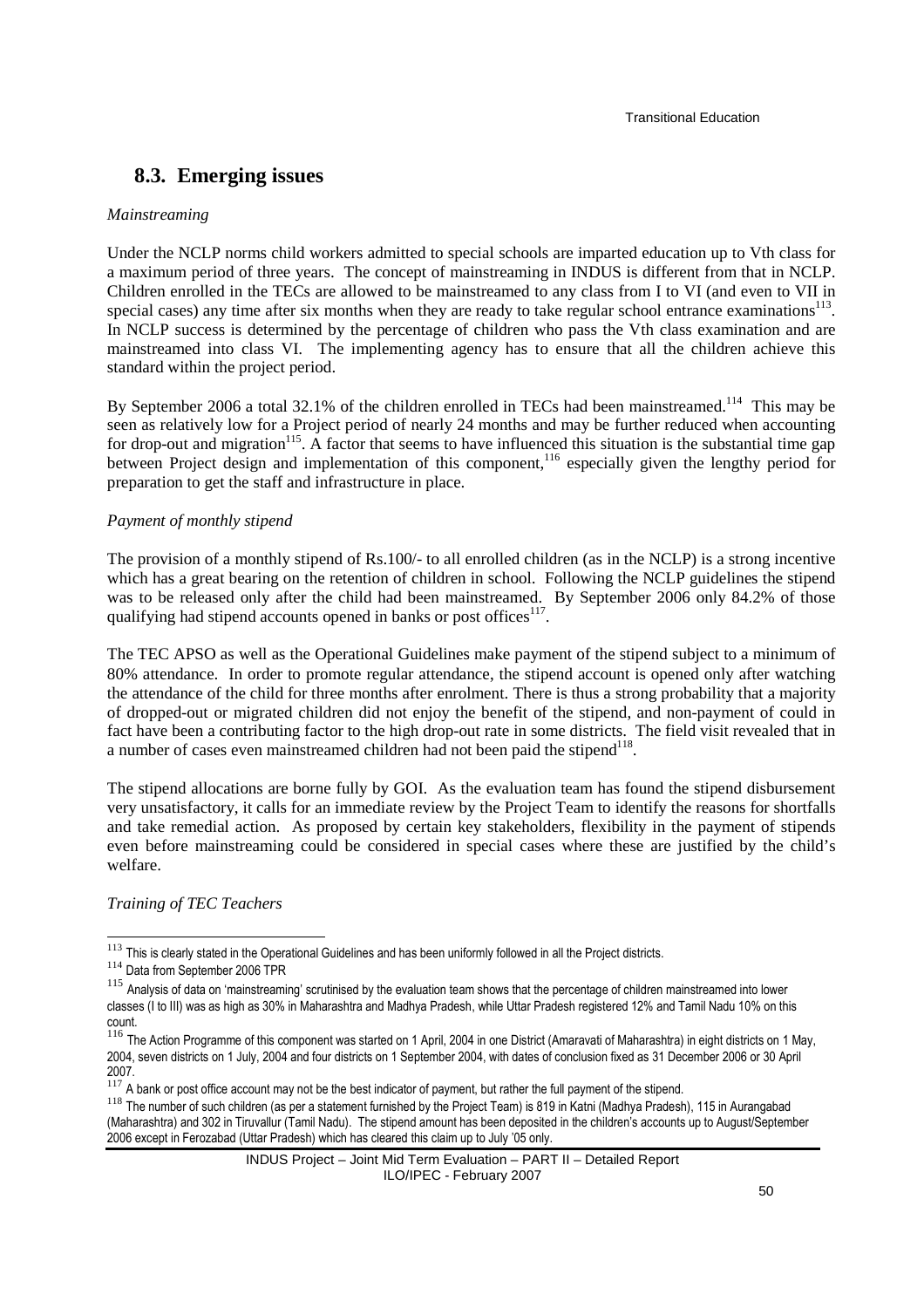The Project Document emphasises the importance of the training of TEC instructor and the Operational Guidelines mention that this training would be provided by DIET. The field visits revealed that all the instructors appointed when the Project was launched were put through DIET training, yet since then teacher replacements have remained untrained.

| Table 10: TEC instructor training by state, November 2006 |                                                                      |      |                 |       |  |  |  |  |  |
|-----------------------------------------------------------|----------------------------------------------------------------------|------|-----------------|-------|--|--|--|--|--|
| S.no.                                                     | No. of Teacher No. of untraine % of untrained Teache<br><b>State</b> |      |                 |       |  |  |  |  |  |
|                                                           |                                                                      |      | <b>Teachers</b> |       |  |  |  |  |  |
|                                                           | Maharashtra                                                          | 462  | 61              | 13.2% |  |  |  |  |  |
| 2.                                                        | Madhya Pradesh                                                       | 407  | 91              | 22.3% |  |  |  |  |  |
| -3.                                                       | Tamil Nadu                                                           | 447  | 29              | 6.4%  |  |  |  |  |  |
| 4.                                                        | Uttar Pradesh                                                        | 1018 | 133             | 13.0% |  |  |  |  |  |

The Evaluation Team believes that the training of teachers, important in itself, is of crucial significance for teachers engaged in implementing an innovative curriculum in multi-grade mode with a special group of children. Considering the near completion of the Project period, the untrained teachers should be put through a crash course.

### *Pre-Vocational Education*

Pre-vocational education, adopted from the NCLP, is an important part of the TEC education design. The staffing pattern of TEC includes one post of VT instructor for pre-vocational and craft teaching. Not all the children in a TEC are age-wise fit for receiving this education. Single teachers, a very small amount provided for procurement of material, difficulties in selection of appropriate skills suited to all children and useful in their further development are some of challenges. The issue whether pre-vocational education should revolve around craft and other joyful activities as advocated by Tamil Nadu, or should take the form of life skills training as argued by other states, is awaiting resolution. The NCERT has been engaged in developing an appropriate life skill module for this purpose. It has held one national level workshop on this topic and another is likely to be held shortly.

The Evaluation Team could not do justice to the pre-vocational training component. According to information provided by the Project Team this component is unavailable in a fairly large number of TECs, mainly because of a large percentage of vacancies for VT instructors:

| Table 11: Pre-VT instructor vacancies in TECs, November 2006 |                                                                                       |      |                       |                      |  |  |  |  |  |
|--------------------------------------------------------------|---------------------------------------------------------------------------------------|------|-----------------------|----------------------|--|--|--|--|--|
| S.no                                                         | Number of TECs withou<br>Number of TECs with<br><b>Number of TECs</b><br><b>State</b> |      |                       |                      |  |  |  |  |  |
|                                                              |                                                                                       |      | <b>VT</b> Instructors | <b>VT</b> instructor |  |  |  |  |  |
| 01.                                                          | Maharashtra                                                                           | 200  | 88                    | 112                  |  |  |  |  |  |
| 02.                                                          | Madhya Pradesh                                                                        | 200  | 180                   | 20                   |  |  |  |  |  |
| 03.                                                          | Tamil Nadu                                                                            | 250  | 130                   | 120                  |  |  |  |  |  |
| 04.                                                          | <b>Uttar Pradesh</b>                                                                  | 353  | 348                   |                      |  |  |  |  |  |
|                                                              | Total                                                                                 | 1003 | 746                   | 257                  |  |  |  |  |  |

It should perhaps be considered that pre-vocational training should not remain confined to life skills but should provide some exposure to unsophisticated and marketable craft, with a focus on the traditions in the area.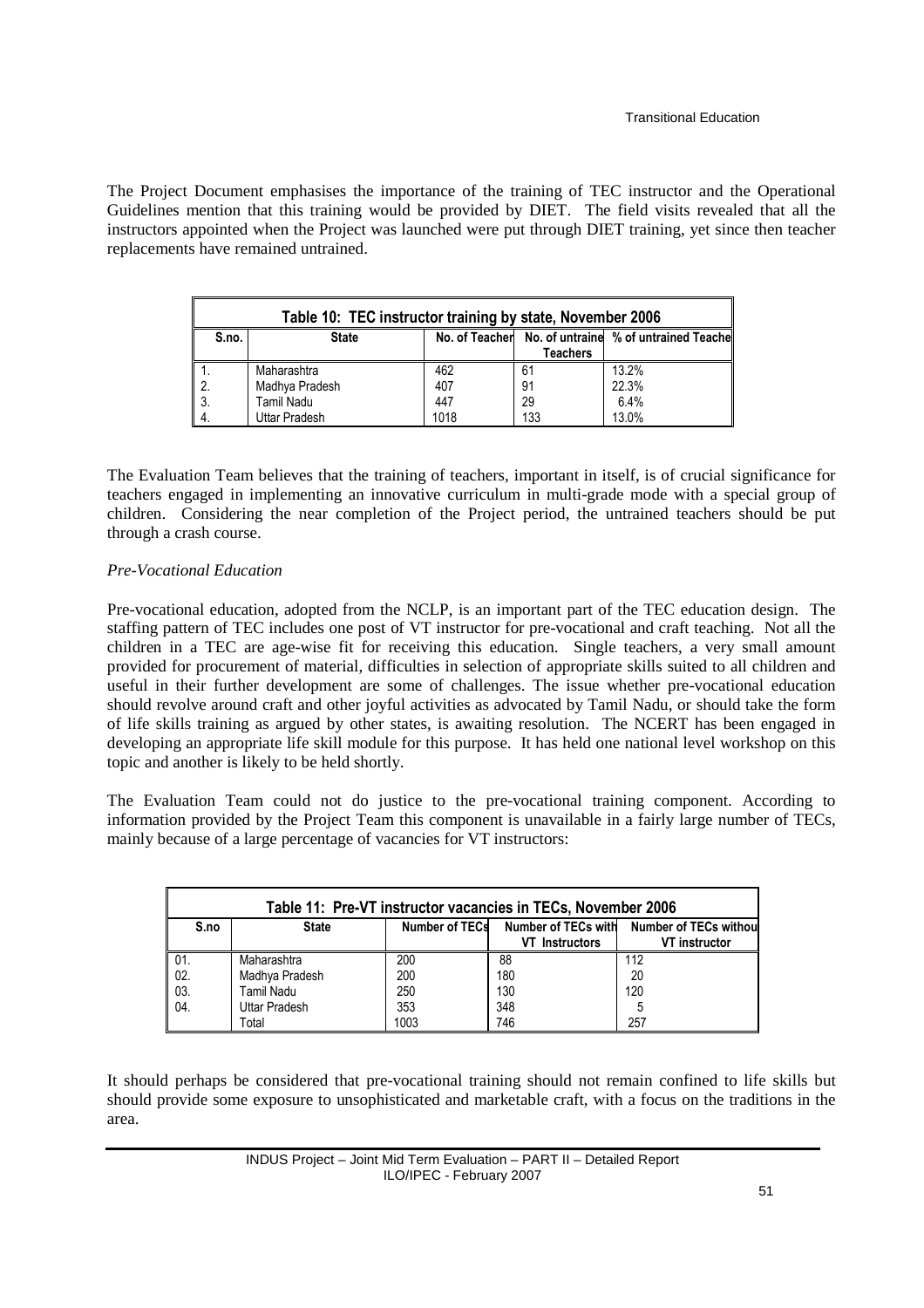### *Resource Centres*

The Project Document provides for the transformation of TECs into Resource Centres in the evening, suitably equipped to function as a recreation, information and reading centre for all children, and as a community centre for the general public in the target area. The September 2006 TPR presents the following status of Resource Centres:

| Table 12: TEC Resource Centres, September 2006 |                                                                |     |                |                         |  |  |  |  |
|------------------------------------------------|----------------------------------------------------------------|-----|----------------|-------------------------|--|--|--|--|
| S.no.                                          | Number of TEO No. of Resourd<br>% of TECs with<br><b>State</b> |     |                |                         |  |  |  |  |
|                                                |                                                                |     | <b>Centres</b> | <b>Resource Centres</b> |  |  |  |  |
| 01.                                            | Madhya Pradesh                                                 | 200 | 99             | 49.5%                   |  |  |  |  |
| 02.                                            | Maharashtra                                                    | 171 | 153            | 89.4%                   |  |  |  |  |
| 03.                                            | Tamil Nadu                                                     | 228 | 109            | 47.8%                   |  |  |  |  |
| 04.                                            | <b>Uttar Pradesh</b>                                           | 353 | 353            | 100.0%                  |  |  |  |  |
|                                                | Total                                                          | 948 | 714            | 75.3%                   |  |  |  |  |

The evaluation team's impressions from their few field observations were that Resource Centres are to some extent helping in integrating TEC children with other children. It was impossible to gain any understanding of how many of the Resources Centres are truly active and useful. Those observed seemed to provide a good meeting ground for the community on special occasions. However, other children attend Resource Centres only 2-3 times a week especially when games are organised. This activity needs to be strengthened, particularly in Madhya Pradesh and Tamil Nadu where more than half of the TECs have not yet developed this facility.

### *Mid-day meal*

Children in the TECs are being provided a nutritious cooked meal based on state-specific menus. It was not possible to determine whether these are being followed efficiently. In the districts of Maharashtra this provision has been supplemented with the existing mid-day meal scheme of the government. This is a useful model for other districts.

### *Primary Health Care*

Primary health care is an essential feature of all TECs. Although in line with the NCLP scale, INDUS provides for engagement of an honorary doctor for a group of 20 TECs, most of the districts are utilising the services of the district health set-up to provide health cover to TECs from the nearest Primary Health Care (PHC).

Although the September 2006 TPR mentions 90% health coverage for TEC children, the field visits exposed the need for far careful *qualitative* monitoring. The government doctors from the PHC are very irregular in visiting the TECs. They are generally being looked after at the most by the para-medical staff. In most cases health cards prepared for TEC children do not reveal any worthwhile medical examination. Certain District Collectors confirmed that government medical officers posted at the PHC are too overburdened to discharge this additional obligation effectively. The evaluation team found health care to be effective only in those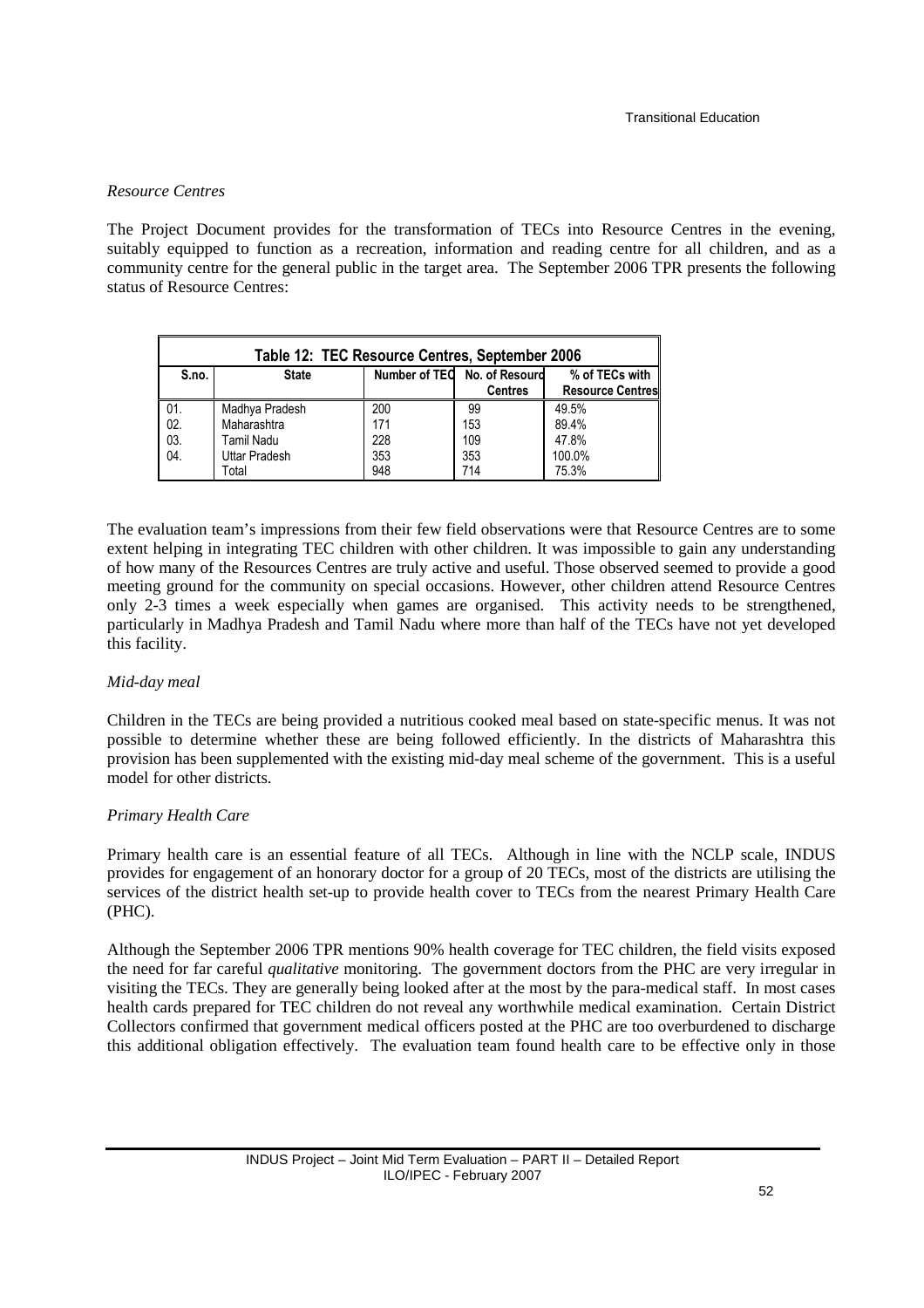districts where the Project engaged its own doctor upon payment of an honorarium as provided in the Project $119$ .

#### *Supply of textbooks, stationery, games materials and uniforms*

A regular supply of text books and stationery to TECs is being ensured by the SSA. The few TECs visited were found to be well equipped with games materials. For school uniforms the situation varies from state to state and also within States. In Tamil Nadu free uniforms are supplied to all children of TECs who belong to vulnerable sections of society. In Kanpur this support has been provided by employers' organisations working in collaboration with the NGO sector – a promising model which should be studied and considered by the Project Team for application elsewhere<sup>120</sup>.

<sup>&</sup>lt;sup>119</sup> Aurangabad can be cited one example where the Project doctor has been visiting the TECs regularly and has made a good assessment of the common ailments affecting the children.

<sup>&</sup>lt;sup>120</sup> This is being tried in different ways and to a varying extent in other places, also depending on the initiative of the Leader of NCLP Society.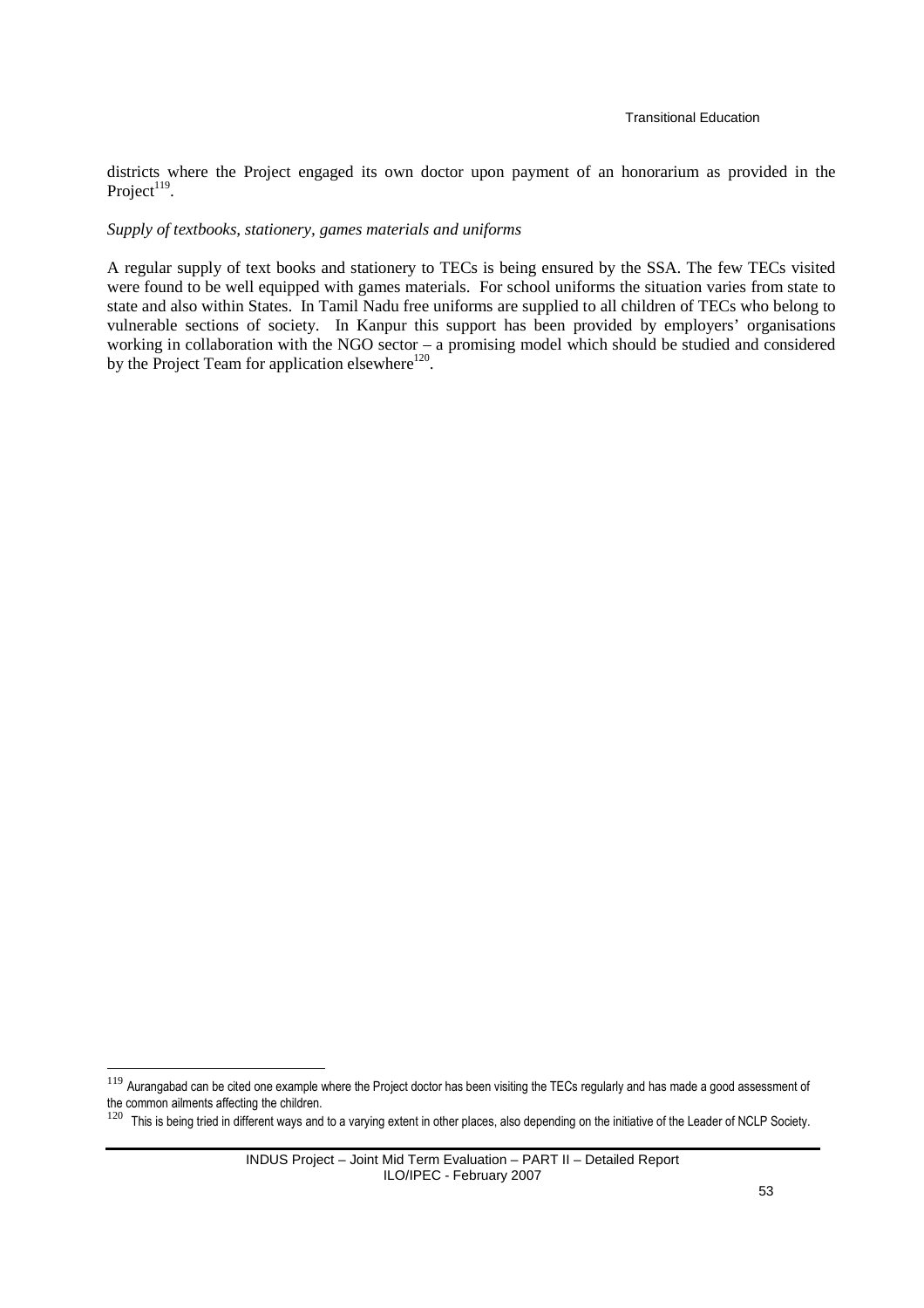# **9. Project Component: Vocational Training**

## **9.1. Introduction**

The first step in introducing the vocational training component into INDUS was a stakeholder consultation through a series of 23 workshops held in mid 2003. This led to the incorporation of vocational training in the Project design and the development of a training strategy during a national workshop at the end of 2003. Tools were developed for labour market assessments, and market studies commissioned to select fields of work that were in demand.

## **9.2. Reported progress**

 $\overline{a}$ 

The start of this component was generally late – too late in the opinion of many stakeholders and implementing organisations. Although the Project was supposed to commence on 1 October 2002, actual implementation and involvement of beneficiaries in training did not happen before August 2003 (TPR September 2003)<sup>.</sup> However it should be recognised that significant time was consumed through consultations with all key stakeholders preceded the actual enrolment of adolescents, develop a vocational training strategy, develop labour market survey tools and conduct labour market surveys to assess the skills in demand. After completing these key activities enrolment commenced<sup>121</sup>. As noted before therefore, the preparation and surveying phases required a relatively lengthy period, leaving less than two years for implementation of all the other components. Fortunately the GOI and USDOL agreed on an extension for INDUS until 31 August 2007.

Prior to this extension implementing partners were instructed to plan their operations – to provide vocational training to 1 000 adolescents – for a two year period. Keeping in line with the one year instruction period as envisaged by the Project Document, this would mean two cycles of 500 trainees each. No institution had such capacity and consequently training periods were reduced, often to six month cycles. For many implementing partners already providing vocational training, such shorter periods were more in line with standard practice.

<sup>&</sup>lt;sup>121</sup> According to the Project Team this was also somewhat complicated by the absence of formal approval and communication from the GOI before February 2004, with partners reluctant take up these key activities. APSOs became operational in Maharashtra in May '04; Tamil Nadu – Sept 2004; Uttar Pradesh & Madhya Pradesh in February 2005.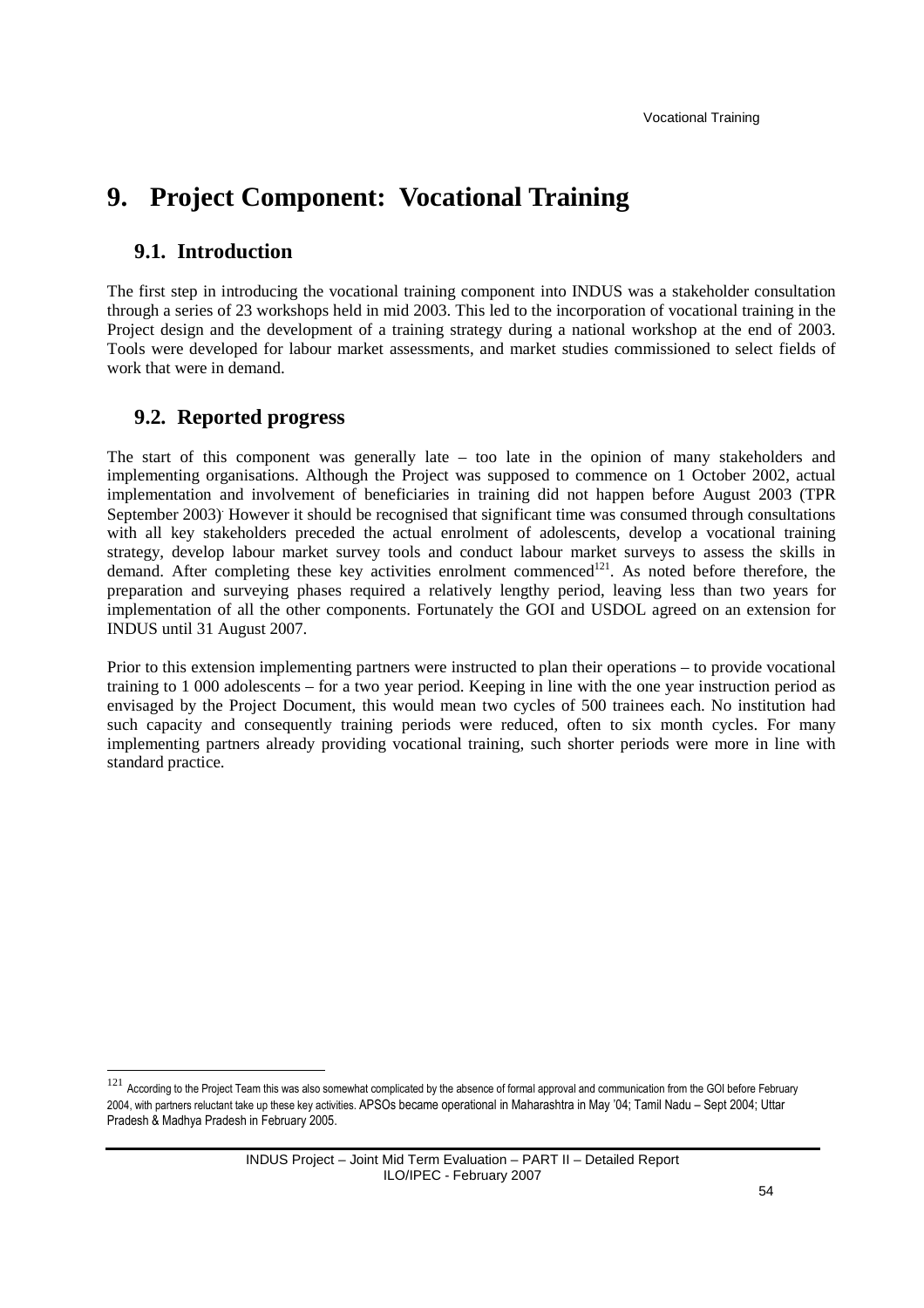## **9.3. Emerging issues**

#### *Meeting Targets*

Although to date 11 909 adolescents have been enrolled in vocational training centres only 68.7% of them are being tracked by the BTS. The first Progress Report is available for 83.7% of those being tracked. The claim that all of them have been rehabilitated is therefore questionable This is further supported by the fact that the employment data obtained during the field visits were not comprehensive and rarely kept as instructed in the Operational Guidelines, with tracking of the passed out trainees and noting incomes*.* This calls into question whether the reported numbers of employed adolescents are still valid after say six months. Such data were not made available to the evaluation team.

The figures for trainees who have completed their

| Table 13: Vocational training, Sept 2006  |                             |  |  |
|-------------------------------------------|-----------------------------|--|--|
| Number of adolescents selected for VT     | 14 156 (11% of those        |  |  |
| in 20 districts (excluding Delhi)         | identified; 9 363 from      |  |  |
|                                           | hazardous sectors)          |  |  |
| Number of adolescents enrolled for VT     | 11 909 (84.1% of            |  |  |
|                                           | those selected))            |  |  |
| Number of trainees who qualified to date  | 9 891 (83.1%)               |  |  |
| Percentage of qualified trainees tracked  | 68.7%                       |  |  |
| through the BTS                           |                             |  |  |
| Percentage of trainees monitored through  | 83.4%<br>those<br>οf<br>bei |  |  |
| first Progress Report Cards               | tracked                     |  |  |
| Target for gainful employment of trainees | 50.0%                       |  |  |
| after training                            |                             |  |  |
| Number of gainfully employed trainees     | 5745 - 58% of those         |  |  |
|                                           | who completed VT            |  |  |
| Number of trainees employed on wages      | 3623                        |  |  |
| Number of self-employed trainees          | 2 122                       |  |  |
| Drop-out rate of trainees                 | 10%                         |  |  |

training and obtained gainful employment are reported as exceeding the target (58% achieved for a 50% target). On the other hand various groups met during the field mission were without work and without any prospect several months after completion of training. Furthermore, in various project locations the whereabouts of former trainees was not known. It is therefore not clear how their employment status could be established. Among one group of graduated trainees not only were more than half unemployed, but of those employed several did not receive their salaries, were paid very low wages or had to spend almost all their earnings on travel costs. The self-employment percentages as reported by the Project are also not broken down in full-time or part-time work, and income levels are not recorded. Without such data it is not possible to establish whether a self-employed trainee is gainfully working.

In spite of this the Project Team seems confident that targets can be achieved before the end of the Project. In the opinion of the evaluation team this will be possible only if certain remedial steps are taken and more importantly perhaps, if the validity of the monitoring data is checked and improved especially in terms of those who have qualified from the training.

Internal review meetings in early 2005 confirmed that families and communities had expressed a great demand for the vocational training component. The Project is unable to cater to the demand - of the 128 443 adolescents identified during the survey, the Project provides for coverage of only 20 000. The success of this component can therefore still be increased through several measures. For example, in some areas more than the fixed number of working adolescents could be trained (provided that the appropriate resources are available), thereby filling target numbers that cannot be achieved in other areas. A number of working adolescents who currently cannot afford to enrol in the training program could do so if they would get financial support to compensate to some extent for the loss of income or coverage of costs for reaching the training facility.

### *Imparting marketable skills*

During the internal review meetings held early in 2005 the identification of marketable skills was discussed: 'Identification of marketable skills is a key challenge. There is lack of expertise to conduct labour market surveys. The available capacities also tend to focus on urban employment opportunities with a very little expertise to study the rural labour markets.' Although these points are valid, the identification of marketable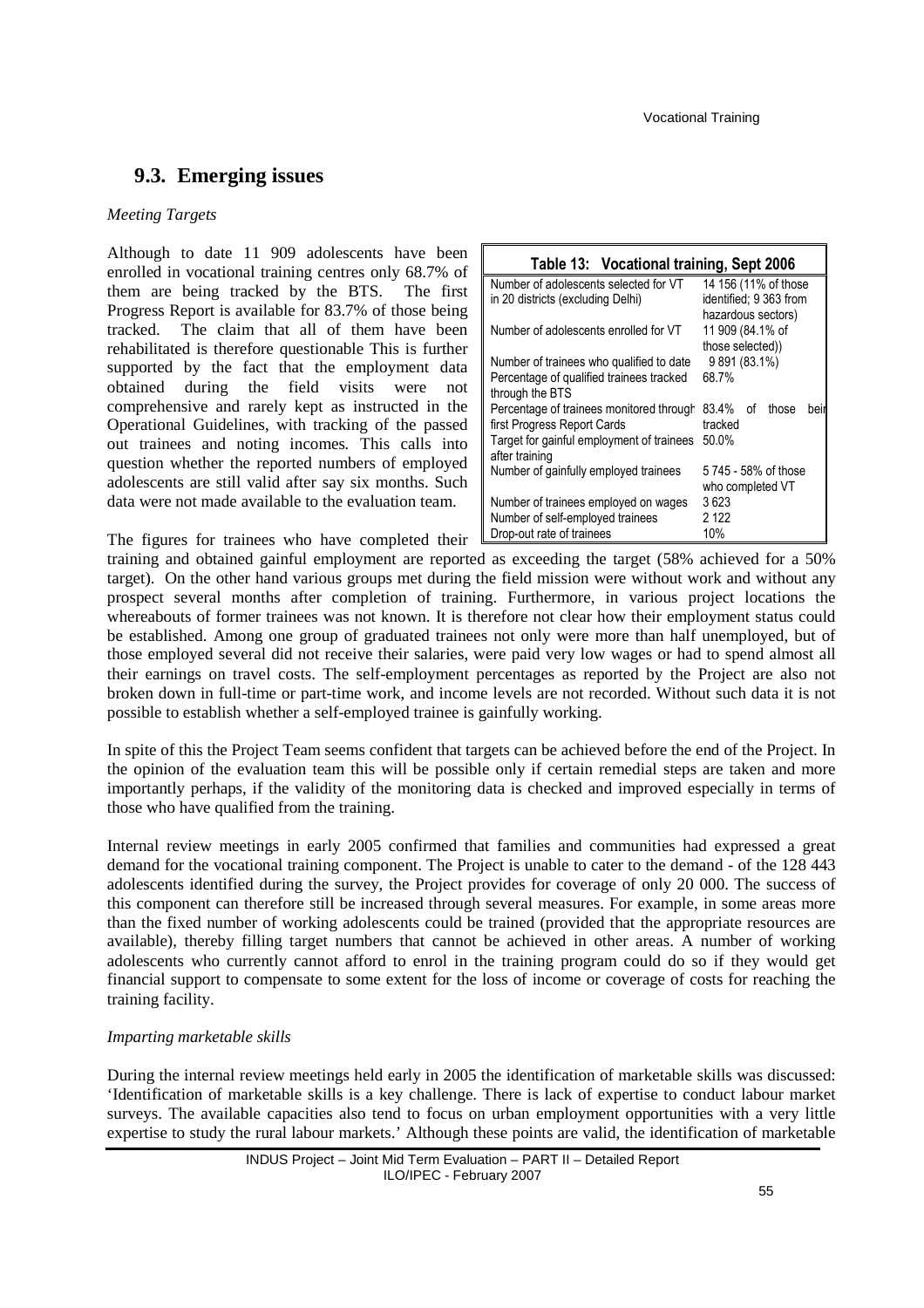skills should be improved and continued as skill demands change over time, and should be adjusted for urban and rural target groups so that adolescents not need to migrate far from their homes to find gainful employment.

Various stakeholders were concerned about the quality, appropriateness and usefulness of the market studies conducted in their areas. For example, in one district tens of beneficiaries were trained in skills of the hospitality sector while at time of completion no jobs in this sector were available. As a result these young people could not find gainful jobs.<sup>122</sup> In other project locations the evaluation team had the impression that training providers were not always sufficiently aware or concerned whether the skills they trained were in demand when taking into account the low education and experience level of the trainees. This situation and other comments raise warning signals that stakeholders may be underrating the consequences for the adolescents who spend time on learning a skill that did not result in finding a job*.* It appears that in spite of significant initiatives by the Project management<sup>123</sup>, the situation needs to be studied and more done at central and even more so at local levels to address this situation.

It was also a major challenge in many project areas to overcome a stereotype training approach for girls; often only some inroads have been made to improve the situation. The problem is both from society and parents who respond traditionally and want to keep girls out of 'cultural inappropriate' kinds of work. The Project has had some success to change attitudes through social mobilisation. This is an area that should be further explored for innovative solutions to improve results in this respect.

#### *Training quality*

l

In spite of the fact that the vocational training was said to have been based on economic areas where demand for skills exist, the Project experienced in some cases a lack of competent partners to undertake vocational training activities. Some partners therefore had to be motivated and their capacities built before adolescents could be given vocational skills training. A number of agencies have gained much experience with demanddriven labour market assessments. These experiences should be shared with organisations which are new or less experienced in the field.

The period of one year for vocational training mentioned in the Project Document seems adequate for vocational skill training and for upgrading other skills. However, during the field visits the Evaluation Team observed that in most districts training is generally done over six months<sup>124</sup>. This limited period is partly due to the late start of the VT component<sup>125</sup> and partly due to the limited learning period feasible for trainees<sup>126</sup>. The reduction in the training period seems to have resulted among others in excluding literacy, numeracy or social skills from the curricula. The Project Document clearly states that the curriculum for vocational training will also include basic literacy, numeracy and life skill education. No evidence was found that such requirement was followed any INDUS district, despite the fact that beneficiaries included several without primary education.

 $122$  The explanation given was that initial signals were given by local entrepreneurs and authorities that more hotels would be built and thus that more personnel would be needed in this sector.

<sup>&</sup>lt;sup>123</sup> The Project Team provided the Evaluation Team with information that they had made several efforts such as developing labour market tools, consultations with stakeholders, market assessments and placing the results before stakeholders, designing training courses for the trades found in demand, and organizing a series of reviews and at national level a training programme for training providers on labour market assessments.

<sup>&</sup>lt;sup>124</sup> In Maharashtra the training was limited to three months for the garment making courses.

<sup>125</sup> For example, most projects started in May 2004 in Maharashtra, while project agreements were signed in Tamil Nadu only in October/November 2004. In the Uttar Pradesh and Madhya Pradesh states the projects became operational in February 2005.

<sup>126</sup> The period of training was recommended in a national workshop of stakeholders, i.a. due to the fact that many adolescents are the only breadwinners of a family and the loss of wages for a longer period would be very difficult to negotiate – a period of six months is already problematic. The first choice of beneficiaries is said to be combining longer-term skills training with existing work. An alternative that can be considered is that the Project compensate for their real loss of wages.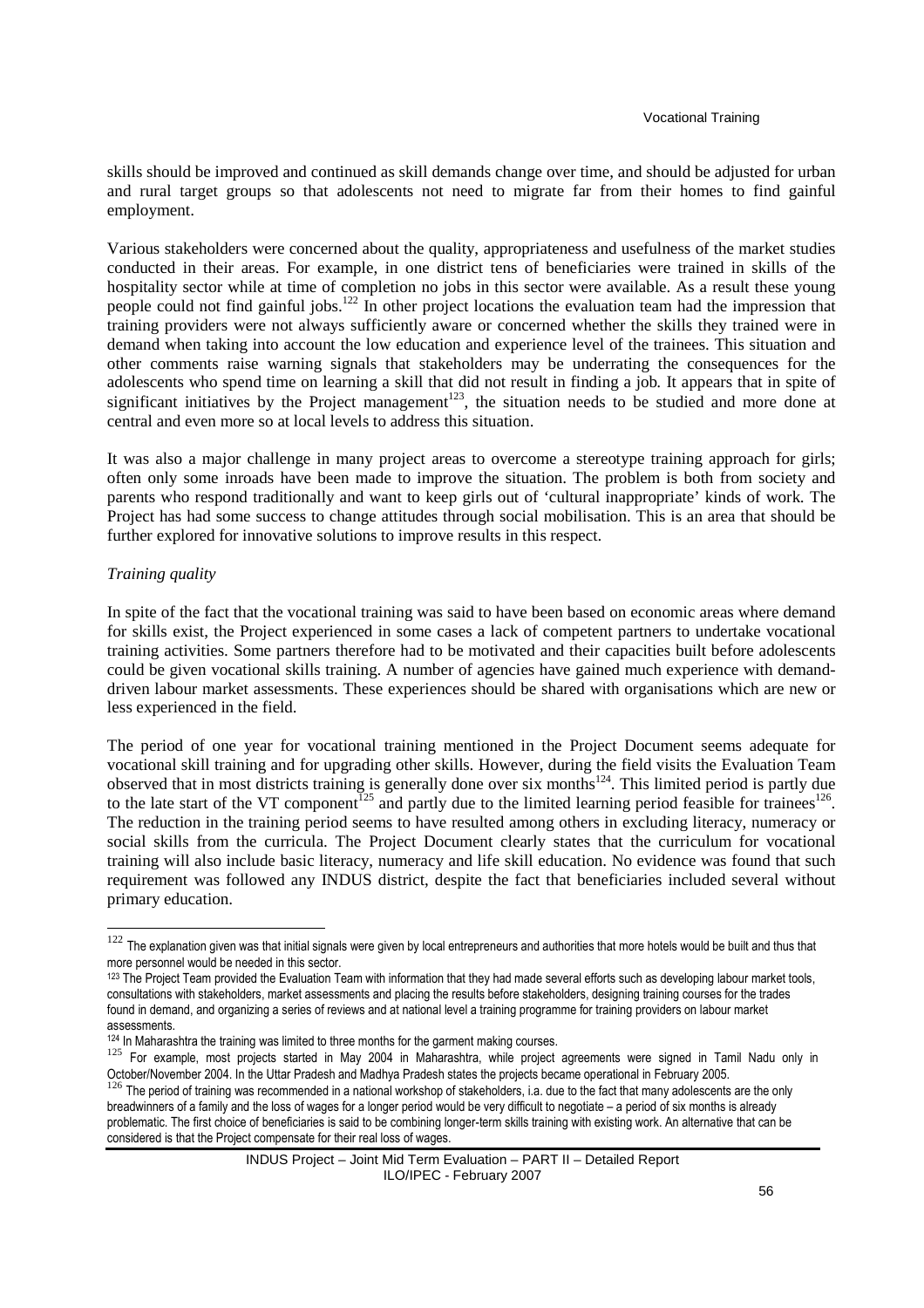There are several warning signs that some employers may be reluctant to accept Project trainee graduates because their training period is too short, the skills learned are less appropriate for what they need to do or most importantly, they lack the work experience and work discipline employers like to see in their employees. For example, one employer suggested adjusting the vocational training strategy from 'as quick as possible' to a 'long and slow approach' – noting that a learning period of two years with only two hours a day was preferable over a six month period with six hours a day. He also proposed that trainees should have more literacy, numeracy and social skills teaching so that they would fit better in the workforce. Another constraint that might negatively affect the quality of vocational training is the low salaries of teachers compared to government teachers.

### *Training models*

It was reported and partly confirmed through observation that two vocational training models have been developed and are being operated efficiently to transfer vocational skills to formerly working adolescents:

- The institution based training with public-private partnership in which the state government training program is being implemented in the Industrial Training Centers (ITCs) through the private sector. For example, in Tamil Nadu the Department of Employment and Training designed the training programs and developed the curricula and course material. The Department also defined the requirements for staff and equipment for each programme that would be run by a private ITC. In these cases the government also defined the monitoring, testing and certification system for these trainings. The model included the posting of a senior training officer in each of the five NCLP Societies to oversee and implement the training program. This seemed to be the most cost effective model which does not involve any additional investment in infrastructure by others or the INDUS project.
- The second model, observed in Madhya Pradesh and Maharashtra, concerns training programmes that are implemented by specialised agencies working in the area of enterprise promotion and development through training and research. For example, the Maharashtra Centre for Entrepreneurship Development (MCED) is running the component in all five project districts of Maharashtra. The Centre for Entrepreneurship and Development of Madhya Pradesh (CEDMAP) and the Centre for Research and Industrial Staff Performance (CRISP) have been engaged for implementing the Vocational Training program in Madhya Pradesh. Observations at several Vocational Training Centres in some of the visited districts confirmed reports of good operation and supervision, although the evaluation team visits were too superficial to assess performance or teaching materials.

The Evaluation Team visit to Uttar Pradesh did not reveal the operational merits of the vocational training program there due to the termination of the training by the Reddy Foundation, a specialised private agency. It was reported that a vocational training programme in three trades and to 1 250 adolescent beneficiaries had been completed. A total of eight technical institutes have now been identified to provide vocational training to three districts, while in one district vocational training was entrusted to several local NGOs. It was reported that these institutes and NGOs have limited ability and experience with vocational training and that no professional body was able to provide technical supervision. However, the training models of Uttar Pradesh are institution based and have almost 100 % placement, mainly in the organised sector. The CAP-Teen channel model have even better results; even though the training period is at first only 90 days, it has long term post training and networking support.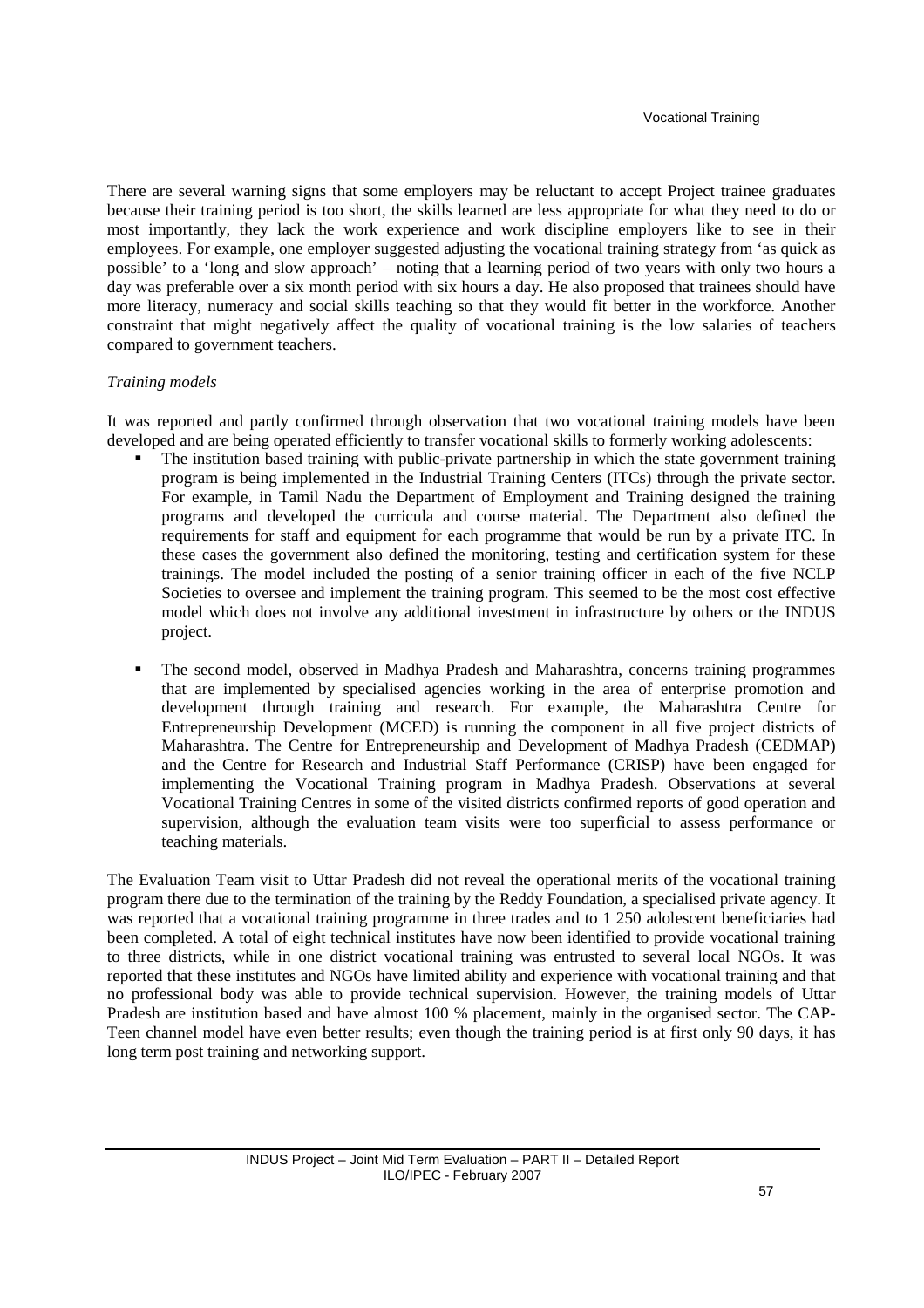#### *Travel allowances*

Providing Rs.300 travel allowances to both boys and girls undergoing vocational training who have to commute a distance of 3 kilometres or more to the training centre (as was observed in the districts of Tamil Nadu) seems to affect positively the ability to attend, considering the uniformly poor background of the beneficiaries. In other states this monthly allowance was only provided to female trainees.

#### *Migrants*

As reported elsewhere in this report, a complication for INDUS has been adolescent workers from seasonal migrating families or who are without their parents under the direct supervision of 'masters'. Young people from the first group are often not able to complete their training if their families move away. Tracking of apprentices remains a problem under those circumstances. Subcontractors are usually not willing to allow adolescents who are working for them to attend the training, while the young people often cannot afford to lose part of their meagre income. A constant request was therefore heard from implementing agencies to provide these young people with financial incentives in order to enable them to attend vocational training.

#### *Self-employment*

The self-employment ratio<sup>127</sup> is exceeding one-third of all graduates (37%) and this apparent success contributes much to the overall achievement in this component. Early on during the field visits the issue was raised of the problem of becoming self-employed without having access to financial support to establish businesses due to age or lack of collateral from parents. This issue continued to be raised during the rest of the time in the field. Stakeholders requested options for the young entrepreneurs starting out to bridge the period with funds to purchase equipment and material.

It is necessary to pay significant attention to grooming the trainees to start their own business and helping them in learning the requisite skill of self-employment. Although work has been done to try to address some of the challenges- efforts included providing tool kits to enable trainees to start using the skills from the first day of completion of training; providing support to establish self-enterprises; providing post training technical support and problem solving - it is not clear how successful they have been. Much less has been done to encourage them to form Self-Help Groups and facilitate loans and grants from Government agencies or micro-credit systems that can assist them<sup>128</sup>. These issues require continued concerted attention and innovative solutions.

#### *Increasing incomes*

 $\overline{a}$ 

Interactions with the young beneficiaries who have been provided jobs or self-employment opportunities informed the evaluation team that most of them are getting average monthly earnings of Rs.1 000 - Rs.2 000 in Madhya Pradesh, Rs.1 200 - Rs.2 400 in Maharashtra and Rs.1 200 - Rs.2 500 in Tamil Nadu, while they used to receive Rs.300 - Rs.500 per month before the training and placement.

Furthermore, during the field visits the evaluation team observed that beneficiaries often seemed to arrange employment for themselves with private agencies under circumstances which did not guarantee exploitationfree labour, nor were able to earn adequate income levels comparable with customary wages in the trade**.**  However, despite this reported success the evaluation team found that there were examples where the beneficiaries continued to be financially exploited by new employers, earning no more than before albeit outside the hazardous sectors.

 $127$  Self-employment includes those working on 'job work basis'. In most of the industrial clusters there are very few workers employed in a factory setting. A large number continues to receive job work which they perform with basic machinery/equipment at home. According to the National Sample Survey Organisation's survey 93% of employment in India is in the unorganized (informal) sector. <sup>128</sup> As most are below 18 years of age, they are not eligible themselves for government finance/subsidy for raising their capital infrastructure.

INDUS Project – Joint Mid Term Evaluation – PART II – Detailed Report ILO/IPEC - February 2007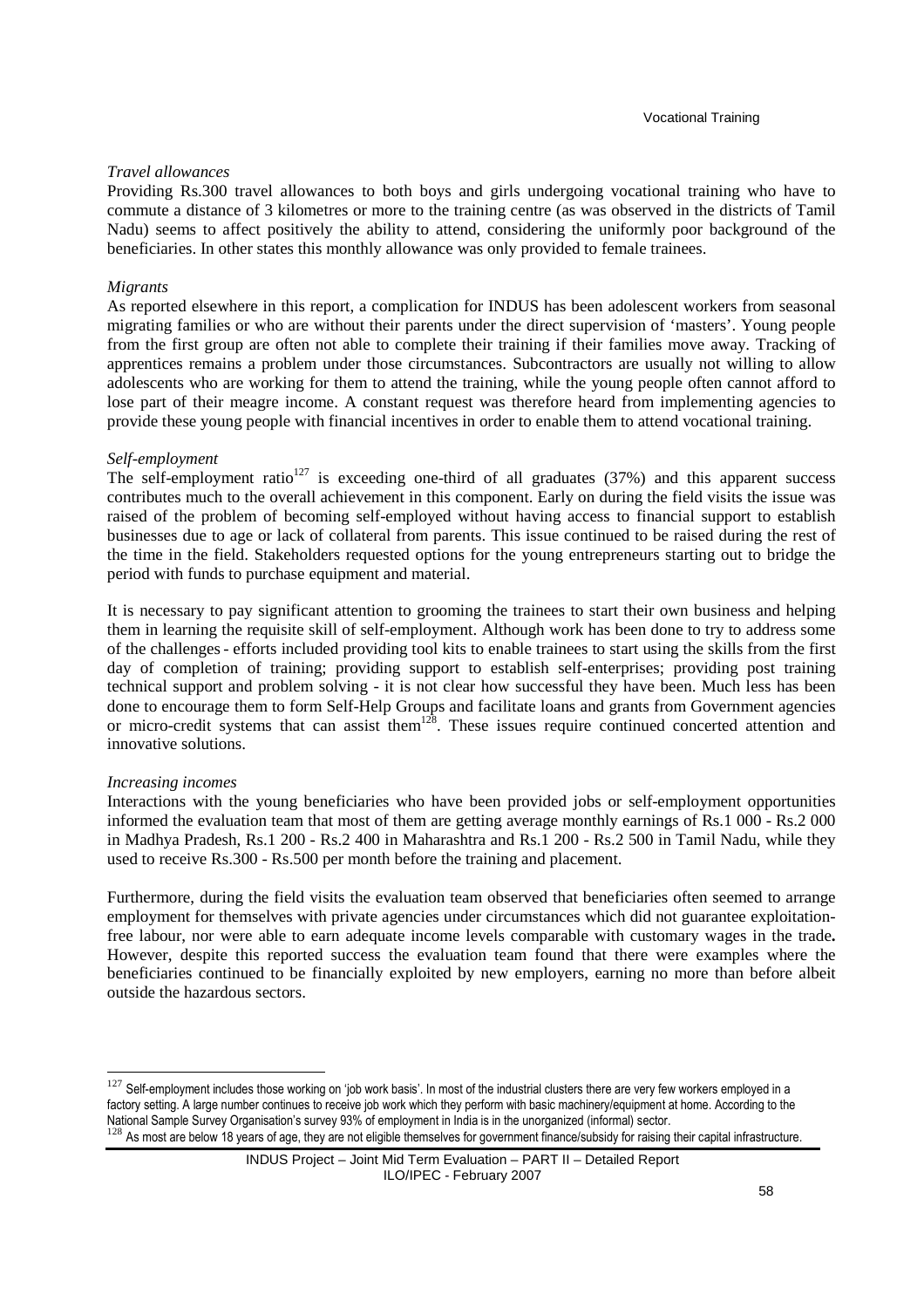# **10. Project Component: Income Generation**

## **10.1.Introduction**

Since poverty is widely acknowledged as the dominant cause of child labour and poor children are pushed into work by their parents to supplement the meagre family income, any scheme designed for the ECL must provide for monetary compensation to the families whose children are withdrawn from work and admitted to schools. Accordingly, the INDUS Project has income generation as one of its main NCLP Plus components. The Project Document provides for organising the mothers of withdrawn child workers into self-help groups (SHGs) of 25 members each or adopting such groups where they already exist. This component was to be implemented in convergence with various schemes of the Departments of Rural and Urban Development, Women and Child Development and other state agencies involved in women's empowerment.

## **10.2.Reported progress**

While the TECs started functioning from August 2004 onwards, this component received effective attention only after guidelines for its operationalisation were issued in April 2005. District targets were fixed at 500 mothers and a saving of Rs.30 to 50 per month by each member. The operational guidelines provide for a sensitisation programme for members of SHGs; the promotion of micro savings; orientation and counselling

of members to identify their choices for income generating activities; and requisite skills training.

The field visit did not reveal any significant progress on this front, although interactions held with members of SHGs in the districts of Thiruvallur, Virudhunagar, Aurangabad and Kanpur showed that most SHGs have started making small savings and a number of their members have been trained in locally relevant income generating skills. They seemed enthusiastic and confident about the promised outcome of this intervention, yet which has not shown much progress to date. This observation was endorsed by stakeholders at the state and national level workshops.

| Table 14: INDUS Self-Help Groups, 30 Nov 2006         |                 |
|-------------------------------------------------------|-----------------|
| Project target; number of mothers in SHGs             | 10 000          |
| Number of mothers in SHGs <sup>129</sup>              | 8 3 5 8         |
| Number of INDUS inspired SHGs                         | 659             |
| Number of these SHGs more than six months old         | 239 (36.3%)     |
| Number of SHGs that have been graded                  | 175 (26.6%)     |
| Number of SHGs receiving grant                        | 10 (1.5%)       |
| Number of mothers with loans / subsidies from         | 280             |
| convergence schemes                                   |                 |
| Number of mothers receiving loan or revolving funds   | 2655            |
| from banks                                            |                 |
| Number of mothers with training on SHG concepts       | 3 384 (29.5%)   |
| Number of mothers with training in income generating  | 3 238 (28.2%)   |
| activities                                            |                 |
| Number of activities identified for income generation | 13              |
| Budget allocation by GOI to income generation         | Rs 7 375 000.00 |
| component                                             |                 |
| Amount of budget allocation spent (until 30 Nov 2006) | Rs 80 830.00    |
|                                                       | $(11.0\%)$      |

## **10.3.Emerging issues**

 $\overline{a}$ 

A major challenge in the operationalisation of this component concerns the poverty status of the child labour families. The evaluation team learnt during field visits that a majority of the families of withdrawn children are not formally included in the Below Poverty Line (BPL) list which is the basis of all relief under the antipoverty programmes. This poses serious difficulties in the economic rehabilitation of these families through the important mechanism of convergence with various schemes.

<sup>&</sup>lt;sup>129</sup> The Mar-Aug TPR gives the number of SHGs as 753 and the number of mothers in SHGs as 8 617. The variation in data with the 30 November 2006 statement used in this table (and provided by the Project Team) is due to a inconsistency in data collection for the TPR. It included mothers already part of existing SHGs that have not been formally adopted by INDUS.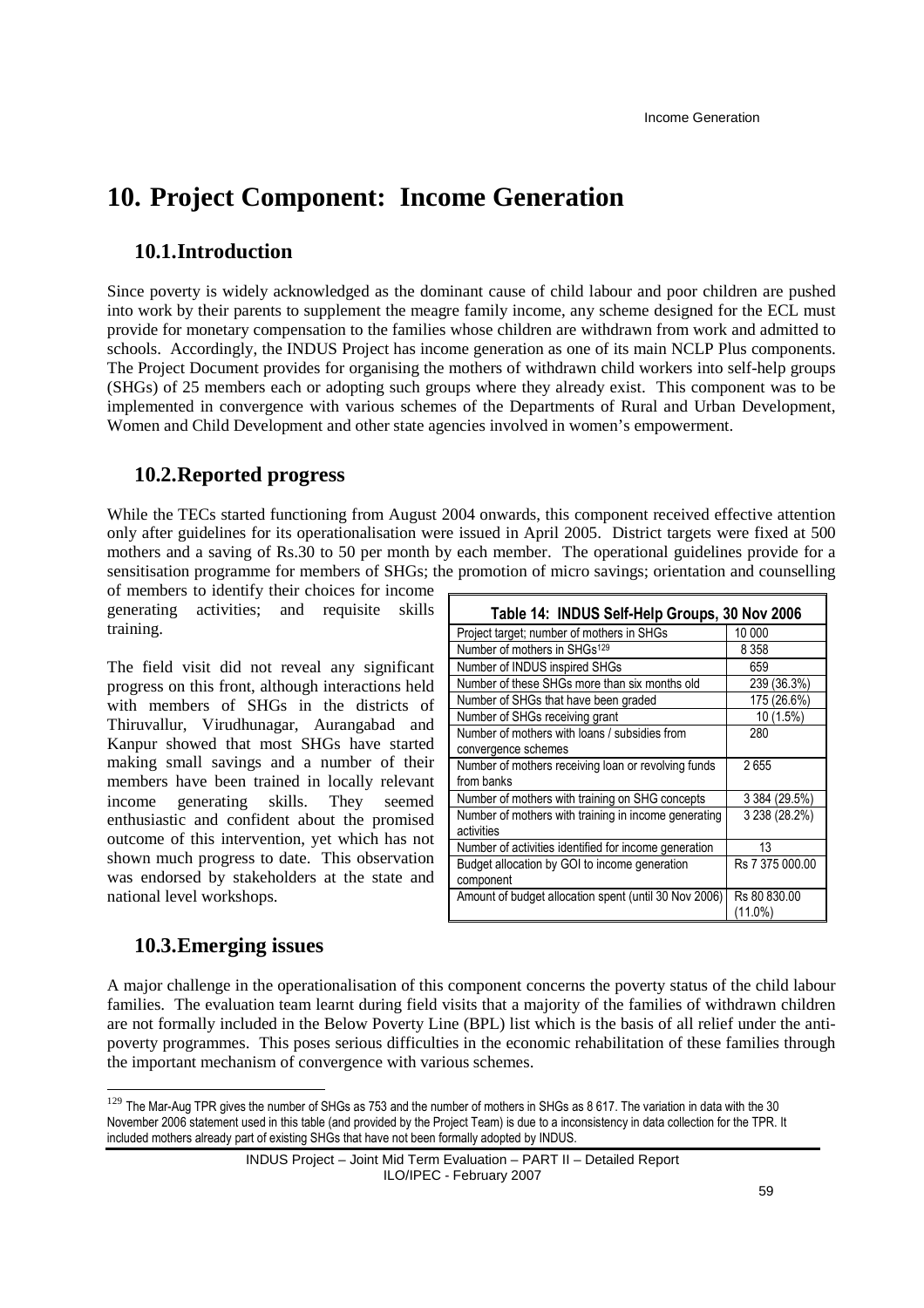During interactions by the evaluation team with SHGs the members expressed their sense of disappointment and disillusionment over the delay in the release of the promised matching grant even after they have shown considerable savings from their meagre income. Some of them stated that bank loans were offered but the interest rate was too high for their financial capacities to bear. They also expressed keenness to be trained in new, profitable skills, such as beauty parlour work. Several confirmed that they felt more sure and confident of themselves after receiving skills training under INDUS, but that their social status in the family, particularly in relation to their husband's, would improve only when they started earning an income. This has not yet begun except in a few pockets in Tamil Nadu.

The slow operationalisation of this component was mentioned by many stakeholders, including the NGO implementers, as detrimental to the objectives of the Project.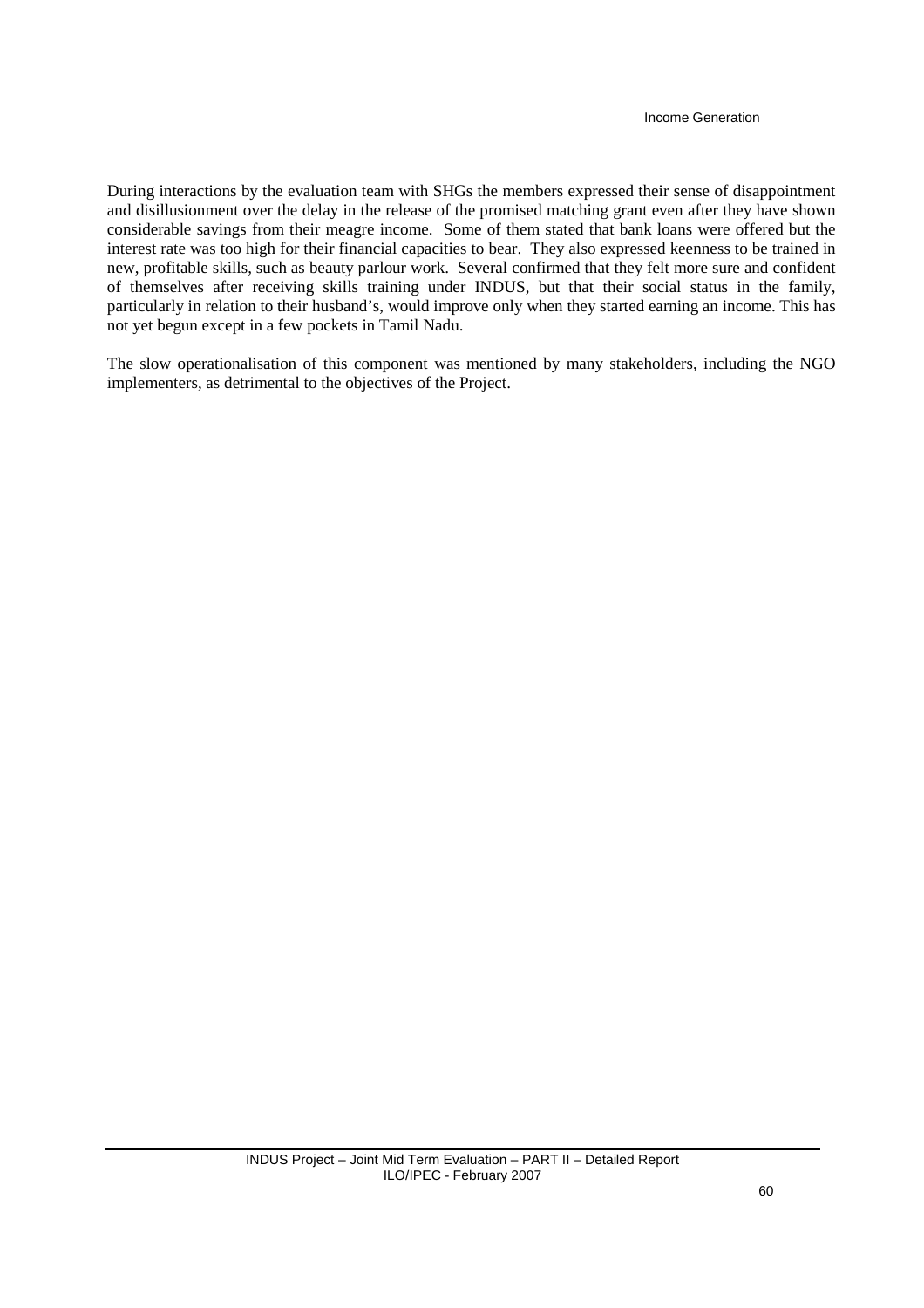# **11. Project Component: Strengthening Public Education**

## **11.1.Introduction**

The Public Education component makes INDUS a complementary effort to the flagship SSA intervention of the Department of Education, Ministry of Human Resources Development of GOI. The SSA aims at universalisation and the qualitative improvement of elementary education. Its mandate lays special emphasis on the development of relevant and useful curricula through the infusion of new approaches, teacher development and the development of infrastructure. INDUS was designed to work through the SSA to strengthen the public education system with a special focus on children at risk. It is required to improve the physical and material infrastructure and quality of education, and develop community monitoring systems.

This component was to ensure enrolment directly into formal schools of children in the 5-8 age group, especially potential child workers or 'at risk' children<sup>130</sup>. It was to ensure retention of mainstreamed children of TECs in the identified formal schools designated as 'Lead Schools, and provide support for public education activities that would ensure enrolment, regular attendance and retention of 'at risk' children.

The design stipulates that the Project will *i.a.* support activities that will include community mobilisation to ensure enrolment, attendance and retention by extending the incentives of a free supply of textbooks and notebooks to all children studying in the Project target areas. The interventions are district-specific and have been spelt out in the APSOs of SSA.

### **11.2.Reported progress**

The Evaluation Team found that the implementation of this component started late and is slow in showing progress. Significant time was lost in negotiating and planning the utilisation of budgeted funds and deciding the mechanism of their routing through NCLP Societies to SSA Societies.

The target of 'strengthening all formal schools in the Project area' has come to mean the strengthening of only those formal schools designated as Lead Schools<sup>131</sup>. Against the target of identifying a minimum of 800 Lead Schools (40 in each district), a total of 617 (77.0%) have been identified – 160 in Maharashtra, 225 in Tamil Nadu, 187 in Madhya Pradesh and 99 in Uttar Pradesh. In Uttar Pradesh a relatively small number of Lead Schools was identified to cater to the needs of 353 TECs. According to the Project Team the lower rate of identification is linked to infrastructure constraints in the districts and has highlighted deficiencies in the middle/secondary level schools of Uttar Pradesh infrastructure in big urban centres like Moradabad, Kanpur and Aligarh. Such issues cannot be resolved at the Project level and SSA has started attending to planning for urban areas.

The Lead Schools are required to be equipped and developed to become model schools capable of attracting all children to school in the Project area. Achievements so far are limited to sensitisation of headmasters and a few teachers of Lead Schools, regular interactions between the school administration and TEC teachers, the supply of reading material, sports goods and music instruments, and the support of social mobilisation measures. The following major activities are yet to start:

• Track 'out of school' children in the 5-8 age group and counsel their parents for their enrolment.

 $130$  Paragraph 28(i), page 28 of the Operational Guidelines, INDUS Project.

<sup>131</sup> This was linked to the availability of resources. The strategy was finalised in consultation with MOLE/MHRD and field partners based on the component objectives and budget.

INDUS Project – Joint Mid Term Evaluation – PART II – Detailed Report ILO/IPEC - February 2007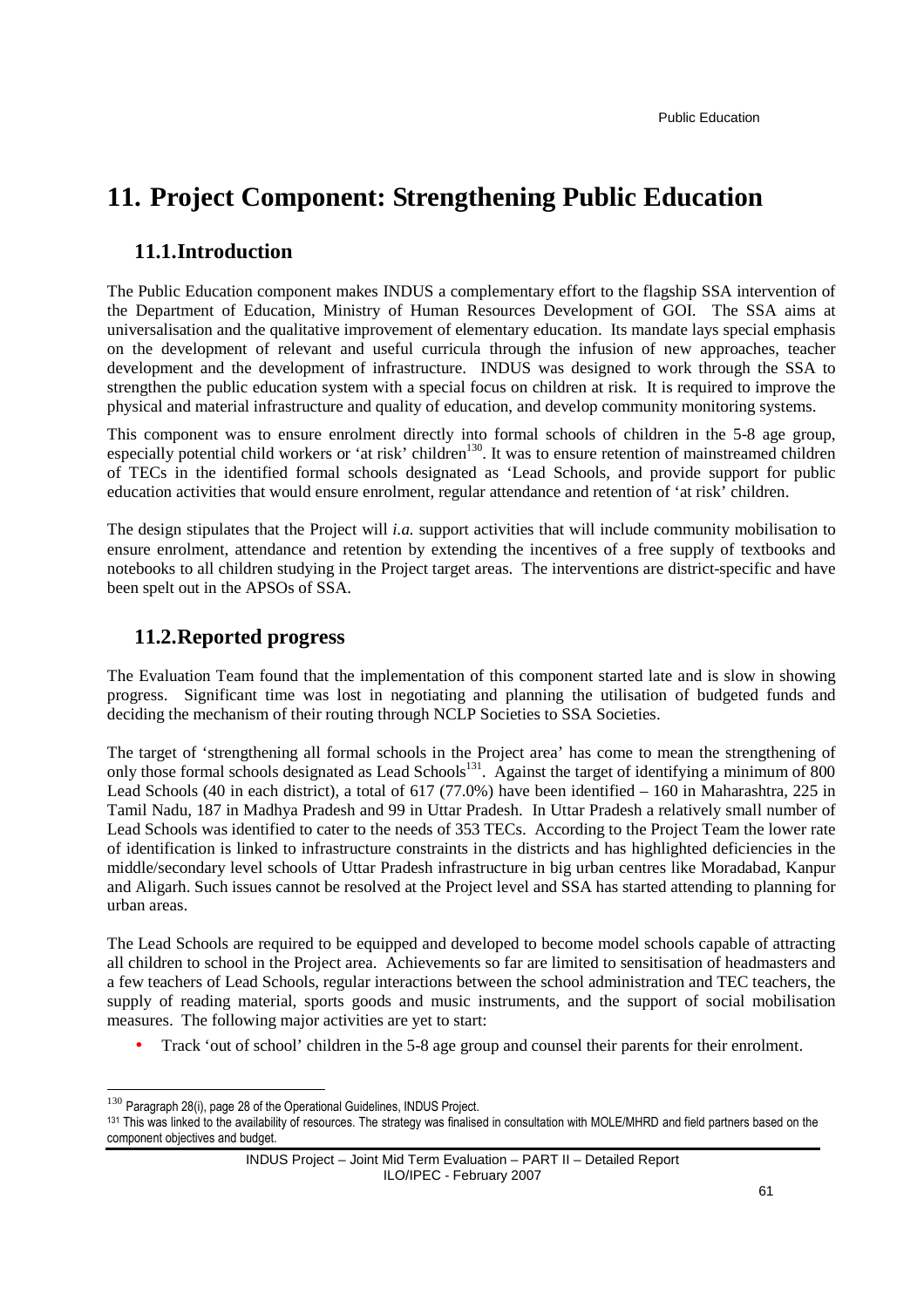- Integrate work experience into the curriculum (a three day life skills programme has recently started in Upper Primary Lead Schools in Tamil Nadu). Ten Upper Primary Schools and ITIs have been identified for this purpose in each district.
- Support an activity centre in each lead school (This has been attempted in certain places).
- Train VECs and PTAs.

# **11.3.Emerging issues**

### **Age group 5-8 years**

Table 14 provides state-wise figures for the identification of working children where were required to be enrolled and the number actually enrolled.

| Table 15: State-wise enrolment of working children in 5-8 age group |                                                      |       |        |                                                               |      |                                                 |      |      |       |
|---------------------------------------------------------------------|------------------------------------------------------|-------|--------|---------------------------------------------------------------|------|-------------------------------------------------|------|------|-------|
| <b>State</b>                                                        | Number of child workers identified<br>$(5-8$ vrs $)$ |       |        | Number of out of school child<br>workers identified (5-8 yrs) |      | No. of child workers enrolled<br>$(5-8$ vrs $)$ |      |      |       |
|                                                                     | B                                                    | G     |        | B                                                             |      |                                                 | B    |      |       |
| Madhya Pradesh                                                      | 8819                                                 | 7863  | 16682  | 2703                                                          | 2268 | 4971                                            | 1955 | 1850 | 3805  |
| Maharashtra                                                         | 2572                                                 | 2038  | 4610   | 1683                                                          | 1193 | 2876                                            | 1245 | 945  | 2190  |
| Tamil Nadu                                                          | 554                                                  | 654   | 1208   | 228                                                           | 199  | 427                                             | 178  | 203  | 381   |
| Uttar Pradesh                                                       | 9752                                                 | 8220  | 17.972 | 5704                                                          | 5514 | 11218                                           | 3348 | 3755 | 7103  |
| Total                                                               | 21697                                                | 18775 | 40472  | 10318                                                         | 9174 | 19492                                           | 6726 | 6753 | 13479 |

Uttar Pradesh and Madhya Pradesh account for 85.6% of the total number of identified children. The relatively low figures for Tamil Nadu (1 208) and Maharashtra (4 610) indicate the success of the ongoing UEE campaign in these states. Whereas the overall percentage of admission of 'at risk' children is 69.2%, Tamil Nadu has registered 89.2%, Madhya Pradesh 76.5%, Maharashtra 76.1% and Uttar Pradesh 63. 3%.

The retention figures on 30 September 2006 show only 6 477 children in school (48.5% of the total enrolled). The poor retention rate may be misleading as it is partly due to the fact that not all children could be enrolled in Lead Schools and tracked effectively. The INDUS tracking mechanism focuses on mainstreamed children who join Lead Schools after leaving TECs. Children withdrawn from work and admitted directly to formal school are also not beneficiaries in any material sense. There is thus no direct motivation for them and their parents to ensure their retention. The Evaluation Team supports the widely held view that unless all the withdrawn children are accommodated in special Lead Schools, the effective strengthening of *all* formal schools admitting working children under the SSA and INDUS is essential for high retention.

The Evaluation Team discussed at length with all stakeholders the nature of an effective strategy to address the withdrawal and schooling of children in the 5-8 year age group. Views were mixed. Some State Education Department officials the expressed the view that the matter could be left entirely to the Education Department for action under SSA. In Uttar Pradesh the Evaluation Team was informed that the plans of SSA are being designed and structured to take care of the INDUS interventions. The SSA officials considered their programme to be equipped to implement the public education component currently covered in INDUS. At the National Stakeholder Workshop many participants had a different point of view and articulated a special concern for this age group as many in this most vulnerable group have already been engaged in illegal child labour activities rampant in several parts of the country. They stressed the need for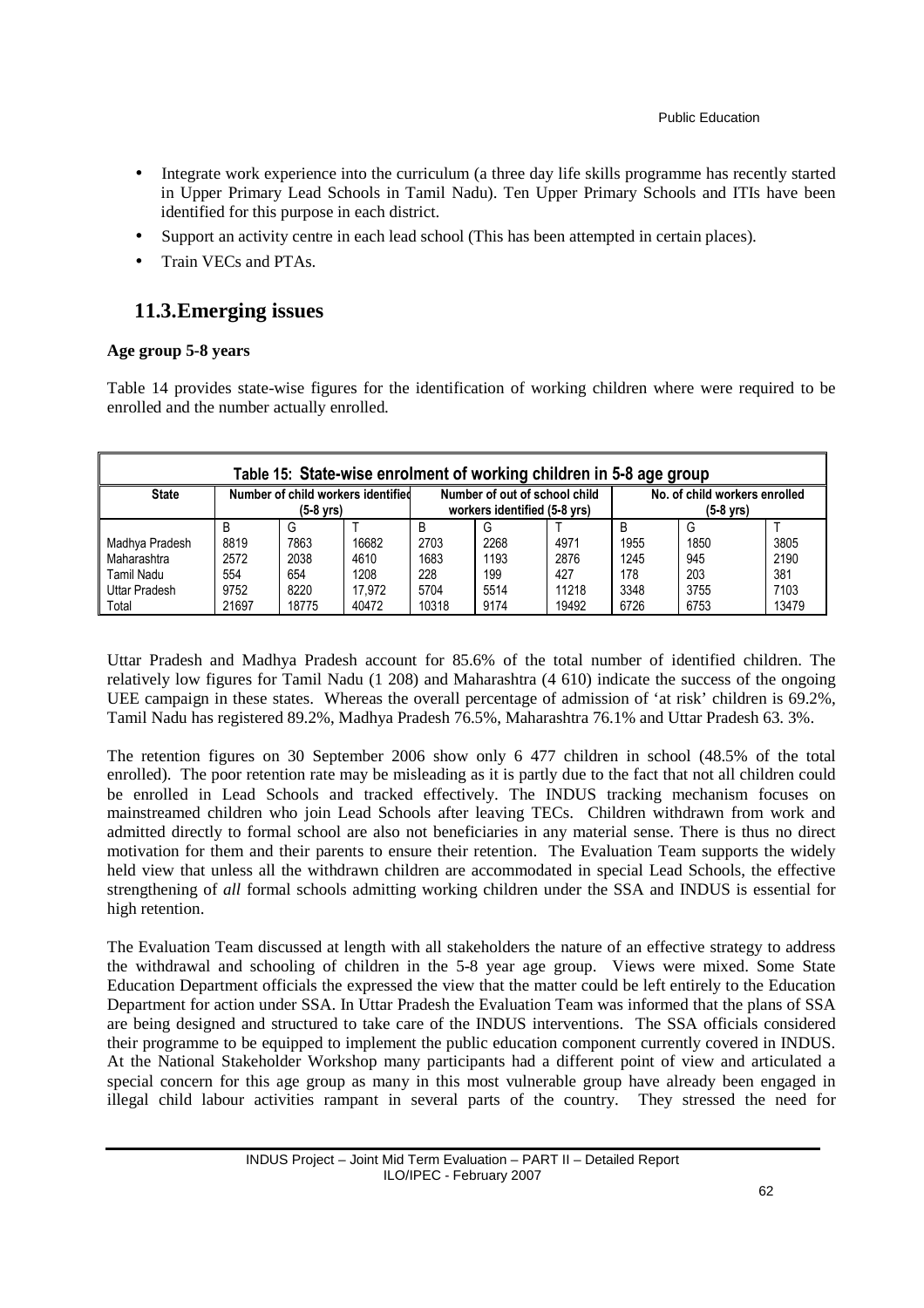incorporating this additional component in all schools under the NCLP and SSA on the same basis as is currently the case in INDUS.

#### **Age group 9-13 years**

Lead Schools are required to be developed as model schools capable of attracting all children from the Project area to school and providing the requisite support to ensure retention of mainstreamed children. Support activities have been carefully planned in all the states for this purpose. However, to date all that seems to have been achieved is the sensitisation of headmasters and a few teachers of Lead Schools, the supply of library books, games and music material, and social mobilisation efforts on a moderate scale. Work education, identified by the MHRD as an important supplementary initiative, has started only at the end of 2006, with the identification of ten Upper Primary Schools in all the States. UP has identified ITIs to support this initiative, and the states are in the process of doing the same.

The field visit revealed that poor progress in implementation of this component is largely due to the delay in release of funds to the district SSA Societies which are the implementing agencies for this component. The budget statement provided by the Project Team shows an allocation of approximately Rs.8.4 million (varying marginally from district to district) to each district. Out of a total allocation of Rs.136 867 600 only 26.0% has been released. This means that a huge balance is left with only eight months of the Project period remaining.

Although achievements on the ground are not yet visible, the headmasters of all the Lead Schools visited by the Evaluation Team were ostensibly enthusiastic about the expected outcome of this intervention and were eagerly awaiting the promised support. They seemed sufficiently sensitised to take up their responsibility for giving special care and attention to the mainstreamed children and seem to working with a good sense of involvement. Their contact and rapport with the TEC teachers seemed satisfactory in the few cases the evaluation team was able to assess.

Hardly any case of drop-out of mainstreamed children was reported by any of the Lead Schools with whom the evaluation team could react. Formal statistics on this issue are not available. The attendance rate of the mainstreamed children was found to be more or less the same as that of others (65-70%). The situation is likely to improve further when all the promised benefits under the public education component are delivered to the Lead Schools.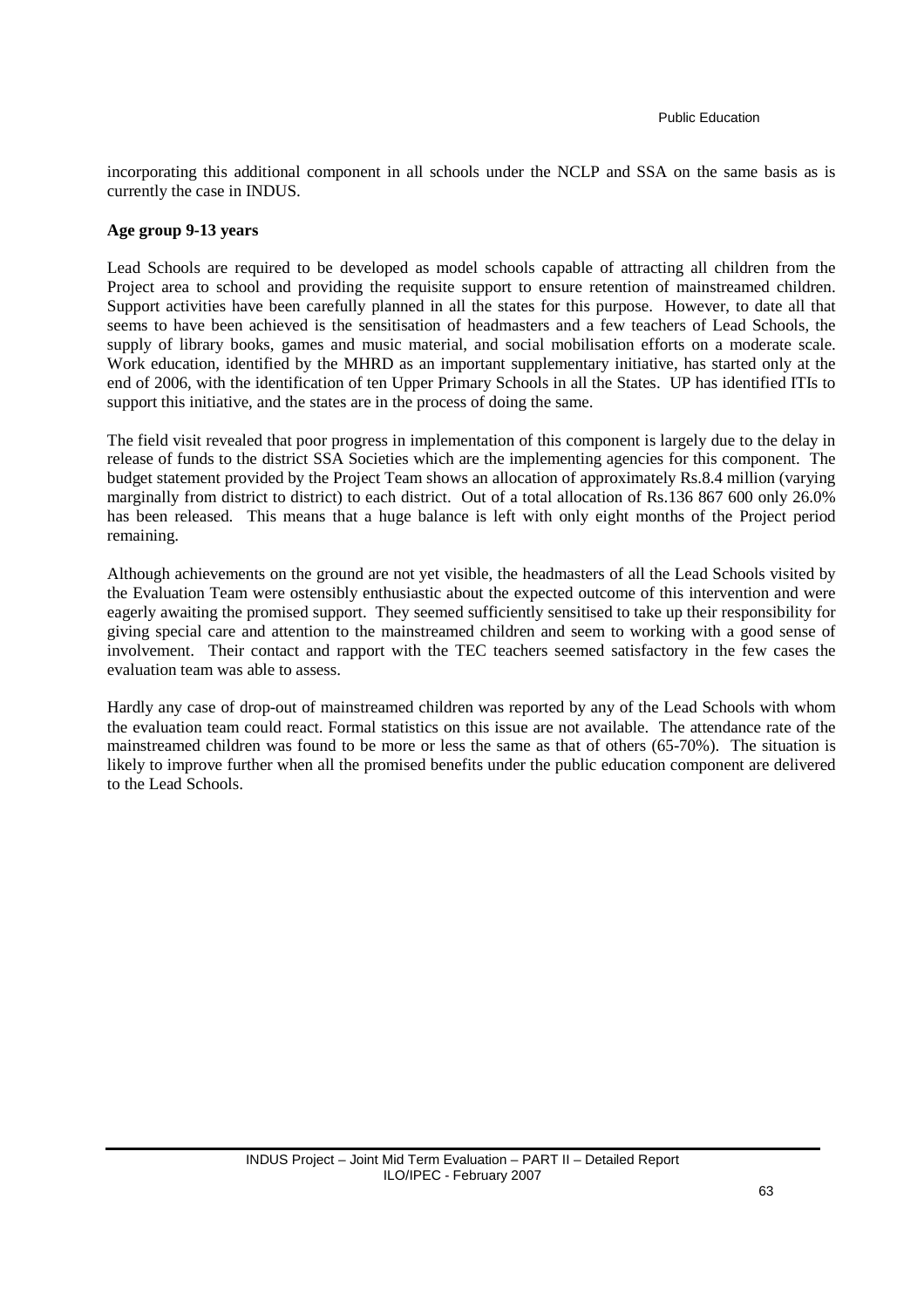# **12. Project Component: Social Mobilisation**

## **12.1.Introduction**

A social mobilisation campaign forms an important Project component of the Project, aimed at motivating and building the capacities of employers, social partners, families and communities to undertake joint and/or separate action against hazardous child labour in order to change social norms, mobilise civil society resources and create general public awareness $^{132}$ .

The strategy was to be executed over 1.5 years, focusing activities on the villages and wards in which the INDUS is working<sup>133</sup>. Major tasks were to be left to the district level, with direct responsibility for planning, implementation and monitoring handed to the District Collector and District Project Director. The NCLP Societies and the SRCs were to oversee the component at district and state level respectively. Advocacy material was to be prepared by specialised agencies and disseminated through project staff and other implementers. National and state agencies were to coordinate workshops and other events.

The importance of this component to Project success was highlighted by its expansion to cover three key aspects:

- Communication, social mobilisation and awareness raising;
- Trade union action against child labour
- Work with employer organisations.

## **12.2.Reported progress**

Recent progress reports indicate very good progress with this component<sup>134</sup>. Key activities included the development of a set of tools for use in a structured campaign, replicated at state level, distributed to districts and accompanied by training courses. A handbook was provided to facilitate campaign implementation. Mass media tools were also completed, including radio jingles and spots, TV spots and a 22-minute sensitisation film. The project message and outdoor tools such as posters, banners, flags, pamphlets and radio jingles were extensively used in the various programs organised to observe the fifth World Day Against Child Labour (WDACL).'

At the start of the Project funds were given to districts to initiate sensitisation programmes. Although these were generally observed to have provided a certain impetus, there was an expressed 'need for a structured and well-planned strategy to ensure effective sensitisation and awareness raising' in order to increase the impact of this component. A private agency was commissioned to develop a communication strategy and tools in consultation with state and district partners.<sup>135</sup> The tools are now available and used in the field.

 $\ddot{ }$ 

<sup>&</sup>lt;sup>132</sup> The Operational Guidelines describe the objective and intended outputs more specifically: Indifference towards the suffering of working children needs to change. A shift of attitudes is needed among those directly concerned with the problem - children, parents, and employers and society as a whole. Once society as a whole recognises that child labour is a problem, the stage would have been set to stigmatise and then eradicate its most abusive manifestations.

<sup>133</sup> Implementation is divided into six activities: 1) mass media; 2) outreach programmes; 3) special groups (including trade unions, community leaders, influential persons); 4) advertisements and visibility; 5) child to child campaign; and 6) personal communication

<sup>&</sup>lt;sup>134</sup> Project reports in the September 2006 TPR

<sup>135</sup> Contrary to reporting in the TPR September 2006 the Note on Progress describes the problem of real participation by State and District stakeholders in the awareness campaign development process due to resistance by the commissioned agency to involve partners very closely (p. 57). It is thus not clear if and in how far stakeholders actually were involved in the campaign development.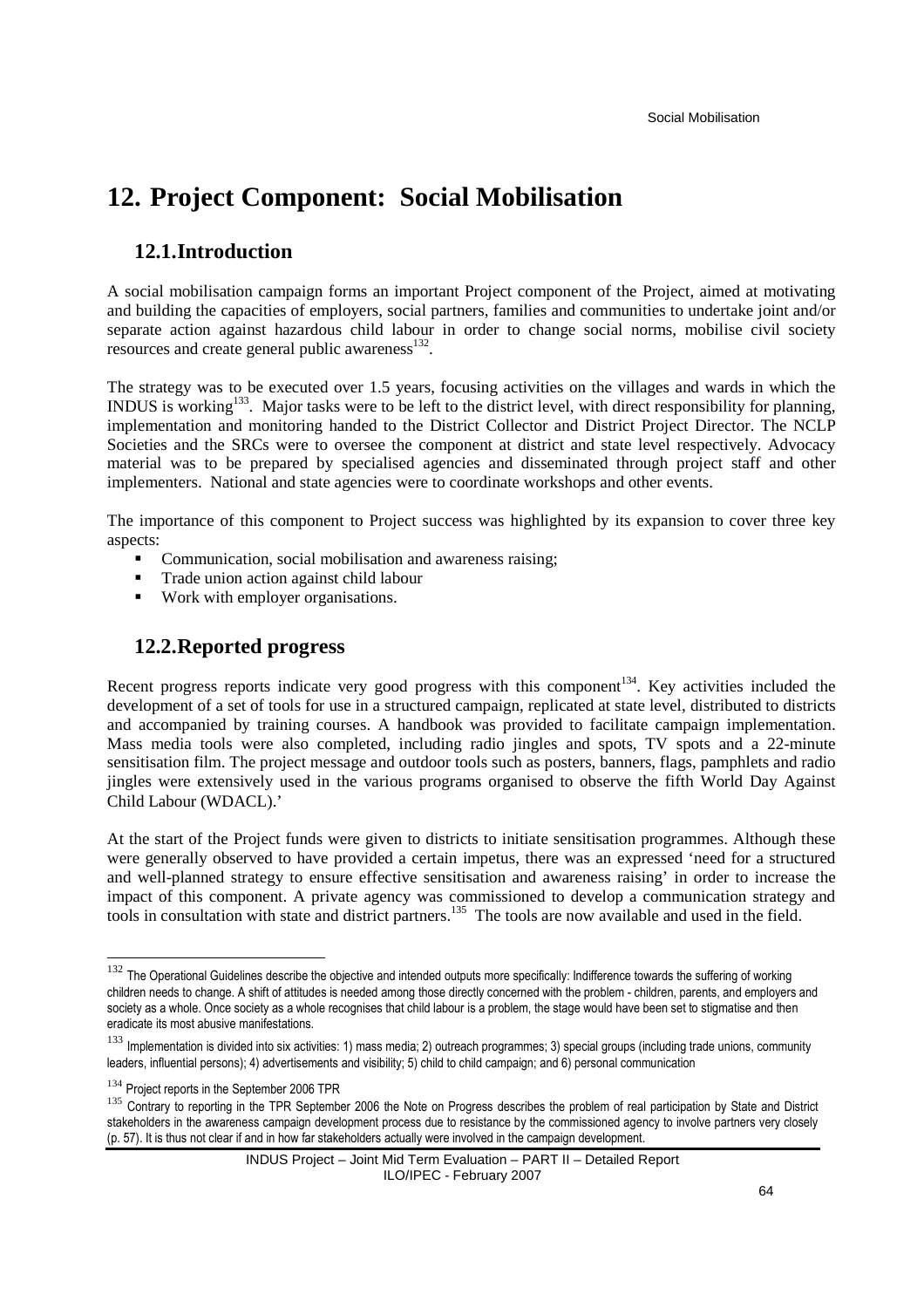The second part of social mobilisation focused on trade unions<sup>136</sup>. These organisations are important stakeholders in any ECL programme. They can raise awareness of the labour leaders and members through workers' education, participate in awareness generation for the general public and influence the employers against child labour through collective bargaining. Based on the recommendations of a national trade union workshop convened by MOLE in February 2004, a series of activities were designed to achieve the objective of mainstreaming child labour issues into the work of over 400 sectoral trade unions affiliated to the national level federations. An important output was the establishment of a Trade Union Coordination Committee for the Elimination of Child Labour (TUCCCL) for joint action by all unions. They also formed state level Coordination Committees for the elimination of child labour in Tamil Nadu, Madhya Pradesh and Uttar Pradesh, and nominated focal points at the state headquarters and in 15 INDUS districts. In a very significant development one central trade union, Bharatiya Mazdoor Sangh (BMS), claiming a membership of 10 million workers, invited ILO to participate to their conferences to sensitise office bearers on child labour. In a significant development BMS passed a resolution on child labour, calling on each of their members not to employ children in any of their activities and to sponsor the education of one child worker with the aim to reach 1 million child workers.

In close collaboration with the Central Board for Workers Education (CBWE), trade unions have also organised training sessions on child labour at state and district level. According to the latest information 41 training programmes were executed - 14 at national and 27 at state level - reaching 1 407 officials.

Working with employers was the third part of the social mobilisation campaign. According to Project reports<sup>137</sup> a large number of employer representatives participated in seminars and workshops organised by the Project, mobilising a reported 96% (1 926 employers) of 'organised employers' in the Project areas. It is further reported that as a result of the mobilisation efforts employers in several districts have partnered in campaigns, released child workers from hazardous work and accepted trainees graduating from vocational training programmes. In these efforts the Project builds on collaboration with the Offices of the Labour Commissioners.

## **12.3.Emerging issues**

### *Communication and awareness raising component*

With the limited methodology the Evaluation Team found it hard to judge the level of activity and success in the various states and districts. From reports and anecdote it is apparent that impressive awareness raising campaigns had been conducted in certain districts. This was confirmed by press clippings and other media reports. The District Collector in one district was extremely active in campaigning against child labour and he had in the half year in the district not only motivated many of the district officials to be active but achieved much media coverage and support from all social partners in the district. It is not surprising that this district if very often included in visitors' schedules. However, the very active and innovative approach by this particular District Collector does not seem to be the norm in most districts.

At state level the Governments of Uttar Pradesh and Madhya Pradesh have used radio jingles and spots produced by the Project in all their districts as a key mass media mobilisation tool. The Project had also distributed various printed materials such as posters, calendars and caps. From time to time rallies and village melas (village fairs) on child labour were being organised. Special street-plays were also being performed. In spite of all these activities the Evaluation Team's impression was that at village level social

<sup>136</sup> There are five central trade unions: All India Trade Union Congress (AITUC), Bharitya Mazdoor Sangh (BMS), Centre of Indian Trade Unions (CITU), Hind Mazdoor Sabha (HMS) and Indian National Trade Union Congress (INTUC).

<sup>137</sup> TPR of September 2006

INDUS Project – Joint Mid Term Evaluation – PART II – Detailed Report ILO/IPEC - February 2007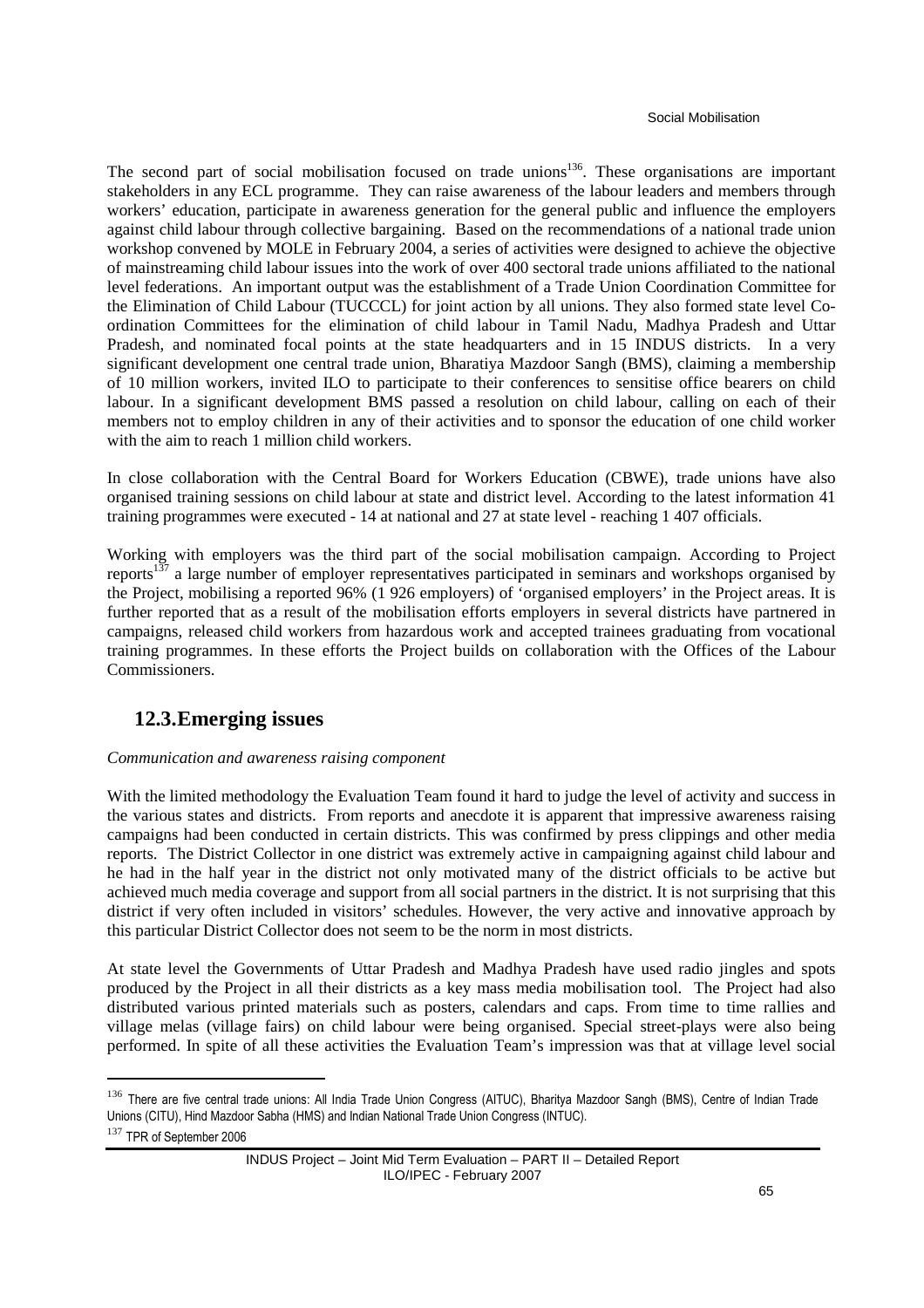mobilisation remained focussed around TECs and their beneficiaries and was not spread around in the community at large.

The 'holistic campaign' strategy and tools development process has recently been completed. Around 34 tools have been developed to facilitate implementation of a larger strategy. It is unfortunate that it is being implemented at a time when the Project is already nearing completion. The Evaluation Team has found no clear explanation for the late development and implementation of concerted strategy at a time when most withdrawal and 'back-to-school' activities are nearing their completion, although the Project Team notes that it is a process that had to develop over time, with some activities starting right from the beginning.

The Evaluation Team's interaction with NGOs involved in running TECs confirmed the importance of making ordinary people - not only parents of child labourers - aware of the issue of child labour and child rights. Many NGOs used various means and methods for social mobilisation but they are limited in scope to their work area. NGOs are well positioned to mobilise people locally if they have both financial and technical support to develop skills and materials. The Project has not provided, or facilitated the provision of such professional support.

During the field visits Evaluation Team members were sometimes able to meet with individuals and groups of community workers who were the ones assigned to mobilise the parents, teachers and others in the communities. In many locations it was a surprise to learn that the background of these workers was often not in social work, although all workers met had a university degree. NGO staff noted that at the beginning of implementation the lack of social work experience limited the impact of this work among parents. After a while the community workers gained experience and implementation improved. However several leading NGO representatives felt that for professional, practical and efficiency reasons the community workers could be better employed through the implementing organisations. They were close to the people to be mobilised and as organisations were better equipped to recruit and supervise community workers.

The social mobilisation of women, especially mothers of those enrolled in TECs or vocational training programmes, is a Project focus but could be enhanced. A special effort is needed to involve them either in the TECs or in vocational training activities. Highlighting good practices and success stories could improve the social mobilisation among parents. Unemployed youth has largely been an untargeted audience which could be mobilised to assist in campaigns and general awareness creation<sup>138</sup>.

The Project has published a book entitled "*Communication in Action: A Book for Social Mobilisation on Child Labour"*. This is a very useful document which has been translated into several local languages and can reach a broad audience if distributed on a large scale. The principle of translating material into local languages is according to the Project Team being applied for all social mobilisation materials developed by the Project.

#### *Trade union component*

 $\overline{a}$ 

The growing involvement of the trade unions in child labour issues in INDUS districts<sup>139</sup> was confirmed by the evaluation team's interaction with trade union leaders at Virudhunagar, Tiruvallur and Aurangabad and in state level stakeholder workshops. These leaders noted that the major central trade unions in India are now raising a "combined and common" voice against child labour. They gave examples of their efforts

<sup>&</sup>lt;sup>138</sup> The Evaluation Team understands that unemployed youth have been targeted through sensitization programmes held for Nehru Kendra volunteers.

<sup>&</sup>lt;sup>139</sup> The TPR September 2006 does not, unlike for employers' organisations, target the trade unions and thus progress can only be measured in qualitative terms, and still only on the central level.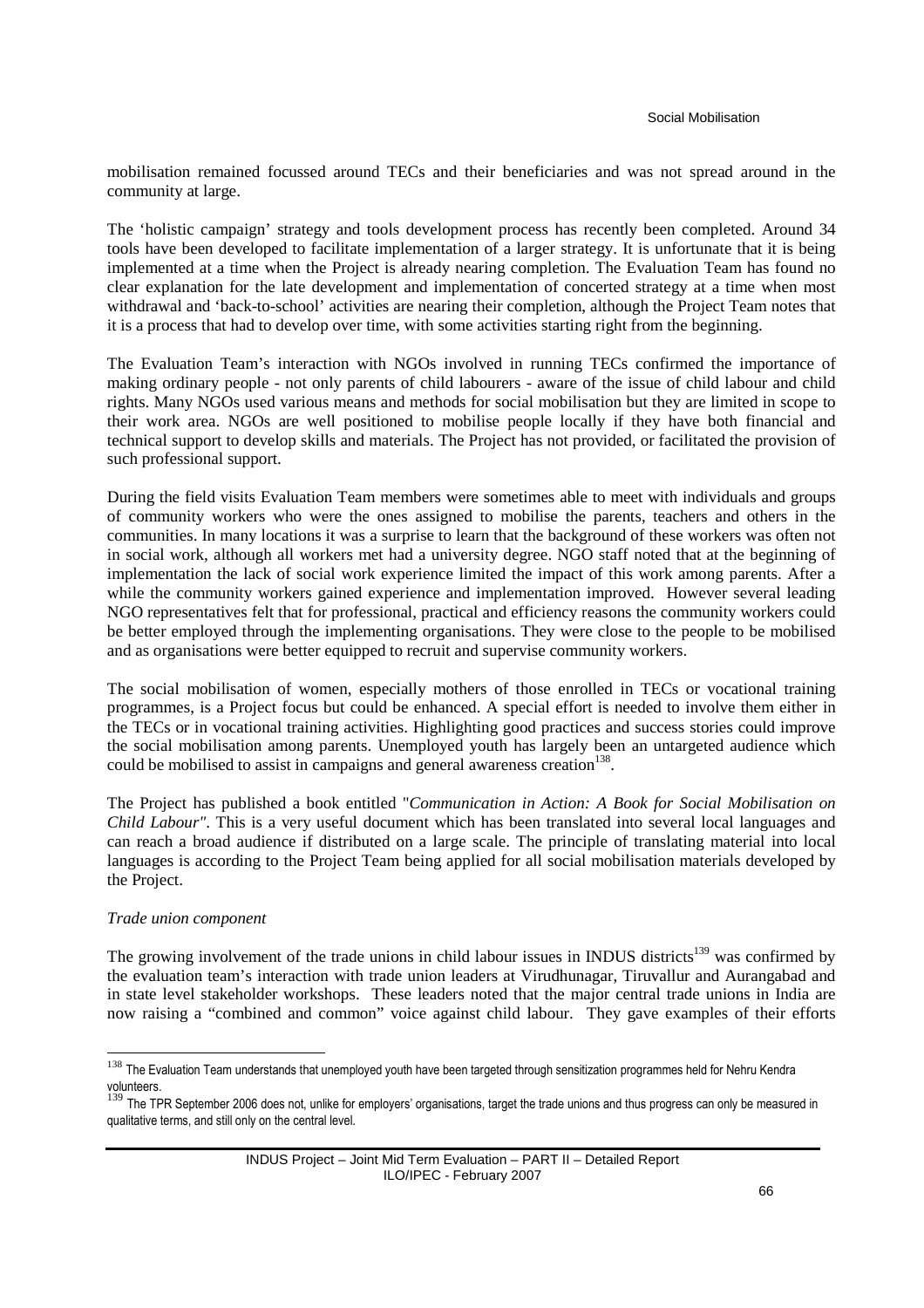aimed at sensitising the general public opinion and influencing employers, workers, government officers and community leaders against child labour. They were candid in admitting a shift in their own attitudes towards child labour, which they had earlier considered a "necessary evil born of poverty" and now treat as a "social curse which should be fought by all sections of society".

The trade unions unanimously expressed frustration at not being invited at earlier dates to participate in Project activities, but acknowledged the progress made in formal ways by establishing the committees and formulation of national plans. Some union leaders confirmed the need for large-scale campaigns to raise awareness and educate the population and pointed to the capacity they have to organise mass campaigns. This capacity has not yet been called on by the Project in the districts visited. On the other hand the Project Team pointed out the fact that trade unions have limited capacities to influence the informal sector where most of the child workers are currently employed, especially in family contexts.

In their own view the trade unions are now in the forefront of the battle against child labour. While it may not be correct to attribute this positive development entirely to the INDUS Project, it has benefited from the trade union involvement in ILO-IPEC programmes. INDUS is likely to have contributed significantly to making child labour an issue of concern to trade unions in India. These national activities of the trade unions seem to have potential to outlive the Project and to become a force by itself. But this initiative still seems very fragile and the Project should continue to make special efforts to help ensure that these activities maintain momentum.

#### *Employer component*

The Project has also been active in trying to seek employers' support, yet they were represented at only one stakeholder workshop. Meeting with employers and conducting meaningful exchanges was almost impossible during the field mission. The Project team could therefore not verify the effect of the reported large number of employer participants in Project seminars and workshops (said to be 96% or 1 926 employers of 'organised employers' organisations). It is clear that any strategy for engaging employers needs to be very well designed in view of sensitivity of the relationship between those employers who may have commercial interests as primary focus and those who wish to see an end to child labour.

It is reported that as a result of the mobilisation efforts employers in several districts have partnered in campaigns and released child workers from hazardous work. Several have of course also accepted trainees graduating from vocational training programmes. In these efforts the Project builds on collaboration with the Offices of the Labour Commissioners, but there remains is much to do to engage employer organisations in a constructive way. Public-private partnerships could be promoted in various ways for the benefit of the Project. The evaluation team observed during its field visit to Kanpur that certain employers were ready to contribute to the Project in various ways. There are examples where children received school uniforms donated by one of the employers. Better and more relationships should also be nurtured with an eye on future collaboration towards employer initiated vocational training and apprenticeship programmes. Employers' organisations are mainly interested in the formal sector and in the 14 to 17 years target group as future employees and can offer work opportunities to this important Project target group.

The recently launched study on Occupational Safety and Health is a demand-driven initiative launched to generate public concern over child labour and to inform parents as well as employers about the risks to the children and adolescents. In the case of adolescents who are permitted to work, employers can be encouraged or provided with incentives to improve the work environment. The evaluation team supports this study as part of the larger social mobilisation campaign, with the caveat that improving conditions should not be used to justify the use of children as labourers. A spin-off benefit from this study is that key national government research agencies (DGFASLI, NIOH, NISTADS) are for the first time working on child labour issues.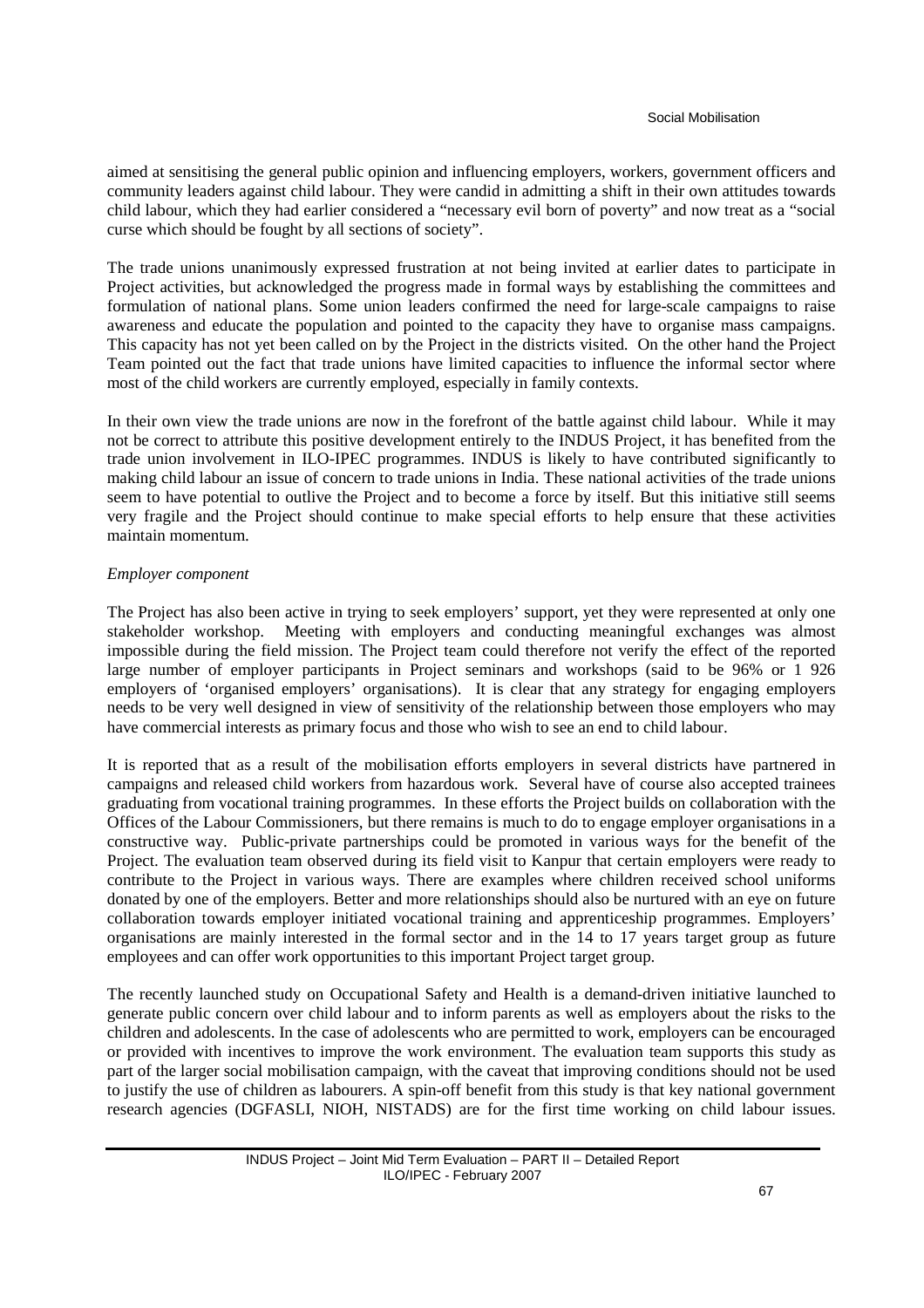#### Social Mobilisation

However as part of the Project focus on delivering good quality products and services, these studies should also be checked for sound methodology.<sup>140</sup>

 $140$  The evaluation team found some weaknesses in this regard in some of the studies to which they were exposed.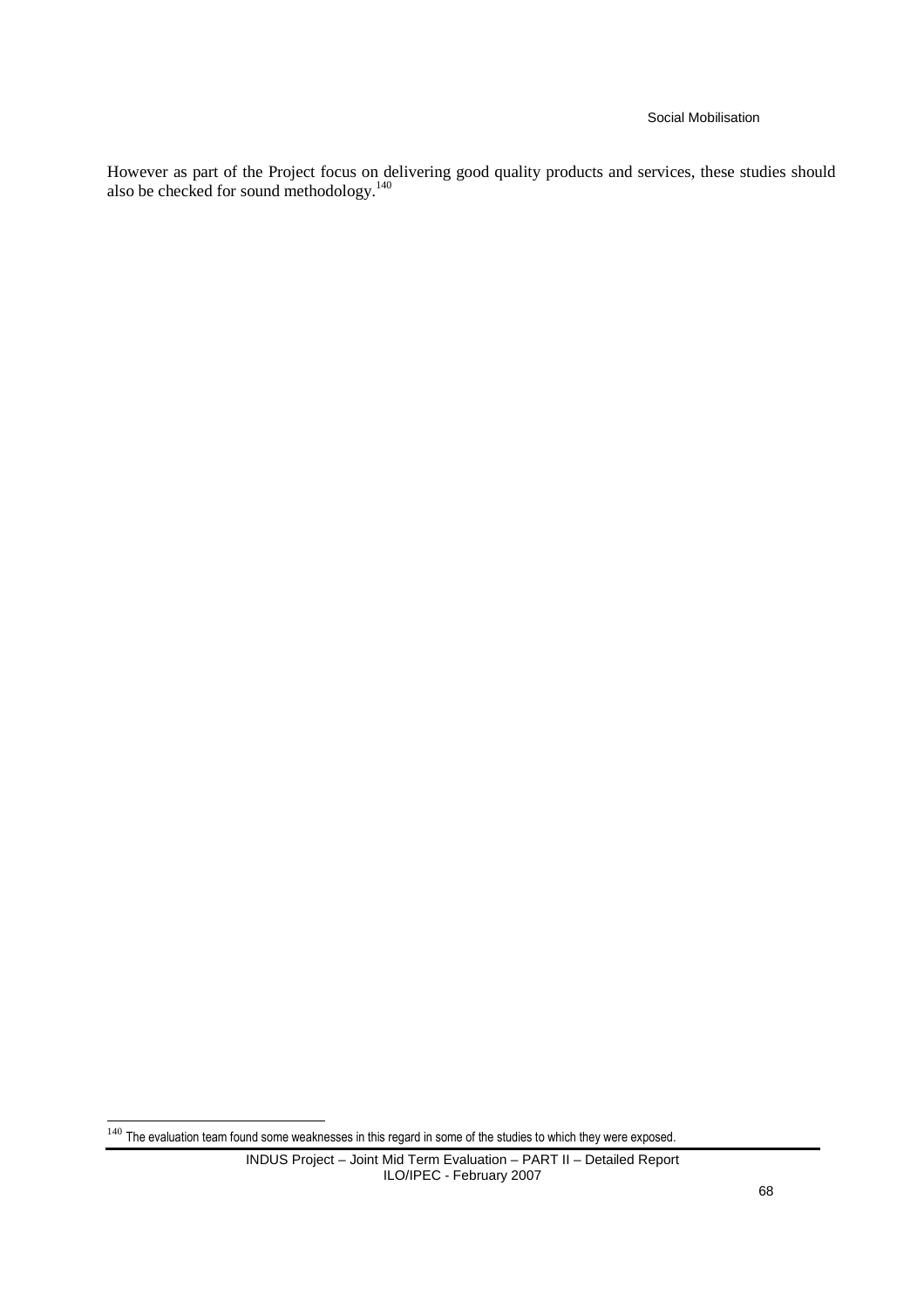# **Annex 1: Terms of Reference**

### **I. Background and Justification**

#### **Background to Joint Evaluation**

INDUS Child Labour Project is a technical co-operation project of the Government of India and the Government of United States of America. ILO is coordinating the project implementation in active partnership with State Governments; district National Child Labour Project (NCLP) Societies and Sarva Shiksha Abhiyan *(SSA)* Societies. The INDUS project is a joint programme with a multi-layered operational framework. The project has a comprehensive approach with focus on ten identified hazardous sectors for elimination of child labour. INDUS Project was designed and conceived as a complimentary effort to the NCLP and SSA. Hence, while continuing with the existing components in the NCLP and SSA system, the INDUS also implements additional, components which are referred to as NCLP Plus (+) and SSA Plus (+). The idea of Plus activities is to pilot test those in the INDUS Project and if they are found useful and successful, replicate these initiatives in the remaining NCLPs and SSAs in the country. Hence, INDUS Project initiatives have to be viewed as NCLP Plus and SSA Plus pilot initiatives, attempting to develop replicable models for up scaling by Government of India and in other ILO-IPEC Projects. The review will thus need to consider all components of the composite INDUS project – NCLP, SSA as well as the Plus elements. In these TORs the term "INDUS Project" will refer to this composite. If the reference is specific to the USDOL funded part it will be referred to as the "USDOL funded part of the INDUS project".

The INDUS Project Document states that "there will be *joint mid-term and final independent evaluation* of the project by the MOL, MOE, USDOL and ILO". The agreed evaluation process calls for a joint mid-term evaluation of all components The project document stipulates the use of ILO/IPEC principles to arrange a joint mid-term evaluation by Ministry of Labour (MOL) and Ministry of Education (MOE) from GOI, US DOL and the ILO – "The terms of reference of the joint evaluations (issues to be addressed, approach, methodology and timing etc.) will be decided in consultation with USDOL and GOI-MOL" (Project Document). The evaluation unit at IPEC headquarters (the Design, Evaluation and Documentation section or DED) should coordinate the evaluation.

Evaluation of Technical Cooperation projects and programmes has a long history in ILO with traditional tripartite evaluations by government, funding agency and executing agency. The principles for such evaluations are well established in the ILO, and there is considerable further experience of managing independent and credible multi-stakeholder programme level evaluations of linked and complementary activities. IPEC consistently apply a consultative process for determining the nature of evaluations, including the drafting of Terms of Reference (TORs).

#### **Background to Components of the "INDUS framework"**

The INDUS Project works in a federal environment. At the National level, the project seeks to develop a comprehensive ECL model by closely working with the NCLP and SSA Programmes Recognising that the state governments set up their own development agendas and priorities and an enabling environment at the state level is crucial to the success of any ECL efforts, the project is actively and systematically engaged in the process of involving the state government as an active partner. As the district is the key operational level for implementation of Action Programmes and effecting change, the project seeks to strengthen and engender a more participatory approach to elimination of child labour.

The key components of the Project are as follows:

- **Enrolment in public elementary education.** The project targets a large proportion of young children (5-8 years) for enrolment in elementary education. For, it believes that progressive elimination of child labour is directly linked to full enrolment and retention of children in formal education system.
- **Withdrawal and provision of transitional education.** Recognizing, the special needs of older working children (9-13 years), the project focuses on providing a bridge course through transitional education to enable a smooth transition to mainstream either formal education or to vocational training.
- **Strengthen Vocational Training (VT).** Given that the objective of Project is to present demonstrable models for withdrawal of child labour, it places special emphasis on providing skill training to older child and adolescent workers (14-17 years). Efforts are being made to either complement the existing trade skills or to introduce allied marketable skills and forge linkages with employers.
- **Local Community Institution Building through thrift and credit management and enhancing women's socio-economic status.**  Recognizing the significant contribution that parents of rehabilitated child labour can offer in transforming the attitude of the family and community towards child labour, the project specifically targets mothers of children enrolled in Transitional Prevocational Education Centres (TECs) through the formation of viable self-help groups (SHGs). To compensate the families' real and imagined loss in releasing the children to participate in educational system, efforts are being made to organize mothers of child workers into "self-help" groups. The revolving funds for the SHGs and training of women members will be done through convergence mechanism with the Government of India's income generation programmes. Interested mothers will also be encouraged to avail short-term vocational skill training programmes at the ITIs.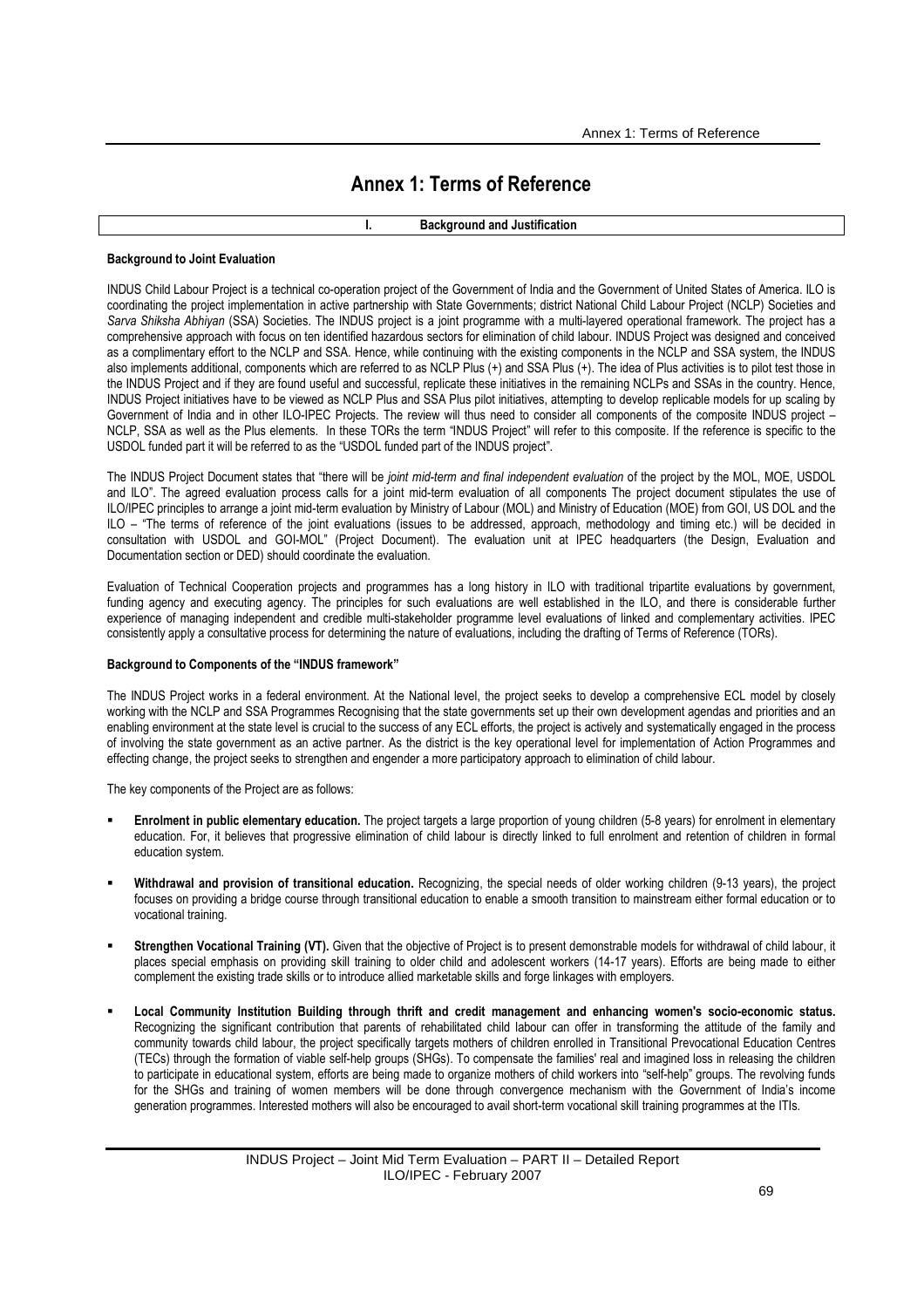- **Strengthening public education of child workers.** Given the proven role of access to education in reducing the incidence of child labour, the project recognises the need to strengthen the primary education infrastructure and improve quality of education in project areas.
- **Social Mobilization.** Social mobilization seeks to involve as many groups and individuals as possible to help change social norms or values related to child labour in affected communities, to mobilise the considerable existing resources of civil society for the cause, and to help make the general public aware of the problem of child labour and its negative consequences.
- **Capacity Building:** The project seeks to build capacities of key government departments, training agencies, and civil society organisations. It also seeks to sensitise a wide range of stakeholders on child labour issues. Capacity building exercises would be carried out at state level and extend downwards to district, municipal, block and village levels. The aim is to mainstream child labour function into the regular training activities of the state government and leave behind a model for capacity building on child labour.

An integral part of these activities will be the design and implementation of a sustainable community-based monitoring system that could complement the enforcement by the Ministry of Labour and Department of Education of child labour legislation and compulsory education policies.

While developing detailed work plans for implementation of the Project, the Project team had broadened the scope of "Sensitisation and capacity building of government agencies and civil society partners," "social mobilisation activities including working with the workers and employers organisations" components and added the following new components:

- Mainstreaming child labour concerns in workers education programme in India and
- Action research on occupational safety and health of child labour in hazardous sectors

#### **Links to NCLP and SSA**

The project by design includes two types of activities. One set which are being currently implemented by existing NCLP and SSA and another, that form additional elements which are being piloted under the "Plus" category. All activities under different components of the project are intrinsically linked and complement the NCLP and SSA programmes. The project aims to streamline and evolve mechanisms to support the delivery of activities planned under the NCLP and SSA as well as pilot "Plus" elements to strengthen child labour elimination efforts in the country.

#### **Update on the Project**:

The project adopted a participatory method to identify beneficiaries. The Listing operation in 20 project districts across four subject States revealed a total of 2,72,265 child workers. Enrolling child workers in schools, transitional education centres and vocational training centres is seen as a key strategy for rehabilitation of child and adolescent workers withdrawn from work. The Transitional Education component is fully operational in the field.937 TEC's are running with 42,888 children. Of the 13,753 children mainstreamed from TECs to public education schools, over 80% have been retained The Vocational training component is also fully operational in the field. In all the Project states, adolescents are being provided training in 129 courses, 11,909 adolescents have been enrolled in primary schools. Of the 7, 215 adolescents who have completed training, more than 50% have obtained work. A total of 27,235 children in the 5-14 age group have been enrolled in primary schools. The public education system has also taken cognizance of child labour as a focus group and incorporated child labour concerns right from the stage of initial planning and drawing up of District Elementary Education Plans (DEEP) and annual plans for the achievement of UEE. The project is now in the process of operationalising the public education component of the project in the field. The Project is now actively developing income generation strategies for child labour elimination by linking child labour families with the ongoing government schemes that provide access to micro credit and subsidies.

The project has systematically worked at developing a comprehensive multi-pronged communication strategy. A variety of tools have been developed to aid awareness raising efforts at the field level. All the tools have been disseminated and efforts are being made to ensure proper usage. Realising the important role of trade unions and employers organisations in ensuring child labour free work places and in preventing child labour, the project has extensively engaged in a dialogue with the five central trade unions as well as the nodal employers organisation. The five central trade unions have come together and formed a Trade Union Co-ordination Committee on Child Labour (TUCCL). All the central trade unions have now focussed their attention to take the fight against child labour at the grass roots level. They have formed state level co-ordination committees in three INDUS Project states and 15 INDUS districts. Work with the sectoral trade unions to mainstream child labour concerns has also gained momentum.

Simultaneously, the project is working towards sensitising and building capacities of key government agencies and civil society partners in project states on child labour. The project, through an action research to study the occupational health and safety aims to develop interim solutions to protect adolescents and young adults from hazards at work places. The project is also working towards developing both better manual as well as computerised systems to assist in better project management. A financial software has been developed to assist implementing agencies prepare financial progress reports. The project has also operationalised a beneficiary tracking system, through which it is tracking and following up on the progress of all project beneficiaries.

#### **II. Purpose and Scope**

The Joint Mid-Term Evaluation will be done as an interim evaluation scheduled for October-November 2006. The evaluation will assess the achievement and progress so far for the project as a whole as well as for the individual components and their linked or joined activities. Strategic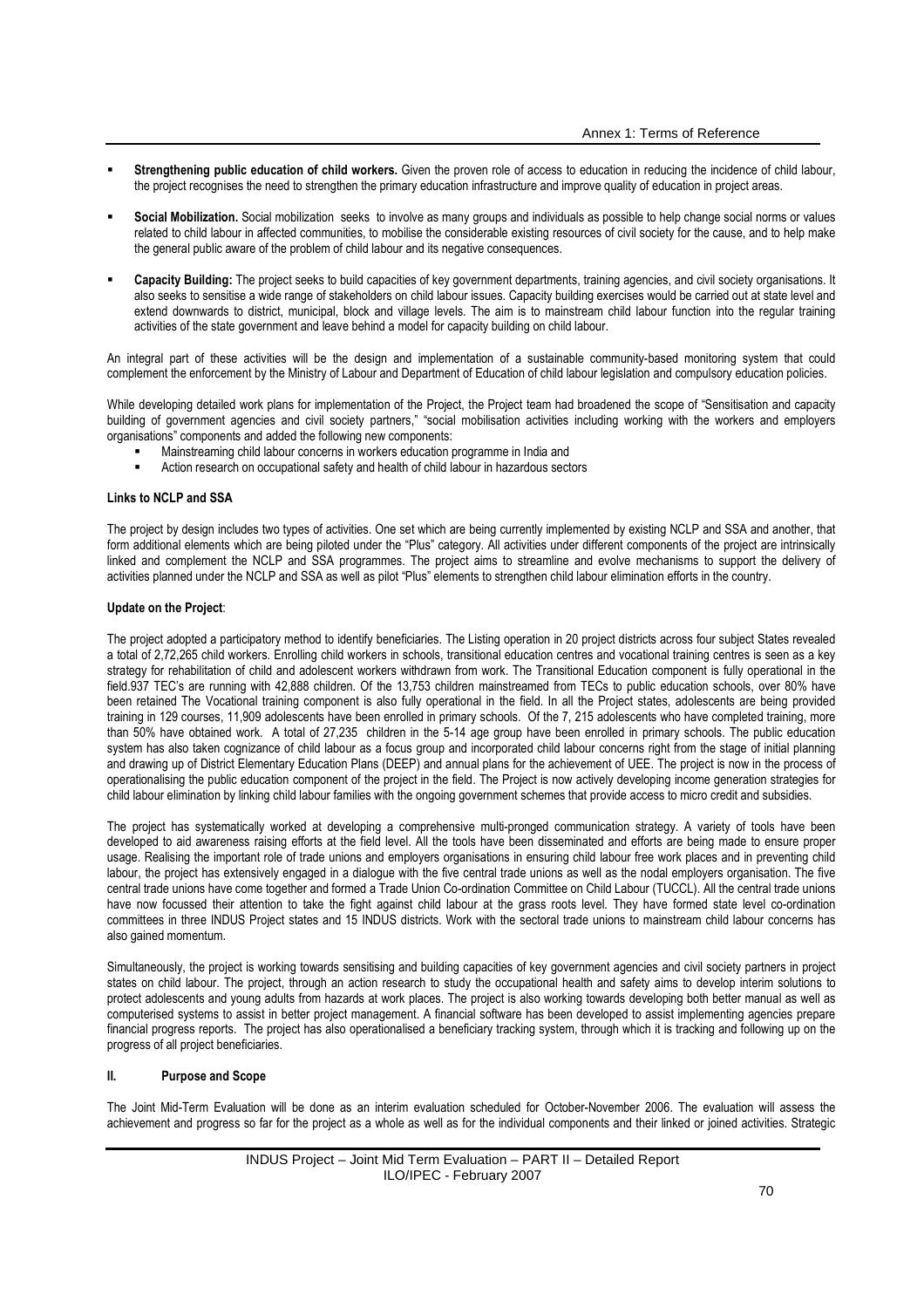lessons learned will be identified and recommendations put forward to be considered in further discussions of adjustment of strategies for the programme as whole as well as for individual components. The evaluation will also review plans for promoting long-term sustainability.

It will cover all activities considered as being part of the "Indus Framework" of USD 40 million (list to be developed) and under implementation in the period 2003 to the date of the evaluation.

#### **III. Suggested Aspect to Consider**

The specific issues and aspects to be addressed in the joint interim evaluation will be identified through the consultative process with stakeholders in the initial stages of the evaluation.

Some broad areas in which specific aspects to be addressed can be identified are:

- Validation of the strategic approach, including any changes in the strategies used
- Validity and Relevance of the Programme and its components (project continues to make sense in meeting needs)
- Achievement (reaching the target groups) and Progress so far, including significant effects of project performance
- Effectiveness and Efficiency (project results versus inputs) of the Implementation Process
- The relevant and operation of the multi-layered institutional set-up and systems (This second part is deleted as it gets covered under bullet no 2 as a project component.
- Implementation mechanisms and partnering with government programmes
- Linkages between components and with relevant programmes and policies
- Factors affecting project performance, including implementation procedures and mechanisms and unanticipated effects
- Alternative or other possible ways to address the issue
- Key concerns, lessons learned and emerging good practices
- Evidence of possible sustainability (project benefits sustained after withdrawal of external support), including possible replication and upscaling of models of intervention used
- Analyse whether changes to the program and project implementation strategy might be necessary.

Guidance for the aspects to be addressed can be obtained from the ILO established overall evaluation concerns such as validity of design, relevance, effectiveness, efficiency, causality, alternative strategies, unanticipated effects and sustainability. <sup>141</sup>

#### **IV. Methodology**

The Joint Interim Evaluation will be conducted by an evaluation team of independent experts evaluators nominated by the key stakeholders to the evaluation and specific areas of expertise, with one of the team members appointed the evaluation coordinator. Specifically the composition is:

| Team member 1   Nominated by GOI (MOL)       | Child labour and Community Development                                                                    |
|----------------------------------------------|-----------------------------------------------------------------------------------------------------------|
| Team member 2   Nominated by GOI (DOE, MHRD) | Child Labour and Education                                                                                |
| Team member 3: Nominated by US DOL           | Child Labour and Education                                                                                |
| Team member 4   Nominated by ILO/IPEC        | Child labour knowledge, familiarity with ILC<br>Extensive evaluation experience at<br>international level |

The areas of expertise are based on the need to consider the different technical expertise required for this type of project. In each case the team members will have documented evaluation experience. The international evaluator nominated by ILO/IPEC will be a highly qualified senior evaluation specialist with extensive experience from evaluations of this kind. Similarly the other evaluators will have extensive experience of this type of work. The members of the team will select a team leader (most senior team member) and a technical coordinator (team member with most evaluation experience) during its first sitting/meeting as well as agree on the distribution of work and schedule for the evaluation and stakeholders to consult.

The role of the team leader will be

- Liaise with project management and stakeholders on the implementation of the evaluation in coordination with other team members
- b. Facilitate the preparation of outputs of the evaluation team by ensuring that all parts of the report are completed as per deadline

 $\frac{1}{141}$ 

Please *see ILO Guidelines for the Preparation of Independent Evaluations of ILO Programmes and Projects, section 1.2, November 1997*.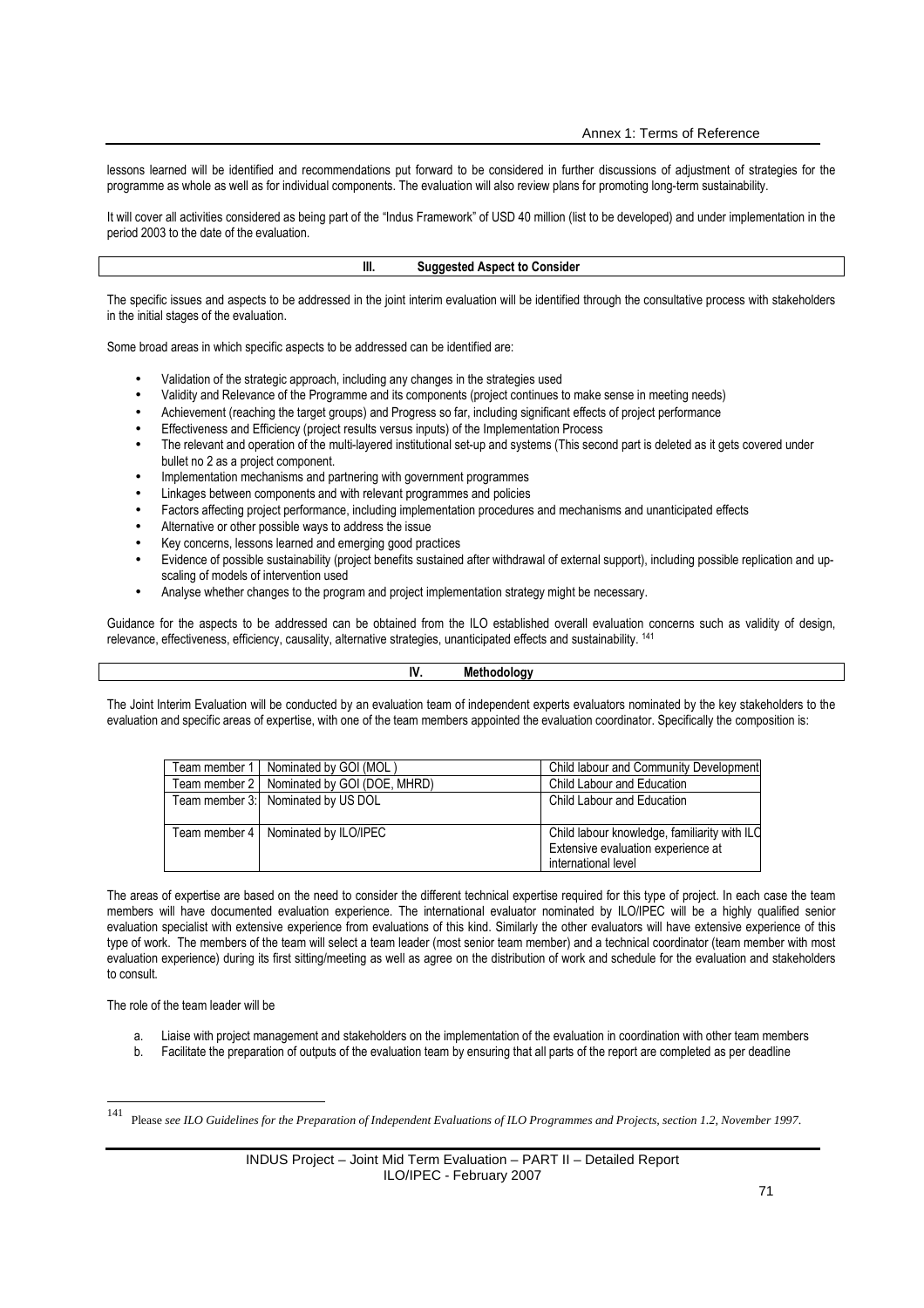The role of the technical coordinator will be

- a. Coordinate the use of evaluation processes and methodologies as agreed by the team
- b. Ensure that the final report is prepared as agreed by the evaluation team, reflecting perspectives as appropriate and in accordance with the terms of reference for the evaluation
- c. Complete the report writing as per agreed scope and within time lines

The evaluation will consist of

- A series of meetings in-country, desk reviews and analysis of relevant reports and data related to the programme and its components,
- Interviews with key stakeholders at national, state level and district level and
- A final stakeholder evaluation workshop(s).

If resources permit, a number of sub-studies can be carried out by individual team members or local organisations. The suggested topics for the sub-studies are

- o Participation of communities in project activities to prevent and eliminate child labour
- o An emerging good practice on convergence for ECL
- o Experiences of partnering with Government Programmes( NCLP and SSA)
- o Capacity Building exercises at state level to end child labour
- o Contribution and partnership with state government for ECL
- 2. The following are the steps in the process

| Preparation for evaluation: drafting and agreement on the TORs; identification and selection<br>of team members | By end of September<br>2006 |
|-----------------------------------------------------------------------------------------------------------------|-----------------------------|
| <b>Desk:</b> Analysis of existing reports and data by evaluation team                                           | 26 October                  |
|                                                                                                                 | - 3 November 2006           |
| In-country evaluation mission: initial round of consultation with key stakeholders, preparatid                  | 6-17 November 2006          |
| of evaluation plan; including the sub-studies; identify available data sources and assign                       |                             |
| responsibilities for elements of the evaluation; field visits to selected areas by evaluation team.             |                             |
| local stakeholder evaluation workshops; further desk review and analysis, further interview wit                 |                             |
| key stakeholders at relevant national and state level, participation in project activities schedule             |                             |
| in the period;                                                                                                  |                             |
| Stakeholder Evaluation Workshop: presentation of preliminary findings and discussions on                        | Saturday 18 Novembe         |
| possible adjustment of strategies;                                                                              | 2006                        |
| <b>Final report:</b> preparation of first complete draft, comments by key stakeholders, preparation of          | End of November             |
| final draft (one week for preparation of first draft, one week for comments and one week for                    | 2006/Early December         |
| preparation of second and final draft)                                                                          | 2006                        |
|                                                                                                                 |                             |

- 3. The specific schedule for the evaluation will be determined through consultations.
- 4. The evaluation will use existing documentation from any established monitoring and evaluation systems of the various components as well as other relevant reporting, studies and material as considered appropriate by the team. Various stakeholders and managers of different components will prepare a list of these documents.

|  | -<br>Expected<br><b>Outputs</b> |
|--|---------------------------------|
|  |                                 |

5. The expected outputs are

- An evaluation work plan with clear division of responsibilities and a annotated outline
- A background note and programme for stakeholder evaluation workshop
- A draft evaluation report for comments from key stakeholders
- A final evaluation report for submission to GOI-NSC, USDOL and ILO
- 6. The final report will contain
	- Executive summary (of conclusions, recommendations and lessons learned)
	- Introduction (background of the evaluation, analysis and critical assessment of the methodology used for the evaluation)
	- Design (Relevance of the proposed strategy, process of development and design of the project, process of development)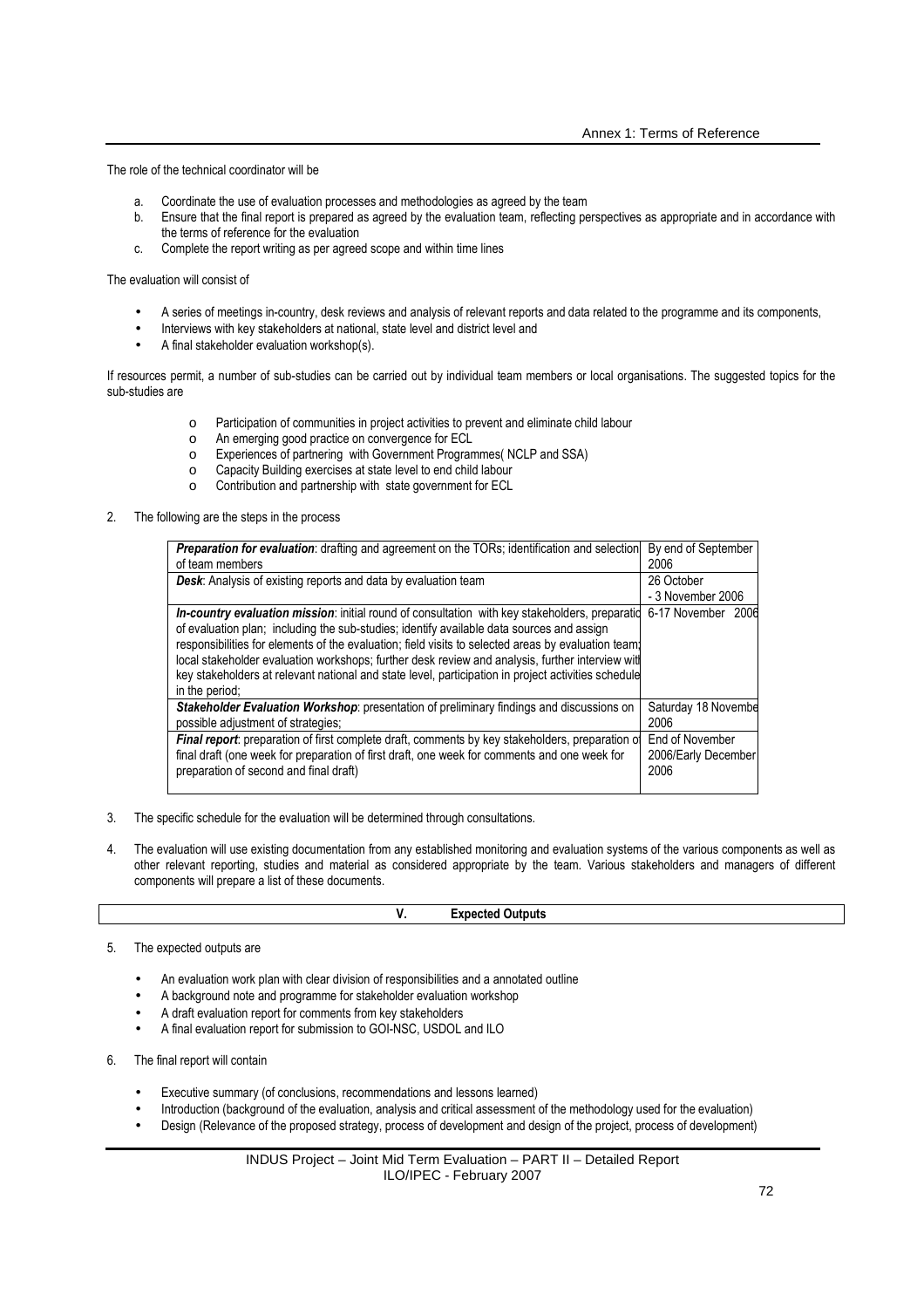- Findings (implementation, efficiency, effectiveness, performance, unexpected effects)
- Networking and Linkages
- Evidence of sustainability
- Conclusions and recommendations, lessons learned and emerging good practices
- Annex (composition of the evaluation team and distribution of work, itinerary, sources of information, and other technical annexes and relevant documents)

| vı<br> | шеп<br><br>шa<br> |
|--------|-------------------|
|        |                   |

#### **Resources**

- 7. In line with the principles of joint evaluation these joint Terms of Reference will ensure a joint and independent evaluation process.
- 8. The breakdown of resources for the evaluation are:
	- The evaluation funds in USDOL funded part of the INDUS project will cover the participation of the international evaluator nominated by ILO (fees, international and national expenses)
	- The evaluator nominated by USDOL will be covered by separate funds from USDOL.
	- The evaluators nominated by GOI will be covered by government funds as per established procedures.
	- Local travel for the evaluation team will be covered by evaluation funds in the USDOL funded part of the INDUS project.
	- The stakeholder evaluation workshops at different level will be jointly funded.
	- Any international participation by representatives of ILO or USDOL will be funded separately.

### **Management**

9. As per the project document, it is proposed that the Design, Evaluation and Documentation section of ILO/IPEC, which operates as a professional evaluation function within ILO/IPEC independent of the management of ILO/IPEC, coordinates the process, including the preparation of the draft TORs, the management of the consultation process and the technical supervision of the evaluation team. There will be close consultation with designated focal points in USDOL and GOI.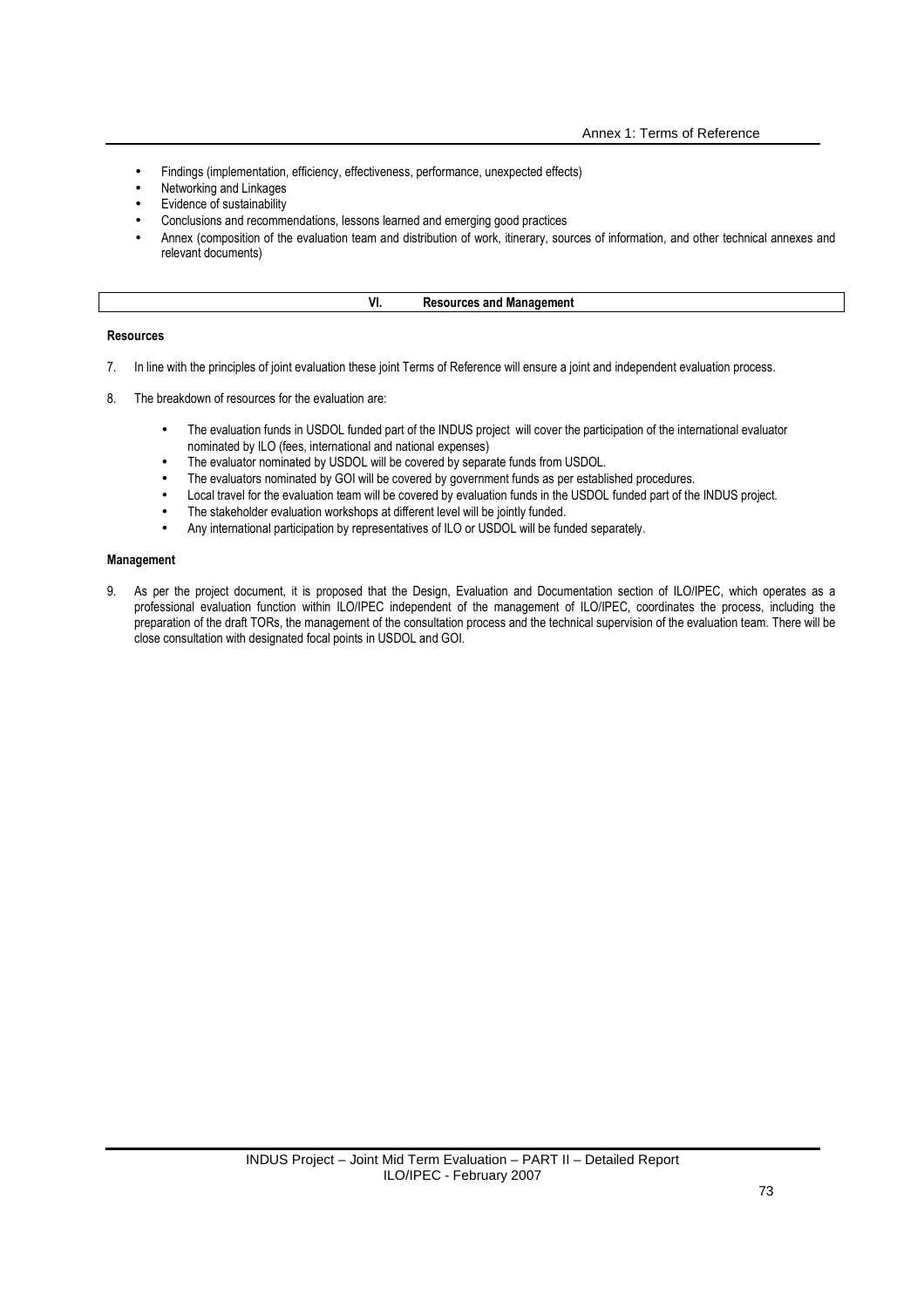| <b>Key Issue</b> | Sub-Issue                                                                                          | <b>Evaluation Questions</b>                                                                                                                                                                                                                                                                                                                                                                                                                                                                                                                                                                                                                                                                                                                                                                                                                                                                                                                                                                                                                                | <b>Information Sources</b>                                                                                                                                                                                                                                                                                                                                                                                                                                                                                                                                     |
|------------------|----------------------------------------------------------------------------------------------------|------------------------------------------------------------------------------------------------------------------------------------------------------------------------------------------------------------------------------------------------------------------------------------------------------------------------------------------------------------------------------------------------------------------------------------------------------------------------------------------------------------------------------------------------------------------------------------------------------------------------------------------------------------------------------------------------------------------------------------------------------------------------------------------------------------------------------------------------------------------------------------------------------------------------------------------------------------------------------------------------------------------------------------------------------------|----------------------------------------------------------------------------------------------------------------------------------------------------------------------------------------------------------------------------------------------------------------------------------------------------------------------------------------------------------------------------------------------------------------------------------------------------------------------------------------------------------------------------------------------------------------|
| Project design   | Relevance of the<br>strategic approach and<br>Project design <sup>142</sup>                        | • To what extent was the Project in line with the needs and challenges faced by the country at the time of its<br>design? Was it well informed by national (state?) priorities and the socio-economic, cultural and political<br>situation?<br>• To what extent was the Project informed by policies and programmes already under way in the country?<br>• To what extent did the Project design address, or link to efforts to address the root causes of child labour in the<br>country?<br>To what extent did the approaches and processes used to identify the Project components and selection of<br>$\bullet$<br>participating states increase its potential to be relevant?<br>• To what extent is this a timely intervention?                                                                                                                                                                                                                                                                                                                      | Project Documents and APSOs<br>Reports and Context Documents by International and<br>Local Agencies, GOI, ILO-IPEC<br>Note on Project Progress; Project Review Report<br><b>Technical Progress Reports</b><br><b>INDUS Operational Guidelines</b><br>Practical Guide for Conducting CL Survey<br><b>SSA Report</b><br><b>Baseline Survey Summary Outline</b><br>Presentations by Project Staff<br><b>Individual Discussions</b>                                                                                                                                |
|                  | Validity of the strategic<br>approach and<br>programme design<br>Quality of the<br>programme logic | To what extent was there an enabling environment to give the Project a fair chance of success?<br>$\bullet$<br>• To what extent did the approaches and processes used to identify the Project components and selection of<br>participating states increase the potential for ownership by key stakeholders (e.g. government at various levels<br>social partners; potential beneficiaries)?<br>To what extent was the Project design based on reliable and appropriate data and information?<br>To what extent were the Project and component implementation timeframes realistic?<br>• Was a strategy for sustainability of Project benefits included and clearly defined in the design?<br>• Is the Project design logical and coherent? Has the programme theory been clearly defined with logical linkag<br>between objectives, inputs, activities and results?<br>• Are the strategies, components and activities clearly linked?<br>Were the component designs appropriate for the achievement of objectives and the desired outcomes are<br>impact? | Project Documents and APSOs<br>Reports and Context Documents by International and<br>Local Agencies, GOI, ILO-IPEC<br>Note on Project Progress; Project Review Report<br><b>Technical Progress Reports</b><br><b>State Action Plans</b><br>Labour Market Survey and Methodology<br><b>INDUS Operational Guidelines</b><br>Presentations by Project staff<br>Workshop, Group and Individual Discussions<br>Project Documents and APSOs<br><b>Technical Progress Reports</b><br>Note on Project Progress; Project Review Report<br><b>Individual Discussions</b> |
|                  | Consideration of cross-<br>cutting issues                                                          | • Have gender considerations been adequately included in the Project design? Does the Project clearly spell ou<br>where gender differences and interests should be taken into account?<br>• Has the role of culture and tradition been adequately included in the Project design? Does the Project clearly<br>spell out where culture and tradition should be taken into account?                                                                                                                                                                                                                                                                                                                                                                                                                                                                                                                                                                                                                                                                          | Project Documents and APSOs<br>Technical Progress Reports, PMP and (cross-check of)<br><b>Monitoring Data</b><br>Reports and Context Documents by International and<br>Local Agencies, GOI, ILO-IPEC<br>Notes on Project Progress; Project Review Report<br>Sample Report of Survey<br>Labour Market Survey<br><b>State Action Plans</b><br>Survey Training Workshop Report<br>Sensitisation Module; Strategy Paper<br>Presentations by Project Staff<br>Individual discussions                                                                                |

# **Annex 2: The evaluation matrix**

<sup>142</sup> The "Project design" includes all iterations accepted as formal Project documents and their revision.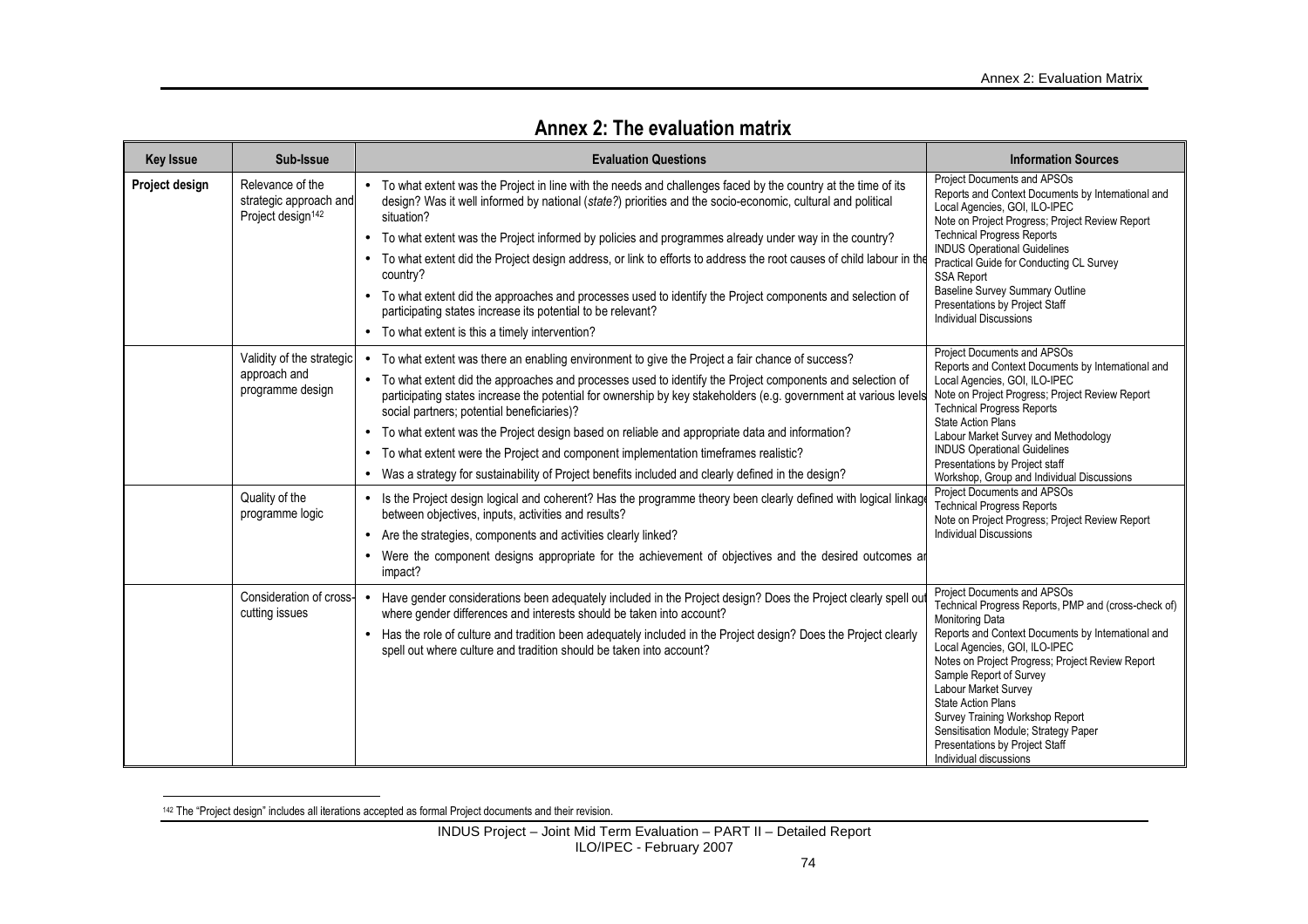| <b>Key Issue</b>                      | Sub-Issue                                                                                               | <b>Evaluation Questions</b>                                                                                                                                                                                                                                                                                                                                                                                           | <b>Information Sources</b>                                                                                                                                                                                                                                                                                  |
|---------------------------------------|---------------------------------------------------------------------------------------------------------|-----------------------------------------------------------------------------------------------------------------------------------------------------------------------------------------------------------------------------------------------------------------------------------------------------------------------------------------------------------------------------------------------------------------------|-------------------------------------------------------------------------------------------------------------------------------------------------------------------------------------------------------------------------------------------------------------------------------------------------------------|
|                                       | Appropriateness of<br>accountability,<br>organisational learning<br>and knowledge<br>management systems | • Were appropriate accountability measures put into place?<br>• Was a useful monitoring and (self)-evaluation system included in the Project design, including appropriate<br>indicators and opportunities for analysis and reflection for effective tracking and improvement of progress and<br>results?<br>• Does the Project design have an adequate emphasis on organisational learning and knowledge management? | Project Documents and APSOs<br><b>INDUS Operational Guidelines</b><br>Technical Progress Reports, PMP<br>Notes on Project Progress; Project Review Report<br>INDUS Publications, incl. Good Practices and Lessons<br>Learnt<br>Presentations by Project Staff<br>Workshop, Individual and Group Discussions |
| Institutional                         | Suitability and                                                                                         | • Were the institutional arrangements, including roles, responsibilities and expected commitment of the various                                                                                                                                                                                                                                                                                                       | Project Documents and APSOs                                                                                                                                                                                                                                                                                 |
| arrangements                          | effectiveness of                                                                                        | role players clearly defined and reflected in the Project design? Were they realistic and practical?                                                                                                                                                                                                                                                                                                                  | <b>INDUS Operational Guidelines</b><br><b>GOI Website Documentation</b>                                                                                                                                                                                                                                     |
|                                       | institutional<br>arrangements                                                                           | • To what extent is the institutional model for the oversight, coordination and management of the Project working<br>as expected?                                                                                                                                                                                                                                                                                     | <b>Selected Meeting Minutes</b><br>Technical Progress Reports, PMP                                                                                                                                                                                                                                          |
|                                       |                                                                                                         | • How effective have the steering committees been in their roles? How well do they link with other critical role<br>players?                                                                                                                                                                                                                                                                                          | Notes on Project Progress; Project Review Report<br>Presentations by Project Staff<br>Workshop, Individual and Group Discussions                                                                                                                                                                            |
|                                       |                                                                                                         |                                                                                                                                                                                                                                                                                                                                                                                                                       |                                                                                                                                                                                                                                                                                                             |
| Partnerships and<br>external linkages | Suitability and<br>effectiveness of                                                                     | • What is the level of commitment to the Project displayed by the key role players? Is this adequate to advance<br>and sustain the programme?                                                                                                                                                                                                                                                                         | Project Documents and APSOs<br><b>INDUS Operational Guidelines</b><br><b>GOI Website Documentation</b>                                                                                                                                                                                                      |
|                                       | partnerships                                                                                            | • Do the Project partnerships support its effective and efficient implementation? Is there adequate coordination<br>between the key role players?                                                                                                                                                                                                                                                                     | Technical Progress Reports, PMP<br>Notes on Project Progress; Project Review Report                                                                                                                                                                                                                         |
|                                       |                                                                                                         | • Were effective networks built between organisations and government agencies working to address child labou<br>at national, state and local levels? If so, how well do these networks support and influence the Project?                                                                                                                                                                                             | Trade Union Workshop Report<br>National Workshop on Effective Implementation (VVGNL<br>Report                                                                                                                                                                                                               |
|                                       |                                                                                                         | • How well does the tripartite arrangement work in support of the Project?                                                                                                                                                                                                                                                                                                                                            | <b>SSA Report</b><br><b>Steering Committee Reports</b><br>Presentations by Project Staff<br>Workshop, Individual and Group Discussions                                                                                                                                                                      |
|                                       | Extent of linkages and                                                                                  | To what extent has the Project made use of other policies and programmes to further its objectives?<br>$\bullet$                                                                                                                                                                                                                                                                                                      | Project Documents and APSOs<br><b>INDUS Operational Guidelines</b>                                                                                                                                                                                                                                          |
|                                       | convergence with<br>existing policies and<br>interventions                                              | How effective has the Project been in promoting convergence between initiatives and stakeholders?<br>$\bullet$                                                                                                                                                                                                                                                                                                        | Technical Progress Reports, PMP<br>Notes on Project Progress; Project Review Report<br>TU Workshop Report<br>National Workshop on Effective Implementation (VVGNL<br>Report; SSA Report                                                                                                                     |
|                                       |                                                                                                         |                                                                                                                                                                                                                                                                                                                                                                                                                       | ILO Conventions; Laws relating to CL<br>Capacity Building Programme Module                                                                                                                                                                                                                                  |
|                                       |                                                                                                         |                                                                                                                                                                                                                                                                                                                                                                                                                       | VSGNLI Report, TU Report.<br>Presentations by Project Staff<br>Workshop, Individual and Group Discussions                                                                                                                                                                                                   |
|                                       |                                                                                                         |                                                                                                                                                                                                                                                                                                                                                                                                                       |                                                                                                                                                                                                                                                                                                             |
| Project<br>implementation and         | Effectiveness                                                                                           | • What are the main Project achievements to date?                                                                                                                                                                                                                                                                                                                                                                     | APSOs (TEC, VT, SSA, NRC, SRC, Training and Capaci<br>Building and TUs)                                                                                                                                                                                                                                     |
| performance                           |                                                                                                         | • To what extent is the Project on track towards achieving its targets and objectives within the given timeframes'                                                                                                                                                                                                                                                                                                    | Notes on Project Progress; Project Review Report<br>Technical Progress Reports, PMP and cross-checking of                                                                                                                                                                                                   |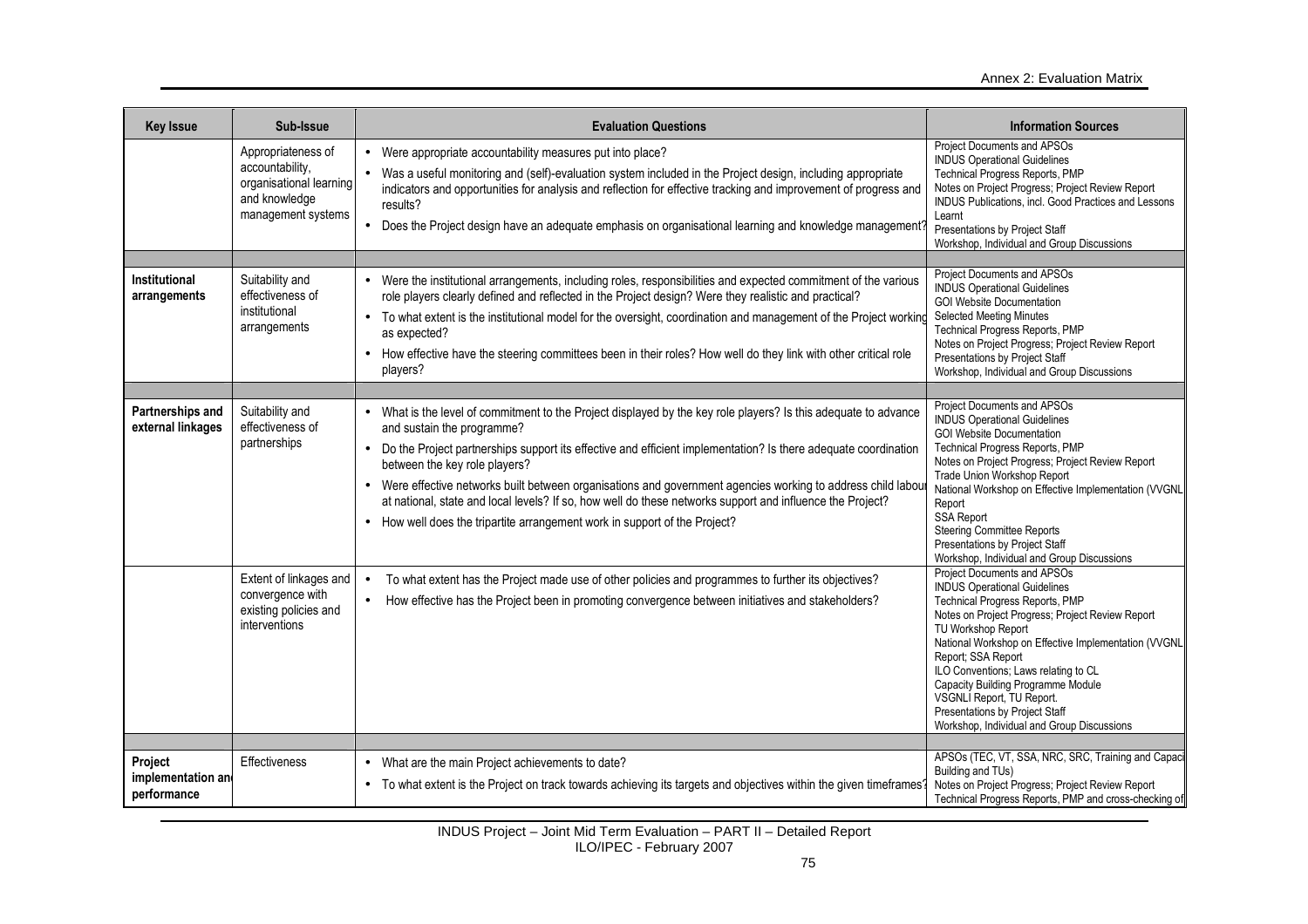| <b>Key Issue</b> | Sub-Issue                                                                 | <b>Evaluation Questions</b>                                                                                                                                                                                                                                                                                                                                                                                                                                                                                                                                                                                                                                                                                                                                                                                                                                                                                                                                    | <b>Information Sources</b>                                                                                                                                                                                                                                                                                                     |
|------------------|---------------------------------------------------------------------------|----------------------------------------------------------------------------------------------------------------------------------------------------------------------------------------------------------------------------------------------------------------------------------------------------------------------------------------------------------------------------------------------------------------------------------------------------------------------------------------------------------------------------------------------------------------------------------------------------------------------------------------------------------------------------------------------------------------------------------------------------------------------------------------------------------------------------------------------------------------------------------------------------------------------------------------------------------------|--------------------------------------------------------------------------------------------------------------------------------------------------------------------------------------------------------------------------------------------------------------------------------------------------------------------------------|
|                  |                                                                           | • Have adequate data and information been collected on useful indicators of success? Are these being used?<br>• Are there any unintended consequences from the work of the Project?<br>To what extent has the Project added value to (increased the effectiveness of) the NCLP?<br>To what extent has the Project added value to (increased the effectiveness of) the SSA?<br>To what extent have quality management mechanisms been implemented to help ensure Project success?<br>• To what extent have gender considerations been mainstreamed across Project implementation approaches an<br>activities? (Has the Project where appropriate adopted approaches and mechanisms to ensure its relevance to<br>women/girls and men/boys?)<br>• To what extent have considerations of culture and tradition been taken into account across Project<br>implementation approaches and activities? Have constraining and facilitating factors been identified and | Monitoring Data<br>Field, State and Workshop Reports<br><b>Briefing Material</b><br><b>Meeting Minutes</b><br>Presentations by Project Staff<br>Workshop, Individual and Group Discussions                                                                                                                                     |
|                  |                                                                           | addressed to the extent required or feasible?<br>To what extent are the management approaches, mechanisms and processes conducive or obstructive to the<br>effective and efficient implementation of the Project?                                                                                                                                                                                                                                                                                                                                                                                                                                                                                                                                                                                                                                                                                                                                              |                                                                                                                                                                                                                                                                                                                                |
|                  | Relevance                                                                 | • Do the needs and challenges that gave rise to the Project still exist? Are there new challenges that should be<br>addressed?<br>• If there have been significant changes, what are the implications for the Project?<br>• To what extent has the Project been responsive to change? (Are there signs of evidence-based adaptation of<br>the Project design and implementation strategies)?                                                                                                                                                                                                                                                                                                                                                                                                                                                                                                                                                                   | Reports and Context Documents by International and<br>Local Agencies, GOI, ILO-IPEC<br>Technical Progress Reports; Project Review Report<br>Note on Project Progress<br><b>Field Observations</b><br><b>Individual Discussions</b>                                                                                             |
|                  | Risk management                                                           | • To what extent were the assumptions identified during the design phase adequate and appropriate, are<br>monitored and addressed where required?<br>• To what extent were external and internal threats to success and sustainability identified and addressed in t<br>Project design and implementation?                                                                                                                                                                                                                                                                                                                                                                                                                                                                                                                                                                                                                                                     | Project Documents and APSOs<br>Notes on Project Progress; Project Review Report<br>Technical Progress Reports, PMP and cross-checking of<br>Monitoring Data<br><b>Workshop Reports</b><br>Workshop, Individual and Group Discussions                                                                                           |
|                  | Accountability,<br>organisational learning<br>and knowledge<br>management | • Is the Project reporting and monitoring system owned and appropriately used by the intended users?<br>• Is there evidence of harmonisation with the systems of other similar initiatives by other donors and agencies?<br>• Does the Project maximise opportunities for information and knowledge sharing among stakeholders?<br>• To what extent have effective learning and knowledge sharing informed Project design and activities?                                                                                                                                                                                                                                                                                                                                                                                                                                                                                                                      | Project Documents and APSOs<br>Notes on Project Progress; Project Review Report<br>Technical Progress Reports, PMP and cross-checking of<br>Monitoring Data<br>Presentations by Project Staff<br>Communication Materials and Study Report<br><b>Workshop Reports</b><br>Workshop, Individual and Group Discussions             |
|                  | Factors influencing<br>implementation and<br>performance                  | • To what extent, and how did (i) internal and (ii) external factors influence Project implementation? How well did<br>the Project deal with these?<br>• What obstacles were encountered during implementation? Were they addressed effectively and timely and wh<br>are the implications for sustainability of Project benefits?                                                                                                                                                                                                                                                                                                                                                                                                                                                                                                                                                                                                                              | APSOs (TEC, VT, SSA, NRC, SRC, Training and Capaci<br>Building and TUs)<br>Notes on Project Progress; Project Review Report<br>Technical Progress Reports, PMP and cross-checking of<br><b>Monitoring Data</b><br>Field and Workshop Reports<br><b>State Reports</b><br><b>Briefing Material</b><br>Reports of Expert Agencies |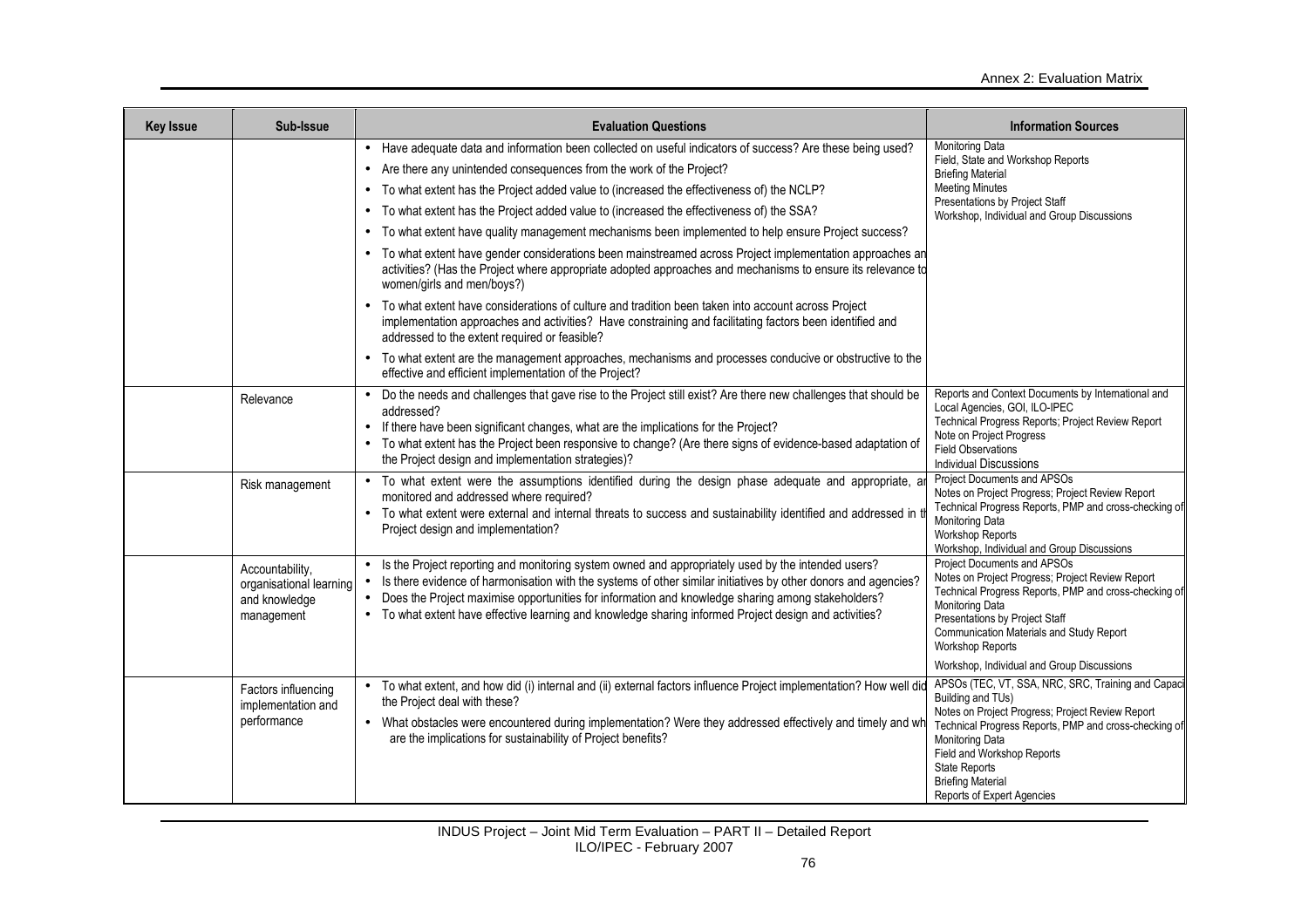| <b>Key Issue</b>               | Sub-Issue                                     | <b>Evaluation Questions</b>                                                                                                                                                                                                                                                                                                                                                                                                                                                                                                                                                                                                                                                                                                                                                              | <b>Information Sources</b>                                                                                                                                                                                                                                                                     |
|--------------------------------|-----------------------------------------------|------------------------------------------------------------------------------------------------------------------------------------------------------------------------------------------------------------------------------------------------------------------------------------------------------------------------------------------------------------------------------------------------------------------------------------------------------------------------------------------------------------------------------------------------------------------------------------------------------------------------------------------------------------------------------------------------------------------------------------------------------------------------------------------|------------------------------------------------------------------------------------------------------------------------------------------------------------------------------------------------------------------------------------------------------------------------------------------------|
|                                |                                               |                                                                                                                                                                                                                                                                                                                                                                                                                                                                                                                                                                                                                                                                                                                                                                                          | <b>Meeting Minutes</b><br><b>Field Observations</b><br>Presentations by Project Staff<br>Workshop, Individual and Group Discussions                                                                                                                                                            |
|                                |                                               |                                                                                                                                                                                                                                                                                                                                                                                                                                                                                                                                                                                                                                                                                                                                                                                          |                                                                                                                                                                                                                                                                                                |
| Implications for the<br>future | Sustainability                                | What is the likelihood that the Project benefits will be sustained after withdrawal of external support? What are<br>$\bullet$<br>the determining factors for sustainability of Project benefits?<br>Are there signs that child labour issues have been mainstreamed into relevant policies and programmes, thus<br>$\bullet$<br>increasing potential for sustainability?<br>Have there been attempts to create and capitalise on synergies between sectors and partners that can enhance<br>opportunities for sustainability of efforts and impacts?<br>Is an appropriate exit strategy in place and being implemented?<br>$\bullet$<br>Do socio-economic, political and cultural conditions exist to help ensure that the Project will have lasting effect<br>$\bullet$<br>and impact? | Project Documents and APSOs<br>Notes on Project Progress; Project Review Report<br>Technical Progress Reports, PMP and cross-checking of<br><b>Monitoring Data</b><br>Presentations by Project Staff<br>Workshop, Individual and Group Discussions                                             |
|                                | 'Replicability', scaling u<br>and integration | What factors need to be considered should models for 'replicability', scaling up or integration of interventions b<br>developed?                                                                                                                                                                                                                                                                                                                                                                                                                                                                                                                                                                                                                                                         | Project Documents and APSOs<br>Technical Progress Reports; Project Review Report<br>Notes on Project Progress<br><b>Evaluation Analysis</b><br><b>INDUS Publication - Good Practices and</b><br>Lessons Learnt<br>Presentations by Project Staff<br>Workshop, Individual and Group Discussions |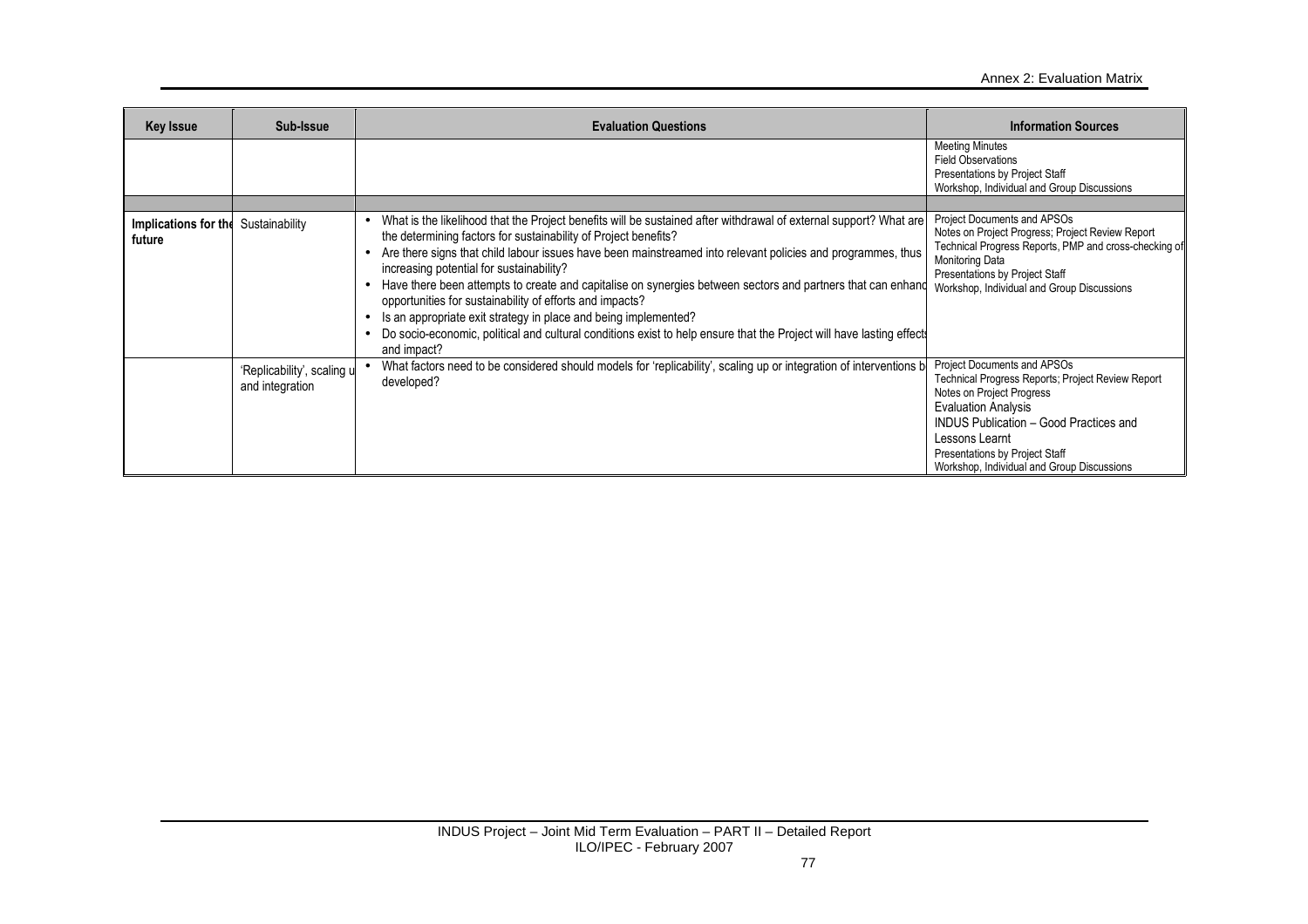- i. To assess the design, approach, achievements and progress as well as plans for long-term sustainability of Project benefits;
- ii. To identify strategic lessons and formulate recommendations that can strengthen Project implementation and inform relevant local and international stakeholder initiatives;
- iii. To be forward-looking and provide useful information to the three partners on those elements that can be considered for large-scale implementation or integration with existing initiatives;
- iv. To determine for use by ILO-IPEC and USDOL the extent to which INDUS approaches and experiences can inform models for interventions in other countries.

### **PRINCIPLES AND APPROACH**

- Joint evaluation between three commissioning partners
- External and independent
- Evaluation of whole Project, not per component; yet components used as unit of analysis
- Formative, focusing on improving design and implementation rather than on assessing outcomes, impact or need for second phase; some focus on potential for scaling up
- Based on the three partners' original vision and approach within the enabling environment and approach established by the Government of India
- Theory-based approach framed the evaluation, focused by a set of questions developed by the partners
- Framework developed as well as evaluation matrix to guide team members; some flexibility allowed for important issues to emerge
- Some depth in data/information collection sacrificed for breadth due to magnitude of the task in very limited time
- Mixed methods used, with emphasis on qualitative due to formative nature of the evaluation, based on methods triangulation as well as triangulation between sources

# **Annex 3: Summary of methodology PURPOSE AND INTENDED USE OF THE EVALUATION Annex 3: Summary of methodology**

### **METHODS**

#### **Data / information collection**

*i. Document study* 

Key documents studied before, during and after field mission. Documents obtained from Project Team and from each field mission site.

Includes but not limited to variety of contextual background documents retrieved from Internet sites; Project documents; Technical Progress Reports; Project stakeholder review and Project team assessment; presentations on progress by Project team, SPSC/SRCs, District Collectors; Project guidelines, lesson summaries and other INDUS publications; monitoring data

Key omissions: minutes of institutional meetings; evaluation reports of related initiatives. Process weakness: number of useful articles and reports obtained only after field mission. Heavy exercise in short period to obtain additional monitoring data and information not necessarily regularly collected by Project Office

*ii. Group discussions* 

Respondents/people met were determined using a mixed purposeful sampling strategy, based mainly on stratified and maximum variation sampling.

Open-ended questions were guided by topic list or interview guide.

Informed by rudimentary stakeholder mapping by evaluation team in beginning of field mission during which stakeholder groups and key individuals were identified.

Group discussions and interactions in each district with

- District Collector with NCLP Society
- Community workers
- Implementing agencies / NGOs
- Mothers / sometimes PTA representatives
- Self-Help Groups
- Employers and Trade Unions
- Discussions at state level, where possible with
- SRC and SSA representatives
- SPSC / key government representatives in stakeholder workshops Discussions at national level with
- 
- INDUS Project Team

Due to protocol reasons invitations were left to Project Team and district officials. Certain limitations frequently restricted the effectiveness of certain

#### *iii. Individual discussions*

A total of 21 persons participated in individual discussions – in person during the field mission, or by telephone or email afterwards using an extended interview guide from which questions were selected depending on context.

- Discussions included representatives from
- Government officials at the three levels
- SPSCs / SRCs
- SSA State and INDUS District Project Directors
- NGOs and Trade Unions

#### *iv. Field observation and discussions*

The evaluation team visited eight districts in four states; usually split into two teams for efficient time management, each with one international and one local member. Districts selected for strategic reasons – to enable comparison based on stronger and weaker INDUS implementation, and exposure to different sectors and state or district environments.

Visits were short, 1-2 days each. As sites were prepared for visits, observation in natural circumstances was impossible. Informal discussions were in most sites held with

- TEC teachers
- Lead School principals and/or staff representatives
- TEC children
- VT coordinators and/or staff of partner institutions
- VT trainees

#### *v. Stakeholder workshops*

Five stakeholder workshops were held to provide opportunities for interaction four at state and one at national level.

Selection of participants was in hands of SRCs / SPCSs in collaboration with Project Director, using some guidance of evaluation team on desired stakeholder groups.

State stakeholder workshops followed similar programmes, with presentations, small group work and plenary discussions (programmes, instruments in *Annex 6).* 

National stakeholder workshop held to report on and test preliminary observations – too early in process to report findings.

#### **Data / information analysis**

Method of analysis dependent on each Evaluation Team member's expertise and preferences - generally combination of inductive and deductive approaches.

#### **Validation strategy**

- i. Data/information gathering, analysis and findings based on extensive triangulation - from (i) different methods and (ii) different sources.
- ii. National stakeholder workshop held to report on and test preliminary observations. Short survey provided verification of key observations.
- iii. Stakeholder input on draft report obtained before its finalisation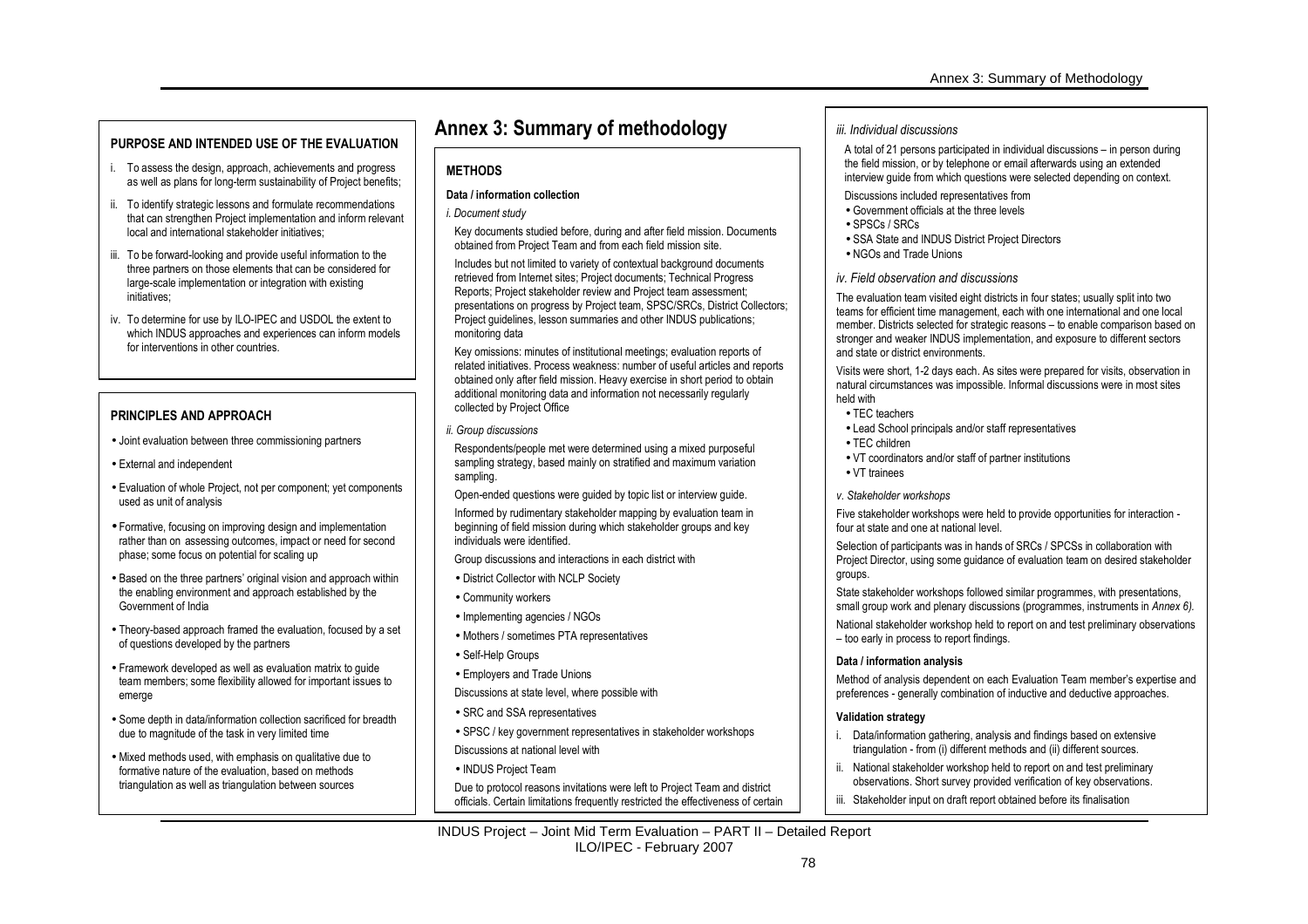|  | Annex 4: Respondents / persons met |  |
|--|------------------------------------|--|
|--|------------------------------------|--|

|                       |                                                | <b>Organization (Type)</b>                               | <b>Position</b>                                                                                                                                              |  |  |
|-----------------------|------------------------------------------------|----------------------------------------------------------|--------------------------------------------------------------------------------------------------------------------------------------------------------------|--|--|
|                       | <b>NATIONAL / INTERNATIONAL</b>                |                                                          |                                                                                                                                                              |  |  |
|                       |                                                | <b>Individual Discussions</b>                            |                                                                                                                                                              |  |  |
|                       |                                                | Ministry of Labour and Employment . Department of Labour | Joint Secretary                                                                                                                                              |  |  |
|                       |                                                | ILO/IPEC                                                 | Guy Thijs, IPEC Director                                                                                                                                     |  |  |
|                       |                                                | <b>USDOL</b>                                             | Charita Castro, Division Chief                                                                                                                               |  |  |
|                       |                                                | ILO-IPEC, INDUS Project                                  | Project Manager; Project Officer - Child Labour and Education;<br>Project Officer - Research and Monitoring; Project Officer -<br><b>Vocational Training</b> |  |  |
|                       |                                                | Trade Union (Hind Mazdoor Sabha)                         | Secretary                                                                                                                                                    |  |  |
|                       |                                                | <b>National Workshop Participants</b>                    |                                                                                                                                                              |  |  |
| <b>State Workshop</b> | New Delhi                                      | Government of India / State Authority                    | 2 Joint Labour Commissioner                                                                                                                                  |  |  |
|                       |                                                | <b>INDUS Project</b>                                     | <b>Project Director</b>                                                                                                                                      |  |  |
|                       |                                                | Sarva Shiksha Abhiyan (SSA)                              | Project Manager                                                                                                                                              |  |  |
|                       |                                                | <b>Central Board for Workers Education</b>               |                                                                                                                                                              |  |  |
|                       |                                                | NGOs including PRAYAS Institute of Juvenile Justice      | <b>Executive Director</b>                                                                                                                                    |  |  |
|                       | Madhya Pradesh                                 | State Project Director Office                            | State Project Director                                                                                                                                       |  |  |
|                       | Madhya<br>Damoh<br>$\equiv$<br>Pradesh         | Government of India / State Authority                    | <b>District Collector</b>                                                                                                                                    |  |  |
|                       | Madhya Pradesh                                 | 2 State Resource Cell (SRC)                              | <b>SRC</b> Coordinator                                                                                                                                       |  |  |
|                       | Satna - Madhya Pradesh                         | <b>INDUS Project</b>                                     | <b>INDUS Project Director</b>                                                                                                                                |  |  |
|                       | Jabalpur<br>$\sim$ $\sim$<br>Madhya<br>Pradesh | <b>INDUS Project</b>                                     | <b>INDUS Project Director</b>                                                                                                                                |  |  |
|                       | Madhya Pradesh                                 | <b>CEDMAP</b>                                            | <b>Chief Executive Officer</b>                                                                                                                               |  |  |
|                       | Madhya Pradesh                                 | <b>CRISP</b>                                             |                                                                                                                                                              |  |  |
|                       | Damoh, Madhya Pradesh                          | Veena Shikshan SamIndustrial Trainning Institute, Damoh  |                                                                                                                                                              |  |  |
|                       | Sagar Madhya Pradesh                           | <b>IFFDC</b>                                             |                                                                                                                                                              |  |  |
|                       | Satna, Madhya Pradesh                          | SAMRITAN (NGO)                                           |                                                                                                                                                              |  |  |
|                       | Katni,                                         | Foundation for Development Research and Action (FDRA),   |                                                                                                                                                              |  |  |
|                       | Jabalpur                                       | <b>XIDAS</b>                                             | (NGO rep)                                                                                                                                                    |  |  |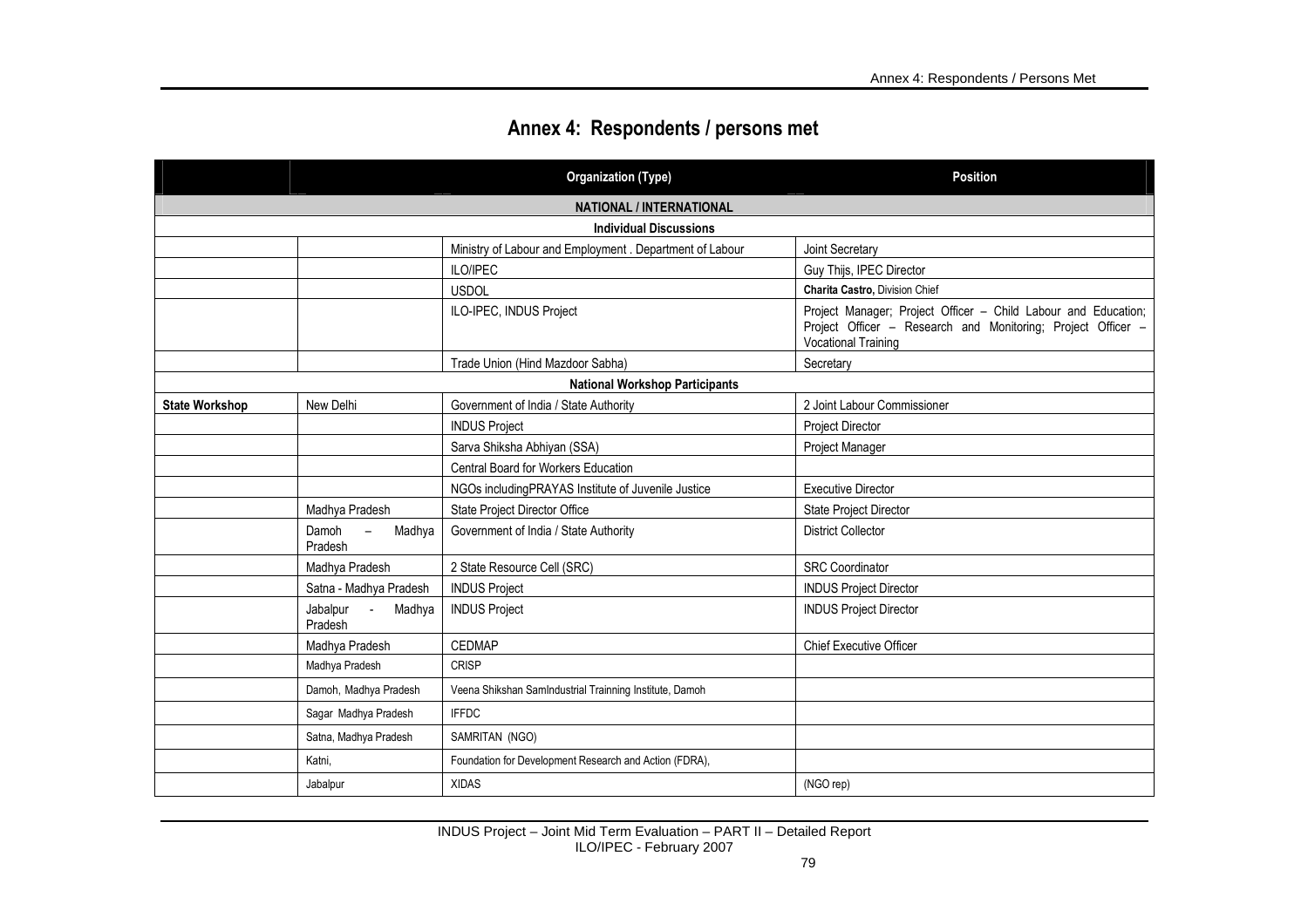|                                           | <b>Organization (Type)</b>                                          | <b>Position</b>                                                  |
|-------------------------------------------|---------------------------------------------------------------------|------------------------------------------------------------------|
| Madhya Pradesh                            | <b>Birla Foundation</b>                                             | Director                                                         |
| Madhya Pradesh                            | <b>Birla Foundation</b>                                             |                                                                  |
| Maharashtra                               | Child Labour Cell                                                   | Chief Coordinator                                                |
| Maharashtra                               | YASHADA State Resource Cell                                         |                                                                  |
| Jalna, Maharashtra                        | <b>State Authority</b>                                              | <b>District Collector</b>                                        |
| district.<br>Amravati<br>Maharashtra      | <b>INDUS ILO</b>                                                    | <b>INDUS Project Director</b>                                    |
| Aurangabad<br>district.<br>Maharashtra    | <b>INDUS ILO</b>                                                    | <b>INDUS Project Director</b>                                    |
| Aurangabad, Maharashtra                   | <b>MCED</b>                                                         |                                                                  |
| Amravati, Maharashtra                     | Social Action For Rural Integration Training and Awareness (SARITA) |                                                                  |
| Aurangabad, Maharashtra                   | Paryay (NGO)                                                        | President                                                        |
| Jalna, Maharashtra                        | Vyaparee Maha Sangh                                                 | Secretary                                                        |
| Aurangabad, Maharashtra                   | Jan Shiksha Sansthan,                                               | Director                                                         |
| <b>Tamil Nadu</b>                         | <b>State Authority</b>                                              | Secretary - Labour                                               |
| <b>Tamil Nadu</b>                         | <b>State Authority</b>                                              | Labour Commissioner                                              |
| <b>Tamil Nadu</b>                         | SARVA SHIKSHA ABHIYAN                                               | Joint Director                                                   |
| Tiruvallur, Tamil Nadu                    | <b>State Authority</b>                                              | <b>District Collector</b>                                        |
| Tiruvannamalai, Tamil Nadu                | <b>State Authority</b>                                              | <b>District Collector</b>                                        |
| TN, Tamil Nadu                            | <b>SRC</b>                                                          | Asst SRC Coordinator                                             |
| Tiruvalllur<br>district.<br>Tamil<br>Nadu | <b>INDUS ILO</b>                                                    | <b>INDUS Project Director</b>                                    |
| Tamil<br>Namakkal<br>district.<br>Nadu    | <b>INDUS ILO</b>                                                    | INDUS Project Director,                                          |
| Namakkal<br>district,<br>Tamil<br>Nadu    | Paramaripu Karangal (NGO),                                          |                                                                  |
| Tiruvallur<br>district,<br>Tamil<br>Nadu  | Shabnam Resources (NGO),                                            |                                                                  |
| Virudhunagar district, Tamil<br>Nadu      | Madurai Multipurpose Society                                        |                                                                  |
| Chennai, Tamil Nadu                       | Red Hills Area Brick Manufacturers Association,                     | (Employer Representative from TN) Coordinator for INDUS Project, |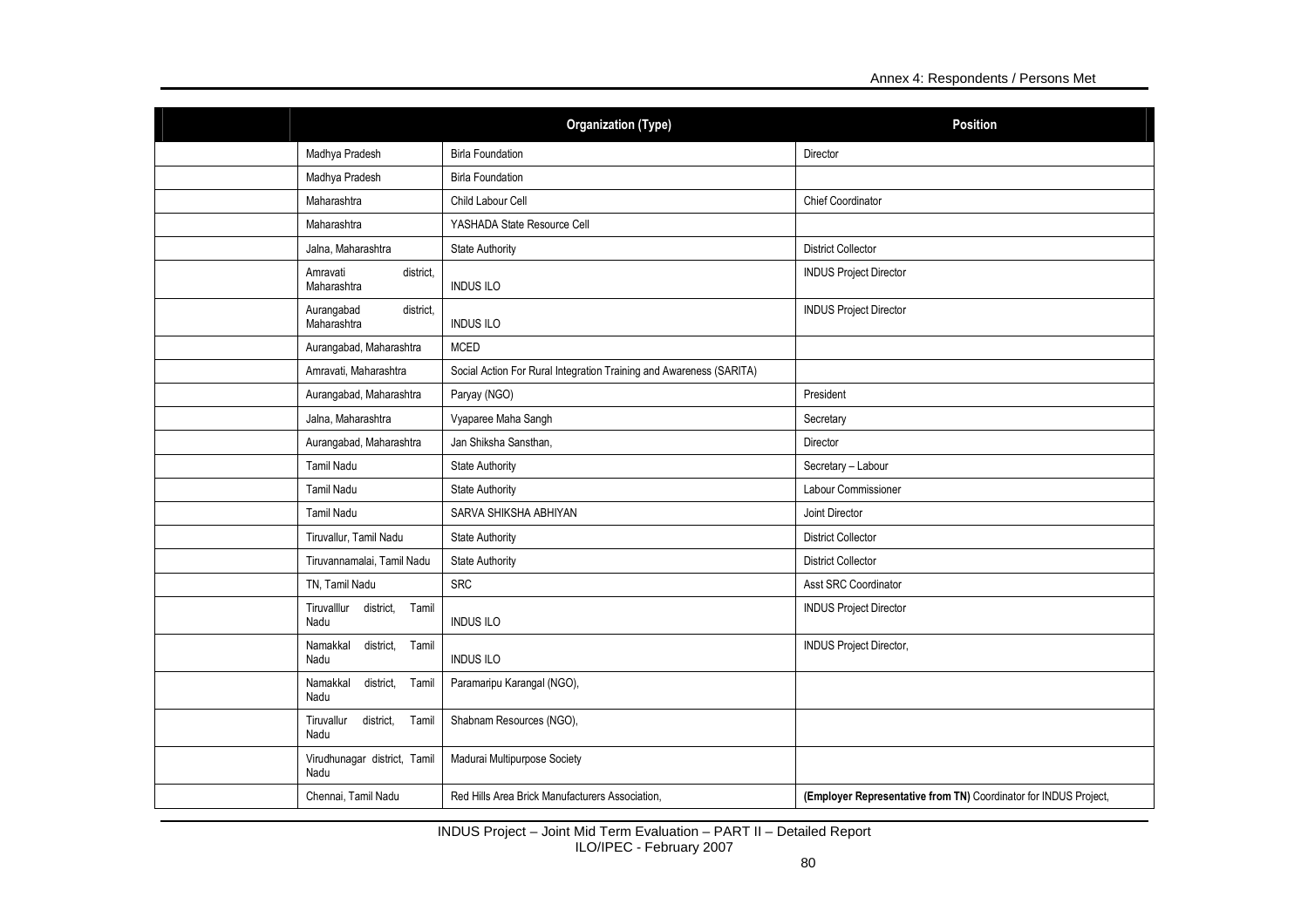|                                      | <b>Organization (Type)</b>                      | <b>Position</b>                                             |  |
|--------------------------------------|-------------------------------------------------|-------------------------------------------------------------|--|
| Chennai, Tamil Nadu                  | Red Hills Area Brick Manufacturers Association, |                                                             |  |
| <b>Uttar Pradesh</b>                 | SARVA SHIKSHA ABHIYAN                           | State Project Director                                      |  |
| Moradabad, Uttar Pradesh             | <b>State Authority</b>                          | <b>District Collector</b>                                   |  |
| <b>Uttar Pradesh</b>                 | <b>State Authority</b>                          | Deputy Labour Commissioner                                  |  |
| <b>Uttar Pradesh</b>                 | <b>SRC</b>                                      | <b>SRC</b> Coordinator                                      |  |
| Allahabad, Uttar Pradesh             | <b>INDUS ILO</b>                                | <b>INDUS Project Director</b>                               |  |
| Ferozabad, Uttar Pradesh             | <b>INDUS ILO</b>                                | <b>INDUS Project Director</b>                               |  |
| Allahabad, Uttar Pradesh             | <b>NGO</b>                                      | Accountant                                                  |  |
| Aligarh, Uttar Pradesh               | Society for Networking                          |                                                             |  |
| Allahabad, Uttar Pradesh             | Abhyudaya, NGO                                  |                                                             |  |
| Ferozabad, Uttar Pradesh             | Madhyamik Jan Kalyan Parishad,                  |                                                             |  |
| Nagar,<br>Uttar<br>Kanpur<br>Pradesh | Akhil Bharatiya Manushikhi Sanstha              |                                                             |  |
| Moradabad, Uttar Pradesh             | CREATE                                          |                                                             |  |
| Ferozabad, Uttar Pradesh             | The Glass Industrial Syndicate                  | (Employer Representative from Uttar Pradesh) Vice President |  |
| <b>Central Trade Unions</b>          |                                                 |                                                             |  |
|                                      | AITUC (TRADE UNION)                             |                                                             |  |
|                                      | <b>BMS</b>                                      |                                                             |  |
|                                      | <b>CITU</b>                                     |                                                             |  |
|                                      | <b>INTUC</b>                                    |                                                             |  |
| Madhya Pradesh                       | AITUC (TRADE UNION)                             | State Coordinator                                           |  |
| <b>Uttar Pradesh</b>                 | AITUC (TRADE UNION),                            | State Coordinator                                           |  |
|                                      | AITUC (TRADE UNION)                             |                                                             |  |
| Noida                                | VVGIRI NATIONAL LABOUR INSTITUTE                |                                                             |  |
| Institutions at national level       |                                                 |                                                             |  |
|                                      | SARVA SHIKSHA ABHIYAN, Ed-CIL                   | <b>TSG</b>                                                  |  |
| Delhi                                | CENTRAL BOARD FOR WORKERS EDUCATION             | Regional Director                                           |  |
| Mumbai                               | <b>FASLI</b>                                    | <b>DIRECTOR GENERAL</b>                                     |  |
| <b>Other institutions</b>            |                                                 |                                                             |  |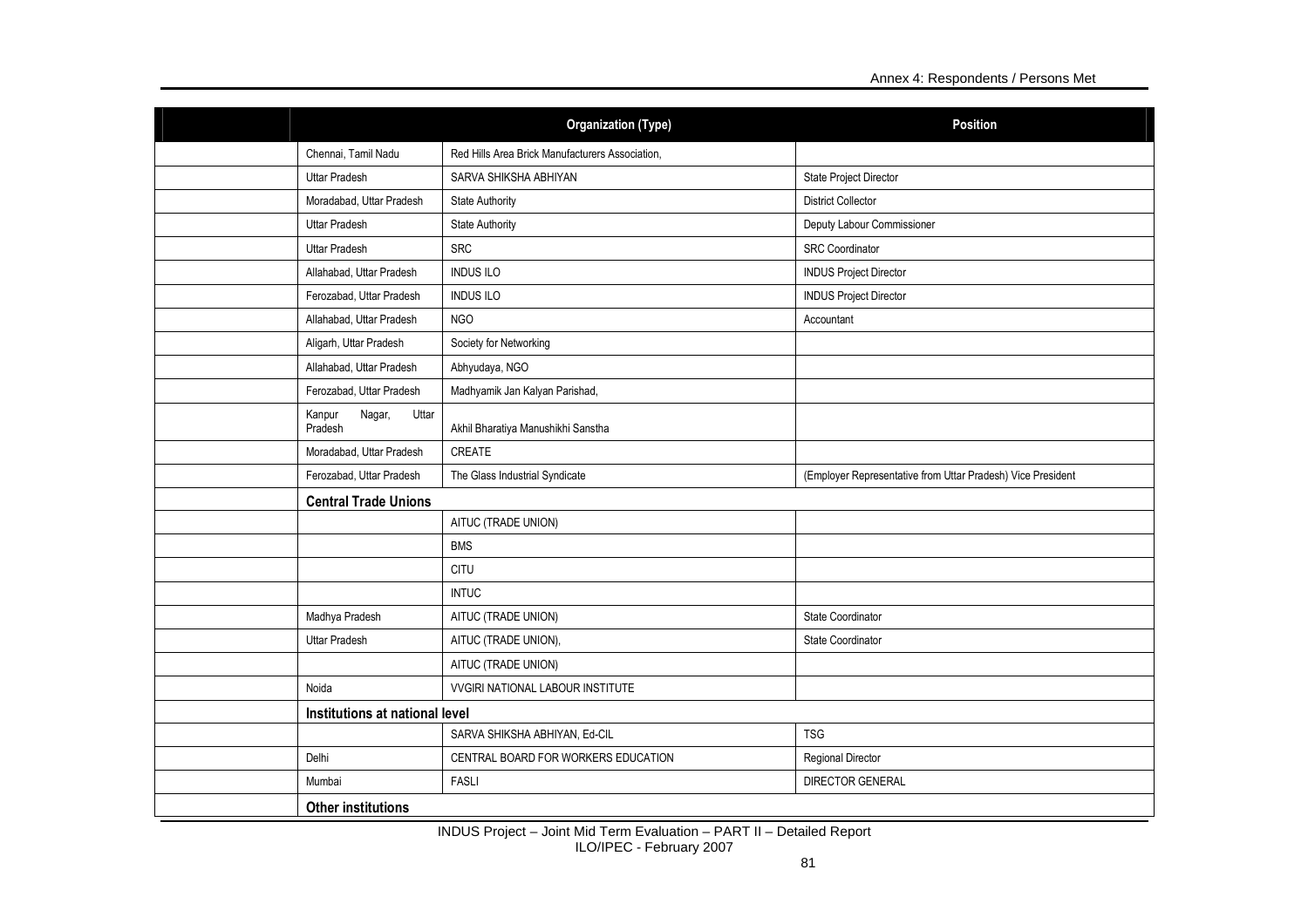|                                          | <b>Organization (Type)</b>        | <b>Position</b>                                                                                   |  |  |
|------------------------------------------|-----------------------------------|---------------------------------------------------------------------------------------------------|--|--|
| New Delhi                                | Educational Resource Unit (ERU)   |                                                                                                   |  |  |
|                                          | CAP TEENS Channel, Hyderabad      |                                                                                                   |  |  |
| <b>Ministry of Labour and Employment</b> |                                   |                                                                                                   |  |  |
|                                          | Ministry of Labour and Employment | Joint Secretary                                                                                   |  |  |
|                                          | Ministry of Labour and Employment | Director                                                                                          |  |  |
|                                          | Ministry of Labour and Employment | Director                                                                                          |  |  |
| <b>United States Department of Labor</b> |                                   |                                                                                                   |  |  |
|                                          | US Department of Labour           | Division Chief Asia, Europe, NENA, Office of Child Labour, Forced Labour<br>and Human Trafficking |  |  |
| <b>US Embassy Delhi</b>                  |                                   |                                                                                                   |  |  |
|                                          | US Embassy Delhi                  | Advisor (Labor & Pollndustrial Trainning Institutecal)                                            |  |  |
|                                          | US Embassy Delhi                  | Pollndustrial Trainning Institutecal Officer                                                      |  |  |
| <b>US AID, New Delhi</b>                 |                                   |                                                                                                   |  |  |
|                                          |                                   | Senior Education Specialist                                                                       |  |  |
| <b>IPEC HQ</b>                           |                                   |                                                                                                   |  |  |
| Geneva                                   | ILO/IPEC                          | Senior Programme Officer                                                                          |  |  |
| <b>SRO-Delhi</b>                         |                                   |                                                                                                   |  |  |
| New Delhi                                | ILO Subregional Office Delhi      | Director                                                                                          |  |  |
| New Delhi                                | ILO Subregional Office Delhi      | <b>Skills Specialist</b>                                                                          |  |  |
| <b>INDUS Child Labour Project</b>        |                                   |                                                                                                   |  |  |
|                                          | ILO-IPEC                          | Project Manager                                                                                   |  |  |
|                                          | ILO-IPEC                          | Project Officer - Child Labour and Education                                                      |  |  |
|                                          | ILO-IPEC                          | Project Officer - Research and Monitoring                                                         |  |  |
|                                          | ILO-IPEC                          | Project Officer - Vocational Training                                                             |  |  |
|                                          | ILO-IPEC                          | Sr. Programme and Administrative Assistant                                                        |  |  |
|                                          | ILO-IPEC                          | <b>Finance Assistant</b>                                                                          |  |  |
|                                          | ILO-IPEC                          | Sr. Secretary                                                                                     |  |  |
|                                          | ILO-IPEC                          | Secretary                                                                                         |  |  |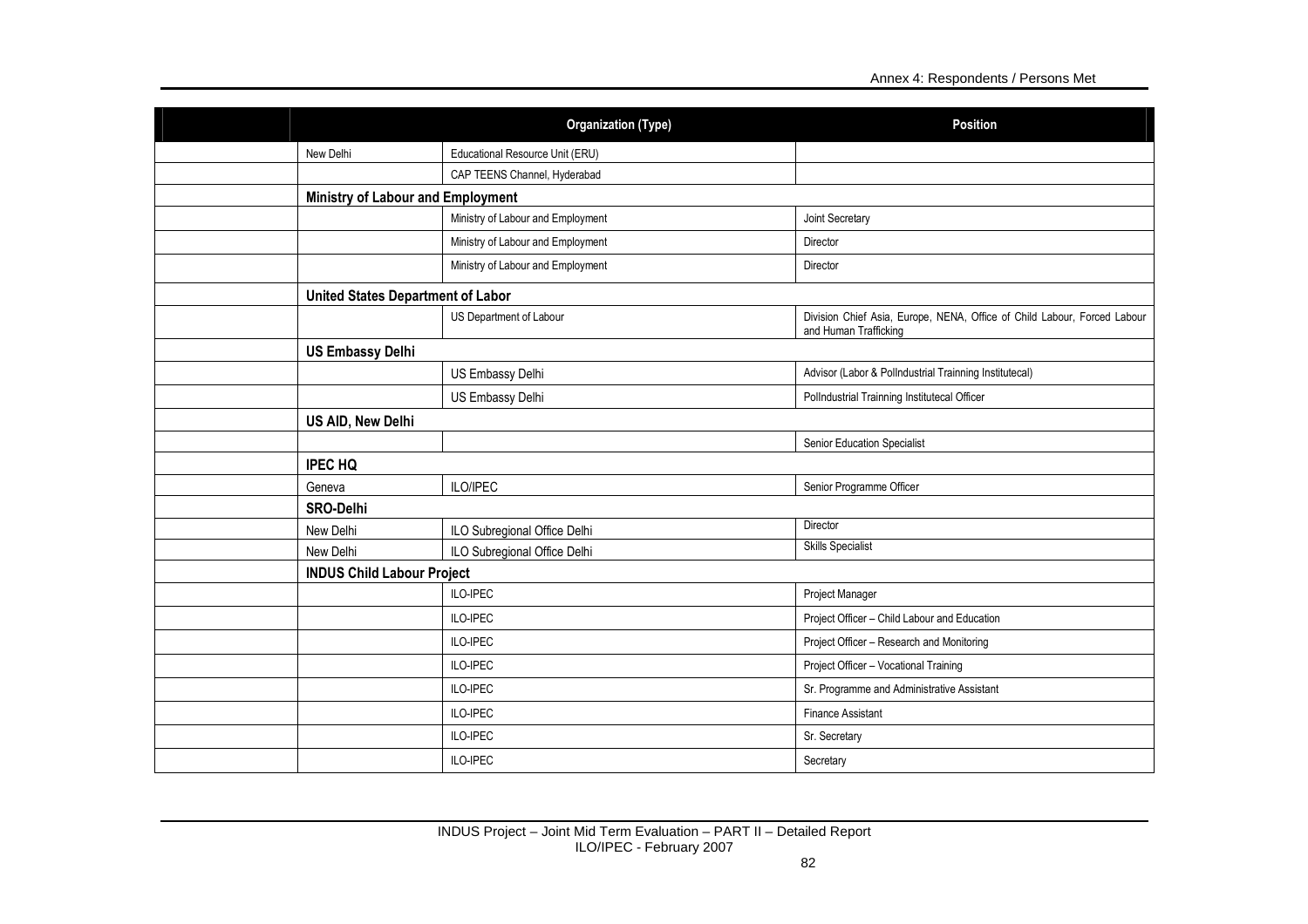|                                                    | <b>Organization (Type)</b><br><b>District</b> |                                                                                                           | <b>Position</b>                                                                                |  |  |  |
|----------------------------------------------------|-----------------------------------------------|-----------------------------------------------------------------------------------------------------------|------------------------------------------------------------------------------------------------|--|--|--|
|                                                    | <b>MADHYA PRADESH</b>                         |                                                                                                           |                                                                                                |  |  |  |
|                                                    |                                               | <b>State level: Individual Discussions</b>                                                                |                                                                                                |  |  |  |
|                                                    | N/A                                           | <b>State Authority</b>                                                                                    | Labour Commissioner; Deputy Labour Commissioner                                                |  |  |  |
|                                                    | N/A                                           | <b>Trade Union</b>                                                                                        | <b>General Secretary</b>                                                                       |  |  |  |
|                                                    | N/A                                           | <b>NGO</b>                                                                                                | Senior Representative                                                                          |  |  |  |
|                                                    | N/A                                           | <b>SRC</b>                                                                                                | Coordinator; Assistant Project Coordinator                                                     |  |  |  |
|                                                    |                                               | <b>District level: Individual and Group Discussions</b>                                                   |                                                                                                |  |  |  |
|                                                    | Jabalpur                                      | <b>State/District Authority</b>                                                                           | Three District Collectors (Sagar, Damoh, Katni); official representative<br>for fourth (Satna) |  |  |  |
|                                                    |                                               | <b>NCLP Society</b>                                                                                       | Members' meeting                                                                               |  |  |  |
| <b>District Authority</b><br>Programme Coordinator |                                               | District Magistrate, District Education Officer and SSA District                                          |                                                                                                |  |  |  |
|                                                    |                                               | <b>INDUS Project</b>                                                                                      | Project Director                                                                               |  |  |  |
|                                                    |                                               | TECs (Baba Tola, Subhash Chandra Ward 2)                                                                  | Implementation agency representatives, staff and students                                      |  |  |  |
|                                                    |                                               | LEAD School (Kariyapathar)                                                                                | <b>Head Master / Mistress</b>                                                                  |  |  |  |
|                                                    |                                               | Vocational Training Organizations (VT)                                                                    | State and District Coordinators, CRISP; trainee groups                                         |  |  |  |
|                                                    |                                               | Non-government Agencies (NGOs)                                                                            | Representatives from 3 NGOs                                                                    |  |  |  |
|                                                    |                                               | Self-Help Groups (SHGs)                                                                                   | Meeting with representatives (number unknown)                                                  |  |  |  |
|                                                    |                                               | <b>State Workshop Participants</b>                                                                        |                                                                                                |  |  |  |
|                                                    | National /International                       | ILO INDUS Project Team                                                                                    | Project Manager; Project Officer                                                               |  |  |  |
|                                                    |                                               | Ministry of Labour and Employment, Government of India                                                    | Director                                                                                       |  |  |  |
|                                                    | State level                                   | <b>State Authority</b>                                                                                    | Labour Commissioner                                                                            |  |  |  |
|                                                    |                                               | <b>SRC</b>                                                                                                | Coordinator; Assistant Project Coordinator                                                     |  |  |  |
|                                                    |                                               | Centre for Entrepreneurship Development (CEDMAP)                                                          | <b>Chief Executive Officer</b>                                                                 |  |  |  |
|                                                    |                                               | Trade Unions - Bharatiya Mazdoor Sangh; Indian National Trade<br>Representatives<br><b>Union Congress</b> |                                                                                                |  |  |  |
|                                                    | Bhopal                                        | <b>SSA</b>                                                                                                | Commissioner; Assistant Manager (Rajya Shiksha Kendra)                                         |  |  |  |
|                                                    |                                               | <b>CEDMAP</b>                                                                                             | Senior Representative                                                                          |  |  |  |
|                                                    | Damoh                                         | State/District Authority                                                                                  | <b>District Collector</b>                                                                      |  |  |  |
|                                                    |                                               | <b>SSA</b>                                                                                                | <b>District Project Coordinator</b>                                                            |  |  |  |
|                                                    |                                               | <b>CEDMAP</b>                                                                                             | Senior Representative                                                                          |  |  |  |
|                                                    | Jabalpur                                      | State/District Authority                                                                                  | District Collector; Assistant Labour Commissioner; Project Director                            |  |  |  |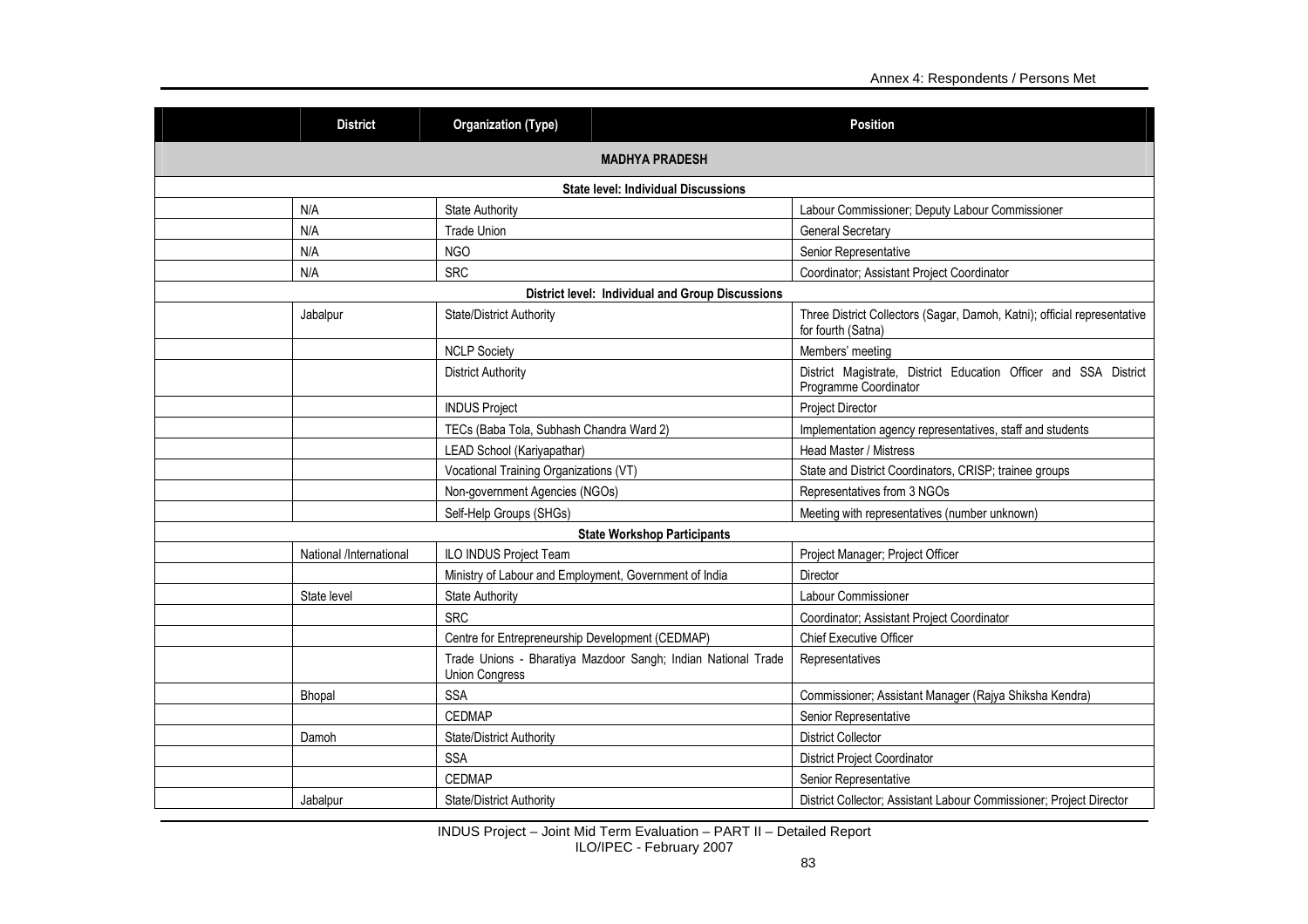| <b>District</b> | <b>Organization (Type)</b>                                                        | <b>Position</b>                                                      |  |
|-----------------|-----------------------------------------------------------------------------------|----------------------------------------------------------------------|--|
|                 | <b>SSA</b>                                                                        | <b>District Project Coordinator</b>                                  |  |
|                 | <b>CEDMAP</b>                                                                     | Senior Representative                                                |  |
|                 | NGOs, including XIDAS; SHODH; Kshretriya Jan Kalyan                               | Senior Representatives                                               |  |
| Katni           | District Collector; Labour Officer / Project Director<br>State/District Authority |                                                                      |  |
|                 | <b>District Project Coordinator</b><br><b>SSA</b>                                 |                                                                      |  |
|                 | Senior Representative<br><b>CEDMAP</b>                                            |                                                                      |  |
|                 | Senior Representative<br>NGO, including FDRA                                      |                                                                      |  |
| Sagar           | State/District Authority                                                          | District Collector; Assistant Labour Commissioner; Project Director  |  |
|                 | <b>SSA</b>                                                                        | Assistant Project Coordinator                                        |  |
|                 | <b>CEDMAP</b>                                                                     | Senior Representative                                                |  |
| Satna           | <b>State/District Authority</b>                                                   | District Collector; Assistant Labour Commissioner / Project Director |  |
|                 | <b>SSA</b>                                                                        | Assistant Project Coordinator                                        |  |
|                 | <b>CEDMAP</b>                                                                     | Senior Representative                                                |  |
|                 | NGOs, including SAMARITAN; SEWA                                                   | Senior Representatives                                               |  |
|                 | Employer Organizations, including Birla Hospital; Beedi work                      | Senior Representatives                                               |  |

| <b>Opportunity / Event</b> | <b>District</b> | <b>Organization (Type)</b>                                    | <b>Position</b>                                           |  |
|----------------------------|-----------------|---------------------------------------------------------------|-----------------------------------------------------------|--|
|                            |                 | <b>TAMIL NADU</b>                                             |                                                           |  |
|                            |                 | <b>State level: Individual Discussions</b>                    |                                                           |  |
|                            | N/A             | <b>State Authority</b>                                        | <b>Chief Secretary</b>                                    |  |
|                            | N/A             | SRC (State Resources Centre/Cell)                             | <b>Assistant State Coordinator</b>                        |  |
|                            | N/A             | SSA (Sarva Shiksha Abhiyan)                                   | Joint Director                                            |  |
|                            |                 | <b>District level: Individual and Group Discussions</b>       |                                                           |  |
|                            | Virudhunagar    | <b>State/District Authority</b>                               | <b>District Collector</b>                                 |  |
|                            |                 | <b>NCLP Society</b>                                           | Members' meeting                                          |  |
|                            |                 | <b>INDUS Project</b>                                          | Project Director; VT Coordinator                          |  |
|                            |                 | TEC (Samathuvapuram)                                          | Implementation agency representatives, staff and students |  |
|                            |                 | LEAD School (Poovanathapuram)                                 | <b>Head Master</b>                                        |  |
|                            |                 | Vocational Training (VT) Organization (Oscar Catering School) | Staff; trainee groups                                     |  |
|                            |                 | NGOs (MMSSS, SPEECH, SRR, VMMK)                               | Senior Representatives                                    |  |
|                            |                 | Trade Union (CITU)                                            | Senior Representative                                     |  |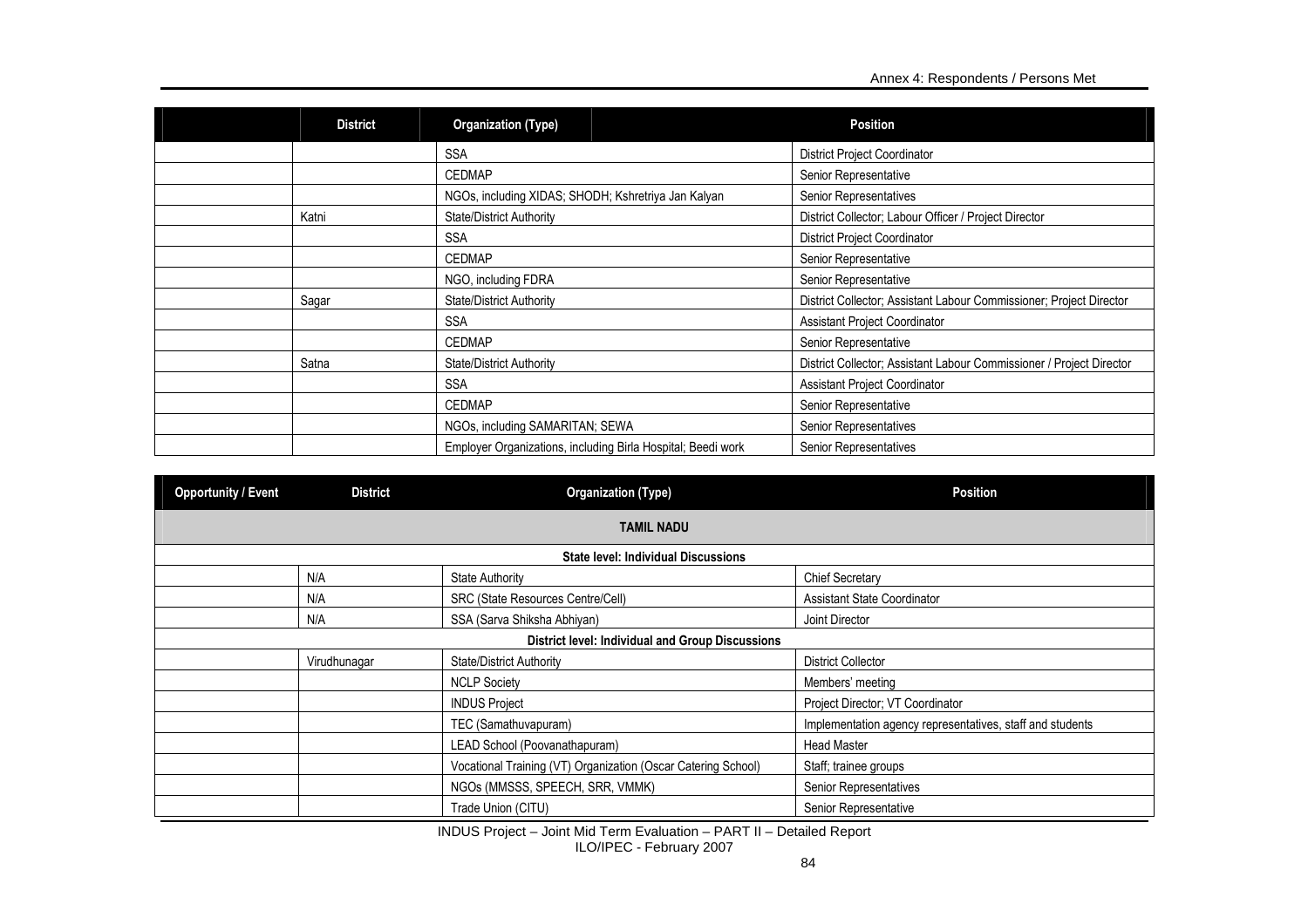| <b>Opportunity / Event</b> | <b>District</b>                     | <b>Organization (Type)</b>                                                                      | <b>Position</b>                                           |  |
|----------------------------|-------------------------------------|-------------------------------------------------------------------------------------------------|-----------------------------------------------------------|--|
|                            |                                     | Self-Help Groups (SHGs)                                                                         | Not recorded                                              |  |
|                            |                                     | Village Education Committee (VEC)                                                               | Members                                                   |  |
|                            |                                     | <b>Community Workers</b>                                                                        | Community workers (23)                                    |  |
|                            | Tiruvallur                          | State/District Authority                                                                        | <b>District Collector</b>                                 |  |
|                            |                                     | <b>NCLP Society</b>                                                                             | Members' meeting                                          |  |
|                            |                                     | <b>INDUS Project</b>                                                                            | Project Director; VT Coordinator                          |  |
|                            |                                     | TEC (Rajiv Gandhi Nagar)                                                                        | Implementation agency representatives, staff and students |  |
|                            |                                     | LEAD School (Pammathukulam)                                                                     | <b>Head Master</b>                                        |  |
|                            |                                     | VT (Sri Permal Industrial School; CV Industrial Training Centre)                                | Staff; trainee groups                                     |  |
|                            |                                     | NGOs (10 organisations, including IWWDI, IPDA, IRCDS, Annai<br>Indira)                          | Senior Representatives                                    |  |
|                            |                                     | Self-Help Groups (SHGs)                                                                         | Representatives (11 SHGs)                                 |  |
|                            |                                     | Employer Organisations<br>(including Red Hills Brick Kiln<br><b>Manufacturers Associations)</b> | Senior Representatives                                    |  |
|                            | Trade Unions (nine representatives) |                                                                                                 | Senior Representatives                                    |  |
|                            |                                     | <b>State Workshop Participants</b>                                                              |                                                           |  |
|                            |                                     | <b>SRO-New Delhi</b>                                                                            | <b>Deputy Director</b>                                    |  |
|                            | <b>Tamil Nadu</b>                   | Labour and Employment Department<br>Secretary to Government<br>Government of Tamil Nadu         |                                                           |  |
|                            | <b>Tamil Nadu</b>                   | Ministry of Labour and Employment, GOI                                                          | Joint Secretary                                           |  |
|                            | Tamil Nadu                          | INDUS Child Labour Project, ILO-IPEC                                                            | Project Manager                                           |  |
|                            | <b>Tamil Nadu</b>                   | Labour and Employment Department<br>Government of Tamil Nadu                                    | Special Secretary to Government                           |  |
|                            | <b>Tamil Nadu</b>                   | Government of Tamil Nadu                                                                        | Commissioner of Labour                                    |  |
|                            | <b>Tamil Nadu</b>                   | Commissionerate of Employment and Training, Government of Tamil Nadu                            | Joint Director of Training                                |  |
|                            | Tamil Nadu                          | Commissionerate of Employment and Training, Government of Tamil Nadu                            | Deputy Director (Plan)                                    |  |
|                            | Tamil Nadu                          | SSA. Tamil Nadu                                                                                 | State Coordinator (INDUS)                                 |  |
|                            | <b>Tamil Nadu</b>                   | SSA, Tamil Nadu                                                                                 | Joint Director                                            |  |
|                            | Kanchipuram                         |                                                                                                 | <b>District Collector</b>                                 |  |
|                            | Tiruvallur                          |                                                                                                 | <b>District Collector</b>                                 |  |
|                            | Tiruvannamalai                      |                                                                                                 | <b>District Collector</b>                                 |  |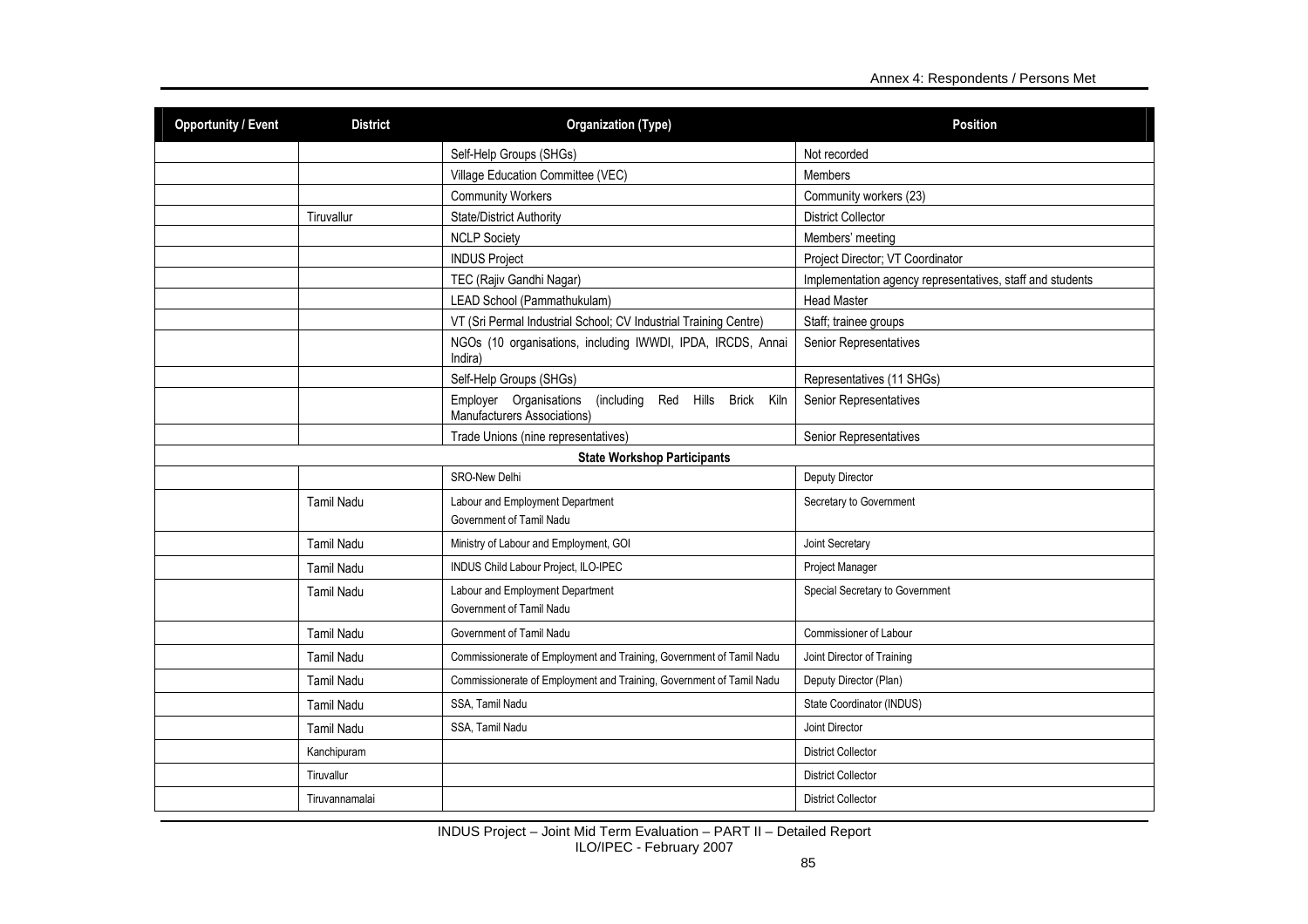| <b>Opportunity / Event</b> | <b>District</b>         | <b>Organization (Type)</b>                      | <b>Position</b>                                      |  |
|----------------------------|-------------------------|-------------------------------------------------|------------------------------------------------------|--|
|                            | Virudhunagar            |                                                 | <b>District Collector</b>                            |  |
|                            |                         |                                                 | Chief Inspector of Factories                         |  |
|                            | Kanchipuram district    | <b>INDUS Project</b>                            | Project Director                                     |  |
|                            | Namakkal district       | <b>INDUS Project</b>                            | Project Director,                                    |  |
|                            | Tiruvallur district     | <b>INDUS Project</b>                            | Project Director                                     |  |
|                            | Tiruvannamalai district | <b>INDUS Project</b>                            | Project Director                                     |  |
|                            | Virudhunagar district   | <b>INDUS Project</b>                            | Project Director                                     |  |
|                            | Tiruvannamalai district | <b>INDUS Project</b>                            | <b>Vocational Training Coordinator</b>               |  |
|                            | Tiruvallur district     | <b>INDUS Project</b>                            | <b>Vocational Training Coordinator</b>               |  |
|                            | Namakkal district       | <b>INDUS Project</b>                            | <b>Vocational Training Coordinator</b>               |  |
|                            | Kanchipuram district    | <b>INDUS Project</b>                            | <b>Vocational Training Coordinator</b>               |  |
|                            | <b>Tamil Nadu</b>       | <b>INDUS Project</b>                            | Consultant, CLMS,                                    |  |
|                            |                         | UNICEF, Chennai                                 | Project Officer - Education                          |  |
|                            |                         | Employers Federation of Southern India, Chennai | Secretary                                            |  |
|                            | <b>Tamil Nadu</b>       | Chennai                                         | Tamil Nadu Brick and Tiles Manufacturers Association |  |
|                            | Chennai                 | Jeeva Jyothi (NGO), Chennai                     | Director                                             |  |
|                            | Sivakasi                | SPEECH(NGO), Sivakasi                           | Team Leader                                          |  |
|                            | Chennai                 | HMS <sup>143</sup> , Chennai                    |                                                      |  |
|                            |                         | <b>HMS</b>                                      | State Coordinator                                    |  |
|                            |                         | District Backward Class and Minorities Welfare  |                                                      |  |
|                            | Coimbatore              | <b>INTUC</b>                                    |                                                      |  |
|                            | Tiruvannamalai          | <b>AITUC</b>                                    | <b>District Secretary</b>                            |  |
|                            | Kanchipuram             | <b>SSA</b>                                      | <b>District Educational Coordinator</b>              |  |
|                            | Sivakasi                | All India Chamber of Match Industries           | Manager                                              |  |
|                            | Chennai                 | Red Hills Rice Mill Owners Association          |                                                      |  |
|                            | Chennai                 | Red Hills Rice Mill Owners Association          | Secretary                                            |  |
|                            | Kanchipuram             | Silk Lace Cloth Producers Association           | Representative                                       |  |

<sup>143</sup> Hind Mazdoor Sabha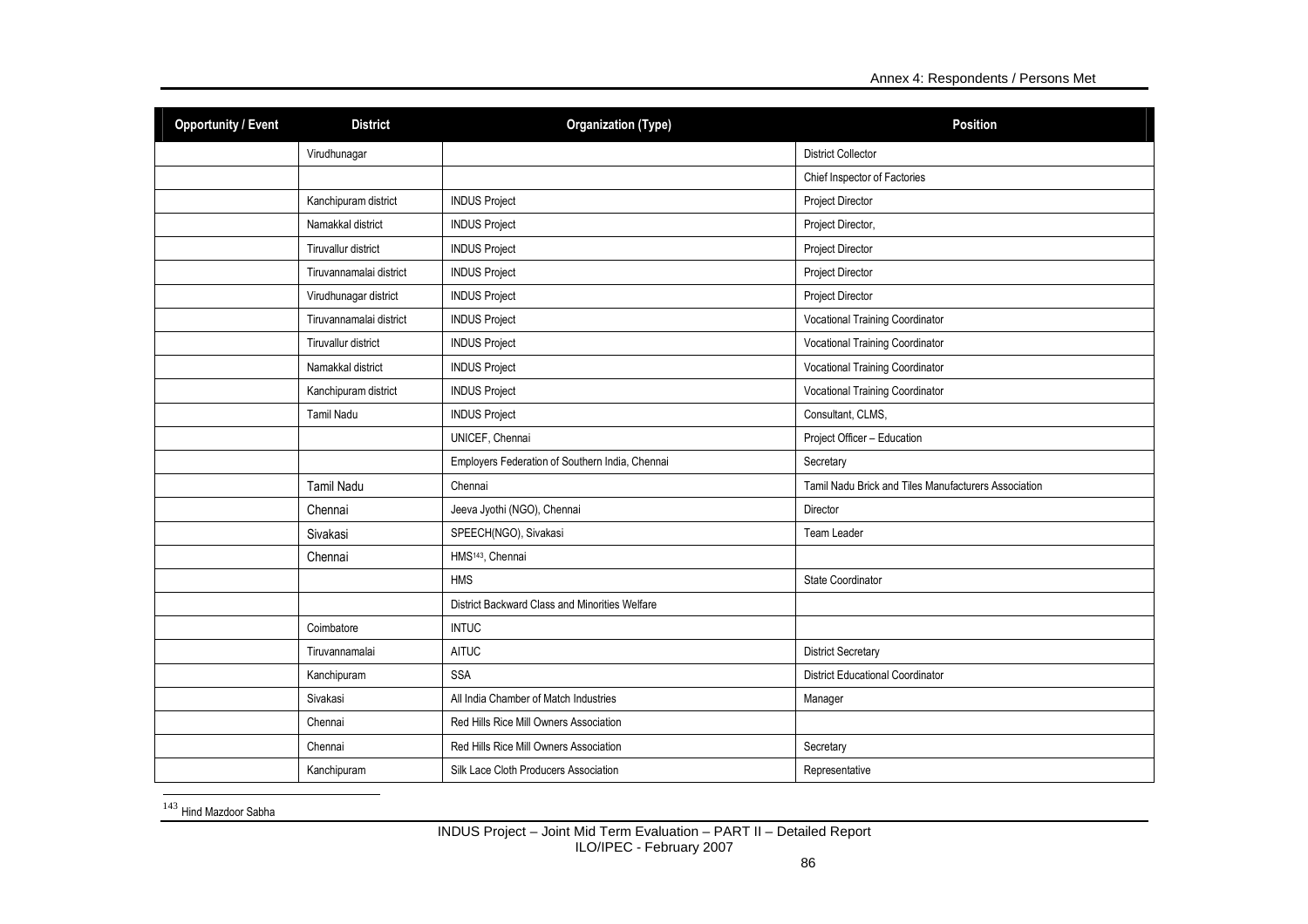| <b>Opportunity / Event</b> | <b>District</b><br><b>Organization (Type)</b> |                                                                                                                             | <b>Position</b>                                           |  |  |  |  |  |
|----------------------------|-----------------------------------------------|-----------------------------------------------------------------------------------------------------------------------------|-----------------------------------------------------------|--|--|--|--|--|
|                            | <b>MAHARASHTRA</b>                            |                                                                                                                             |                                                           |  |  |  |  |  |
|                            | <b>State level: Individual Discussions</b>    |                                                                                                                             |                                                           |  |  |  |  |  |
|                            | N/A                                           | SRC (YASHADA)                                                                                                               | Deputy Director-General; Assistant Professor              |  |  |  |  |  |
|                            |                                               | <b>INDUS</b>                                                                                                                | Project Director                                          |  |  |  |  |  |
|                            |                                               | <b>District level: Individual and Group Discussions</b>                                                                     |                                                           |  |  |  |  |  |
|                            | Aurangabad                                    | State/District Authority                                                                                                    | <b>District Collector</b>                                 |  |  |  |  |  |
|                            |                                               | <b>NCLP Society</b>                                                                                                         | Members' meeting                                          |  |  |  |  |  |
|                            |                                               | <b>INDUS Project</b>                                                                                                        | Project Director; VT Coordinator                          |  |  |  |  |  |
|                            |                                               | TEC (Rahul Nagar; Sharnapur)                                                                                                | Implementation agency representatives, staff and students |  |  |  |  |  |
|                            |                                               | LEAD School (AMC Primary School, Rahul Nagar; Priyadarsini<br>AMC Middle School; ZP Primary School, Sharnapur)              | Head Master / Mistress                                    |  |  |  |  |  |
|                            |                                               | Vocational Training (VT) Organizations (Institute of Hotel<br>Management; MCED; Jan Shisha Sansthan; MGM Hospital)          | Staff; trainee groups                                     |  |  |  |  |  |
|                            |                                               | NGOs (10 including Balkamgar, Janjagran, SETU, SACRED,<br>Janshishan, Pratham, Balvikas, Azad Ali, Paryay, Vasantrao Naiks) | Senior Representatives                                    |  |  |  |  |  |
|                            |                                               | Trade Unions (5 including AITUC, CITU, INTUC, Bharatiya Kamgar<br>Sena, HMS Maharashtra)                                    | Senior Representatives                                    |  |  |  |  |  |
|                            |                                               | Self-Help Groups (SHGs)                                                                                                     | Representatives (40 representing 6 SHGs)                  |  |  |  |  |  |
|                            |                                               | Community workers                                                                                                           | Community workers (17)                                    |  |  |  |  |  |
|                            | Mumbai                                        | <b>CIF</b>                                                                                                                  | Director-General                                          |  |  |  |  |  |
|                            |                                               | <b>NCLP</b>                                                                                                                 | <b>Project Director</b>                                   |  |  |  |  |  |
|                            |                                               | <b>TEC</b>                                                                                                                  | Staff; students                                           |  |  |  |  |  |
|                            |                                               | <b>VTC</b>                                                                                                                  | Staff; students                                           |  |  |  |  |  |
|                            | <b>State Workshop Participants</b>            |                                                                                                                             |                                                           |  |  |  |  |  |
|                            | New Delhi                                     | INDUS Child Labour Project, Sub-Regional Office for South Asia                                                              | Project Manager                                           |  |  |  |  |  |
|                            | Mumbai                                        | <b>IAS</b>                                                                                                                  | Labour Commissioner                                       |  |  |  |  |  |
|                            | Mumbai                                        | IAS, Jawahar Bal Bhavan,                                                                                                    | Director, MPSP (SSA)                                      |  |  |  |  |  |
|                            | Gondia                                        | <b>IAS</b>                                                                                                                  | Collector                                                 |  |  |  |  |  |
|                            | Auranagabad                                   | <b>INDUS Child Labour Project</b>                                                                                           | Project Director                                          |  |  |  |  |  |
|                            | Jalna                                         | INDUS Child Labour Project, Collectorate Office                                                                             | <b>Project Director</b>                                   |  |  |  |  |  |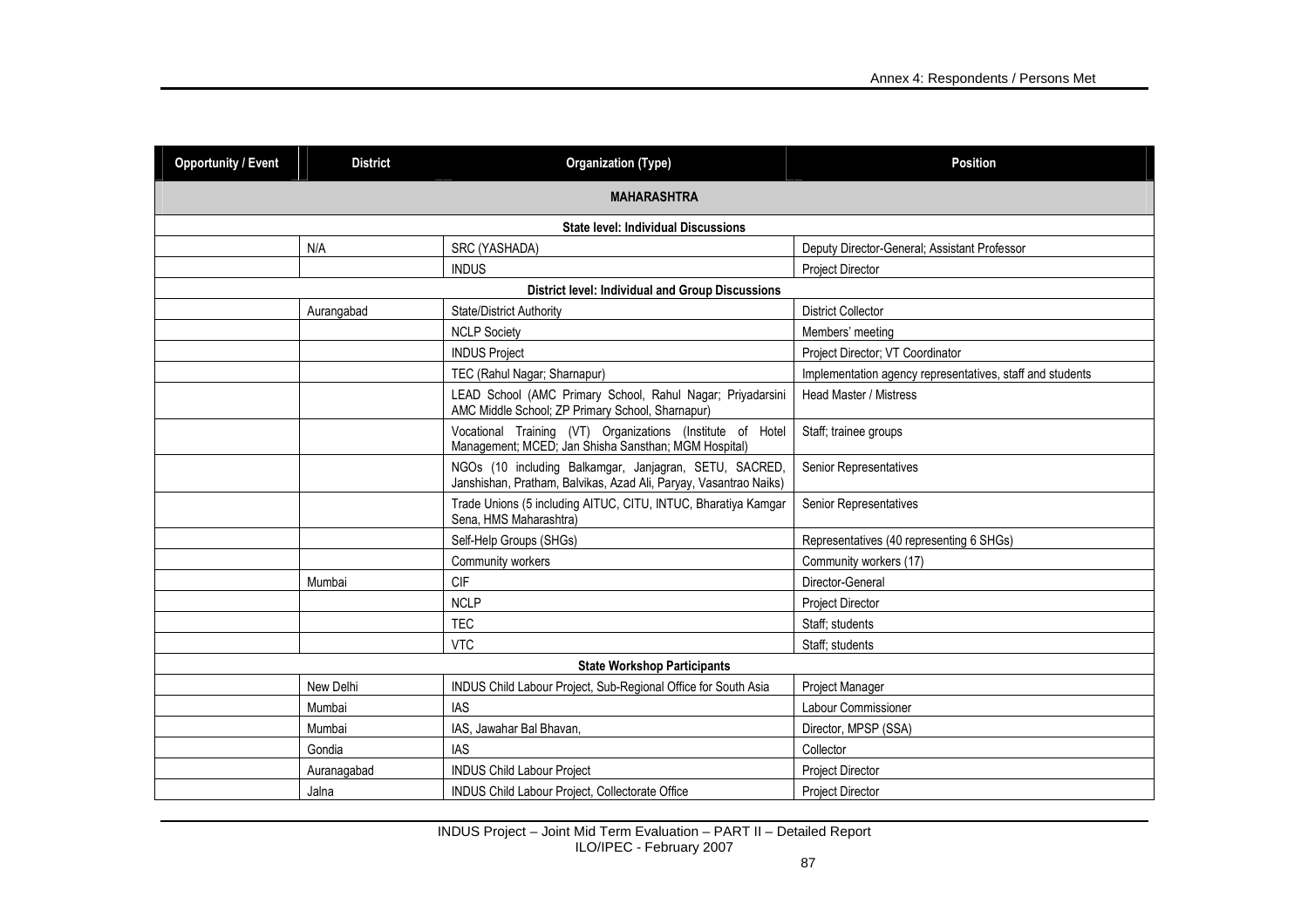| <b>Opportunity / Event</b> | <b>District</b>              | <b>Organization (Type)</b><br><b>Position</b>   |                               |
|----------------------------|------------------------------|-------------------------------------------------|-------------------------------|
|                            | Amravati                     | INDUS Child Labour Project, Collectorate Office | <b>Project Director</b>       |
|                            | Gondia                       | INDUS Child Labour Project, Collectorate Office | Project Director              |
|                            | Dombivali                    | Teen Channel Institute, Dombivili East          | State Co-ordinator            |
|                            | Aurangabad                   | <b>PARYAY</b> Institute                         |                               |
|                            | Auranagabad                  | PARYAY Institute                                |                               |
|                            | Bandra, Mumbai Sub-<br>urban | INDUS Child Labour Project, Collectorate Office | <b>District Collector</b>     |
|                            | Aurangabad                   | <b>INDUS Child Labour Project</b>               | <b>Executive Director</b>     |
|                            | Amravati                     | 'Ashirwad                                       |                               |
|                            | Gondia                       | <b>MCED</b>                                     | Project Officer               |
|                            | Gondia                       | NGO                                             |                               |
|                            | Jalna                        | <b>MCED</b>                                     |                               |
|                            | Mumbai                       | <b>PRATHAM</b>                                  | Project Co-ordinator          |
|                            | Mumbai                       | PRATHAM                                         | Project Co-ordinator          |
|                            | Jalna                        | INDUS Child Labour Project,                     | Education Co-ordinator        |
|                            | Pune                         | 'Bharatiya Mazdoor Sangh'                       |                               |
|                            | Borivali, Mumbai             | <b>INDUS Child Labour Project</b>               | State Co-ordinator            |
|                            | Aurangabad                   | <b>INDUS Child Labour Project</b>               | Educationa Co-ordinator       |
|                            | Solapur                      | LOKVIKAS Sanstha                                |                               |
|                            | Pune                         | <b>CITU</b>                                     | President                     |
|                            | Gondia                       | S.S.A                                           | Co-ordinator                  |
|                            | Dombivali                    | <b>Teen Channel Institute</b>                   | Co-ordinator                  |
|                            | Amravati                     | INDUS Child Labour Project, Collectorate Office | <b>Education Co-ordinator</b> |
|                            | Amravati                     | <b>MCED</b>                                     | <b>District Officer</b>       |
|                            | Aurangabad                   | <b>MCED</b>                                     | District Project Officer      |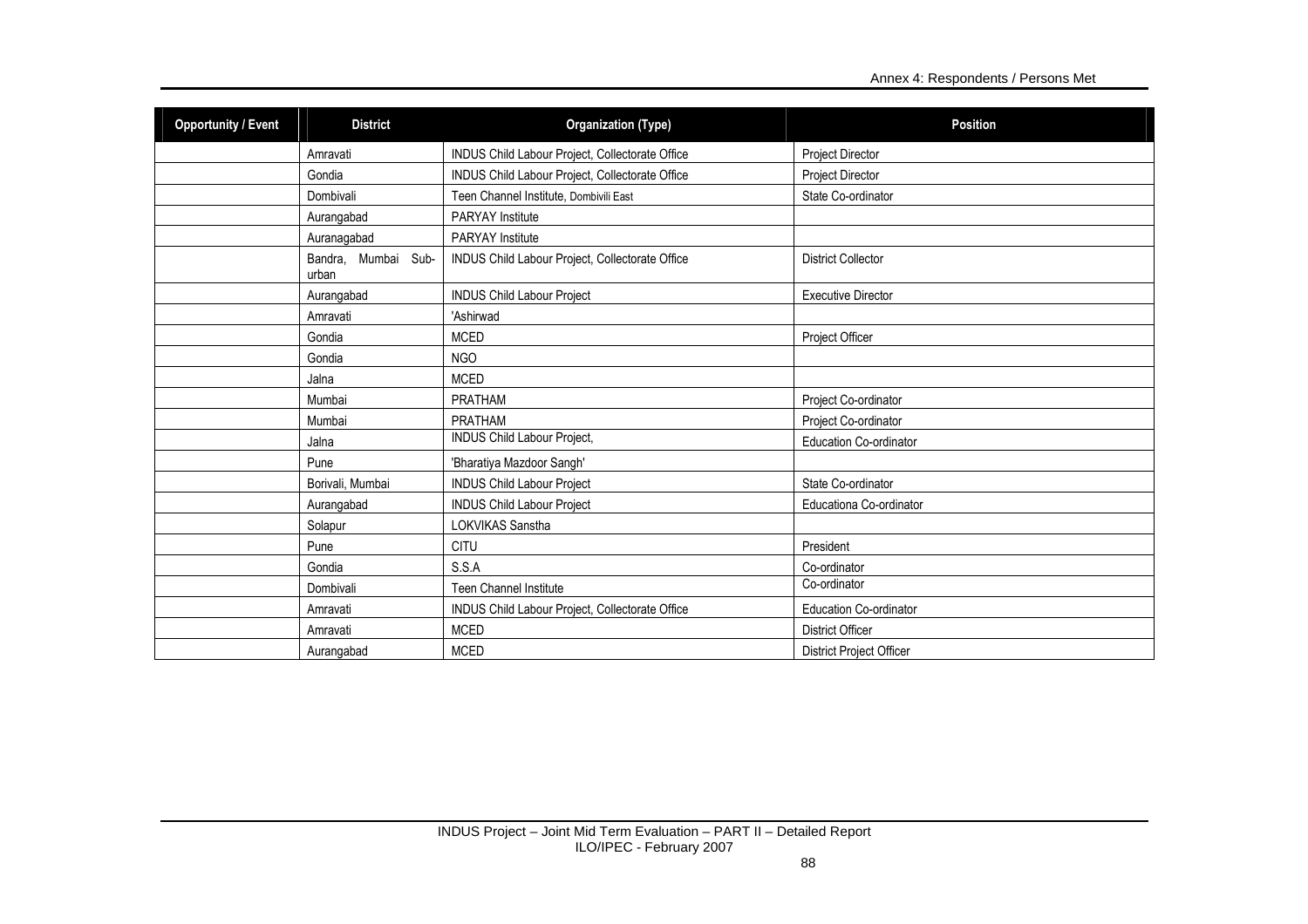| <b>Opportunity / Event</b>                              | <b>District</b><br><b>Organization (Type)</b> |                                          | <b>Position</b>                                                                     |  |  |  |  |  |
|---------------------------------------------------------|-----------------------------------------------|------------------------------------------|-------------------------------------------------------------------------------------|--|--|--|--|--|
| <b>UTTAR PRADESH</b>                                    |                                               |                                          |                                                                                     |  |  |  |  |  |
|                                                         | <b>State level: Individual Discussions</b>    |                                          |                                                                                     |  |  |  |  |  |
|                                                         | N/A                                           | <b>SRC</b>                               | <b>Assistant State Coordinator</b>                                                  |  |  |  |  |  |
|                                                         | N/A                                           | <b>SSA</b>                               | Joint Director                                                                      |  |  |  |  |  |
| <b>District level: Individual and Group Discussions</b> |                                               |                                          |                                                                                     |  |  |  |  |  |
|                                                         | Kanpur                                        | State/District Authority                 | District Collector; Basic Education Officer; Coordinator Monitoring<br>and Tracking |  |  |  |  |  |
|                                                         |                                               | <b>NCLP Society</b>                      | Members' meeting                                                                    |  |  |  |  |  |
|                                                         |                                               | <b>INDUS Project</b>                     | <b>Project Director</b>                                                             |  |  |  |  |  |
|                                                         |                                               | <b>TEC</b>                               | Implementation agency representatives, teachers and children                        |  |  |  |  |  |
|                                                         |                                               | <b>LEAD School</b>                       | <b>Head Master</b>                                                                  |  |  |  |  |  |
|                                                         |                                               | Vocational Training (VT) Organization    | Staff; trainee groups                                                               |  |  |  |  |  |
|                                                         |                                               | <b>NGOs</b>                              | Senior Representatives (16)                                                         |  |  |  |  |  |
|                                                         |                                               | Trade Union                              | Senior Representative                                                               |  |  |  |  |  |
|                                                         |                                               | Self-Help Groups (SHGs)                  | Members (11; representation not recorded)                                           |  |  |  |  |  |
|                                                         |                                               | Village Education Committee (VEC)        | Members                                                                             |  |  |  |  |  |
|                                                         |                                               | <b>Community Workers</b>                 | Community workers                                                                   |  |  |  |  |  |
| Aligarh                                                 |                                               | no information available                 |                                                                                     |  |  |  |  |  |
|                                                         |                                               | <b>State Workshop Participants</b>       |                                                                                     |  |  |  |  |  |
|                                                         |                                               | UTTAR PRADESH STATE.                     | Agriculture Production Commissioner                                                 |  |  |  |  |  |
|                                                         |                                               | Labour, UTTAR PRADESH STATE.             | <b>Principal Secretary</b>                                                          |  |  |  |  |  |
|                                                         | Kanpur                                        | UTTAR PRADESH STATE                      | Labour Commissioner                                                                 |  |  |  |  |  |
|                                                         |                                               | <b>UNICEF</b>                            | Former Chief Secretary & Representative                                             |  |  |  |  |  |
|                                                         |                                               | UTTAR PRADESH STATE                      | Director, Training and Employment                                                   |  |  |  |  |  |
|                                                         |                                               | Sarva Sikha Abhiyan UTTAR PRADESH STATE. | Add. State Project Director                                                         |  |  |  |  |  |
|                                                         | Auriya                                        | UTTAR PRADESH STATE                      | District Magistrate                                                                 |  |  |  |  |  |
|                                                         | Aligarh.                                      | UTTAR PRADESH STATE                      | <b>Chief District Officer</b>                                                       |  |  |  |  |  |
|                                                         | Allahabad                                     | UTTAR PRADESH STATE                      | District Magistrate                                                                 |  |  |  |  |  |
|                                                         | Firozabad                                     | UTTAR PRADESH STATE                      | District Magistrate                                                                 |  |  |  |  |  |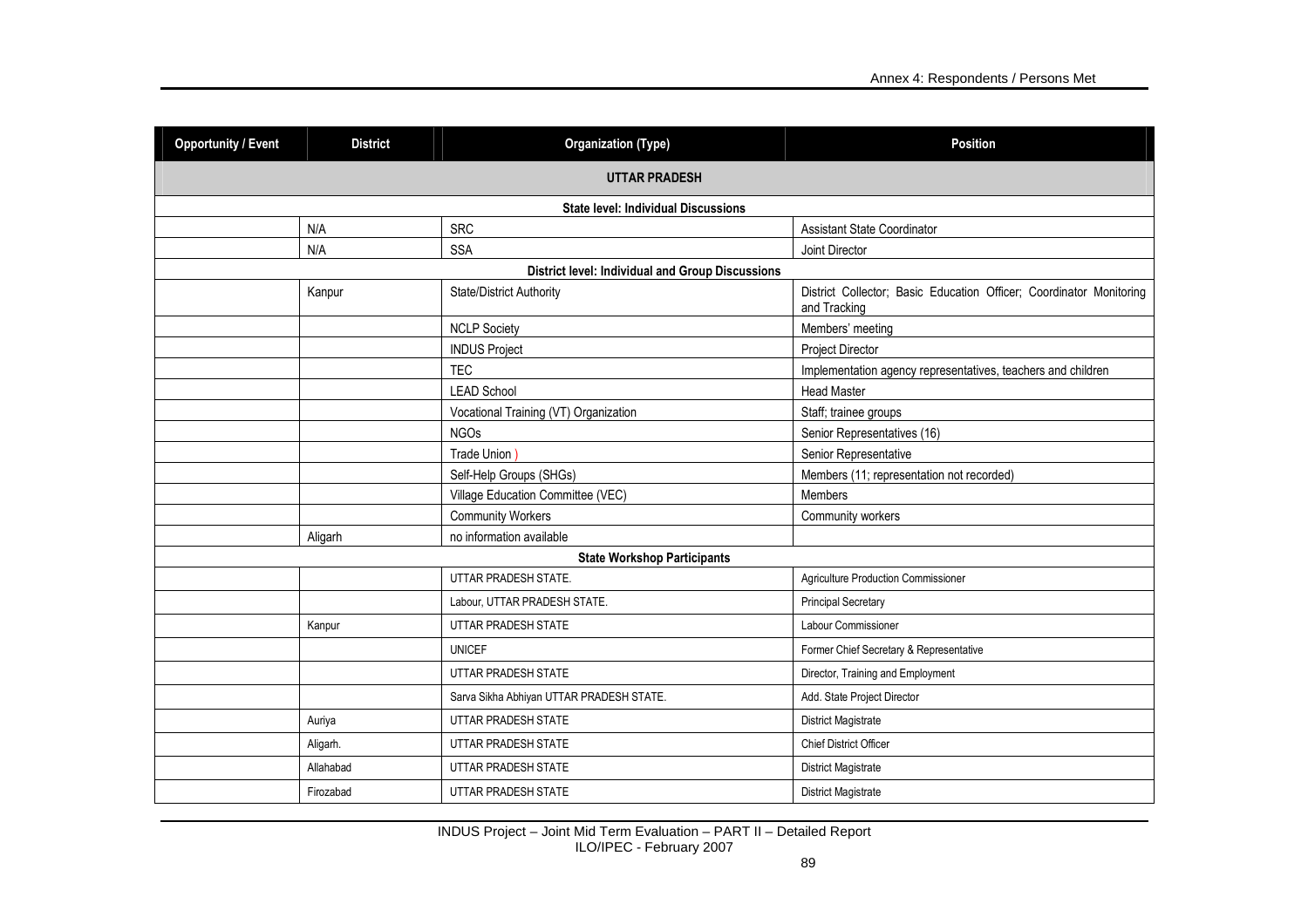| <b>Opportunity / Event</b> | <b>District</b> | <b>Position</b><br><b>Organization (Type)</b>                                                    |                               |  |
|----------------------------|-----------------|--------------------------------------------------------------------------------------------------|-------------------------------|--|
|                            | Moradabad       | UTTAR PRADESH STATE                                                                              | <b>District Magistrate</b>    |  |
|                            |                 | UTTAR PRADESH STATE                                                                              | Deputy Labour Commissioner    |  |
|                            | Lucknow         | UTTAR PRADESH STATE                                                                              | Deputy Labour Commissioner    |  |
|                            | Kanpur          | NCLP (Implementing Agency)                                                                       | <b>Project Director</b>       |  |
|                            | Aligarh         | NCLP (Implementing Agency)                                                                       | <b>Project Director</b>       |  |
|                            | Allahabad       | NCLP (Implementing Agency)                                                                       | <b>Project Director</b>       |  |
|                            | Firozabad       | NCLP (Implementing Agency)                                                                       | Project Director              |  |
|                            |                 | SRC. UTTAR PRADESH STATE                                                                         | State Coordinator             |  |
|                            | Kanpur          | <b>INDUSTRIAL TRAINNING INSTITUTE</b>                                                            |                               |  |
|                            | Allahabad       | INDUSTRIAL TRAINNING INSTITUTE                                                                   | Principal                     |  |
|                            | Kanpur          | AITUC (TRADE UNION)                                                                              | Vice President                |  |
|                            |                 | S.S.A. UTTAR PRADESH STATE                                                                       | Senior Profes national        |  |
|                            | Kanpur          | District Urban Development Authority                                                             | Assistant Project Officer     |  |
|                            | Lucknow         | "Sarthi Development Foundation"                                                                  | Director                      |  |
|                            | Shikohabad      | Jamunalal Bajaj Foundation                                                                       |                               |  |
|                            | Lucknow         | Chamber of Commerce and Industries                                                               | PHD                           |  |
|                            | Kanpur Nagar    | <b>NCLP</b> (Implementing Agency)                                                                | <b>Community Worker</b>       |  |
|                            | Allahabad       | Abyuday Samajik Kalyan Vikas & utthan SamIndustrial Trainning Institute<br>(Implementing Agency) |                               |  |
|                            |                 | Km.Brajesh Upadhyay Madyamik jan Kalyan Parishad (Implementing<br>Agency)                        |                               |  |
|                            | Aligarh         | Society for Networking                                                                           |                               |  |
|                            | Kanpur.         | Akhil Bhartiya Manushiki Sanstha (Implementing Agency)                                           |                               |  |
|                            | Moradabad       | <b>CREATE</b>                                                                                    |                               |  |
|                            | Kanpur Nagar    | SARVA SHIKSHA ABHIYAN                                                                            | District Co-ordinator         |  |
|                            | Firozabad       | SARVA SHIKSHA ABHIYAN                                                                            | District Co-ordinator         |  |
|                            | Aligarh         | SARVA SHIKSHA ABHIYAN                                                                            | District Co-ordinator         |  |
|                            |                 | UTTAR PRADESH STATE                                                                              | Joint Secretary Labour        |  |
|                            |                 | UTTAR PRADESH STATE                                                                              | <b>Under Secretary Labour</b> |  |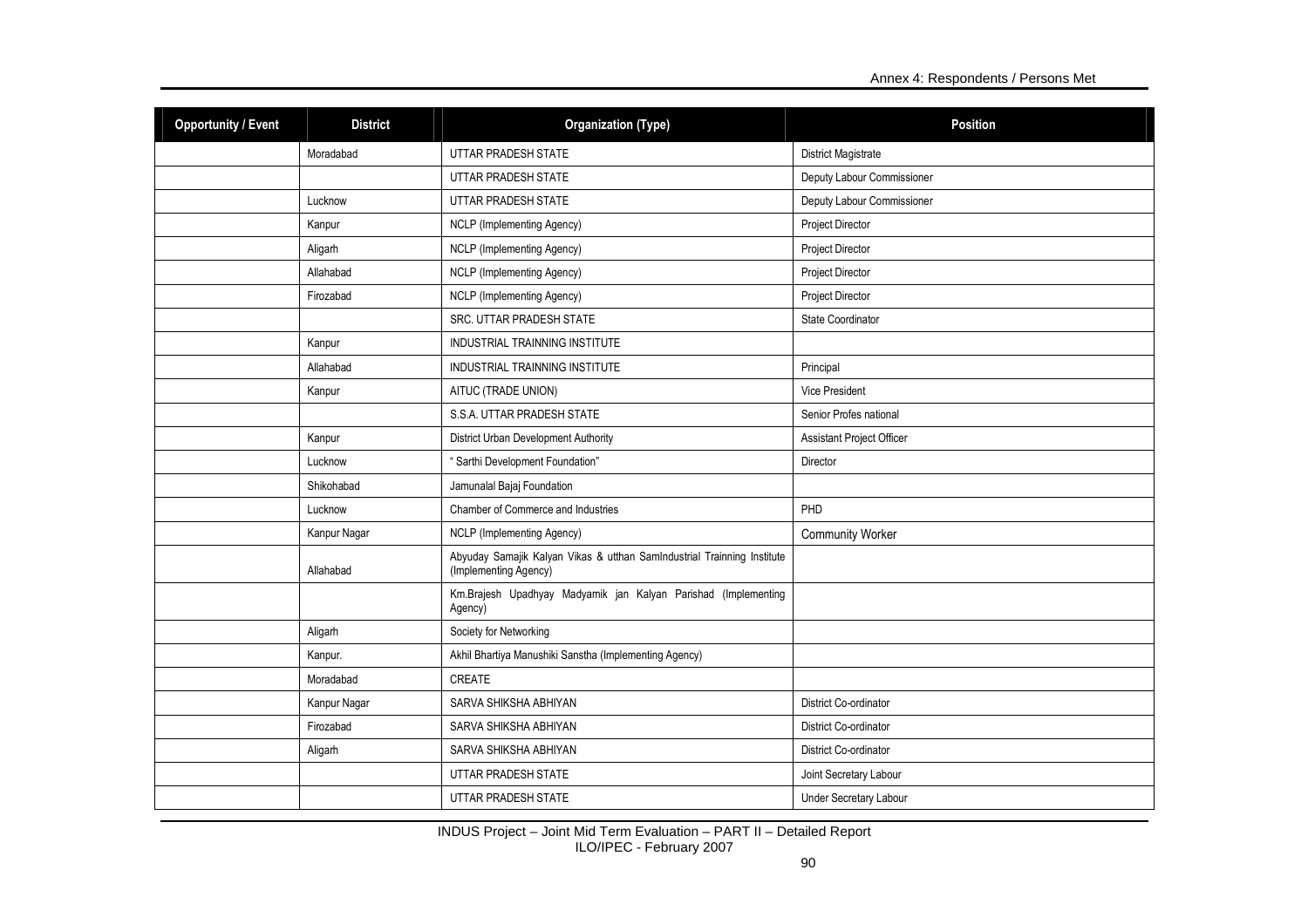| <b>Opportunity / Event</b> | <b>District</b> | <b>Organization (Type)</b> | <b>Position</b>               |  |
|----------------------------|-----------------|----------------------------|-------------------------------|--|
|                            |                 | UTTAR PRADESH STATE        | Section Officer Labour        |  |
|                            |                 | UTTAR PRADESH STATE        | <b>Project Assistant SRC</b>  |  |
|                            |                 | UTTAR PRADESH STATE        | <b>Accountant SRC</b>         |  |
|                            | Lucknow         |                            | Assistant Labour Commissioner |  |
|                            | Lucknow         |                            | Assistant Labour Commissioner |  |
|                            |                 | Factories                  | <b>Assistant Director</b>     |  |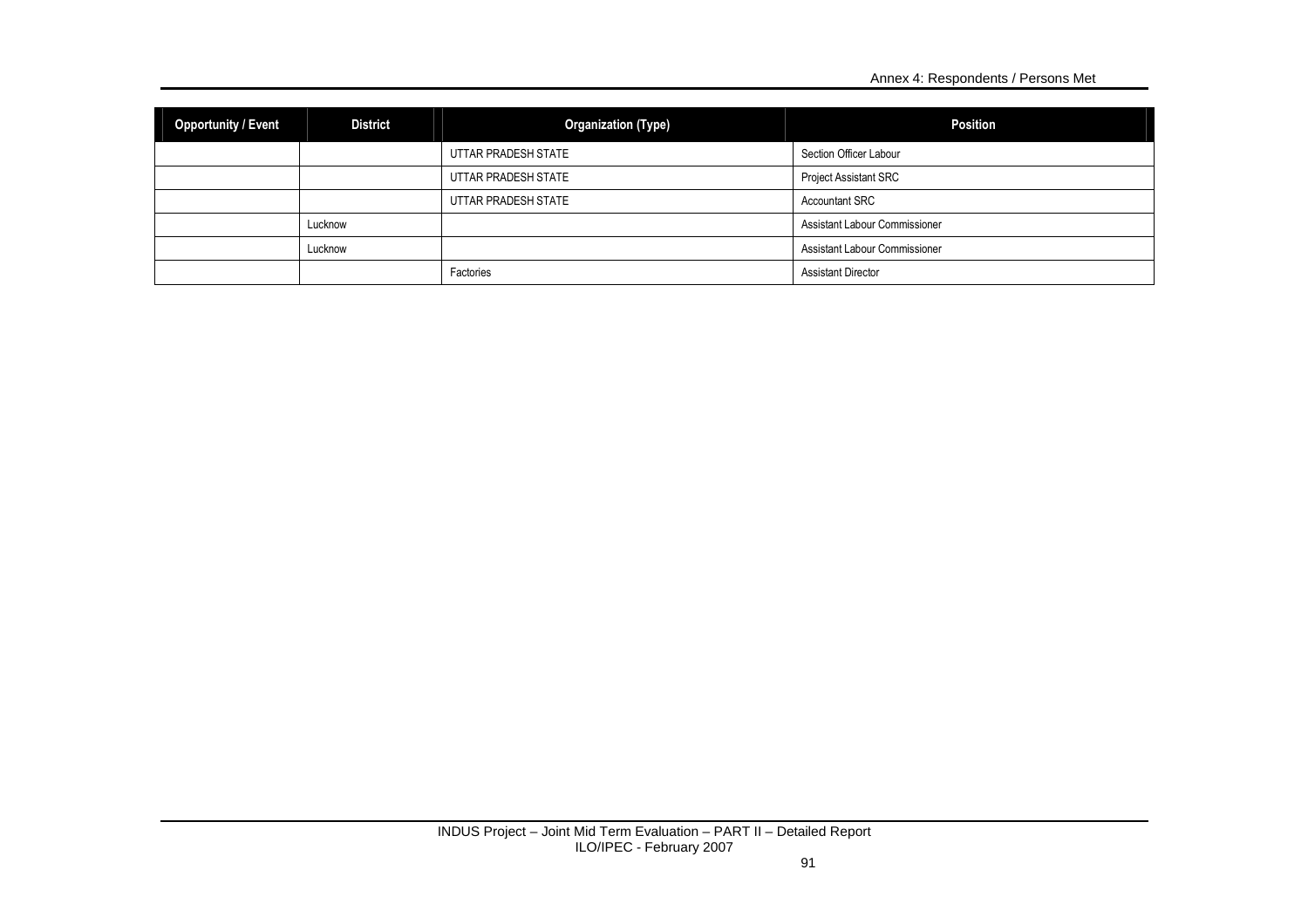# **Annex 5: Bibliography**

In addition to the list of Project and related documents given here, important background documents were retrieved from several websites, including that of the Government of India and relevant states, ILO-IPEC and national and international non-government agencies in India.

The footnote references in several chapters document some of the most pertinent used during this evaluation.

### **General Project Documents**

INDUS Project Document Technical Progress Reports (TPRs) (all since Project inception) Internal Review Note, Feb 2005 Project Progress Note, Nov 2006 Sample APSOs (TEC, VT, SSA, NRC, SRC, Training and Capacity Building, Trade Unions) Operational Guidelines for the INDUS Project Assessment of Functioning of State Resource Cells Manual for the Implementation of NCLP Child Labour Prohibition & Regulation Act (1986), including latest notification SSA Implementation Guidelines Draft Adfin Training Manual. ILO Reporting Procedures, Methodology and Questionnaires Beneficiary Tracking System Draft Child and Parent Questionnaires Terms of Reference for Communication Strategy and Strategy Document Occupational Health and Safety Terms of Reference Occupational Health and Safety Study Report Sets of Communication Tools CLMS System Profile (Field Test Reports) State Action Plan, Tamil Nadu Labour Market Survey Methodology and Reports. ERU Documentation on Lessons from Promising Practices in the Government School System (draft) National Workshop on Effective Implementation (VVGNLI) Report District Stakeholders Workshop Report Trade Union Workshop Report 2004 Education Workshop Report WDACL Reports for 2005 and 2006 Details of NCLP Society Meeting Status of Vocational Training Component Status of Performance and Payments for Madhya Pradesh and Uttar Pradesh districts Note on mainstreaming children in TECs Compilation of Sector-wise Child Labour Data

### **Maharashtra**

Bal Panchayats in Maharashtra, India - Publication from Save the Children, UK

Bal Panchayat – A movement for rights of children. A pamphlet by Prayay

Process Report on Training of Officials of Madhya Pradesh (Capacity Building and Training of Trainers' Programme), 17-23 April 2006, YASHADA, Pune

List of courses conducted by Jan Shikshan Sansthan, Aurangabad and programme activities carried out by the Institute

VT placement/self employment status

MCED Brochure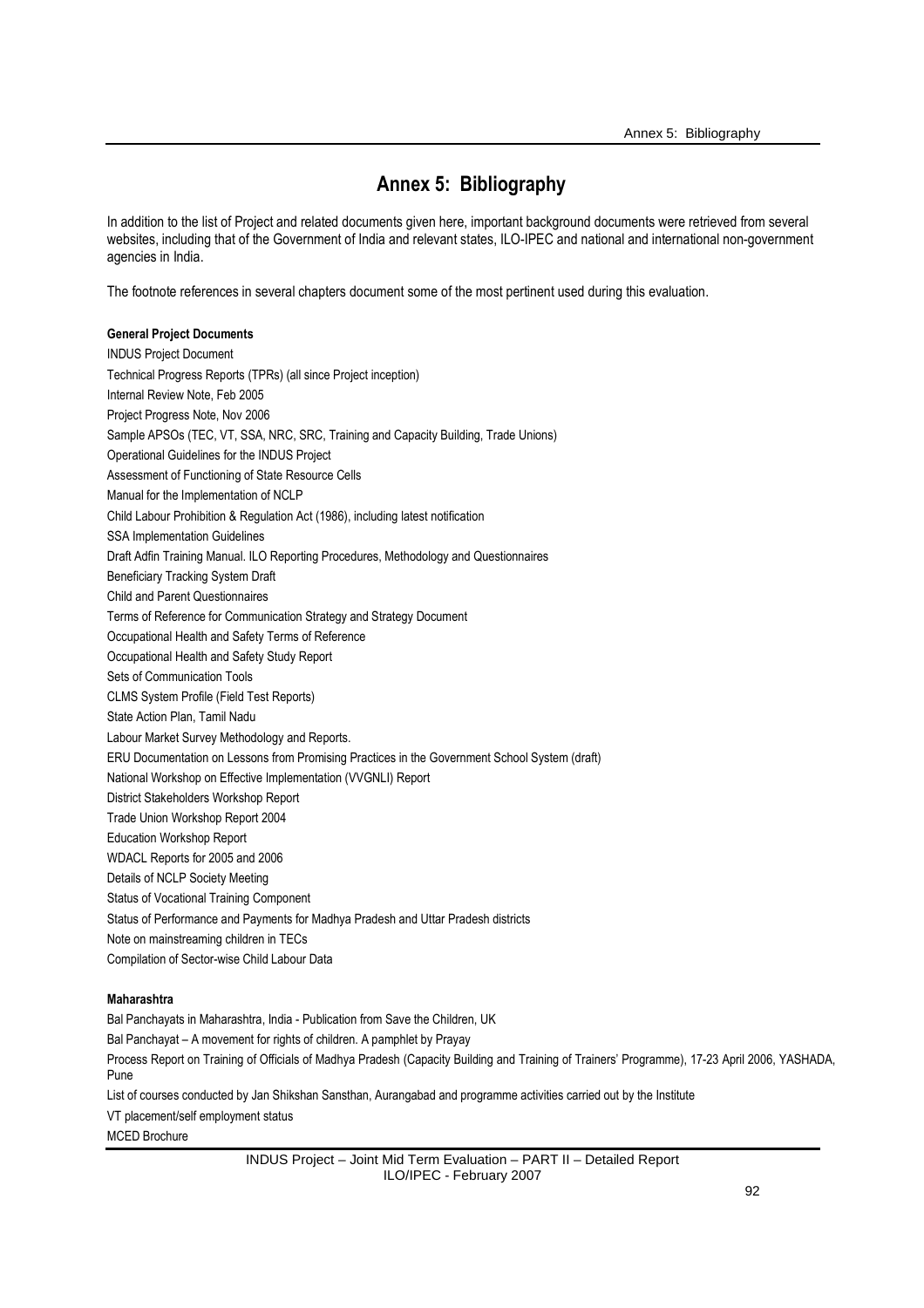Government of Maharashtra's notification on YASHADA as SRC SPSC meeting notes prepared by Gondia district for the meeting held on 07 May 2005 Phase wise List of TECs, Aurangabad Marathwada Rashtriya Mill Mazdoor Sangh's appeal to District Collector, Aurangabad Minutes of the NCLP Society meeting held on 11 October 2006, Aurangabad Booklet on INDUS Child Labour Project, Aurangabad Booklet on Child Labour, YASHADA

# **Tamil Nadu**

List of SPSC members participated in 03 July 2006 at Chennai Minutes of the SPSC meeting held on 03 July 2006 at Chennai Members of the Tiruvallur Care Society One lakh Signature campaign pamphlet from Virudhunagar district State Resource Cell Staff Position List of Project Directors/District Collectors – Tamil Nadu List of mainstreamed students of Lead School – Vadagarai SPSC Members list, Government of Tamil Nadu Mintues of the NCLP Society Meeting from Tiruvallur Nila Palli – Moon School. Booklet from Virudhunagar Details of NGOs and Trade Union involved in INDUS Project at Virudhunagar district Minutes, NCLP Society Meeting, 30 March 2006 at Virudhunagar INDUS Project Society Members in Virudhunagar District Sarva Shiksha Abhiyan, Tiruvallur district. INDUS Child Labour Project Documentation HMS Report on Trade Union Action against Child Labour in Tamil Nadu

### **Uttar Pradesh**

Status of INDUS Child Labour Project 2006-07 (Basic Education Department), Aligarh Status of Important Component in INDUS Project districts of Uttar Pradesh – State Resource Cell, Uttar Pradesh List of INDUS/NCLP Project Districts in Uttar Pradesh NCLP Society Meeting, Aligarh, 31 March 2006 NCLP Society Meeting, Kanpur Nagar, 27 March 2006 Agenda for SPSC Meeting, Lucknow, 27 September 2005

#### **Madhya Pradesh**

List of members of SPSC, Madhya Pradesh Minutes, SPSC Meeting, 05 April 2006 List of NCLP Society Members, Satna Minutes, NCLP Society Meeting, Damoh, 30 June 2006 List of Lead Schools in Jabalpur List of Staff in Jabalpur NCLP Society List of Project Directors and District Collectors of Madhya Pradesh Profile of Jakir Hussain Ward TEC, Jabalpur, Madhya Pradesh Compiled Progress Report of Madhya Pradesh State VT Details of Satna District Monitoring Format, Satna District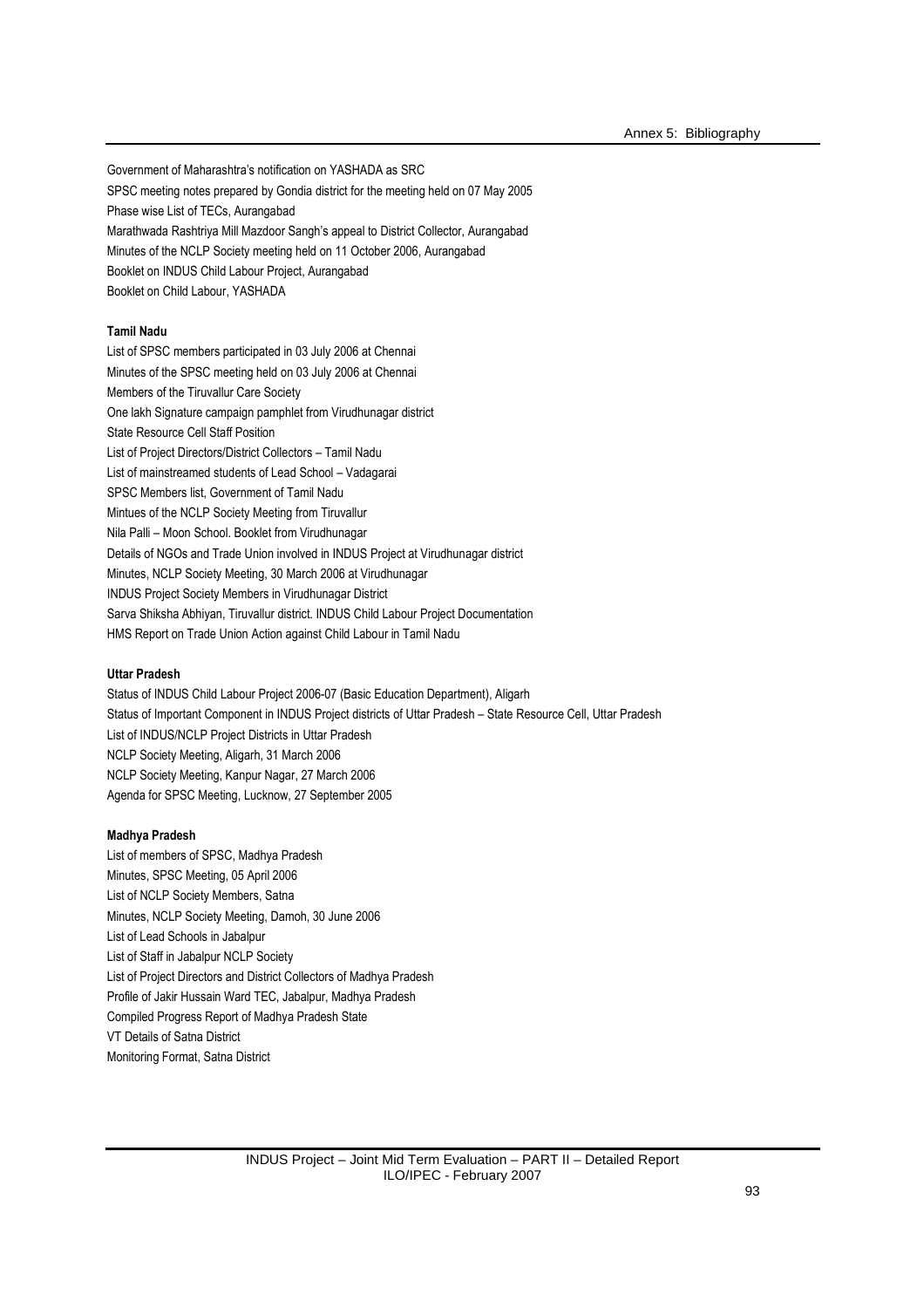Annex 6: Evaluation Instruments

# **Annex 6: Examples of evaluation instruments**

# **EXAMPLE 1: FORM COMPLETED DURING STATE STAKEHOLDER WORKSHOPS**

# **EXAMPLE 2: LIST OF QUESTIONS FOR INDIVIDUAL DISCUSSIONS WITH KEY STAKEHOLDERS**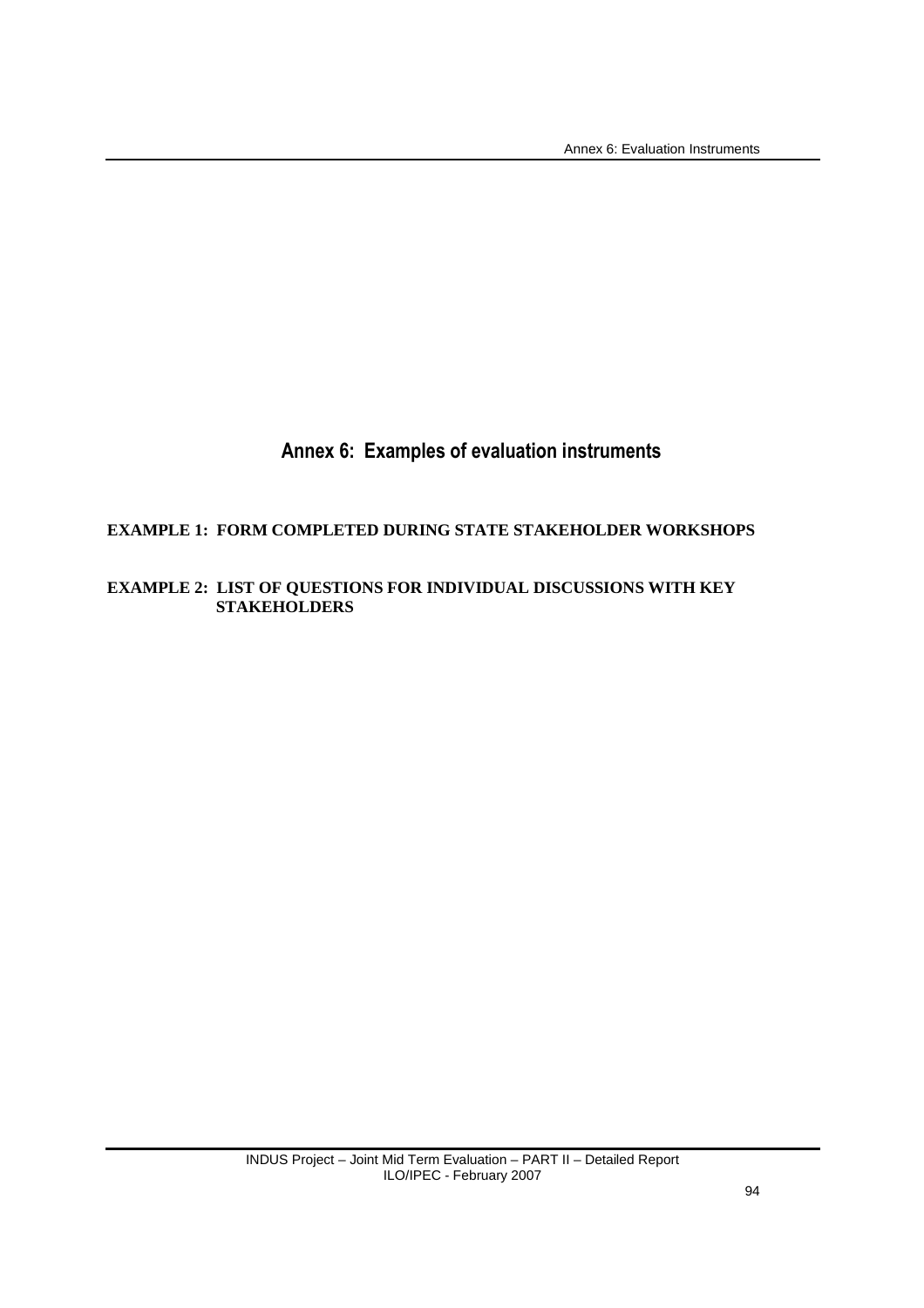# **MID-TERM EVALUATION OF THE INDUS PROJECT**

# **WORKSHOP DISCUSSIONS: CHENNAI**

# **20 NOVEMBER 2006**

1. In your experience, what are the main achievements of INDUS?

2. Is INDUS adding value to the NCLP? If so, how and to what extent?

3. Is INDUS adding value to the SSA? If so, how and to what extent?

4. What should be changed or improved to make INDUS more successful?

5. What are the main threats to the success of INDUS?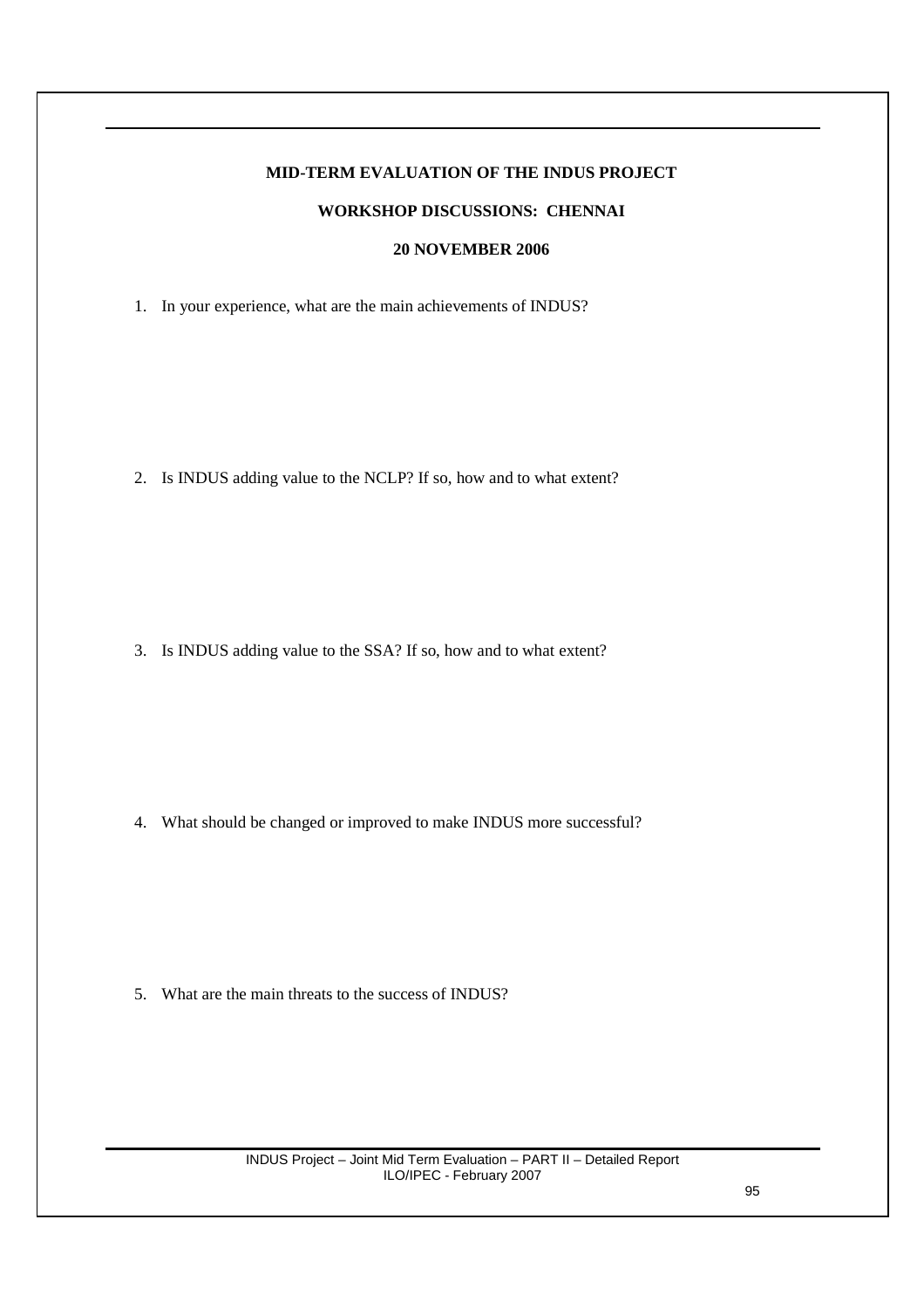# **GUIDE FOR DISCUSSIONS WITH KEY INDIVIDUALS**

- 1. In your opinion, has the progress made with the implementation of INDUS been to your satisfaction? Please give reasons for your response.
- 2. What are the main factors that have impacted on the implementation of INDUS? Are there specific obstacles or facilitating (or accelerating) factors that you want to highlight?
- 3. As far as you are aware, how well have the institutional arrangements and management approaches been working to benefit the INDUS implementation? For example, how well have the following bodies been fulfilling their roles? (i) National Steering Committee; (ii) the State Resource Cell; (iii) the state level steering committee(s); (iv) district level steering committee(s); (v) project teams at the various levels?
- 4. How well, if at all, has convergence been achieved between the main partners' policies, projects or other efforts? What has made such convergence work, or not work? Are government schemes being well used to support the work of INDUS, or vice versa (and which schemes)?
- 5. Are you aware of any surprising consequences of the work of INDUS? In other words, have there been results or effects that were not intended?
- 6. How responsive has INDUS been to changes in the external environment, or to lessons learnt during implementation? Can you give examples?
- 7. In your opinion, what have been the main risks or threats to INDUS during implementation? Have efforts been made to minimise such risks?
- 8. How well has INDUS tried to ensure that its work is of good quality? For example, what measures have been taken to ensure the integrity of monitoring data and information? Or to select the best institutions or individuals to conduct its work? Are there specific obstacles to good quality work in INDUS?
- 9. Do you find the monitoring information and self-assessments in INDUS useful? Please give reasons for your response.
- 10. Do you find the documents produced by INDUS useful? Can you point to those that you have been using? Have you played a role in the distribution of any of these documents and if so, how?
- 11. How much learning takes place in INDUS? Are there effective attempts to ensure that its experiences and lessons are shared and used?
- 12. In your opinion, is INDUS owned by the various partners and role players involved in its implementation? Please give reasons for your response.
- 13. What did INDUS do to build individual or institutional capacities on child labour issues? In your opinion, how effective has this been and why?
- 14. How, if at all, have gender issues been considered during the implementation of INDUS and in your opinion, how well have these been addressed?
- 15. Will the benefits of INDUS be sustained after the programme ends? What can be done to improve the chance that good results from INDUS will not be lost over time?
- 16. In your opinion, are there major differences between rural and urban (metropolitan) areas that are impacting on INDUS? Is the programme sensitive enough to these differences?
- 17. Are you aware of any major differences between the implementation strategies and activities of INDUS in your State compared to its implementation in others? Are there factors in your State that make (or should make) implementation different to that in other states? Have these contextual factors been adequately addressed in INDUS?
- 18. In your opinion, how good has the collaboration been between the different role players government and civil society organisations such as NGOs, commercial companies and trade unions? What can be done to improve such collaboration?
- 19. What benefits, if any, does INDUS bring when compared to NCLP? Please give a reason for your response. And to SSA?
- 20. Do you have any other comments or recommendations that you want the evaluation team to note?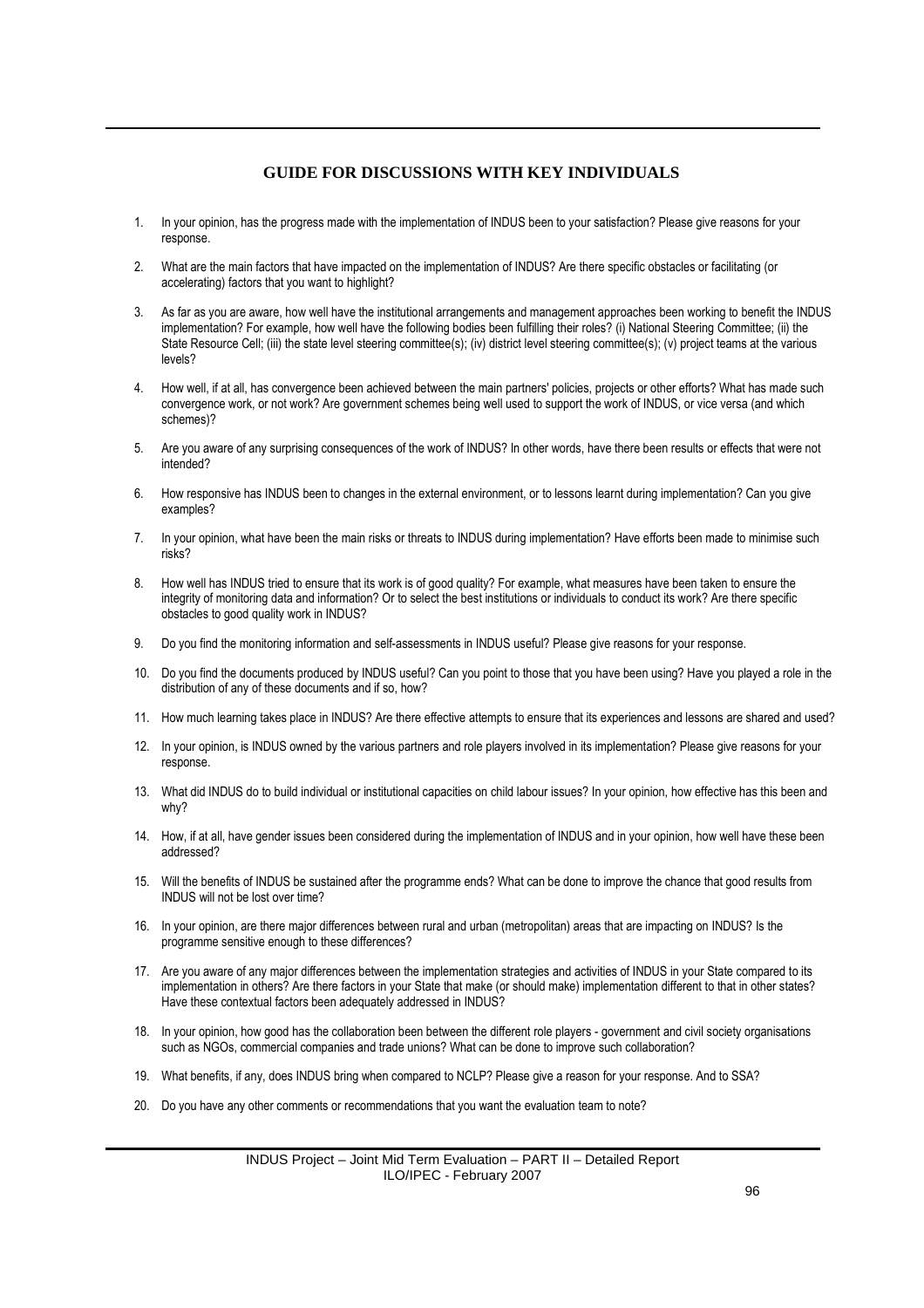| Date     | <b>ETD</b> | <b>ETA</b> | where to                    | visit location | who           | transport     | activities                      | individual respondents                      | remarks               |
|----------|------------|------------|-----------------------------|----------------|---------------|---------------|---------------------------------|---------------------------------------------|-----------------------|
| Tue 7:   |            |            | Delhi                       | Delhi          | Team          |               | first team mtg                  |                                             |                       |
| Wed: 8   |            |            |                             | Delhi          | Team (-Cml)   |               | project team mtg                |                                             |                       |
| Thu: $9$ |            |            |                             | Delhi          | Team          |               | field preparation               | JT Sec MOLE GOI                             |                       |
|          | 17:25      |            | Satna                       |                | Znd, Cml      | train         | travel                          |                                             |                       |
| Fri: 10  | 06:55      | 09:55      | Jabalpur                    |                | Cml           | plane         | field visits                    | Coord/Dep.<br>Manager<br><b>SS</b><br>State | missed<br>Jhn<br>plan |
|          | 16:30      | 18:15      | Bophal                      |                | Jhn           | plane         | mtg State Coord/Dep. Mng SSA    | Bophal                                      | instead via Bophal    |
|          |            | 07:00      | Satna                       |                | Znd, Chs      | train         | field visits                    |                                             | Jabalpur              |
|          | 22:15      |            | Jabalpur                    |                | Jhn           | plane         | travel                          |                                             |                       |
| Sat: 11  |            | 03:45      |                             | Jabalpur       | Jhn           | train         | travel                          | ProjDir MOLE GOI                            |                       |
|          | 07:00      | 13:00      |                             | Jabalpur       | Cml, Znd, Chs | car           | travel                          | Gen-Sec Trade Union BMS                     |                       |
|          |            | pm         |                             | Jabalpur       | Team          |               | State Workshop                  | Key-respondent                              |                       |
| Sun: 12  | 07:00      | 21:00      | Rath                        |                | Team (-Cml)   | car           | travel + visit temple           |                                             | whole day travel      |
| Mon: 13  | 07:00      | 12:00      | Kanpur                      |                | Team (-Cml)   | car           | travel                          |                                             |                       |
|          | 13:00      | 18:00      |                             | Kanpur         | Znd           |               | field visits                    |                                             |                       |
|          | 14:00      | 19:00      |                             | Kanpur         | Jhn, Csh      |               | gov/SHG/trainees                |                                             |                       |
| Tue: 14  |            |            | Aligarth                    | Aligarth       | Znd           | car           | $travel + field visits$         | NGO representatives                         |                       |
|          | 19:00      | 22:30      | Delhi                       |                | Znd           | train         | travel                          | Union representatives                       |                       |
|          | 16:30      |            | Kanpur                      | Kanpur         | Jhn, Csh      |               | NGO mtg + field visits          |                                             |                       |
|          | 23:30      | $00:30+1$  | via Lucknow to Delhi        |                | Jhn, Csh      | $car + plane$ | travel                          |                                             |                       |
| Wed: 15  | 09:00      | 18:00      |                             | Delhi          | Team          |               | field notes + work arrangement  |                                             |                       |
| Thu: 16  |            |            |                             | Delhi          | Team          |               | consolidation findings + methor |                                             |                       |
|          | 18:55      | 21:30      | Chennai                     |                | Team          | plane         | / travel                        |                                             |                       |
| Fri: 17  | 06:50      | 08:10      | via Madurai to Virudhunagar |                | Team          | plane         | travel                          |                                             | Team split into two t |
|          | 08:30      | 10:00      | via Madurai to              | Virudhunagar   | Team          | car           | field visits                    |                                             | mtgs: (Znd, Cml)      |
|          | 18:00      | 19:30      | Chennai                     |                | Team          | car           | travel                          |                                             | (Jhn, Csd)            |
|          | 20:55      | 22:10      |                             |                | Team          | plane         | travel                          |                                             |                       |
| Sat: 18  | 07:00      | 09:00      | Thiruvallur                 |                | Jhn, Csh      | car           | travel                          | Chief Labour Inspector                      |                       |
|          | 09:00      | 16:00      |                             | Thiruvallur    | Jhn, Csh      |               | field visits                    |                                             |                       |
|          | 16:00      | 18:00      | Chennai                     |                | Jhn, Csh      | car           | Travel                          |                                             |                       |
|          |            |            |                             | Chennai        | Znd, Cml      |               | consolidation findings          |                                             |                       |
| Sun: 19  |            |            | Chennai                     |                | Team          |               |                                 |                                             | free day              |

# **Annex 7: Field mission programme**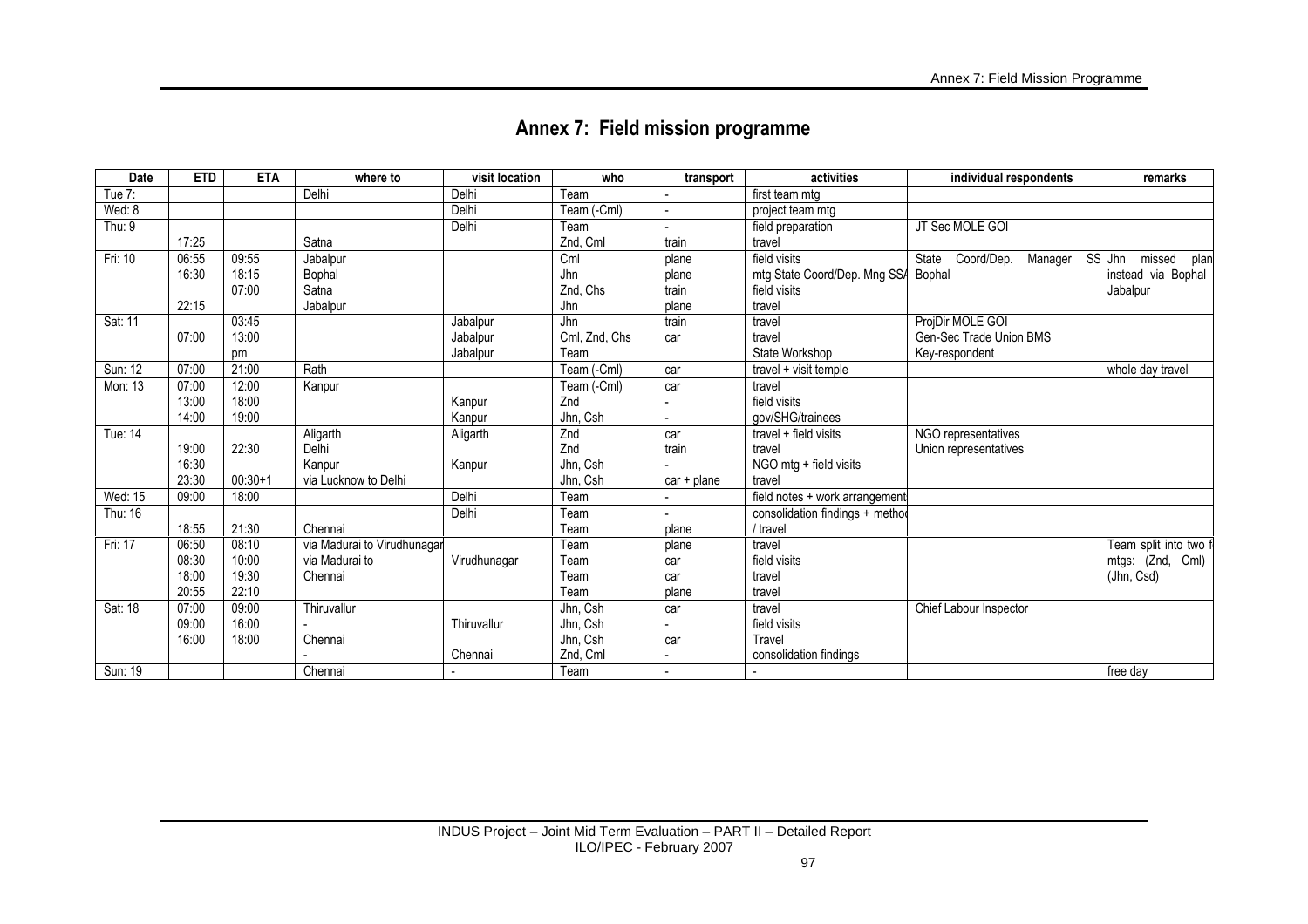| Date      | <b>ETD</b> | <b>ETA</b> | where to   | visit location | who      | Transport | activities                           | individual respondents | remarks               |
|-----------|------------|------------|------------|----------------|----------|-----------|--------------------------------------|------------------------|-----------------------|
| Mon: 20   | 09:00      | 11:00      |            | Chennai        | Team     |           | Preparation                          |                        |                       |
|           | 11:00      | 17:00      |            |                | Team     |           | State Workshop                       |                        |                       |
| Tue: 21   | 07:15      | 09:00      | Mumbai     |                | Team     | plane     | travel                               |                        | Jhn/Csh cancelled vis |
|           | 10:00      | 17:00      |            | Mumbai         | Team     |           | mtg NIOH                             |                        | to Amarvati           |
|           |            |            |            |                | Jhn, Chs | plane     | travel                               |                        |                       |
|           | 18:25      | 19:25      | Aurangabad |                | Znd, Cml | car       | travel                               |                        |                       |
| Wed: 22   | 10:00      | 18:00      |            | Mumbai         | Jhn, Csh | car       | field visits                         | Key-respondent         | sub-urban sites       |
|           |            |            |            | Aurangabad     | Znd, Cml |           | field visits                         |                        |                       |
| Thu: 23   | 09:00      | 17:00      |            | Aurangabad     | Znd, Cml |           | $\overline{field}$ visits + gov. mtg |                        |                       |
|           | 17:00      | 21:00      | Pune       |                | Znd, Cml | car       | travel                               |                        |                       |
|           | 09:00      | 14:00      |            | Mumbai         | Jhn, Csh |           | field notes                          | Key-respondent         |                       |
|           | 18:30      | 19:00      | Pune       |                | Jhn, Csh | plane     | travel                               |                        |                       |
| Fri: 24   | 09:00      | 11:00      |            | Pune           | Jhn, Csh |           | preparation workshop                 |                        |                       |
|           | 11:00      | 17:00      |            | Pune           | Team     |           | State Workshop                       |                        |                       |
|           | 20:00      | 21:30      |            | Pune           | Team     |           | Team meeting                         |                        |                       |
| Sat: 25   | 09:00      | 12:00      | Delhi      |                | Cml, Znd | plane     | travel                               |                        |                       |
|           | 14:00      | 19:00      | Mumbai     |                | Jhn, Csh | car       | visit to Gandi jail, travel          |                        |                       |
|           |            |            |            |                |          |           | Mumbai                               |                        |                       |
| Sun: 26   | am         | am         | Mumbai     | Mumbai         | Jhn, Csh |           |                                      |                        | free day              |
|           |            |            |            | Delhi          | Cml, Znd |           |                                      |                        |                       |
|           | 19:30      | 21:30      | Lucknow    | Mumbai         | Jhn, Csh | plane     | travel                               |                        |                       |
| Mon: 27   | am         | 10:00      | Lucknow    |                | Cml, Znd | plane     | travel                               |                        |                       |
|           | 09:00      | 11:00      |            | Lucknow        | Jhn, Csh |           | preparation workshop                 |                        |                       |
|           | 12:00      | 17:00      |            | Lucknow        | Team     |           | State Workshop                       |                        |                       |
|           | 17:00      | 18:00      | Delhi      |                | Cml, Znd | plane     | travel                               |                        |                       |
|           | 20:00      | 21:00      | Delhi      |                | Jhn, Csh | plane     | travel                               |                        |                       |
| Tue: 28   | 09:00      | 17:00      |            | Delhi          | Team     |           | preparation National Workshop        |                        |                       |
| Wed: 29   | 10:00      | 16:00      |            | Delhi          | Team     |           | National Workshop                    |                        |                       |
| Thu: 30   | 09:00      | 17:00      |            | Delhi          | Team     |           | Report preparation & Debriefing      | ProjTeam, USDOL, ILO   |                       |
| Fri: 1/12 | 00:05      | 05:25      | Bangkok    |                | Jhn      | plane     | return home country                  |                        |                       |
|           | 09:00      | pm         |            | Delhi          | Znd      |           | follow-up work                       |                        |                       |
|           |            |            |            |                | Cml, Csh |           | return home                          |                        |                       |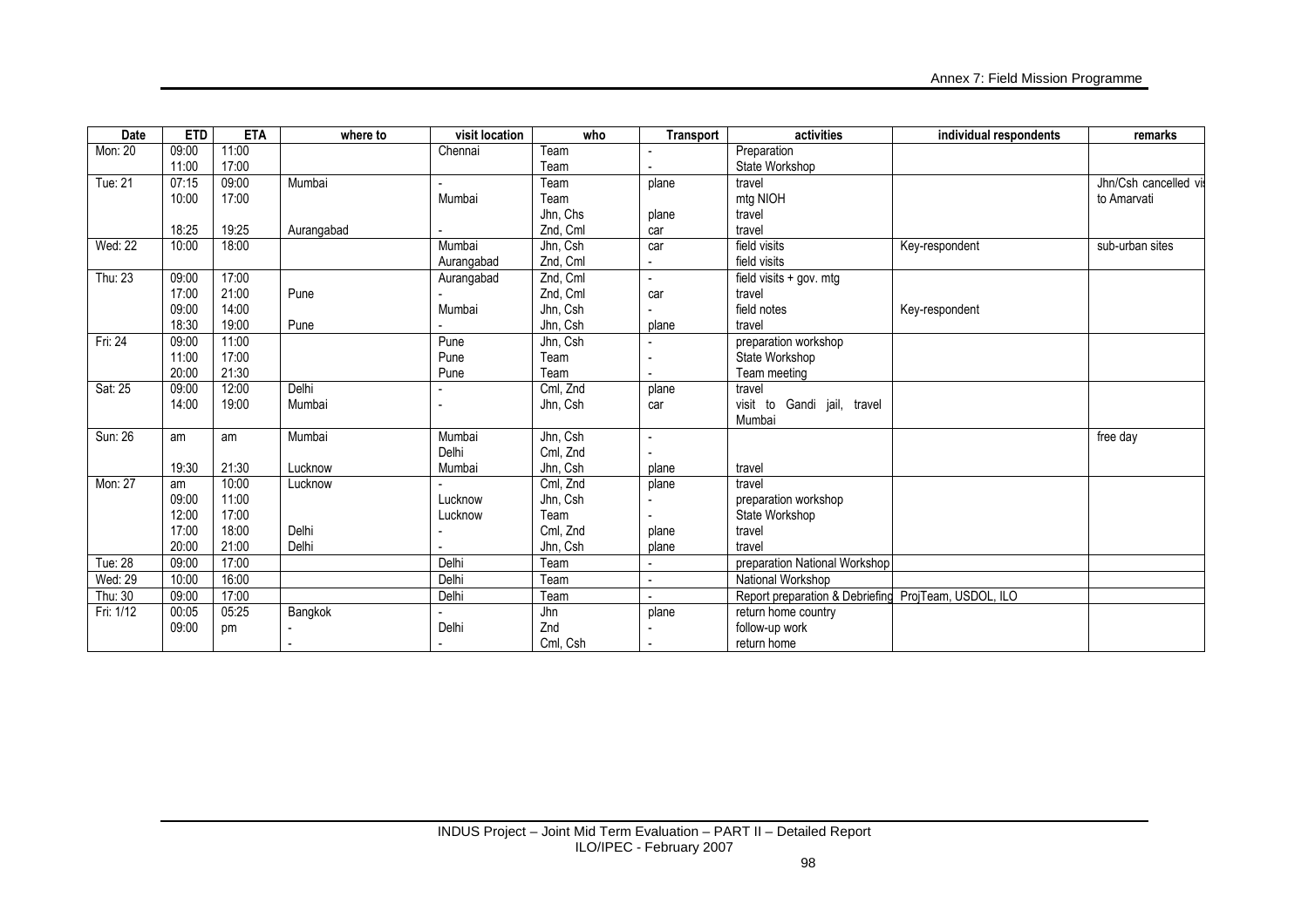# **Annex 8: Summary of the INDUS Project**

*Extracted and quoted from the Terms of Reference for the Mid-Term Review of the INDUS Project, Final version, September 2006.* 

The INDUS Child Labour Project is a technical co-operation project of the Government of India and the Government of United States of America. ILO is coordinating the Project implementation in active partnership with State Governments; district National Child Labour Project (NCLP) Societies and Sarva Shiksha Abhiyan (SSA) Societies. The INDUS Project is a joint programme with a multilayered operational framework. It has a comprehensive approach with focus on ten identified hazardous sectors for elimination of child labour.

The INDUS Project works in a federal environment. At the National level, the project seeks to develop a comprehensive ECL model by closely working with the NCLP and SSA Programmes Recognising that the state governments set up their own development agendas and priorities and an enabling environment at the state level is crucial to the success of any ECL efforts, the project is actively and systematically engaged in the process of involving the state government as an active partner. As the district is the key operational level for implementation of Action Programmes and effecting change, the project seeks to strengthen and engender a more participatory approach to elimination of child labour.

# **Components**

- *Enrolment in public elementary education.* The project targets a large proportion of young children (5-8 years) for enrolment in elementary education. For, it believes that progressive elimination of child labour is directly linked to full enrolment and retention of children in formal education system.
- *Withdrawal and provision of transitional education.* Recognising the special needs of older working children (9-13 years), the project focuses on providing a bridge course through transitional education to enable a smooth transition to mainstream either formal education or to vocational training.
- *Strengthen vocational training (VT).* Given that the objective of Project is to present demonstrable models for withdrawal of child labour, it places special emphasis on providing skill training to older child and adolescent workers (14-17 years). Efforts are being made to either complement the existing trade skills or to introduce allied marketable skills and forge linkages with employers.
- *Local community institution building through thrift and credit management and enhancing women's socio-economic status.* Recognising the significant contribution that parents of rehabilitated child labour can offer in transforming the attitude of the family and community towards child labour, the project specifically targets mothers of children enrolled in Transitional Education Centres through the formation of viable self-help groups. To compensate the families' real and imagined loss in releasing the children to participate in educational system, efforts are being made to organise mothers of child workers into "self-help" groups. The revolving funds for the SHGs and training of women members will be done through convergence mechanism with the Government of India's income generation programmes. Interested mothers will also be encouraged to avail short-term vocational skill training programmes at the ITIs.
- *Strengthening public education of child workers.* Given the proven role of access to education in reducing the incidence of child labour, the project recognises the need to strengthen the primary education infrastructure and improve quality of education in project areas.
- *Social mobilisation.* Social mobilisation seeks to involve as many groups and individuals as possible to help change social norms or values related to child labour in affected communities, to mobilise the considerable existing resources of civil society for the cause, and to help make the general public aware of the problem of child labour and its negative consequences.
- *Capacity building:* The project seeks to build capacities of key government departments, training agencies, and civil society organisations. It also seeks to sensitise a wide range of stakeholders on child labour issues. Capacity building exercises would be carried out at state level and extend downwards to district, municipal, block and village levels. The aim is to mainstream child labour function into the regular training activities of the state government and leave behind a model for capacity building on child labour.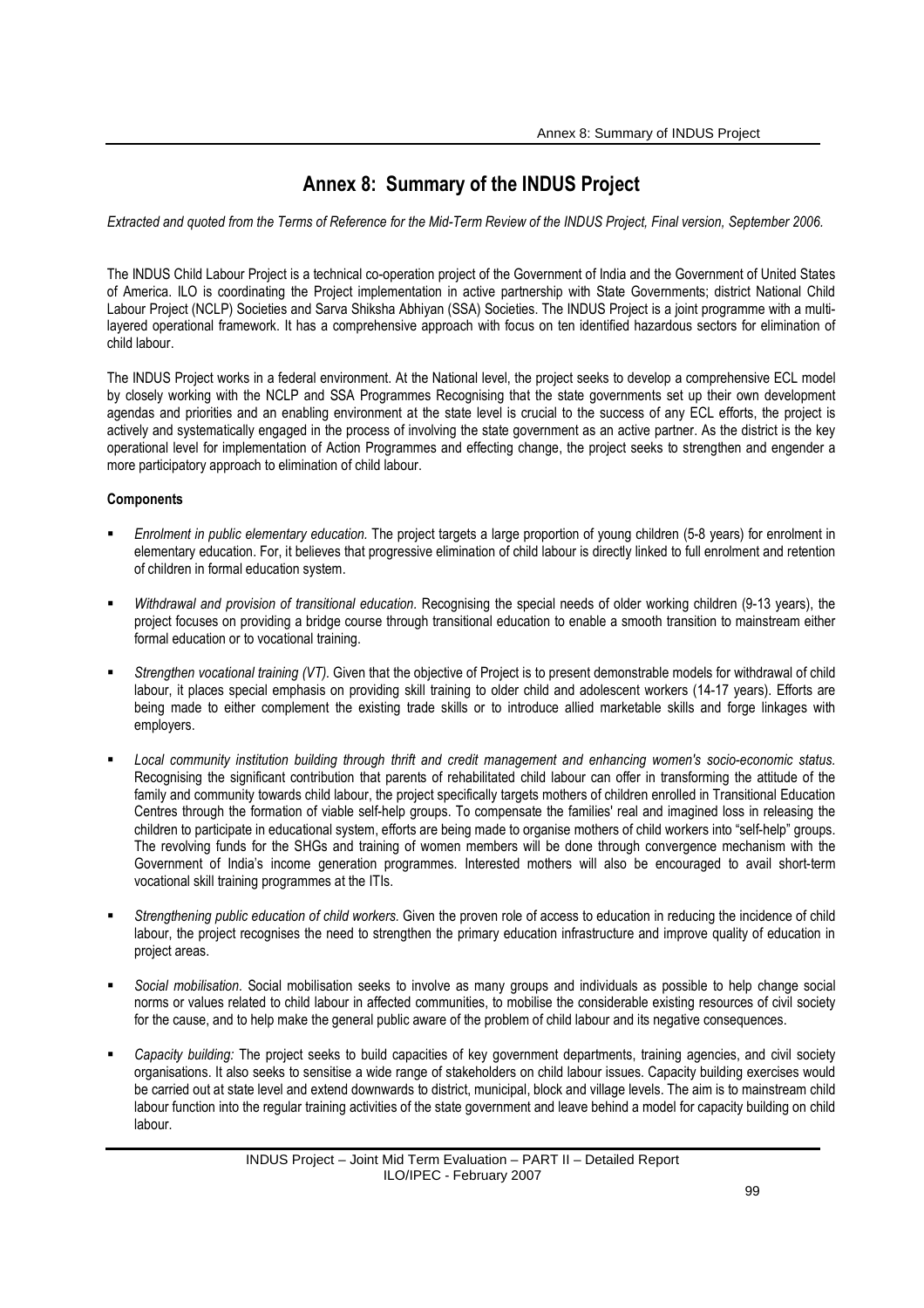An integral part of these activities is the design and implementation of a sustainable community-based monitoring system that could complement the enforcement by the Ministry of Labour and Department of Education of child labour legislation and compulsory education policies.

While developing detailed work plans for implementation, the Project team broadened the scope of "Sensitisation and capacity building of government agencies and civil society partners," and "Social mobilisation activities, including working with workers and employer organisations" components. They also added the following new components:

- i. Mainstreaming child labour concerns in workers education programme in India;
- ii. Action research on occupational safety and health of child labour in hazardous sectors

### **Links to NCLP and SSA – the "Plus" elements**

The INDUS Project was designed and conceived as a complimentary effort to the ongoing NCLP and SSA of the Government of India. Thus while continuing with the existing components in the NCLP and SSA system, INDUS also implements additional, components which are referred to as NCLP Plus (+) and SSA Plus (+).The idea of Plus activities is to pilot test those in the INDUS Project and if they are found useful and successful, replicate these initiatives in the remaining NCLPs and SSAs in the country. All activities under different components of the Project are intrinsically linked and complement the NCLP and SSA programmes.

Further details are given in Chapter 2, Part II.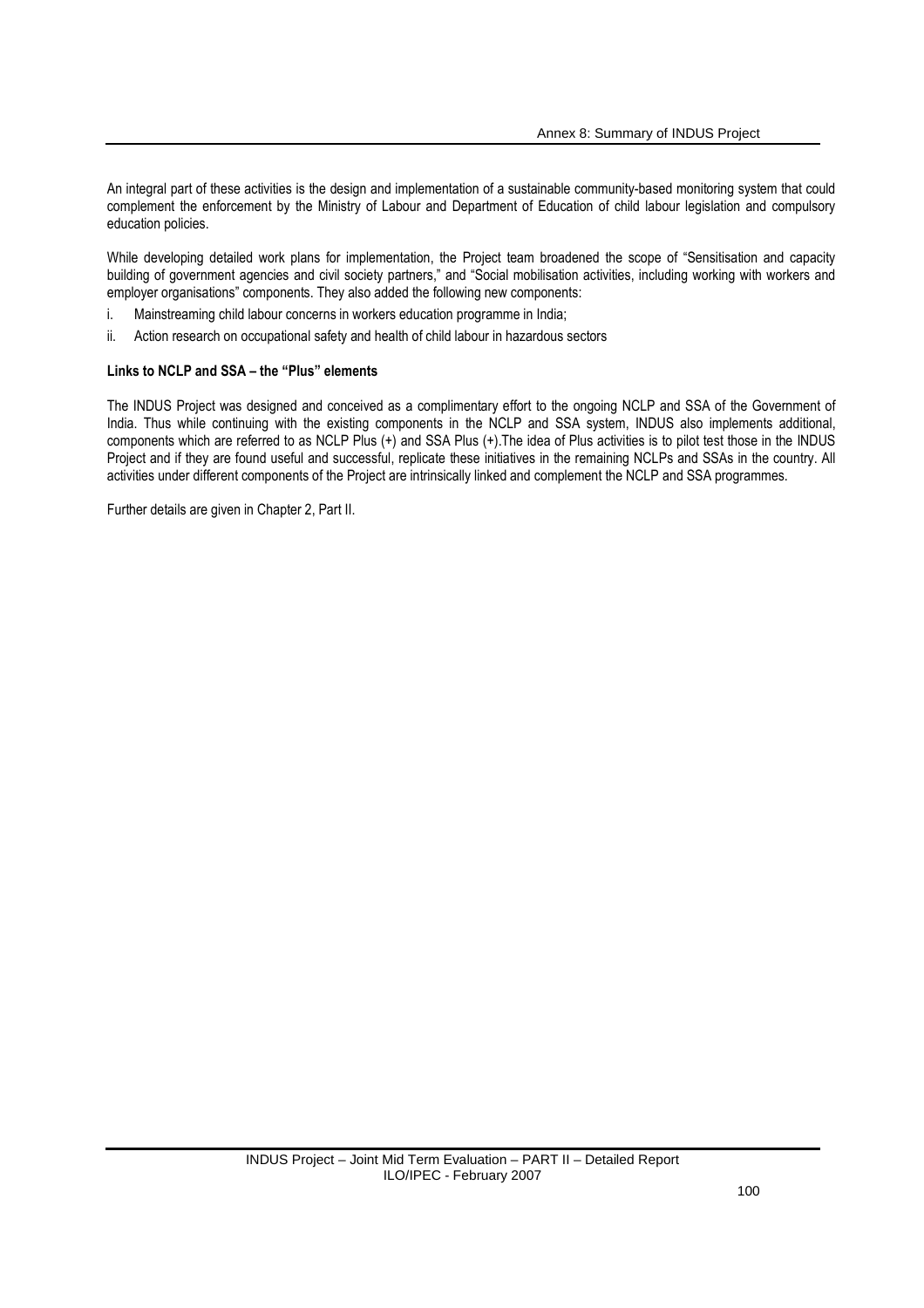# **Annex 9: Key child labour policies, legislation and programmes**

Information obtained from: Government of India, Ministry of Labour website, http://labour.nic.in/cwl/ChildLabourMain.htm; retrieved 26 Nov 2006. *Child Labour and Responses. Overview Note – India*. ILO-IPEC, November 2004

# **The Constitution of India (26 January 1950)**

The Constitution guarantees protection against child labour as a fundamental right by prohibiting employment of children below 14 years of age in factories, mines or other hazardous occupations. The Directive Principles of State Policy (declared as fundamental in the governance of the country) specifically mention State obligations to protect all children from abuse, exploitation and abandonment, and provide opportunities for their 'development in a healthy manner and in conditions of freedom and dignity'.

In a significant development a recent amendment to the Constitution declared the right to education as a fundamental right for all children in the age group 6-14 years<sup>144</sup>.

# **The Factories Act (1948)**

The Act prohibits the employment of children below the age of 14 years. An adolescent aged between 15 and 18 years can be employed in a factory only if he obtains a certificate of fitness from an authorised medical doctor. The Act also prescribes four and a half hours of work per day for children aged between 14 and 18 years and prohibits their working during night hours.

# **Bonded Labour System (Abolition) Act (1976)**

This Act abolishes all debt agreements and obligations arising out of India's bonded labour system, frees all bonded labourers, cancels outstanding debts against them, prohibits the creation of new bondage agreements and orders the economic rehabilitation, including providing appropriate education to the released children. States are responsible for its enforcement through its District Collectors or Deputy Commissioners. The Central Government is responsible for ensuring that the States enforce the Act and form vigilance committees. It funds State surveys and evaluations of implementation, and public awareness campaigns.

# **Child Labour (Prohibition and Regulation) Act 1986**

Based on recommendations of the Gurupadaswamy Committee, this Act provides for the prohibition of child labour in hazardous occupations and processes (listed in a schedule to the Act and updated from time to time on advice of a statutory expert committee, the Child Labour Technical Advisory Committee) and the regulation of working conditions in non-hazardous occupations and processes145. It did *not* contain an all encompassing prohibition on the work of children, in particular in sectors such as domestic service, agriculture, urban and rural informal sectors where children work in large numbers. State Governments are the implementing authorities, with the Department of Labour through its inspectorate mechanism as the enforcement authority.

# **National Child Labour Policy (adopted in 1987)**

The enactment of the Child Labour (Prohibition and Regulation) Act led to the National Child Labour Policy, which sought to adopt a gradual and sequential approach with a focus on rehabilitation of children working in hazardous occupations and processes. It reiterated the Constitutional provisions related to child labour, and resolved to follow a project-based plan of action in areas of high concentration of hazardous child labour. It proposed a Legislative Action Plan for strict enforcement of the Child Labour Act and emphasised the need to cover children and their families under various poverty alleviation and employment generation schemes of the Government.

# **National Child Labour Project Scheme (NCLP, 1987)**

 $\overline{a}$ 

The National Child Labour Project Scheme was launched in 1988 in areas with high concentrations of hazardous industries or occupations. Initially the National Child Labour Projects (NCLPs) were industry specific and aimed at rehabilitating children working in traditional child labour endemic industries. In 1994 the ambit of the NCLPs was enlarged to rehabilitate children working in hazardous occupations in child labour Districts.

<sup>144</sup> India has not ratified the 1973 Minimum Age Convention (No 132) and treats 14 years as the minimum legal age of entry to the world of work. A 'child' is defined as a person who has not completed his/her fourteenth year of age; an 'adolescent' as a person who has completed his/her fourteenth year of age but not yet his/her eighteenth year of age; and an 'adult' as a person who has completed his/her eighteenth year of age.

or age.<br><sup>145</sup> Hazardous occupations and processes constitute one of the worst forms of child labour in terms of the provisions of the ILO Convention No 182

INDUS Project – Joint Mid Term Evaluation – PART II – Detailed Report ILO/IPEC - February 2007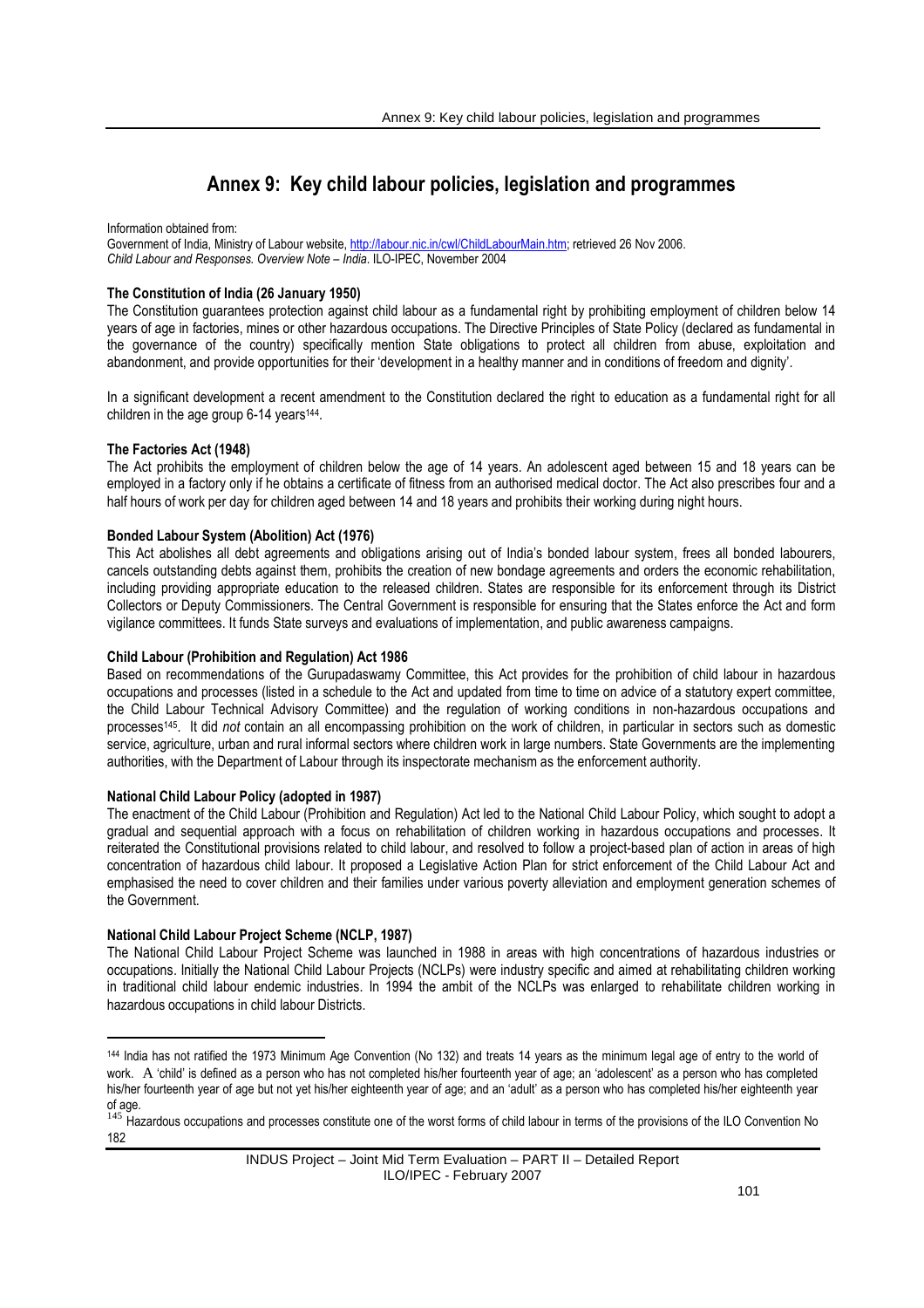The Project aims to withdraw and rehabilitate children working in identified hazardous occupations and processes through special schools and finally mainstreaming them into the formal education system. Each special school has a maximum enrolment of 50 children and provision for one vocational and two educational instructors. They provide accelerated primary education in three years, with a component of pre-vocational training and additional support in the form of supplementary nutrition (mid-day meals at the rate of Rs5 per child), health care and a monthly stipend of Rs.100 for each child. It also promotes additional income and employment generation opportunities as well as adult education, raises public awareness and conducts surveys and evaluations of child labour.

The experience gained by the government in running these early NCLPs led to the expansion of the Project. During the implementation of the Ninth Five Year Plan (1997-2002), around 100 NCLPs were launched across the country, with a budget of US\$57 million. During the Tenth Five Year Plan period (2003-2007) the NCLP was expanded to a further 150 Districts with an additional budget of US\$131 million. There are plans to extend the NCLP to all 600 Districts in India during the Eleventh Five Year National Plan (2008-2012).

In 2001 a comprehensive evaluation was conducted by agencies coordinated by the VV Giri National Labour Institute, Noida. Major findings were:

- In most areas the community has welcomed the opening of NCLP schools.
- Provision of mi-day meals and stipends are important motivational factors for parents to send their children to special schools.
- Local efforts to link the training of teachers / instructors to the District Primary Education Programme or have them systematically trained through DIET / DRUs in the Districts have had a positive impact on the quality of the teaching.
- Although districts were free to choose between formal and non-formal education methods in the Ninth Five Year Plan, it was found that for Districts that were using the formal syllabus, the transition of children from the NCLP centres to mainstream education was much easier.
- Adequate and timely supply of appropriate teaching-learning material was essential.
- Tests to assess the learning achievements of children to facilitate their entry to formal schools need to be conducted systematically.
- Once children are mainstreamed to formal schools it would be necessary to have a plan of action to ensure a 'follow-up' or tracking of these children to monitor their progress in schools and provide them help in case they are unable to cope with the curricula.
- There is a mix of part-time and full-time Project Directors in a project society. The availability of a full-time Project Director is found to provide momentum to the activities of the NCLP Scheme.
- A number of NCLP Districts have effectively converged with programmes of the Ministry of Human Resource Development. However, convergence with the Ministry of Rural Development needs to be strengthened.

# **Supreme Court directions (1996)**

The Supreme Court of India in its judgment gave directions on the manner in which children working in hazardous occupations were to be withdrawn from work and rehabilitated, and in which the working conditions of those working in non-hazardous occupations were to be regulated and improved. It stipulated the identification within six months by the Central and State Governments of all children working in hazardous processes and occupations; payment of compensation by the offending employer; giving alternative employment to an adult member of the family of a withdrawn child; provision of quality education to the child withdraw from work; the establishment of a Child Labour Rehabilitation-cum-Welfare Fund, using contributions from employers who contravene the Child Labour Act; and the constitution of a separate cell in the Labour Department of the appropriate Government for the purpose of monitoring. A related judgement was made in May 1997 on the employment of children in the carpet industries in Uttar Pradesh.

# **Amendment to the Child Labour (Prohibition and Regulation) Act, 2006**

On 10 October 2006 an amendment to the Child Labour Act came into force. It included on the list of prohibited hazardous occupations the employment of children as domestic servants and in dhabas (road-side eateries), restaurants, hotels, motels, teashops, resorts, spas and other recreational centres.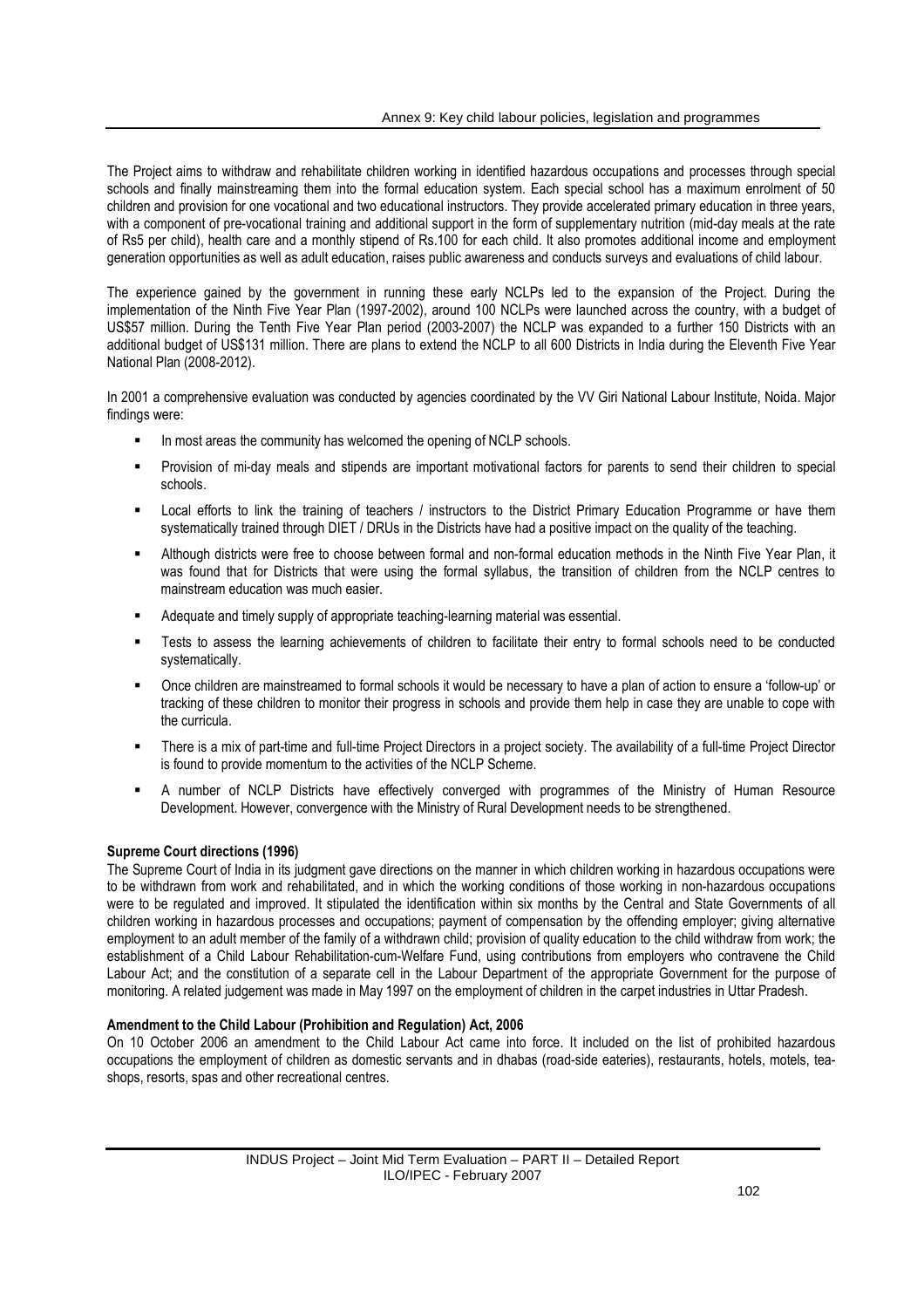#### **Sarva Shiksha Abhiyan (SSA)**

SSA is an ambitious programme of the Department of Education in the Ministry of Human Resource Development for the 'Universalisation of Elementary Education' (UEE), established in 2001 in response to the global Education for All (EFA) initiative. It is an integrated, comprehensive partnership scheme between the Central and State Governments, aimed at providing useful and quality universal elementary education for all by 2010 through community ownership of the school system and active involvement of local governments and civil society. It works through local groups such as the Village Education Committees, Panchayati Raj institutions and women's groups.

The Central Government provides funds (totalling US\$ 3 500 million) to execute approved District plans based on a baseline survey to identify out-of-school children, covering more nearly 1 million schools and 193 million children in the age group 6-14 years. It includes a *National Programme for Education of Girls at Elementary Level*, which aims to start girl-child friendly schools for underprivileged girls, with free text books, uniforms and stationery. It also has an *Education Guarantee Scheme* and *Alternative Innovative Education* which focuses on areas without schools and out-of-school children, with actions such as bridge courses, residential camps, drop-in centres, summer camps, remedial coaching, etc. towards eventual mainstreaming of the children into primary and elementary schools.

Broad strategies include among others community ownership of the school, community-based monitoring, community-based planning and a thrust on quality and making education relevant. It has a special focus on girls, scheduled caste (SC) / scheduled tribes (ST) working children, urban deprived children, children with special needs, and children in marginalised families and hardest to reach groups.

#### **Other government schemes**

For districts not covered under these the NCLP or INDUS Projects, GOI is providing funds directly to NGOs under a *Grants-in-aid Scheme* for running of special schools for rehabilitation of child workers, thus establishing a greater role for civil society ECL.

The Tenth Five Year Plan has many initiatives that support its vision to reduce the poverty ration by 15 percentage points by 2012, empower socially disadvantaged groups and address inequalities pervasive in society. Since 1986 the *National Policy of Education* (NPE) has made provision for universal access and enrolment, universal retention of children up to 14 years of age, and substantial improvement in the quality of education. The 1990 *Programme of Action for Universal Elementary Education* shifted education from State jurisdiction to concurrent jurisdiction, leading to several schemes supported by the central government. In the Tenth Five Year Plan these include the *District Primary Education Programmes* (DPEP), *Mid-Day Meals*, *Non-Formal Education* (NFE; aimed at reducing primary drop-out rates to less than 10 percent and increasing learning achievement of primary school students by at least 25 percent); *Teacher Education Programme* and *Sarva Shiksha Abhiyan* (SSA; see above).

As most of the working children come from SCs / STs, OBCs and Minorities, programmes aimed at their empowerment are relevant. There are too many schemes to list here; details can be found in the Tenth Five Year Plan. Several welfare schemes provide medical, housing, educational, recreational and welfare benefits in specific sectors; several scholarship opportunities are available including the *Scholarships for OBC and Minority Students* and P*re-Matric Scholarships for children of families engaged in Unclean Occupations*. Under the *Jawahar Gram Samriddhi Yojana* (JGSY) which provides wage employment, 22.5 percent of allocations are earmarked for SC / ST families living 'Below the Poverty Line' (BPL). Under the *Employment Assurance Scheme* (EAS) which is open to all rural poor who are in need of wage-employment, preference is given to SCs / STs and parents of child labourers withdrawn from hazardous occupations who are below the poverty line.

Other key interventions aimed at helping to alleviate poverty in families of disadvantaged groups include the *Special Central Assistance (SCA) to the Special Component Plan* (SCP), which *i.a.* extends additional funds to fill critical gaps in family-based income-generation activities; the *Swarnjayanti Gram Swarozgar Yojana* (SGSY), a process-oriented programme focusing on the establishment of Self-Help Groups (SHGs); the assured wage employment for 100 days scheme *Sampoorna Grameen Rozgar Yojana* (SGRY) in identified backward districts; and the *Jai Prakash Rozgar Guarantee Yojana* (JPRGY), an employment guarantee scheme aimed at the most distressed districts in the country. The *Swarna Jayanti Shahari Rojgar Yojana* (SJSRY) has been in operation since December 1997 and is executed by the District Urban Development Agency (DUDA). It seeks to provide gainful employment to the urban unemployed poor through encouraging the establishment of self-employment ventures or the provision of wage employment.

#### **International arrangements and interventions**

India is a signatory to the ILO Forced Labour Convention (No. 29); the ILO Abolition of Forced Labour Convention (No 105); and the UN Convention on the Rights of the Child (CRC).